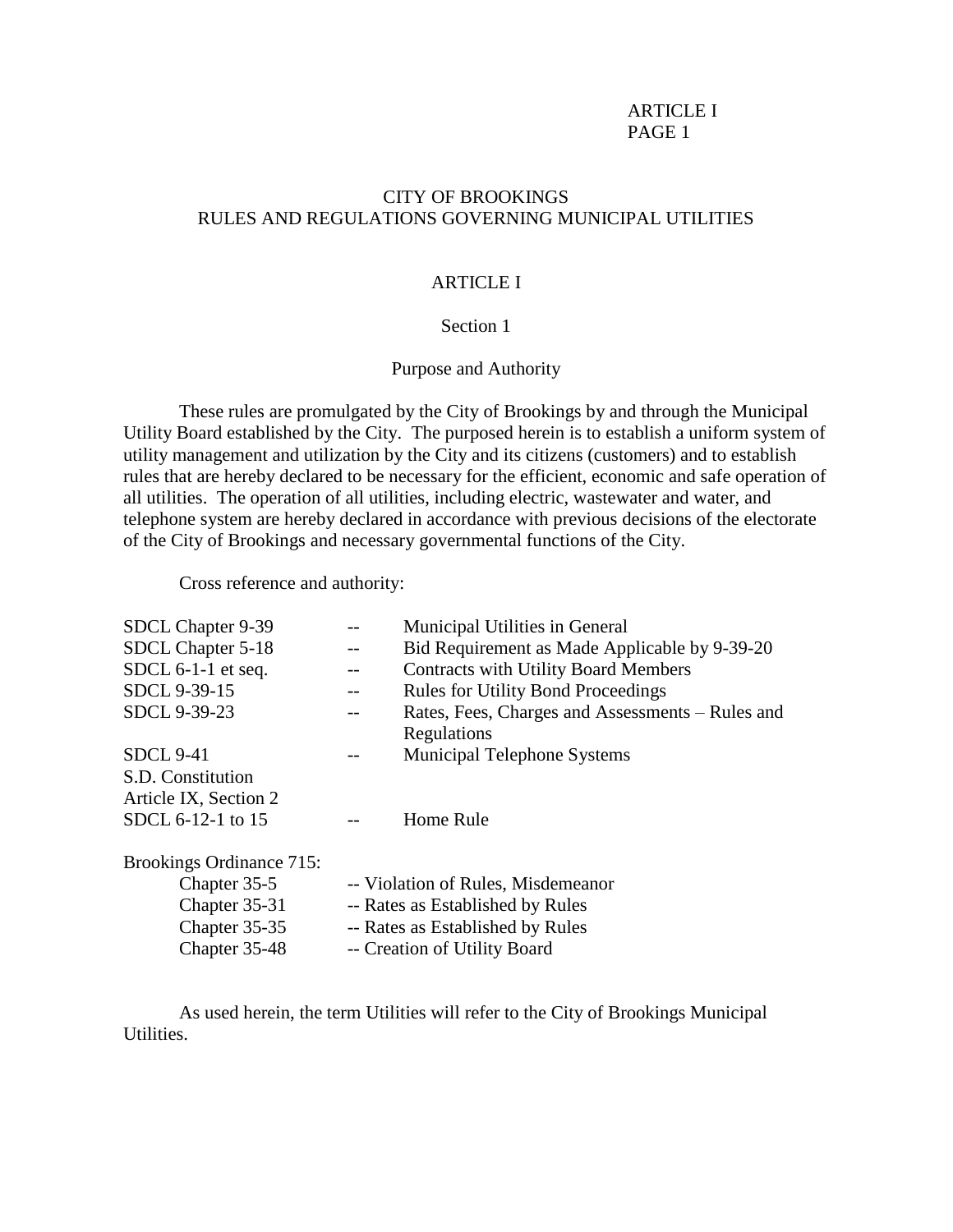# CITY OF BROOKINGS RULES AND REGULATIONS GOVERNING MUNICIPAL UTILITIES

# Section 2

### Severability

If the provisions of any Article, Section, paragraph, or sentence of these rules and regulations shall for any reason be held to be unconstitutional or invalid by any Court of competent jurisdiction, any provisions of the remaining Articles, Sections, paragraphs and sentences shall nevertheless continue in full force and effect. These rules Cancel and supersede all other rules of the Utility issued individual pages of these rules.

### Section 3

#### Explanation of Symbols

- (C) Change in regulation or condition which affects a rate or charge
- (D) Discontinued regulation, condition, rate or charge
- (I) Increase in rate or charge
- (N) New regulation, condition rate or charge
- (R) Reduction in rate or charge
- (T) Change in text only no change in regulation, condition, rate or charge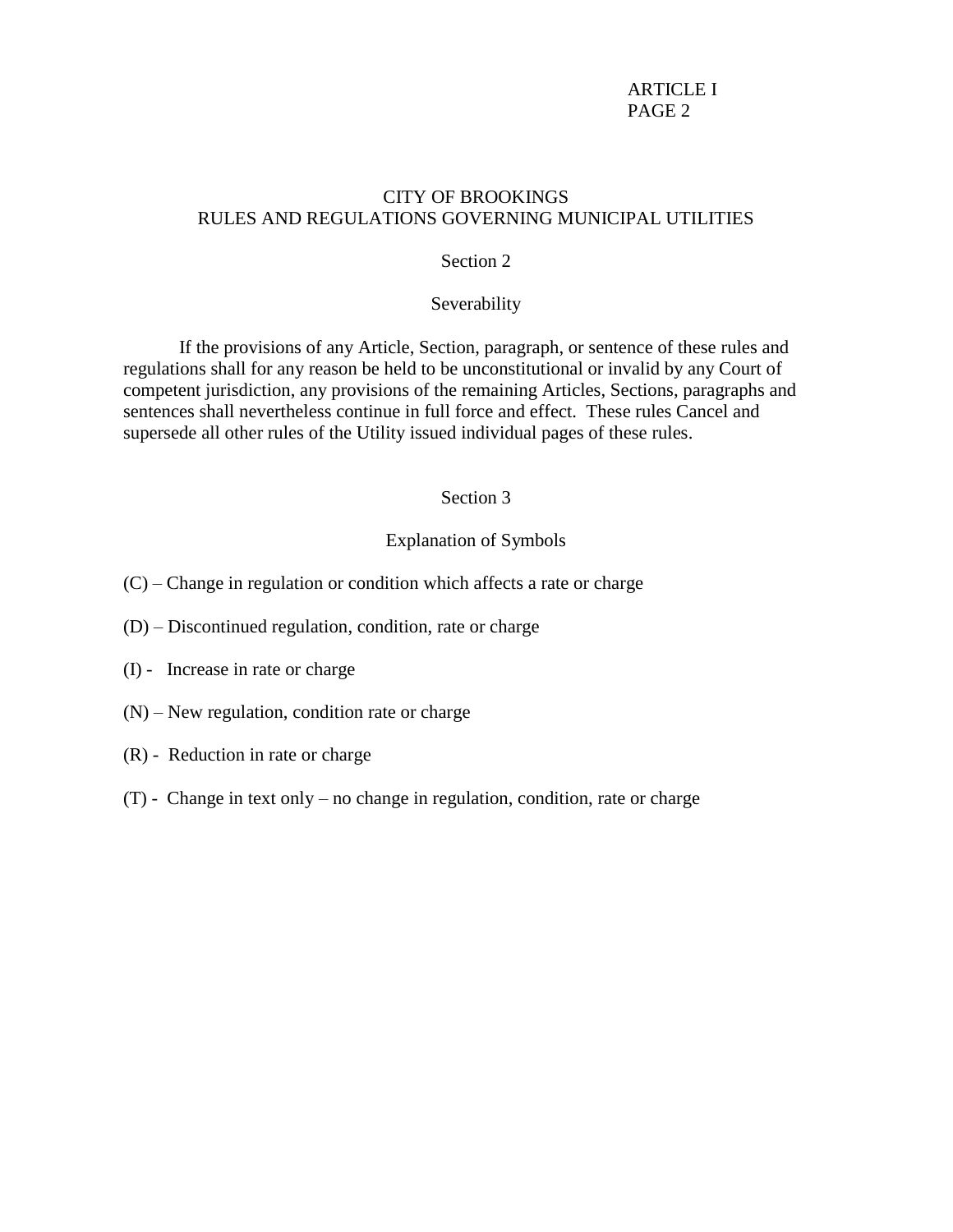## BYLAWS

#### ARTICLE II

# BYLAWS OF THE BROOKINGS MUNICIPAL UTILITIES BOARD

## Section 1

The name of this Board shall be the Brookings Municipal Utilities Board.

## Section 2

#### Purpose and Explanation

Section 2-1. Object.

The object of this Board shall be to manage and control the electric, water and wastewater utilities, the telephone systems and the PCS system of the City of Brookings in the best interests of the citizens of the City of Brookings and the customers it serves.

Section 2-2. Word Usage.

For purposes of these Bylaws, words used in the present tense shall include the future; words in the singular shall include the plural, the plural the singular; words used in the masculine shall include the feminine, and the feminine the masculine.

## Section 3

#### Governing Body

Section 3-1. Name.

The governing body shall be known as the Brookings Municipal Utility Board, hereinafter known as the Board.

Section 3-2. Powers.

Subdivision 1. The Board shall exercise all powers and authority which may now or hereafter be granted to a Municipal Utility Board in this State by the constitutions and laws of this State and of the United States and ordinances of the City of Brookings. This document shall be construed liberally in favor of the Board, and the specific mention of particular powers shall not be construed as limiting in any way the generality of the power herein sought to be conferred.

Subdivision 2. Specifically included but not in limitation of the Board's powers and authority are: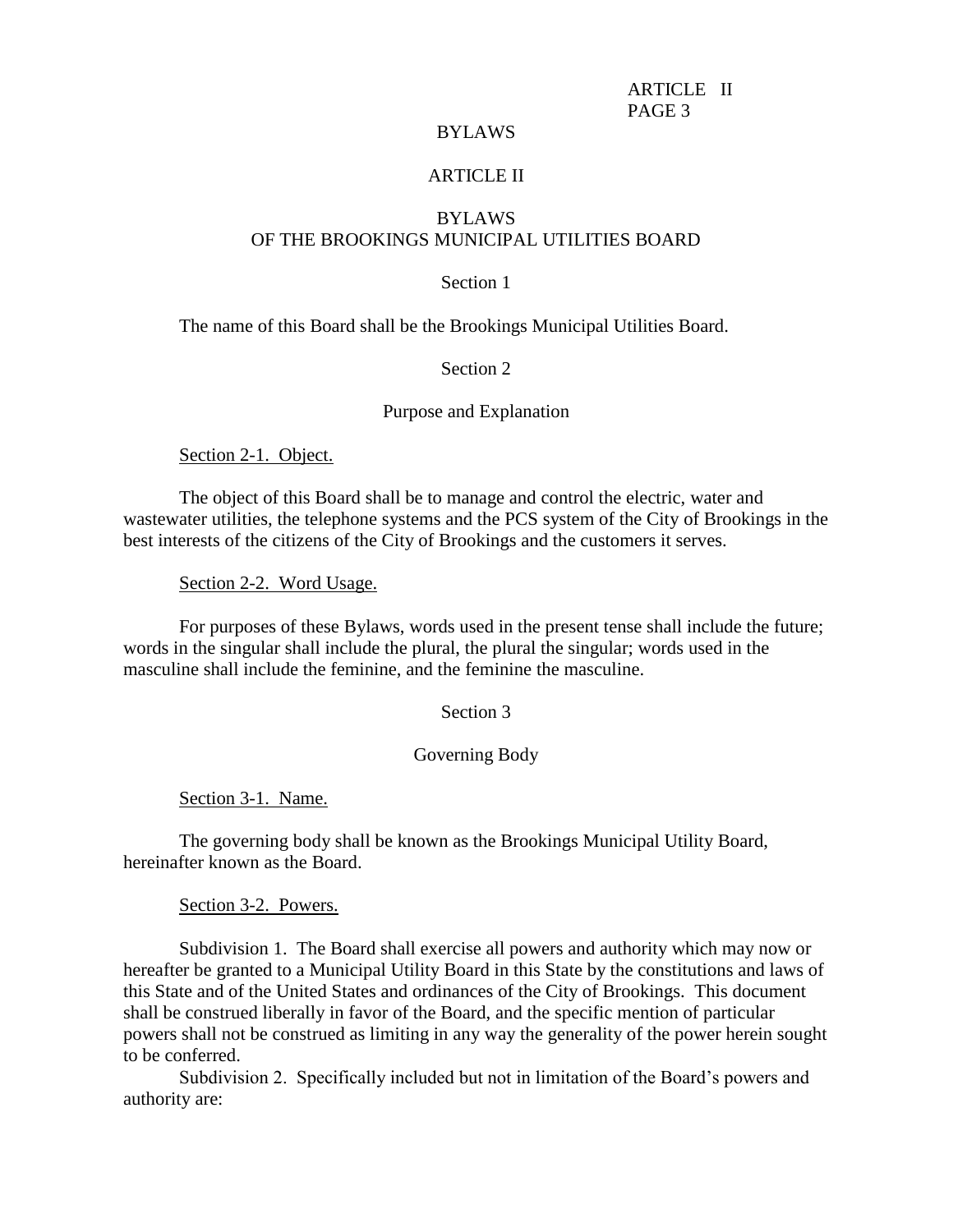### BYLAWS

a. The Board shall have the power to manage and control the electric, water, and wastewater utilities, the telephone systems and the PCS system of the City and such other utilities as shall be created and placed under the control of the Board.

b. The Board shall have the power to extend, modify or rebuild any public utility under its management and control, and to do anything such Board deems necessary for the proper and efficient operation of such utility. The Board may enter necessary contracts for these purposes subject to the general law applicable to the Utility Board contracts.

c. The Board shall have the power to employ all necessary help for the management and operation of the utility or utilities under its control and management, prescribe duties of officers and employees and fix their compensation. Employees classified as management personnel shall be appointed by the Board and may be removed by the Board. All other employees shall be appointed by the Manager and may be removed by him.

d. The Board shall have the power to buy all fuel and supplies and where the utility is engaged in distribution it may purchase wholesale electric energy, gas or water as the case may be for municipal distribution.

e. The Board shall have the power to fix reasonable rates, fees and charges, and make special assessments for improvements in the same manner as the City Commission.

f. The Board shall have the power to adopt, by resolution, reasonable rules and regulations for utility services supplied by the municipally owned public utilities under its control and management.

g. The Board shall have the power to delegate, as necessary, the management and operation of the Utilities under its control.

h. The Board shall have the power to enter into all necessary working agreements with the officials and governing body of the City relative to services to be furnished to the municipality by the Board and transfers of surplus funds in the control of the Board to the General Fund of the City.

### Section 3-3. Composition and Appointment.

The Board shall be composed of five (5) members who shall be residents and free holders of the City. The Mayor shall appoint all members of the Board, which appointments shall be approved and confirmed by the City Commission. Utility Board members shall serve with such compensation as may be established from time to time by the City Commission and reasonable expenses shall be paid when performing Utility Board business. All vacancies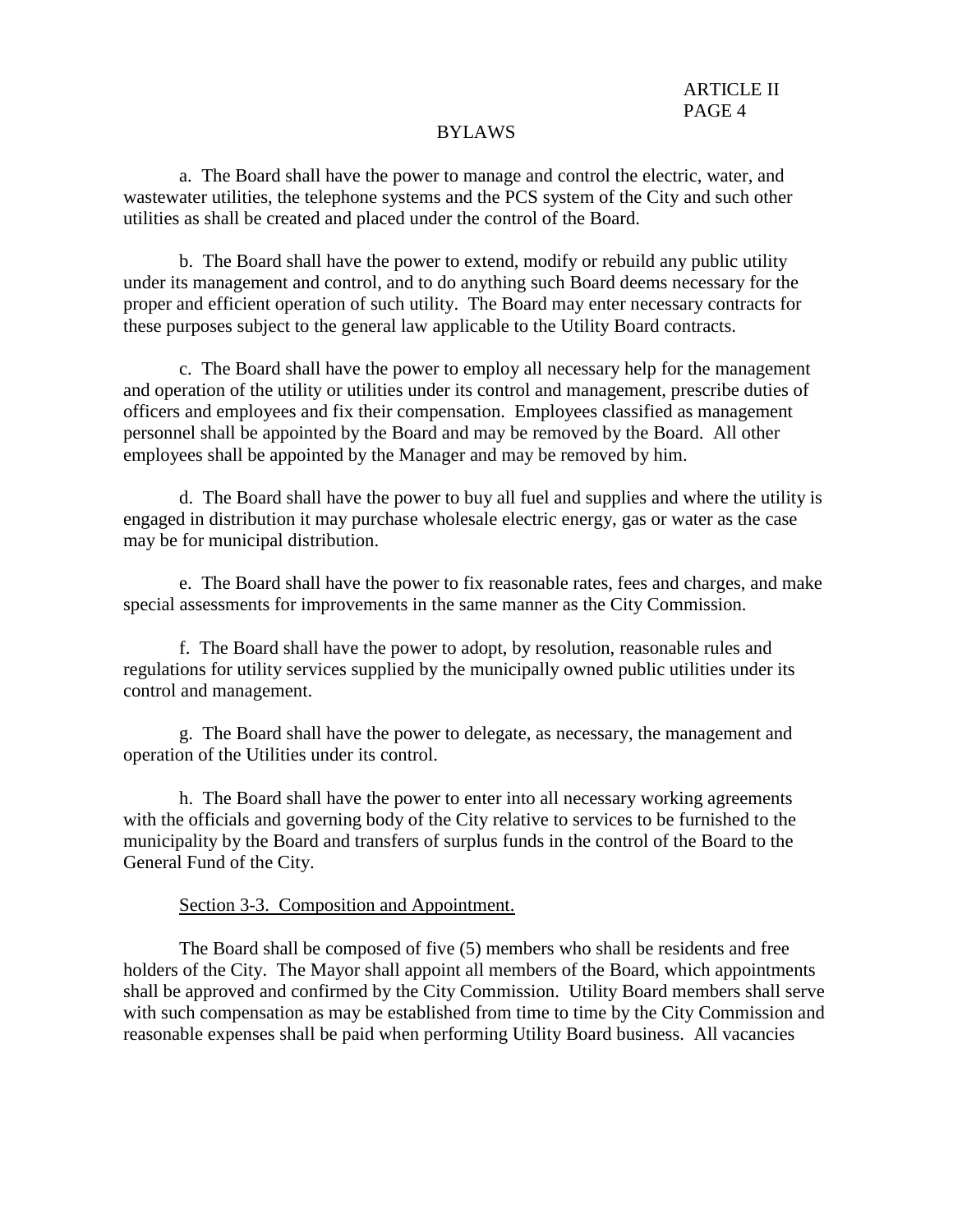### BYLAWS

occurring on the Board during the term of office shall be filled before the unexpired term in the manner original appointments are made.

The members of the Board shall be removable during their respective terms of office only under the provision of state law.

## Section 3-4. Terms of Office.

The members of the Board shall be appointed for a five (5) year term of office, beginning in May of the year of their appointment. One (1) member shall be appointed at the first regular meeting of the City Commission in May of each year and shall hold office until his successor is appointed, qualified and approved by the City Commission.

Section 4

Officers

Section 4-1. Number.

The officers of the Board shall be a President, Vice President and a Secretary.

Section 4-2. Election and Term of Office.

The officers shall be elected annually during the month of May by and from the Board. Each officer shall hold office until the first meeting of the Board in May of the next succeeding year. A vacancy in any office may be filled by the Board for the unexpired portion of the term.

Section 4-3. Duties of President.

The President shall preside over all Board meetings and make committee or special assignment appointments. He may sign any deeds, mortgages, deeds of trust, notes, bonds, contracts or other instruments authorized by the Board to be executed, except in cases in which the signing and execution thereof shall be expressly delegated by the Board or by these Bylaws to some other officer or agent of the Board, or shall be required by law to be otherwise signed or executed. The President shall be kept advised of the general affairs of the utility and monitor the implementation of Board resolutions and policies. He shall, in general, perform all duties as may be prescribed by the Board.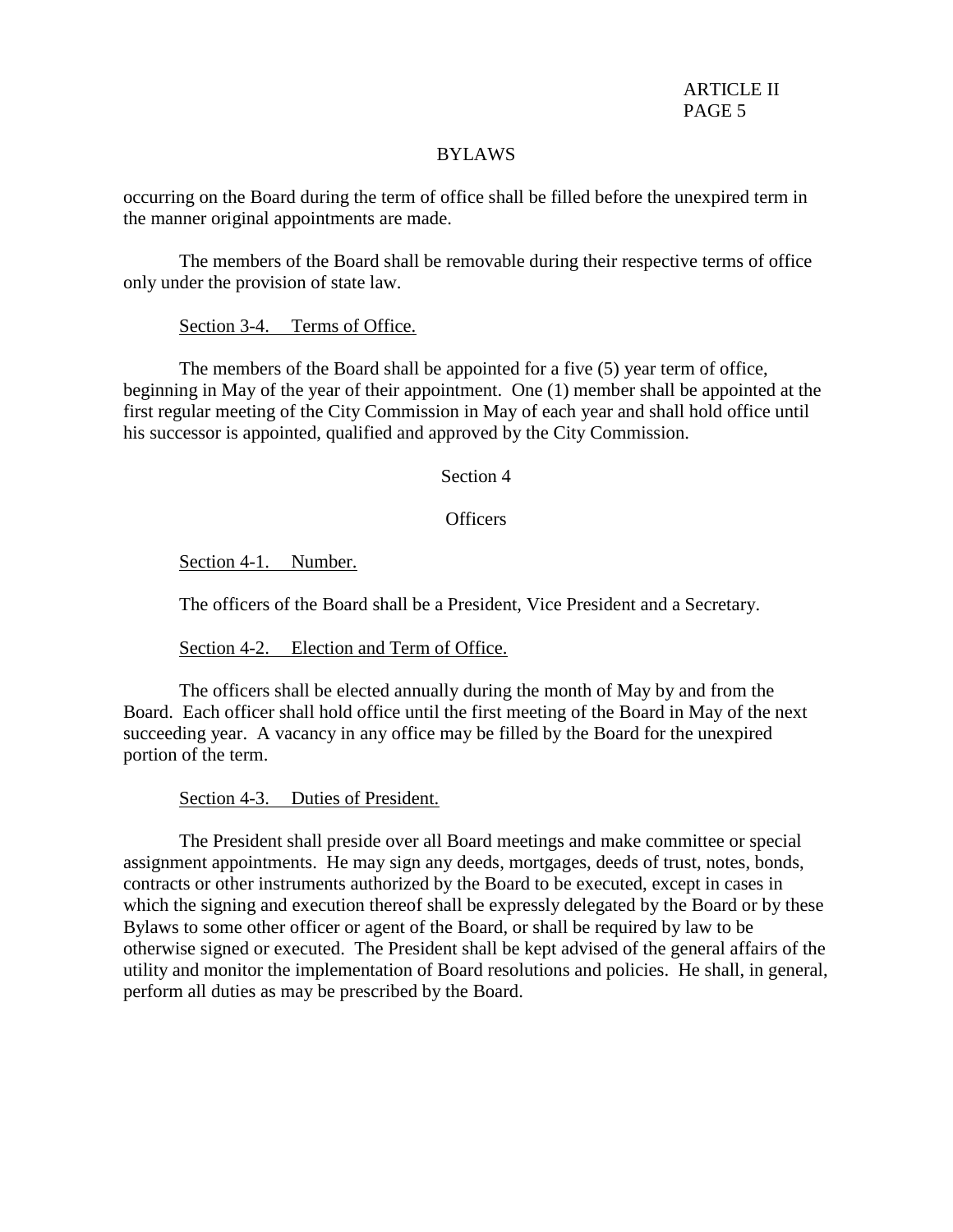### BYLAWS

#### Section 4-4. Duties of Vice President.

In the absence of the President, or in the event of his inability or refusal to act, the Vice President shall perform the duties of the President, and when so acting, shall have the power of and be subject to all the restrictions upon the President. The Vice President also performs such other duties as from time to time may be assigned by the Board.

#### Section 4-5. Duties of Secretary.

The Secretary shall be responsible for keeping the minutes of the Board in books provided for that purpose and, in general, performing all duties incident to the office of Secretary and such other duties as from time to time may be assigned to such office by the Board.

### Section 5

### Meetings

Section 5-1. Regular meetings.

The regular meeting of the Board shall be held on the second Monday of each month at 1:00 o'clock P.M. in the Utilities Building in the City of Brookings, South Dakota.

Section 5-2. Special Meetings.

Special meetings may be called by the President or any two (2) Board members at any time, to consider only such matters as shall be mentioned in the call for such a meeting.

Special meetings for the sole purpose of approving claims for payment shall be scheduled every fourth Monday of the month with the exception of the Monday at which the regular monthly meeting is held, at 11:45 a.m. o'clock via teleconference.

Section 5-3. Quorum.

A quorum shall be constituted by a majority of the members of the Board. A majority shall be three (3) members. The act of a majority of the Board members present at a meeting at which a quorum is present shall be the act of the Board.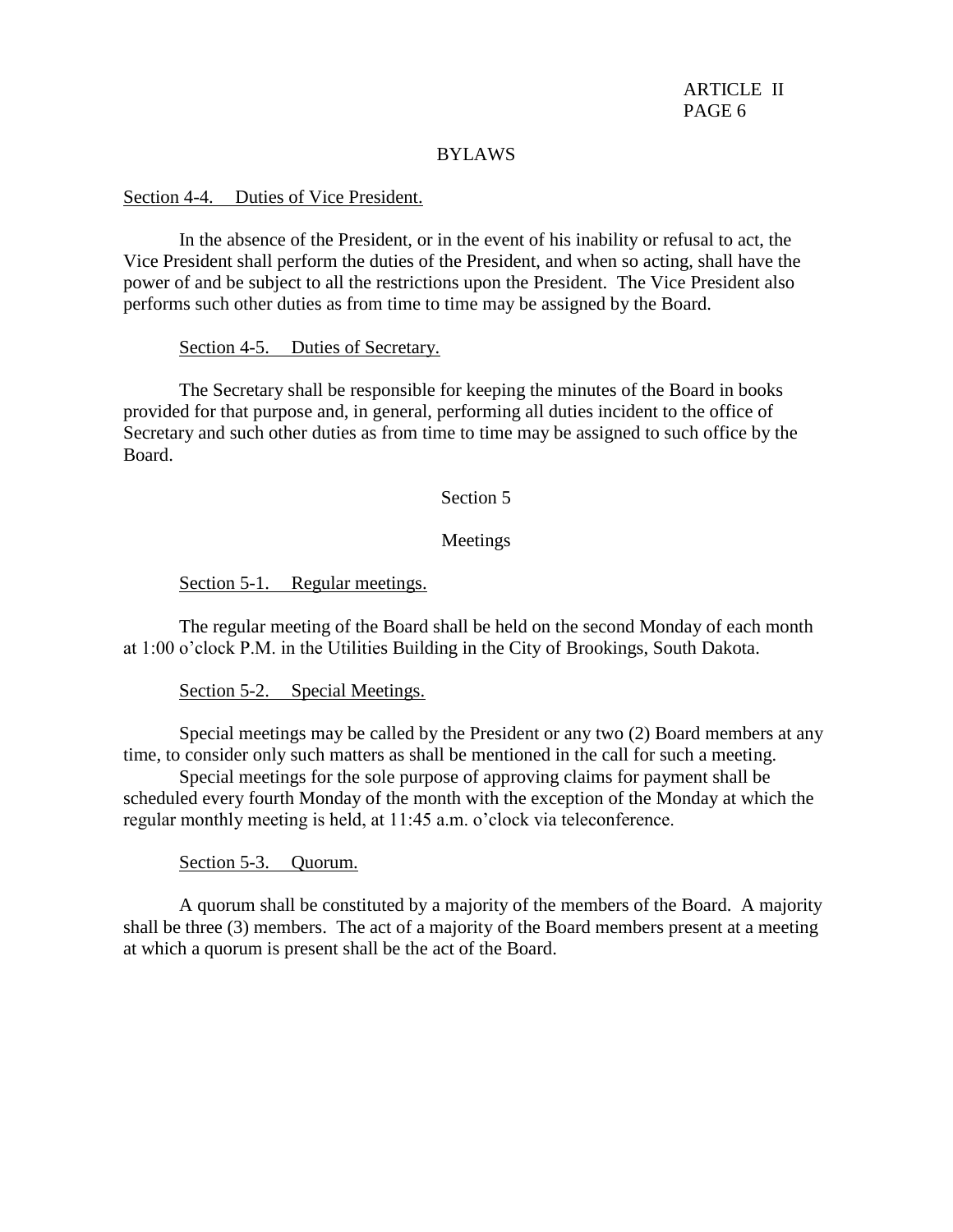#### BYLAWS

#### Section 5-4. Voting.

All Board decisions requiring a vote shall be determined by a majority vote of Board members entitled to vote and present at the meeting.

### Section 6

#### **Committees**

The President of the Board may from time to time appoint special committees comprised of Board members with the concurrence of the Board for special tasks in connection with the affairs of the utilities. Special committees shall be appointed to accomplish specific tasks and shall have no powers except those specifically conferred by action of the Board. At a committee meeting, a quorum shall be a majority of the number of committee members. Each committee meeting shall be recorded and minutes shall be submitted of the meeting to the Board. Upon completion of the committee assignment, the Board shall dissolve the committee.

## Section 7

#### Delegation of Authority

### Section 7-1. Manager.

Subdivision 1. The Board shall appoint a Manager solely on the basis of training, experience and administrative qualifications but who need not be a resident of the City at the time of his appointment. The Board shall delegate to him whatever powers ministerial or administrative they deem necessary for the proper administration of the utilities placed in his charge. The Manager shall be the Chief Executive Officer of the utilities and shall be responsible to the Board for the proper administration of all affairs relating to the utilities. The Board hereby delegates to the Manager general supervisory control over all departments and employees provided, that the Board may reverse, modify or otherwise revise action taken by the Manager.

Subdivision 2. The Manager shall have the following further powers and duties: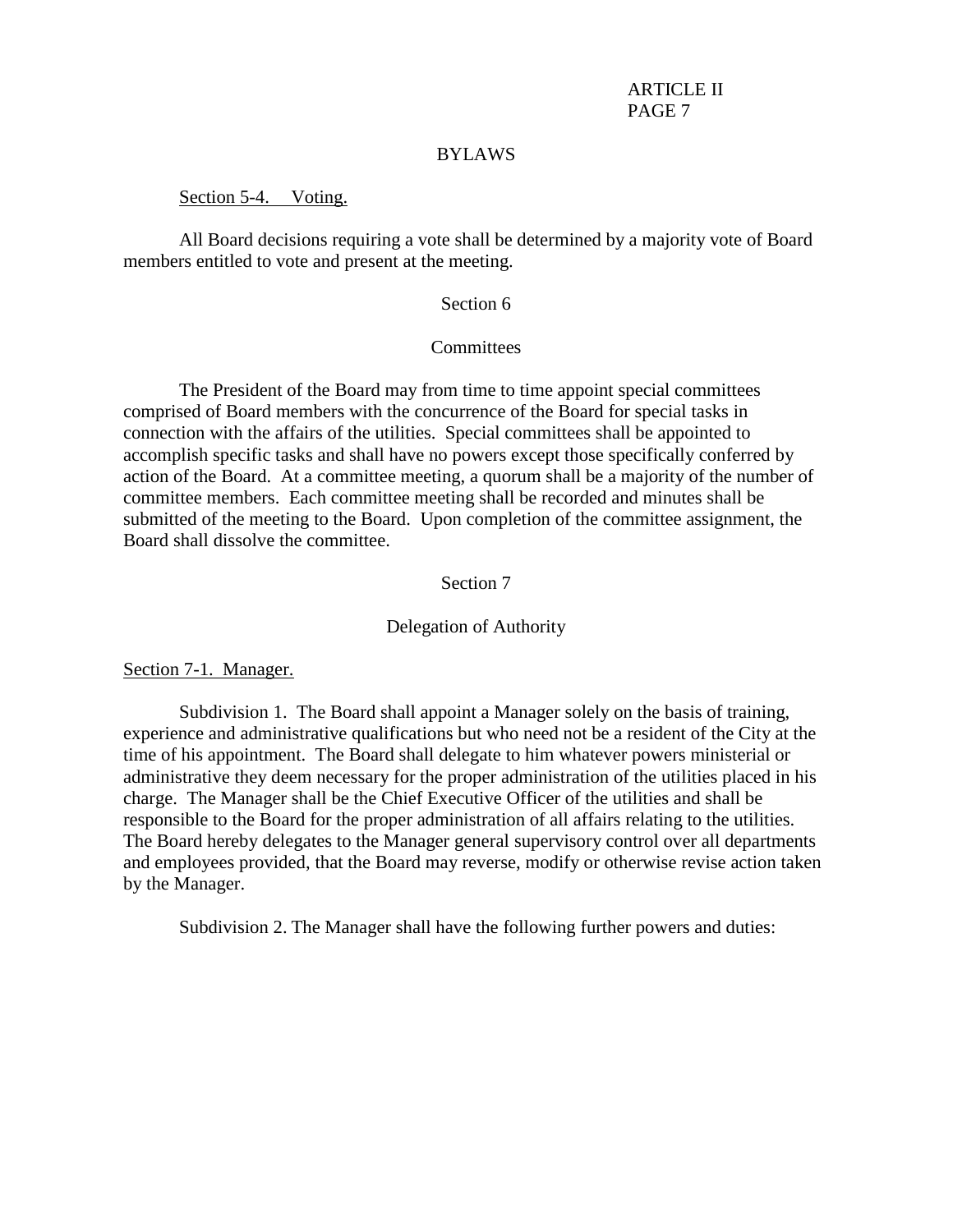### BYLAWS

a. He shall exercise control over, supervise and coordinate the administration of the affairs of the utilities;

b. He shall serve as chief personnel officer of the utilities. The Manager shall be directly responsible to the Board for the proper administration of the various personnel policies, plans and procedures as authorized by the Board through the provisions contained herein, resolutions, and directives. With respect to employees classified as Department Managers, he shall provide to the Board a recommendation on all requests involving employment, dismissals, or other disciplinary action. Department Managers shall be responsible to the Manager for effectively performing the duties of the position to which they are assigned. With the exception of employees classified as Department Managers, he shall have the power to appoint and remove all officers and employees of the utilities and may authorize the head of any department or office responsible to him to appoint and remove subordinates in such department or office. He shall assume responsibly for or designate some other officer or employee to perform the duties of any office or position under his control which becomes vacant or which lacks administration due to the absence or disability of the incumbent;

c. He shall keep the Board fully advised as to the financial condition and needs of the utilities and prepare and submit to the Board the annual budget and be responsible for its administration after adoption;

d. He shall see that all terms and conditions imposed in favor of the utilities in any contract or franchise to which the utilities is a party are faithfully kept and performed;

e. He shall make such recommendations to the Board concerning the affairs of the utilities as may seem to him desirable;

f. He shall have the power to prescribe, revoke, suspend or amend such administrative rules and regulations as he shall deem necessary or expedient for the proper administration of the affairs of the utilities;

g. Unless specifically excluded by the Board, he shall be entitled to be present at all meetings of the Board and its committees and to prepare and introduce resolutions and take part in the discussion on all matters coming before the governing body and its committees, but shall have no vote;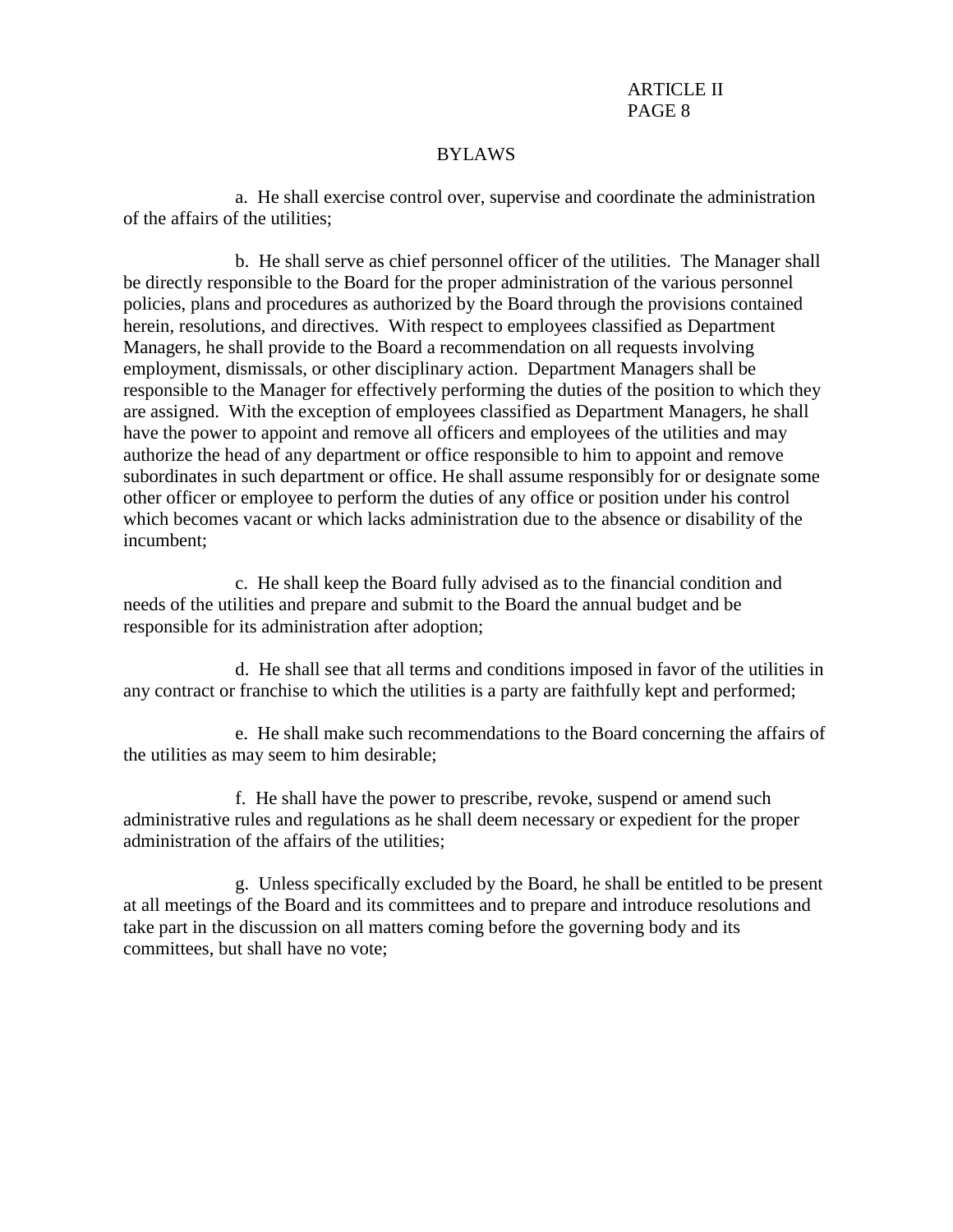### BYLAWS

h. He shall have the power to execute documents needed in the course of business;

i. The Manager shall have such further powers and duties as may be prescribed by resolution.

# Section 8

# Finance

Section 8-1. Separate Fund.

A separate fund shall be established in the municipal treasury for each utility. Into this fund shall be paid all receipts from the utility operations and from it shall be paid all disbursements attributable to the utility operations.

Section 8-2. Claims Against Utilities.

 The Board shall, in the same manner and the same extent as the City Commission, audit and allow claims against the public utilities fund as provided by law.

Section 8-3. Authorization of Contracts.

The Board may authorize any office or officers, agent or agents to enter into any contract or to execute and deliver any instrument in the name and on behalf of the Board, and such authority may be general or confined to specific instances.

Section 8-4. Report to City Finance Officer.

The board shall, immediately after the close of each fiscal year, and as often additionally as may be required by the City Commission, upon thirty (30) days written notice to the Secretary of the Board, file with the City Finance Officer a detailed report of all money and monies received and disbursed by said Board for the said fiscal year, in the case of an annual report, and since such last report was given in the case of any other report required by the City Commission.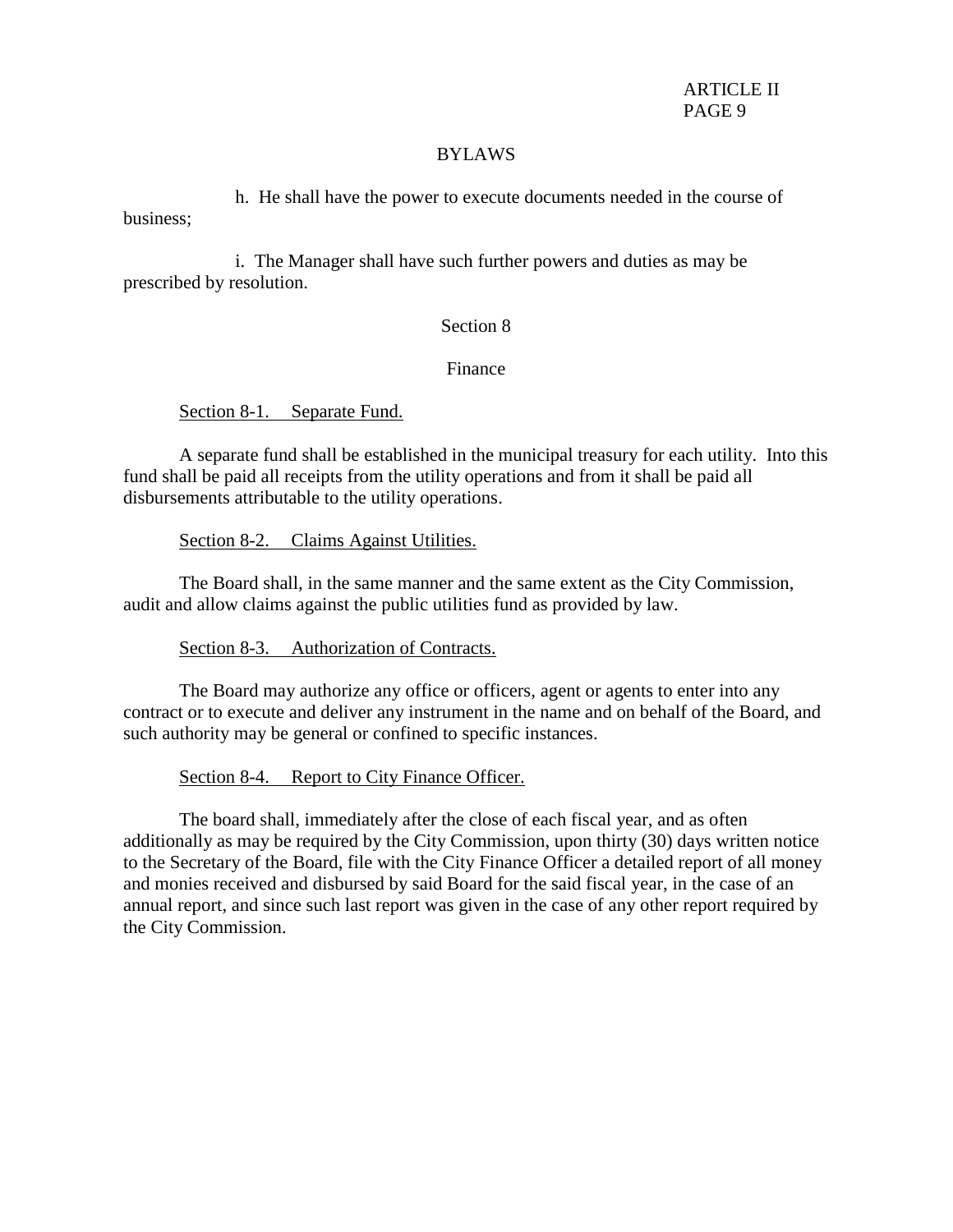#### BYLAWS

#### Section 8-5. Fiscal Year.

The fiscal year of the Board shall begin on the first day of January of each year and shall end on the  $31<sup>st</sup>$  day of December of the same year.

### Section 9

### Parliamentary Authority

The rules contained in the current edition of Robert's Rules of Order Newly Revised shall govern the Board in all cases to which they are applicable and in which they are not inconsistent with these Bylaws and any special rules of order the Board may adopt.

### Section 10

### Amendment of Bylaws

These Bylaws may be amended at any regular meeting of the Board by a majority of the entire Board.

## Section 11

### Indemnification

Subdivision 1.

The Board shall indemnify any person who was or is a party or threatened to be made a party to any threatened, pending or completed action, suit or proceeding, whether civil, criminal, administrative or investigative, other than an action by or in the right of the Brookings Municipal Utilities, by reason of the fact that he or she is or was an employee, officer, board member or agent of Brookings Municipal Utilities, or is or was serving at the request of the Brookings Municipal Utilities as an employee, officer, board member or agent, against expenses, including attorney's fees, judgments, fines, and amounts paid in settlement actually and reasonably incurred in connection with such action, suit or proceeding if he or she acted in good faith and in a manner he or she reasonably believed to be in or not opposed to the best interest of the Brookings Municipal Utilities, and with respect to any criminal action or proceeding, had no reasonable cause to believe his or her conduct was unlawful. The termination of any action, suit or proceeding by judgement, order, settlement, conviction or upon a plead of nolo contendere or its equivalent, does not, of itself, create a presumption that the person did not act in good faith and in a manner which he or she reasonably believed to be in or not opposed to the best interests of the Brookings Municipal Utilities, and with respect to any criminal action or proceeding, had no reasonable cause to believe that his or her conduct was unlawful.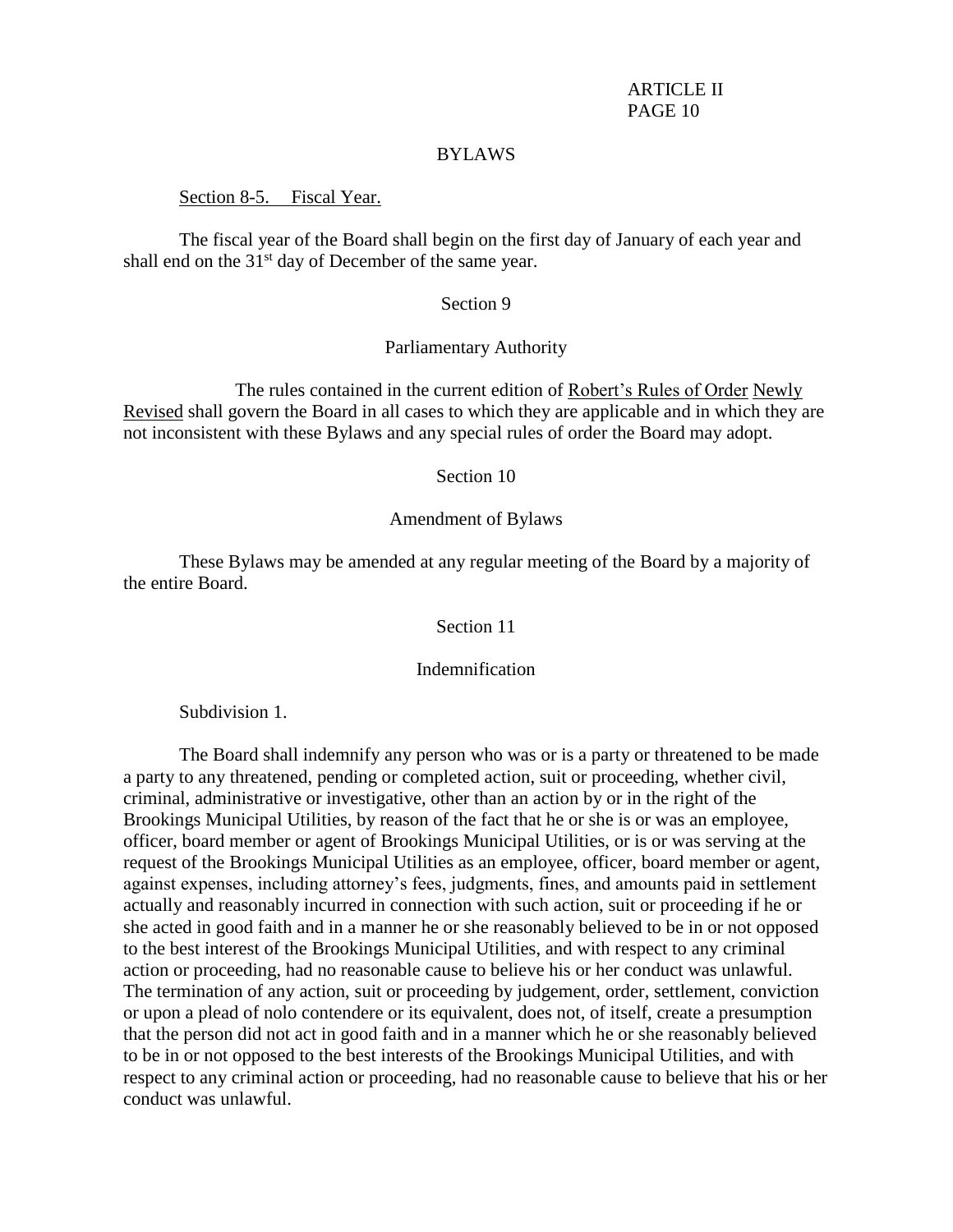## BYLAWS

Subdivision 2.

The Board shall indemnify any person who was or is a party or is threatened to be made a part of any threatened, pending or completed action or suit by or in the right of the Brookings Municipal Utilities to procure a judgement in its favor by reason of the fact that he or she was an employee, officer, board member or agent of the Brookings Municipal Utilities, or is or was serving at the request of the Brookings Municipal Utilities as an employee, officer, board member, or agent, including attorney's fees, actually and reasonably incurred by him or her in connection with the defense or settlement of such action or suit if he or she acted in good faith and in good manner he or she reasonably believed to be in or not opposed to the best interests of the Brookings Municipal Utilities. No indemnification may be made in respect of any claim, issue or matter as to which such person shall have been adjudged to be liable for negligence or misconduct in the performance of his or her duty to the corporation unless and only to the extent that the Court in which such action or suit was brought shall determine upon application that, despite that adjudication of liability but in view of all of the circumstances of the case, such person is fairly and reasonably entitled to indemnification for such expenses which the Court deems proper.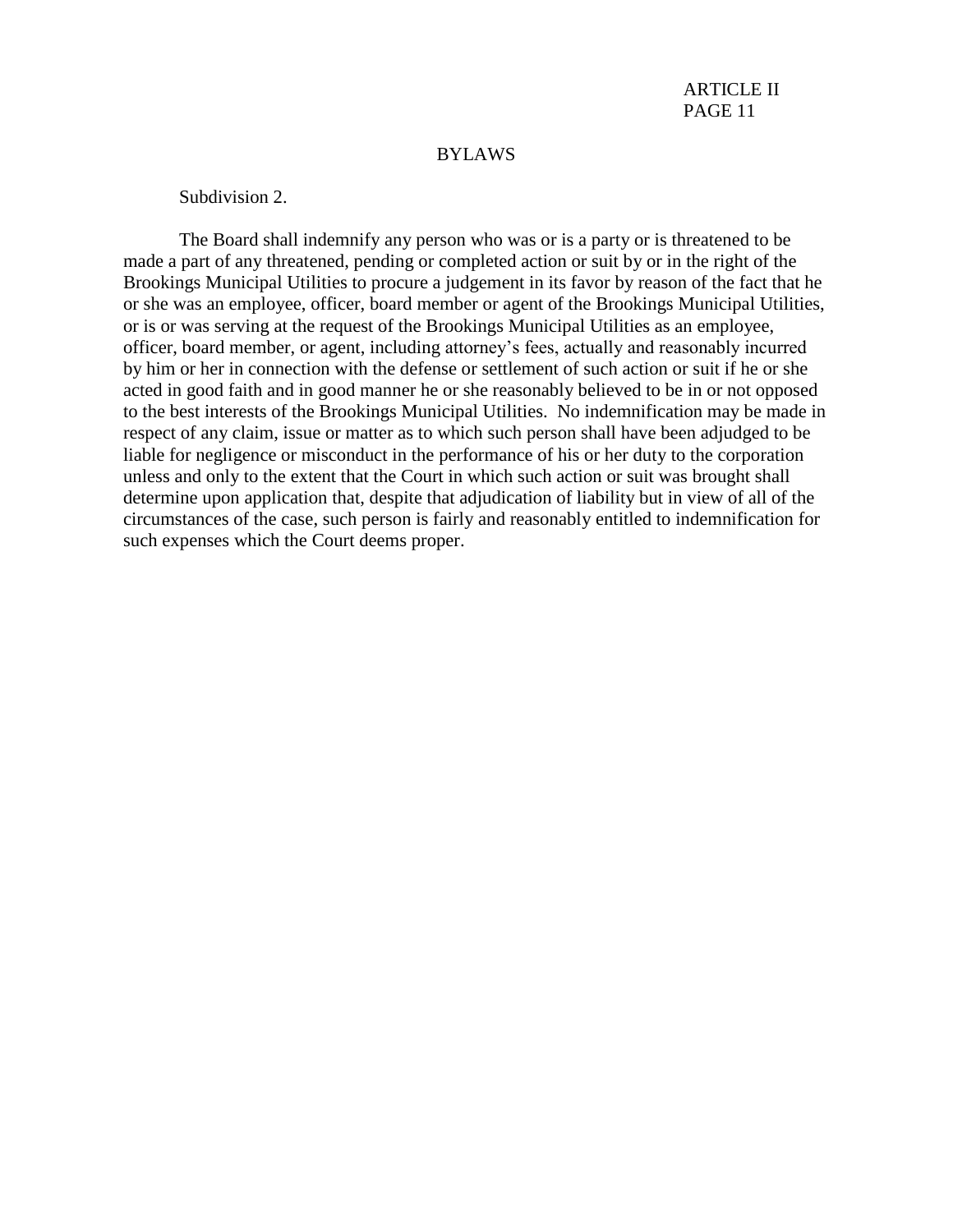## PROCEDURE FOR ADOPTION

# PROCEDURE FOR ADOPTION OF RULES AND REGULATIONS AND SEVERABILITY

The following procedure is hereby adopted and shall be complied with prior to the adoption, amendment or repeal of any rule or regulation contained herein, except an emergency rule:

- (1) At any regular or special meeting of the Utility Board, a proposed rule or regulation may be introduced for a first reading.
- (2) Upon the affirmative vote of a majority of the Board, the first reading shall be approved. If a majority of the members of the Board fail to approve the first reading, no further action shall be taken upon the rule or regulation.
- (3) Upon Affirmative vote of a majority of the members of the Board, the secretary of the Board shall publish the text of the rule or regulation in a newspaper to be designated by the Board giving notice of a final hearing on adoption of such rule or regulation. Such publication shall be not less than 15 nor more than 45 days from the next special or regular meeting designated for a final reading on the adoption of such rule or regulation.
- (4) At the hearing on the final reading, the Board shall afford all interested persons reasonable opportunity to submit data, opinions, or arguments, either orally or in writing, or both, at a hearing held for that purpose. The hearing may be continued from time to time as desired by the Board.
- (5) After the completion of the hearing, the Board shall fully consider all written and oral submissions regarding the proposed rule or regulation. A proposed rule or regulation may be modified or amended at this time to include or exclude matters which were described in the notice of the hearing.
- (6) After such modifications, if any, the Board shall take a final vote on the adoption or rejection of said rule or regulation, which, if approved by a majority of said Board shall become effective immediately.
- (7) If the provisions of any article, section, paragraph or sentence of these rules and regulations shall for any reason be held to be unconstitutional or invalid by any court of competent jurisdiction, any provisions of the remaining articles, sections paragraphs and sentences shall nevertheless continue in full force and effect.

The above procedures shall not apply to any rule or regulation which, in the opinion of the Board, is an emergency. The determination of what rule or regulation constitutes an emergency shall be by unanimous vote of the Board, in which case such rule or regulation may be introduced, voted on and effective without the need for publication or hearing thereon except such hearing as may be granted the rule or regulation at the open meeting of the Board.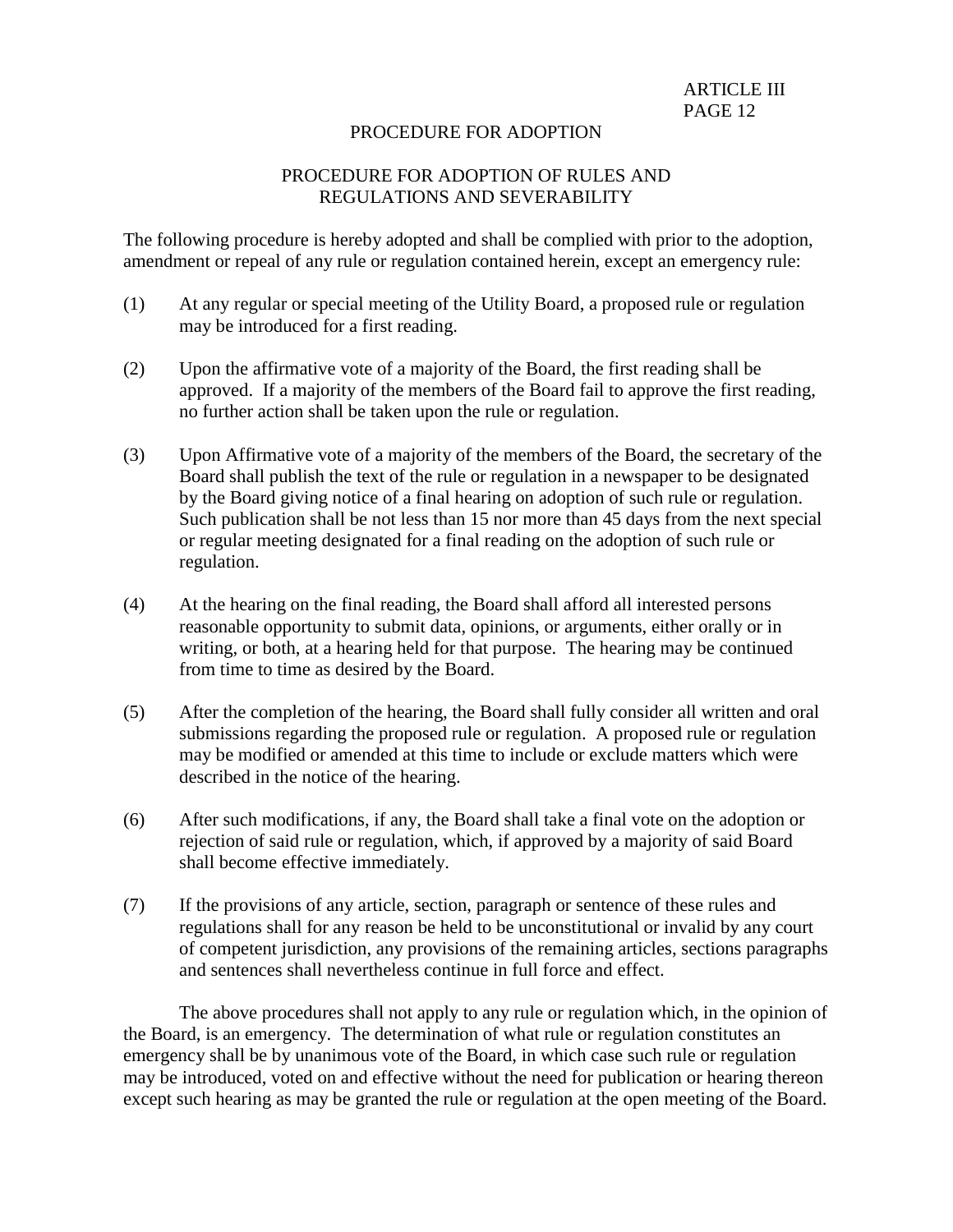## ARTICLE IV

# RATES AND CHARGES

Authority and Cross Reference

Ordinance 715 – City of Brookings

- S 35-33. Utility Board to Determine Rates.
- S 35-31. Deposits.
- S 35-34. Payment of Utility Account.
- S 35-35. Remedies for Nonpayment.

Section 1

Electric Service

Section 1-1. Residential Electrical Service.

Availability: Available to individual residential customers for all domestic uses. This includes service to apartment units. Service is subject to BMU established rules and regulations.

A family domestic dwelling in which four or less sleeping rooms are rented or available for rent is considered residential and the residential rate shall apply.

The foregoing rates shall apply to each customer for each residence or apartment supplied and each residence or apartment shall have a separate meter. The electric energy furnished at the foregoing rates may be used for lighting and household appliances, including electric motors used in connection therewith.

#### Type of Service

Single phase, 60 hertz, at available secondary voltages.

#### Monthly Billing Rate

| <b>Customer Charge</b>   | $$19.00$ per month |
|--------------------------|--------------------|
| <b>Energy Charge</b>     |                    |
| Basic (October-June)     | \$0.0840 per KWh   |
| *Summer (July-September) | \$0.0970 per KWh   |
| Plus Applicable Taxes    |                    |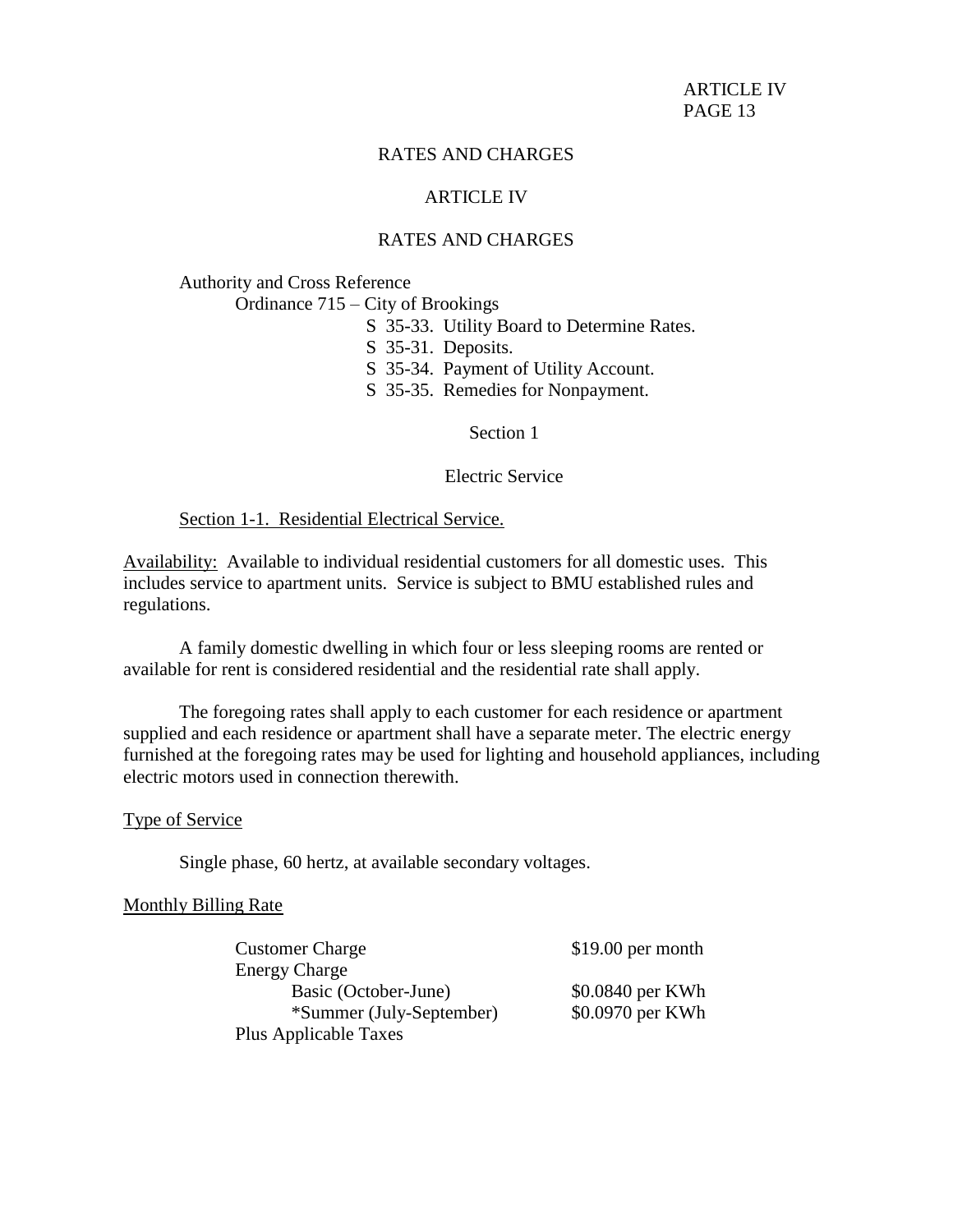## Minimum Monthly Charge

The minimum monthly charge under the above rate shall be the Customer Charge.

\*The Summer Energy Charge applies to all electric usage on bills dated July, August and September.

# Section 1-2 Commercial Electric Services.

# SMALL COMMERCIAL

Availability: Available to non-residential customers not served under the Large Commercial rate for all general purposes, single phase or 3 phase. Service is subject to BMU established rules and regulations.

Monthly Billing Rate

| <b>Customer Charge</b>       | $$33.00$ per month |
|------------------------------|--------------------|
| <b>Energy Charge</b>         |                    |
| Basic (October-June)         | \$0.0950 per KWh   |
| *Summer (July-September)     | \$0.1080 per KWh   |
| <b>Plus Applicable Taxes</b> |                    |

# Minimum Monthly Charge

The minimum monthly charge under the above rate shall be the Customer Charge.

\*The Summer Energy Charge applies to all electric usage on bills dated July, August and September.

# LARGE COMMERCIAL

Availability: Available to non-residential customers whose peak demand has exceeded 60 kW. Customers must remain in this class for a minimum of 12 months. A customer whose billing demand has dropped below 60 kW for 12 consecutive months may request to be moved to the Small Commercial class. The customer would then remain in the Small Commercial class unless they again exceed 60kW. *Any non-residential customer whose peak demand exceeds 25 kW may request to move to the Large Commercial class.* Service is subject to BMU established rules and regulations.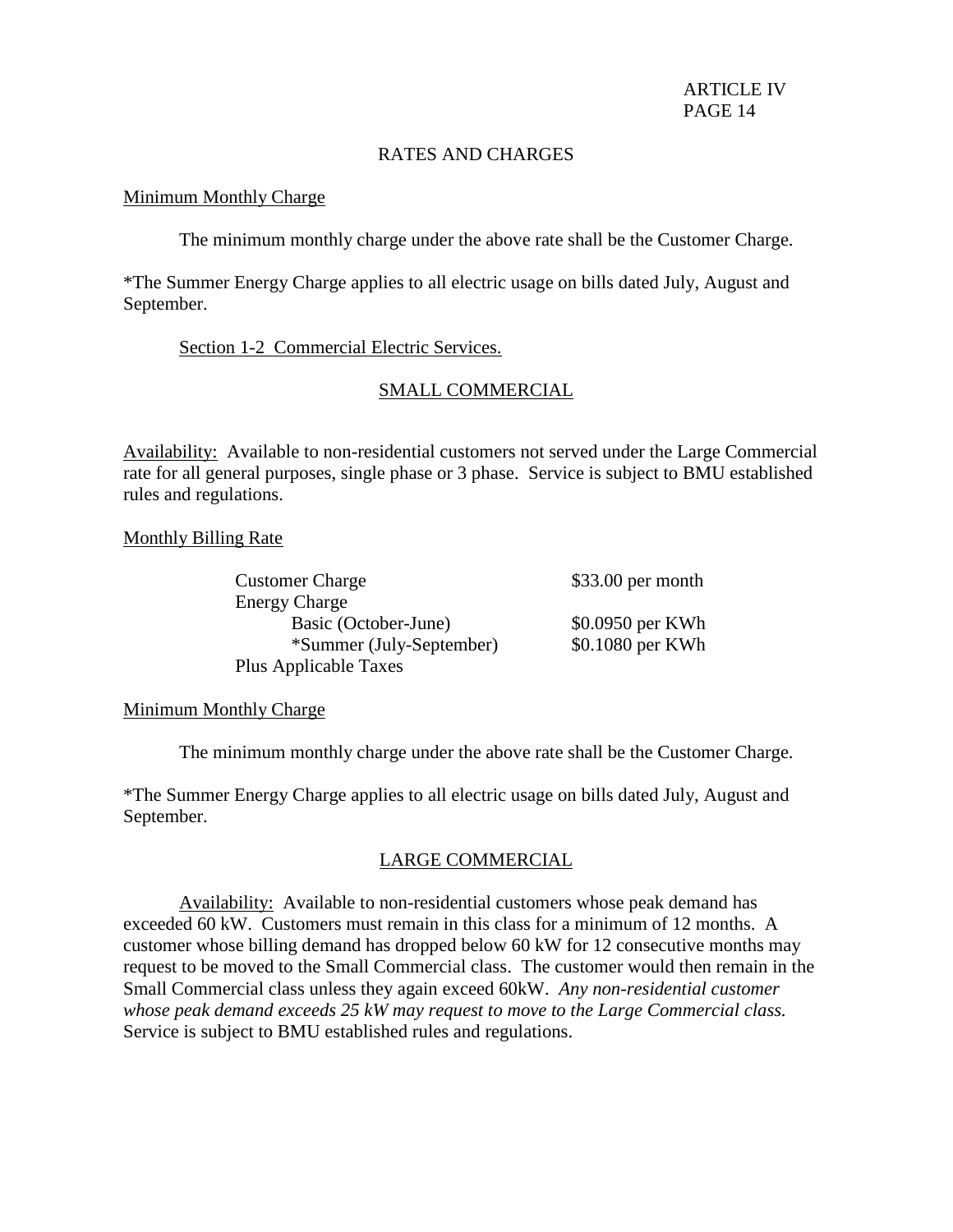### Monthly Billing Rate

| <b>Customer Charge</b>   | $$140.00$ per month |
|--------------------------|---------------------|
| <b>Energy Charge</b>     |                     |
| All KWh's                | \$0.0390 per KWh    |
| Demand Charge            |                     |
| Basic (October-June)     | \$15.50 per KW      |
| *Summer (July-September) | \$21.20 per KW      |
| Plus Applicable Taxes    |                     |

The minimum bill for Large Commercial Customers shall be equal to 25% of the past 12 month's highest demand x \$15.50 per KW. This minimum shall be charged only when the sum of the total energy charges and the total demand charges for the current month does not equal the calculated minimum.

 The Utility shall charge the applicable commercial electric rate to trailer courts for their usage and BMU shall charge each trailer the current residential rate.

 The Utility shall charge the applicable commercial electric rate to an apartment complex where the complex is served by one electric meter.

 A family domestic dwelling in which more than four sleeping rooms are rented or available for rent, is considered non-domestic, and the applicable Commercial rate shall apply.

The power factor adjustment applies to any customer with a sole transformer capacity of 1000 KVA or greater and an average demand of 500 KW or more for the billing months of July, August and September of the previous year. Power factor adjustment will be effective May 1, 2015.

Billing Demand – The maximum fifteen (15) minute measured demand in the month.

Power Factor Adjustment – If the customer's power factor for the month (as determined by measurement) is less than 90% at the point of delivery, the demand will be increased by multiplying the metered demand by 90% and dividing by the average power factor expressed in percent as illustrated in the following formula:

If  $PF < 90\%$  then Adjusted Demand = Demand x 90% PF

Otherwise the Demand  $=$  Demand

\*The Summer Demand Charge applies to all electric usage on bills dated July, August and September.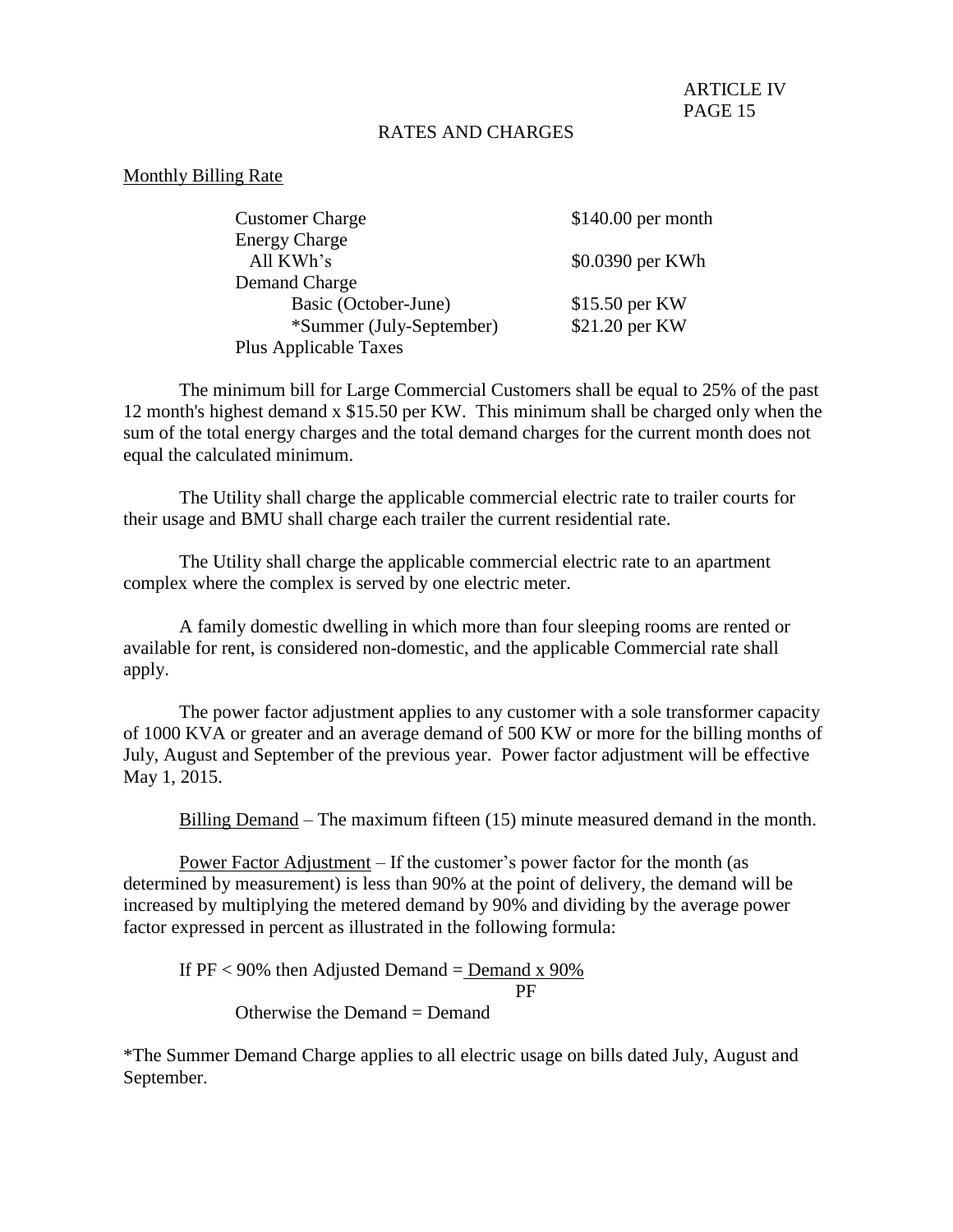### Section 1-3. Industrial Electric Service.

Availability: Available to commercial and industrial customers for all power and lighting through one set of meters at a single delivery point. Service will be delivered at primary distribution voltages. Additional voltage transformers shall be supplied and maintained by the customer. Service is subject to BMU established rules and regulations.

| <b>Customer Charge</b>       | \$200.00 per month |
|------------------------------|--------------------|
| <b>Energy Charge</b>         |                    |
| All KWh's                    | \$0.0380 per KWh   |
| Demand Charge                |                    |
| Basic (October-June)         | \$15.15 per KW     |
| *Summer (July-September)     | \$20.85 per KW     |
| <b>Plus Applicable Taxes</b> |                    |

The minimum bill for each Industrial Customer shall be equal to 50% of the past 12 months' highest demand x \$15.15. This minimum shall be charged only when the sum of the total energy charges and total demand charges for the current month does not equal the calculated minimum.

Billing Demand -- The maximum fifteen (15) minute measured demand in the month.

Power Factor Adjustment – If the customer's power factor for the month (as determined by measurement) is less than 95% at the point of delivery, the demand will be increased by multiplying the metered demand by 95% and dividing by the average power factor expressed in percent as illustrated in the following formula:

If  $PF < 95\%$  then Adjusted Demand = Demand x  $95\%$ **PF** Otherwise the Demand = Demand

\*The Summer Demand Charge applies to all electric usage on bills dated July, August and September.

Section 1-4. Time of Day Rate.

This rate is available to any customer with a load of 75 KW demand or greater who chooses to be on this rate. Under this rate, electrical consumption will be billed at a higher rate during peak hours and at a lower rate during off-peak hours. Peak hours are those hours of the day (Monday – Friday only) when the Utility load is above normal; off-peak hours are all remaining hours of the day (Sunday – Saturday) when the Utility load is below normal. For purposes of this rate, peak and off-peak hours shall be defined as follows: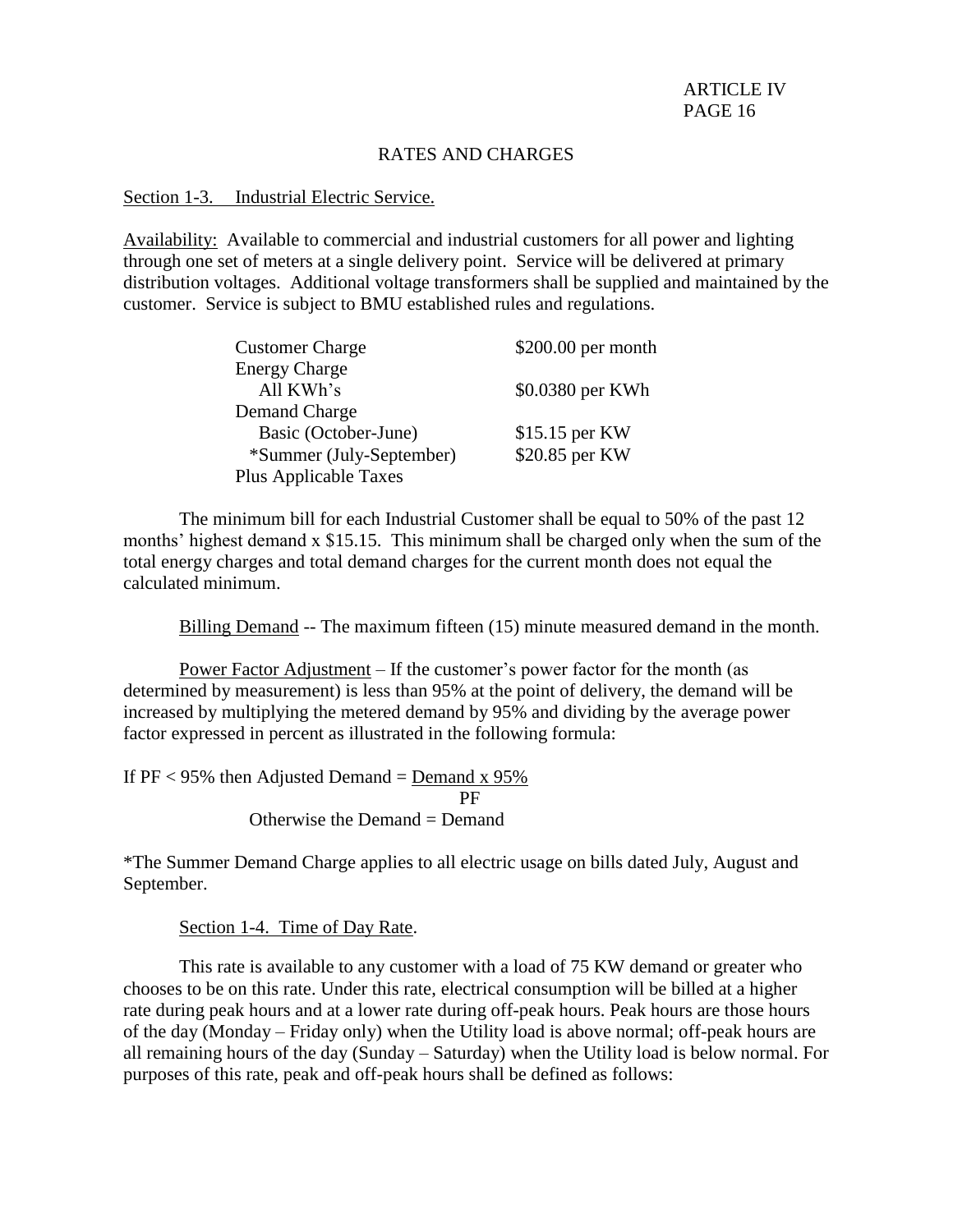## RATES AND CHARGES

Peak Hours – Winter (November 16 – March 15) 7:00 a.m. – 7:00 p.m. 12 hrs. Off-Peak Hours – Winter (November 16 – March 15) 7:00 p.m. – 7:00 a.m. 12 hrs.

Peak Hours – Spring (March 16 – June 15) 10:00 a.m. – 6:00 p.m. 8 hrs. Off-Peak Hours – Spring (March 16 – June 15) 6:00 p.m. – 10:00 a.m. 16 hrs.

Peak Hours - Summer (June 16 – September 15) 10:00 a.m. – 7:00 p.m. 9 hrs. Off-Peak Hours – Summer (June 16 – September 15) 7:00 p.m. – 10:00 a.m. 15 hrs.

\* Peak Hours – Fall (September  $16$  – November 15) 10:00 a.m. – 6:00 p.m. – 8 hrs. Off-Peak Hours – Fall (September 16 – November 15) 6:00 p.m. – 10:00 a.m. – 16 hrs.

\* During the Fall period, the off-peak hours shall begin at 5:00 p.m. on Friday.

The following rates shall be applicable to all electricity provided under the time of day rate.

Customer Charge: \$ 140.00 per month.

|                                      | Peak         | <b>Off Peak</b> |
|--------------------------------------|--------------|-----------------|
| <b>Energy Charge</b>                 |              |                 |
| All KWh's                            | \$0.0550/KWh | \$0.0410/KWh    |
| Demand Charge                        |              |                 |
| Basic (October-June)                 | \$15.50/KW   | \$1.75/KW       |
| **Summer (July-September) \$21.20/KW |              | \$1.75/KW       |

\*\*The Summer Energy charge applies to all electric usage on bills dated July, August and September.

Availability: To any customer with a load of 75 KW or greater who chooses to be on this rate.

Conditions: The customer must sign an agreement stating that he will be on this rate for at least 12 months. Should the customer request to be removed from this rate prior to expiration of the 12-month period, the customer shall be back billed for all usage at the rate he normally would have been on. Back billing shall be retroactive for the number of months the customer was on time of day rate not to exceed 12 months. This provision shall be waived if ownership should change within the 12-month period, and the new owner shall have the option of staying on the time of day rate or going back to the regular rate.

### Section 1-5. Interruptible Rate.

This rate is available to any customer with a load of 50 KW demand or greater who chooses to be on this rate. Under this rate, the customer must agree to have their electric service disconnected when the Utility's electric system is approaching or in danger of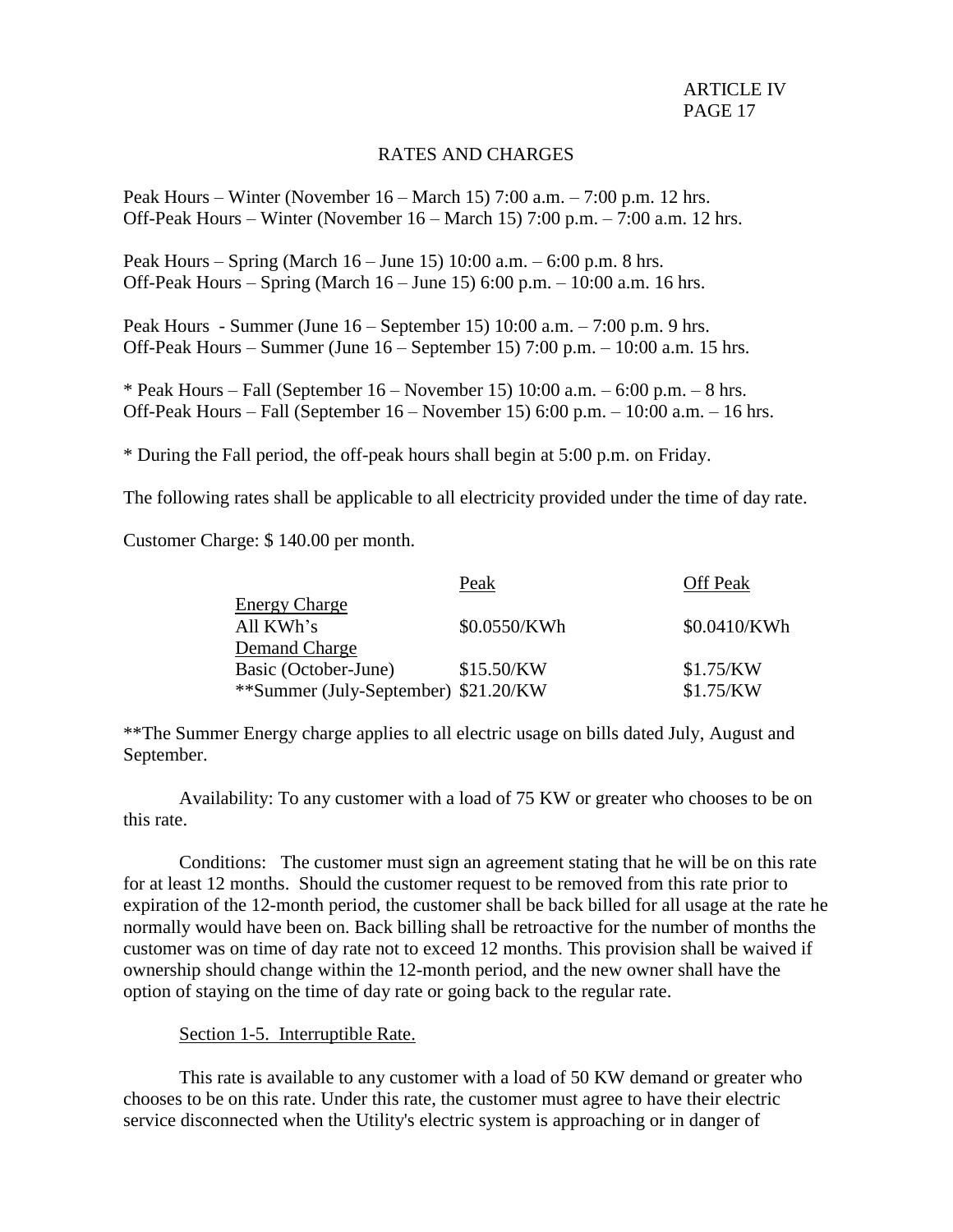## RATES AND CHARGES

reaching a peak condition. The Utility will give 15-minute warning before disconnecting load. Fifteen minutes after the warning, the Utility will automatically disconnect all customer load which is on the interruptible rate.

The following rates shall be applicable to all electricity provided under the interruptible rate:

Customer Charge: \$ 200.00 per month.

| <b>Energy Charge:</b><br>All KWh's | \$.0410/KWh |
|------------------------------------|-------------|
| Demand Charge<br>КW                | \$7.90/KW   |

Availability: To any customer with a load of 50 KW or greater who chooses to be on this rate.

Load Factor Adjustment: If the customer's load factor for the month (as determined by measurement) is less than 55%, the billing rate will be increased by multiplying the energy and demand rates by 55% and dividing by the average monthly load factor expressed in percent as illustrated in the following formula.

> If  $LF < 55\%$  then Adjusted Energy & Demand Billing Rate = Billing Rate x 55% LF

Notwithstanding the above the maximum applicable energy rate shall be \$.095/KWh and demand rate shall be \$21.20/KW.

Otherwise the Billing Rate = Billing Rate.

Conditions: The customer must sign an agreement stating that he will be on this rate for at least 12 months. Should the customer request to be removed from this rate prior to expiration of the 12-month period, the customer shall be back billed for all usage at the rate he normally would have been on. Back billing shall be retroactive for the number of months the customer was on interruptible rate not to exceed 12 months. This provision shall be waived if ownership should change within the 12-month period, and the new owner shall have the option of staying on the interruptible rate or going back to the regular rate.

### Section 1-6. Street Lights.

The following rate shall be charged for all electricity provided under the street light rate: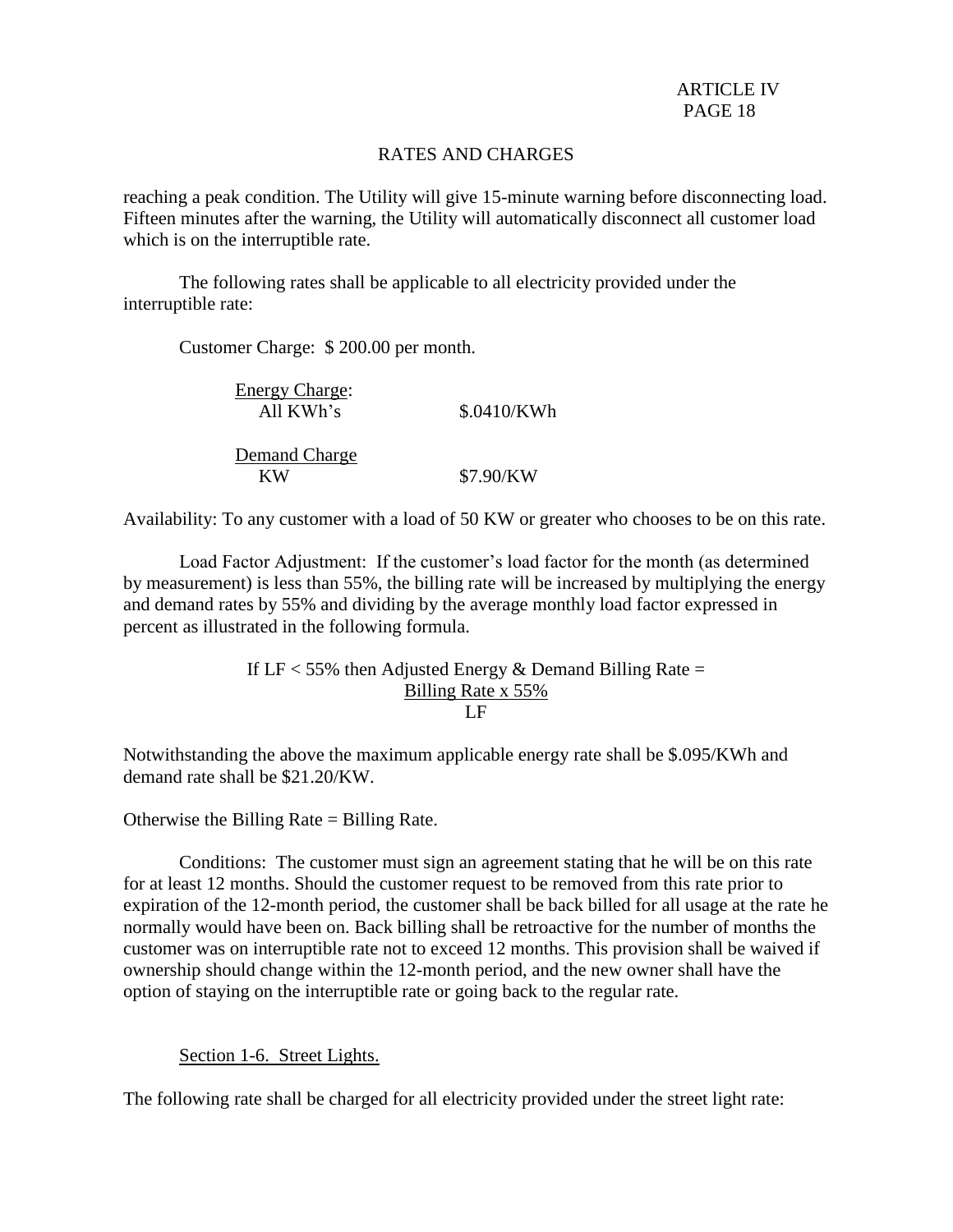## RATES AND CHARGES

| All KWh's              |  |
|------------------------|--|
| <b>Customer Charge</b> |  |
| Demand                 |  |

\$.0300/KWh  $$10.65/Light$ \$9.80/KW

Applicable: Available to the City of Brookings for street light use.

### Section 1-7. Economic Development Rate Discount Program

A rate discount is available to new qualifying commercial customers or existing customers that expand facilities in accordance with the Missouri River Energy Services (MRES) Economic Development Rate Discount Program (Program) which will become effective January 1, 2019. The customer must meet documented criteria in order to become eligible for the Program.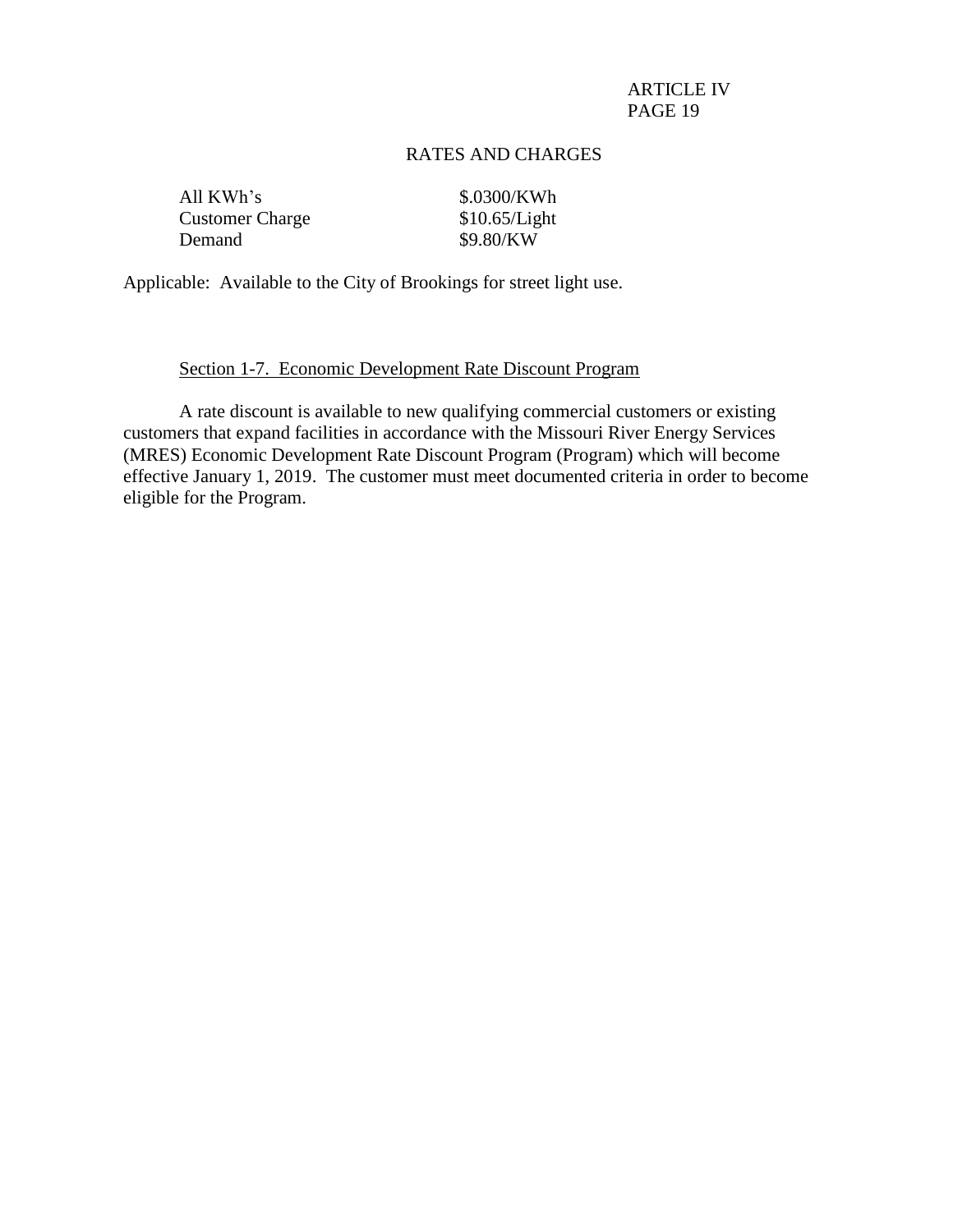## RATES AND CHARGES

## WASTEWATER SYSTEM

## Section 2

#### Wastewater

Section 2-1. Cost of Connecting Building Sewers Into Wastewater Lines Installed by the Utility.

Any person desiring to connect building sewers into any wastewater line installed by the Utility shall pay a fee of \$9.98 per front footage for such length of the property as he or she owns abutting the project.

#### Section 2-2. Wastewater -- Residential.

A residential user shall be defined as a domestic dwelling unit such as houses, mobile homes, and permanent multi-family dwellings with a separate water meter.

Wastewater will be computed at the rate of 100 cubic feet of water used in the billing cycles ending in December, January, February and March plus a customer charge based on the schedule below. The average monthly bill of these four billing cycles will determine the monthly wastewater charge for the following eight cycles.

| <b>Monthly Billing Rate</b>                                     |                                 |
|-----------------------------------------------------------------|---------------------------------|
| <b>Customer Charge</b>                                          | $$15.85$ per month              |
| Usage per 100 cu. ft. of water used charged \$2.319/100 cu. ft. |                                 |
| Surcharge 2012 Bond Issue                                       | $$2.213/100$ cu. ft. water used |

Section 2-3. Wastewater – Commercial.

A Commercial user shall include any facility operating as a business, either profit or nonprofit, and all publicly owned facilities, except consumers listed under residential, industrial, and institutional.

Wastewater will be computed by one of the following two methods, at the Utilities option: 1) at the rate of 100 cubic feet of water used, plus a customer charge based on the schedule below for each month of the year, or 2) based on metered wastewater flow at the rate of 100 cubic feet of wastewater, plus a customer charge based on the schedule below for each month of the year.

| <b>Monthly Billing Rate</b>              |                                |
|------------------------------------------|--------------------------------|
| <b>Customer Charge</b>                   | $$15.85$ per month             |
| Usage per 100 cu. ft. of water used / or |                                |
| wastewater flow                          | \$2.319/100 cu. ft.            |
| Surcharge 2012 Bond Issue                | \$2.213/100 cu. ft. water used |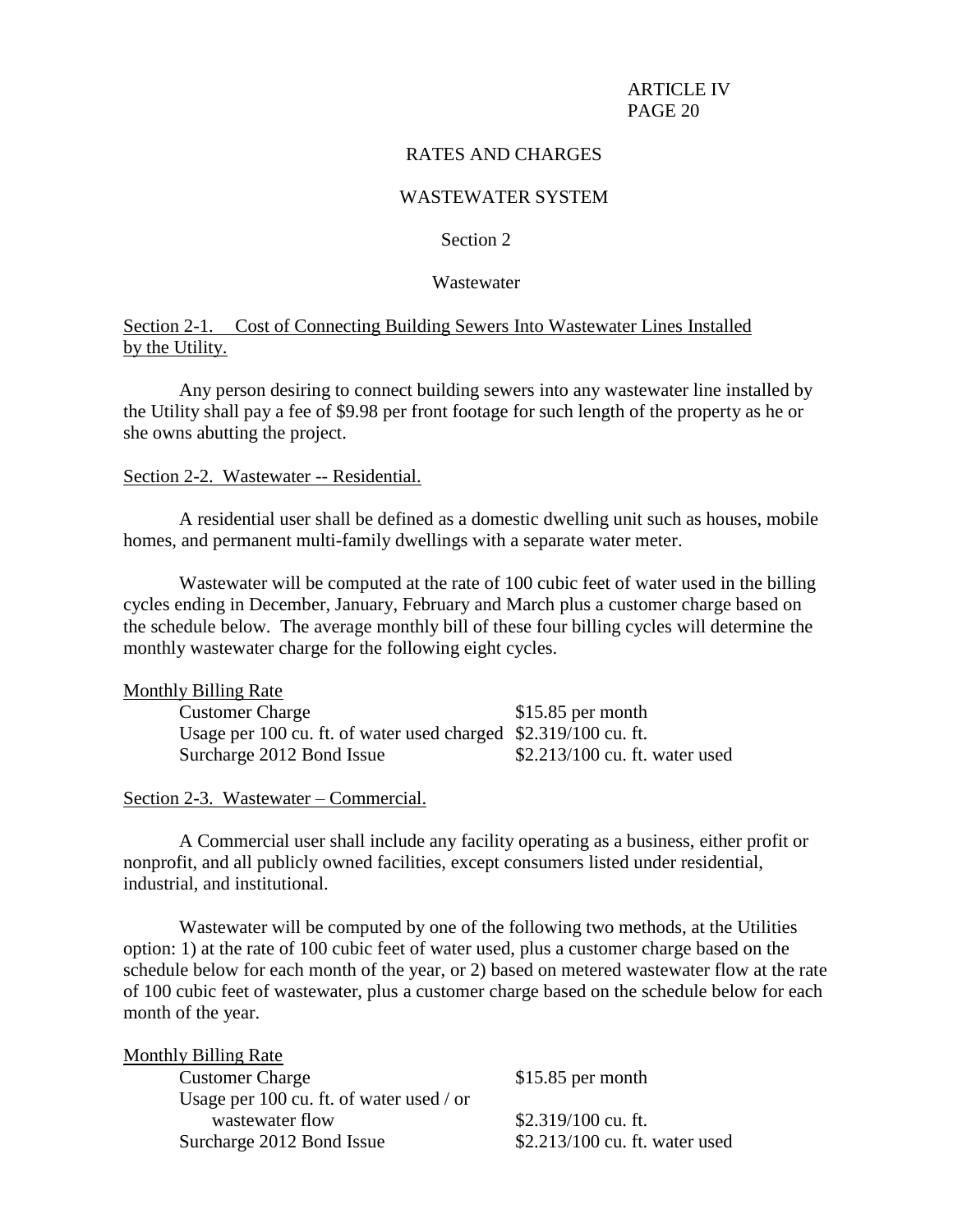# RATES AND CHARGES

### Section 2-4. Wastewater – Industrial

An Industrial user is an entity permitted by Brookings Municipal Utilities Industrial Waste Pretreatment Program.

When an Industrial (Pretreatment) permit is required, the applicable fees shall be as follows:

| Wastewater Contribution Permit Application Fee   | \$100.00 |
|--------------------------------------------------|----------|
| <b>Annual Wastewater Contribution Permit Fee</b> | \$30.00  |

Wastewater will be computed by one of the following two methods, at the Utilities option: 1) at the rate of 100 cubic feet of water used, plus a customer charge based on the schedule below for each month of the year, or 2) based on metered wastewater flow at the rate of 100 cubic feet of wastewater, plus a customer charge based on the schedule below for each month of the year.

| <b>Monthly Billing Rate</b>              |                                |
|------------------------------------------|--------------------------------|
| <b>Customer Charge</b>                   | $$15.85$ per month             |
| Usage per 100 cu. ft. of water used / or |                                |
| wastewater flow                          | $$2.319/100$ cu. ft.           |
| Surcharge 2012 Bond Issue                | \$2.213/100 cu. ft. water used |
|                                          |                                |

#### Section 2-5. Wastewater – Institutional

An Institutional user shall include an entity of local, state, or federal government, including colleges, and universities, that discharge to the wastewater collection system through one or more master connections as opposed to individual connections for each building. An Institutional user may operate its own private collection system.

Wastewater will be computed by one of the following two methods, at the Utilities option: 1) at the rate of 100 cubic feet of water used, plus a customer charge based on the schedule below for each month of the year, or 2) based on metered wastewater flow at the rate of 100 cubic feet of wastewater, plus a customer charge based on the schedule below for each month of the year.

| $$15.85$ per month             |
|--------------------------------|
|                                |
| $$2.319/100$ cu. ft.           |
| \$2.213/100 cu. ft. water used |
|                                |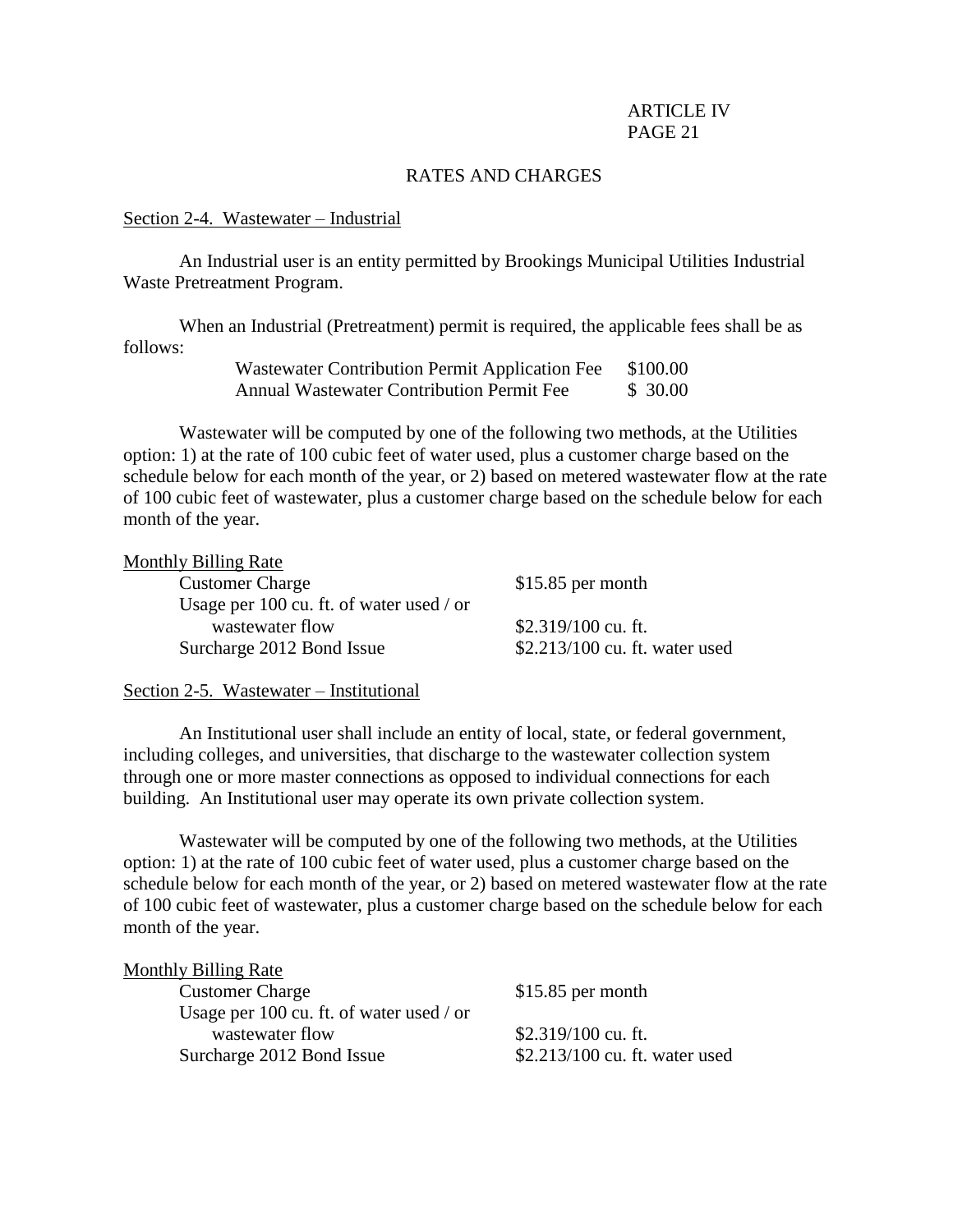# RATES AND CHARGES

#### Section 2-6. Wastewater – Wholesale

A Wholesale user shall include a customer(s) that discharges to the wastewater system through one or more master locations. A wholesale entity operates its own collection system to service its own customers. A contract for services will be established for wastewater services on a case by case basis.

#### Section 2-7. Food Service Industry Charges

The fee for a grease trap inspection shall be \$18.00 for an initial inspection fee (not to exceed a maximum of one inspection per month) and if necessary, a re-inspection fee of \$51.00 if the initial inspection is non-compliant. The re-inspection will be within 10 business days of the non-compliant initial inspection.

Section 2-8. Wastewater Taps

The cost for 4" or 6" wastewater taps shall by \$110.00.

#### Section 2-9. BOD/TSS/TKN Surcharge Fee

The surcharge fee shall be \$0.43 per pound of BOD. The surcharge for TSS shall be \$0.40 per pound. The surcharge for TKN shall be \$1.60 per pound.

### Section 2-10. Hauled Wastes Fees

| When a Hauled Waste Permit is required, the applicable fees shall be as follows: |          |
|----------------------------------------------------------------------------------|----------|
| Hauled Waste Permit Application Fee                                              | \$100.00 |
| <b>Annual Hauled Waste Permit Fee</b>                                            | \$30.00  |

The fee for domestic septage and portable toilet hauled waste shall be \$20.00/1,000 gallons. Fees for other types of acceptable hauled waste will be established on a case by case basis.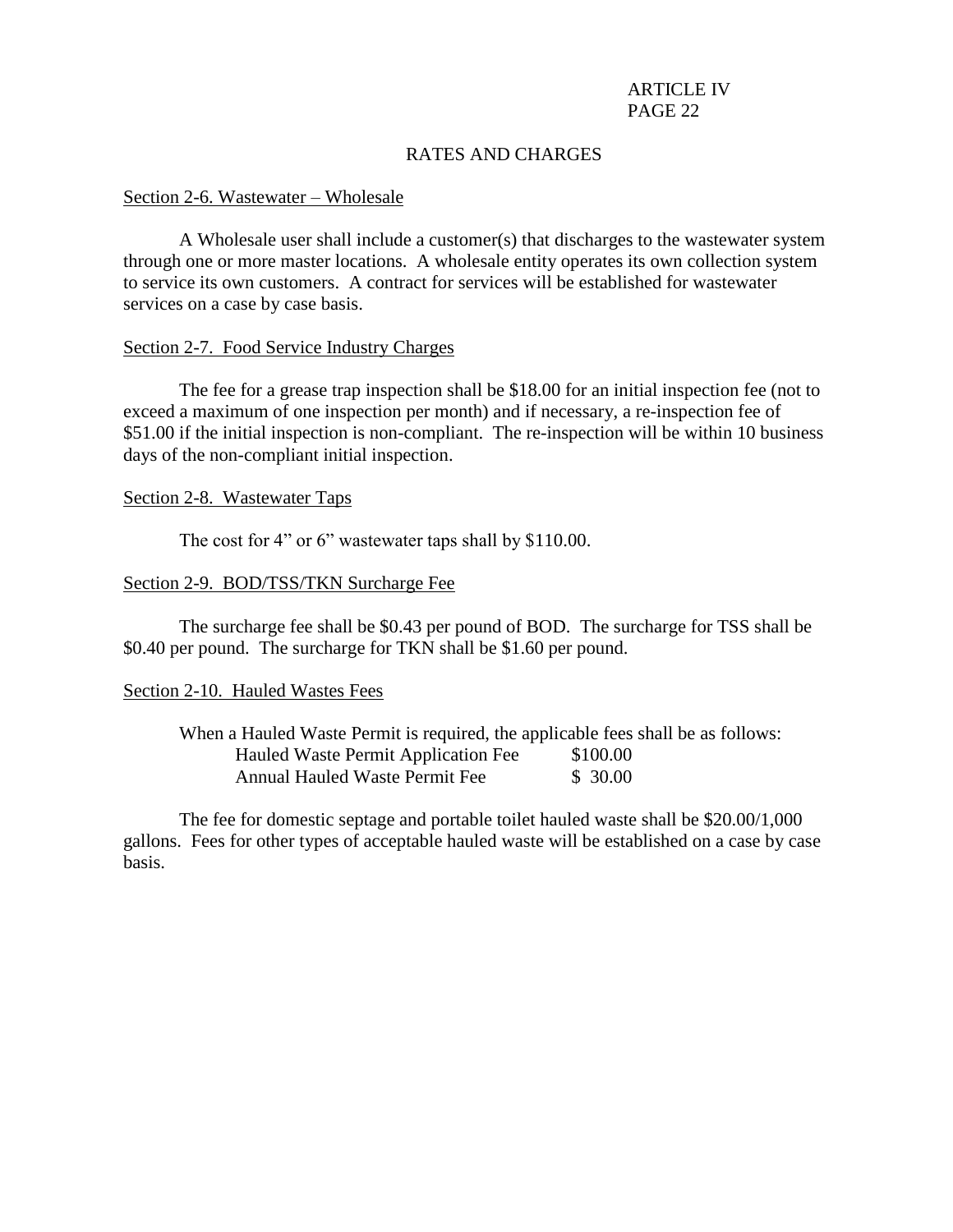# RATES AND CHARGES

# WATER SYSTEM

### Section 3

#### Water

# Section 3-1. Cost of Connecting Water Service Lines Into Water Main Lines Installed by the Utility.

Any person desiring to connect water services lines into any water main installed by the Utility shall be \$8.28 per front footage for such length of the property as he or she owns abutting the project.

#### Section 3-2. Residential

A residential user shall be defined as a domestic dwelling unit such as houses, mobile homes, and permanent multi-family dwellings with a separate water meter.

The owner or occupant of each residential premise to which water is supplied by Brookings Municipal Utilities shall pay a service charge per meter dependent upon the size of meter as set forth below.

Service Charges:

| Meter Size                       | <b>Monthly Service Charges</b> |
|----------------------------------|--------------------------------|
| $5/8$ ", $3/4$ " or 1"           | \$20.00                        |
| $1\frac{1}{4}$ or $1\frac{1}{2}$ | \$63.10                        |
| າ"                               | \$93.30                        |

Service charges for all meters larger than 2" shall be made according to the Commercial Service Charge Schedule. Service charges will be determined at the time application is made.

Usage Charge:

The following rates shall be applicable to all water provided during the monthly billing period:

All Cubic Feet \$3.049 per 100 cu. ft.

The following additional conditions shall be applicable to all water provided during the billing periods ending in July, August and September: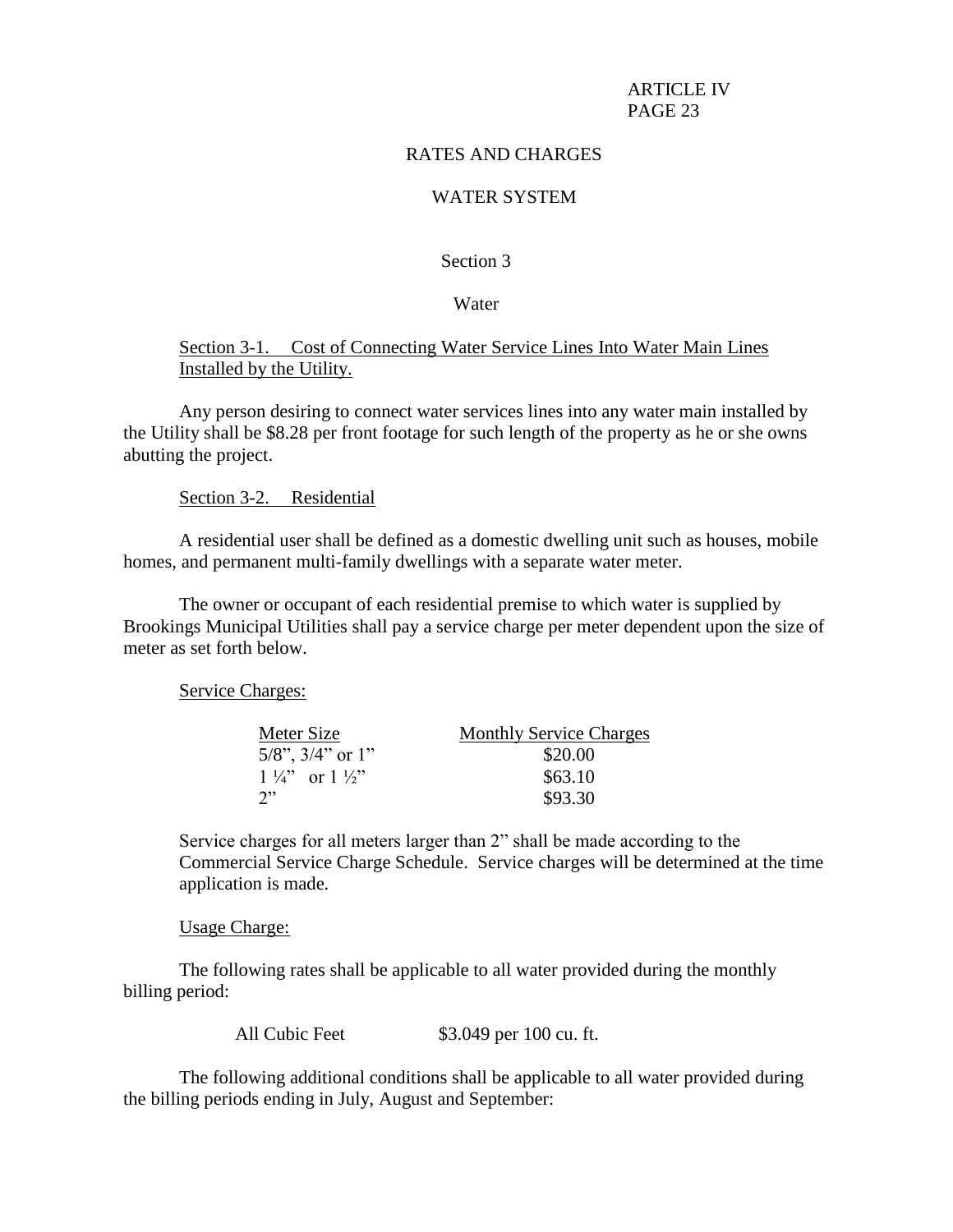# RATES AND CHARGES

Each customer will be assigned a Summer Peak Usage Adjustment Level (SPUAL). The SPUAL will be set at an amount equal to 300% of the greater of the Winter Residential City Monthly Average (WRCMA) or the average of the customer's most recent usage for the billing cycles ending in December, January, February and March at the customer's current residence. The WRCMA will be calculated each year (rounded up to the nearest tenth) after the billing cycle ending in March. Usage data from the most recent previous three year's billing cycles ending in December, January, February and March will be used in the calculation (12 bills in all).

Any customer who does not have water usage history with the utility at the premises at which he or she has requested service shall be assigned the WRCMA for purposes of computing their SPUAL.

All water consumed above the assigned SPUAL on bills dated July, August and September will be provided at the rate of two times the published rate per 100 cu. ft. of water.

Irrigation water rates are determined by multiplying the applicable consumption rate and service charge by a factor of 1.15. The service charge shall be \$7.00 per billing cycle for billing cycles ending November through April for irrigation meters left in place during these billing periods.

A \$50.00 fee shall be applied to all reinstalled irrigation meters.

Rural water rates are determined by multiplying the applicable consumption rate and service charge by a factor of 1.10.

Rural water rates for customers connected to the Aurora distribution line are determined by multiplying the applicable consumption rate and service charge by a factor of 1.25.

### Section 3-3. Water – Commercial/Industrial/Institutional

A Commercial user shall include any facility operating as a business, either profit or nonprofit, and all publicly owned facilities, except consumers listed under residential, industrial, and institutional.

An Industrial user is an entity permitted by Brookings Municipal Utilities Industrial Waste Pretreatment Program.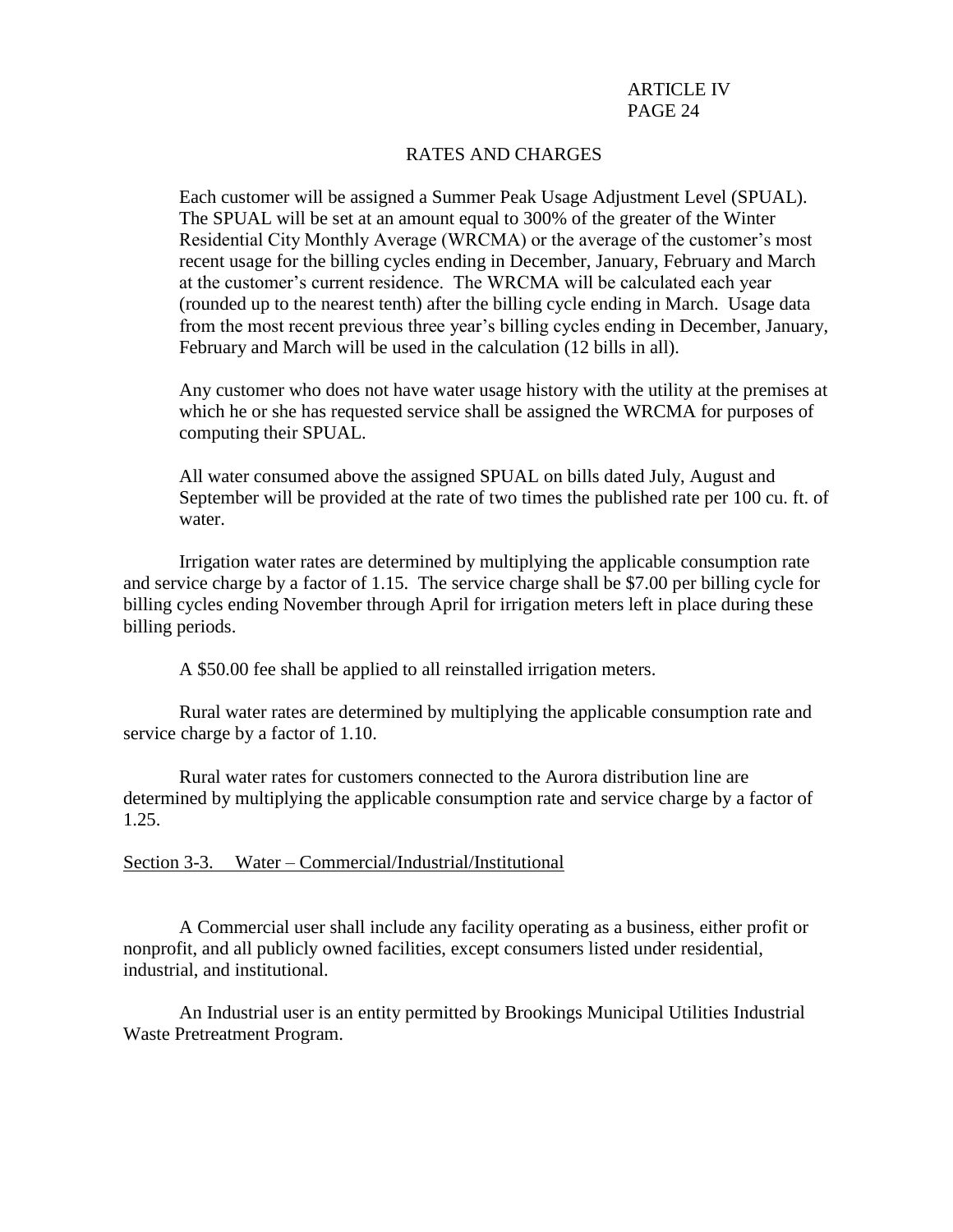# RATES AND CHARGES

 An Institutional user shall include an entity of local, state, or federal government, including colleges, and universities, that discharge to the wastewater collection system through one or more master connections as opposed to individual connections for each building. An Institutional user may operate its own private collection system.

The owner or occupant of each non-residential premise to which water is supplied by Brookings Municipal Utilities shall pay a service charge per meter dependent upon the size of meter as set forth below.

Service Charges:

| <b>Monthly Service Charges</b> |
|--------------------------------|
| 20.00                          |
| \$<br>63.10                    |
| 93.30<br>\$                    |
| 181.20                         |
| \$277.75                       |
| \$540.00                       |
| \$923.00                       |
| \$1,314.00                     |
|                                |

Service charges will be determined at the time application is made.

#### Usage Charge:

The following rates shall be applicable to all water provided during the monthly billing period:

All Cubic Feet  $$3.049$  per 100 cu. ft.

The following additional conditions shall be applicable to all water provided during the billing periods ending in July, August and September:

Each customer will be assigned a Summer Peak Usage Adjustment Level (SPUAL). The SPUAL will be set at an amount equal to 300% of the greater of the Winter City Monthly Average (WCMA) or the average of the customer's most recent usage for the billing cycles ending in December, January, February and March at the customer's current premise. The WCMA will be calculated each year (rounded up to the nearest tenth) after the billing cycle ending in March. Usage data from the most recent previous three year's billing cycles ending in December, January, February and March will be used in the calculations (12 bills in all).

Any customer who does not have water usage history with the utility at the premises at which he or she has requested service shall not be assigned a SPUAL until after they have established a three month billing history.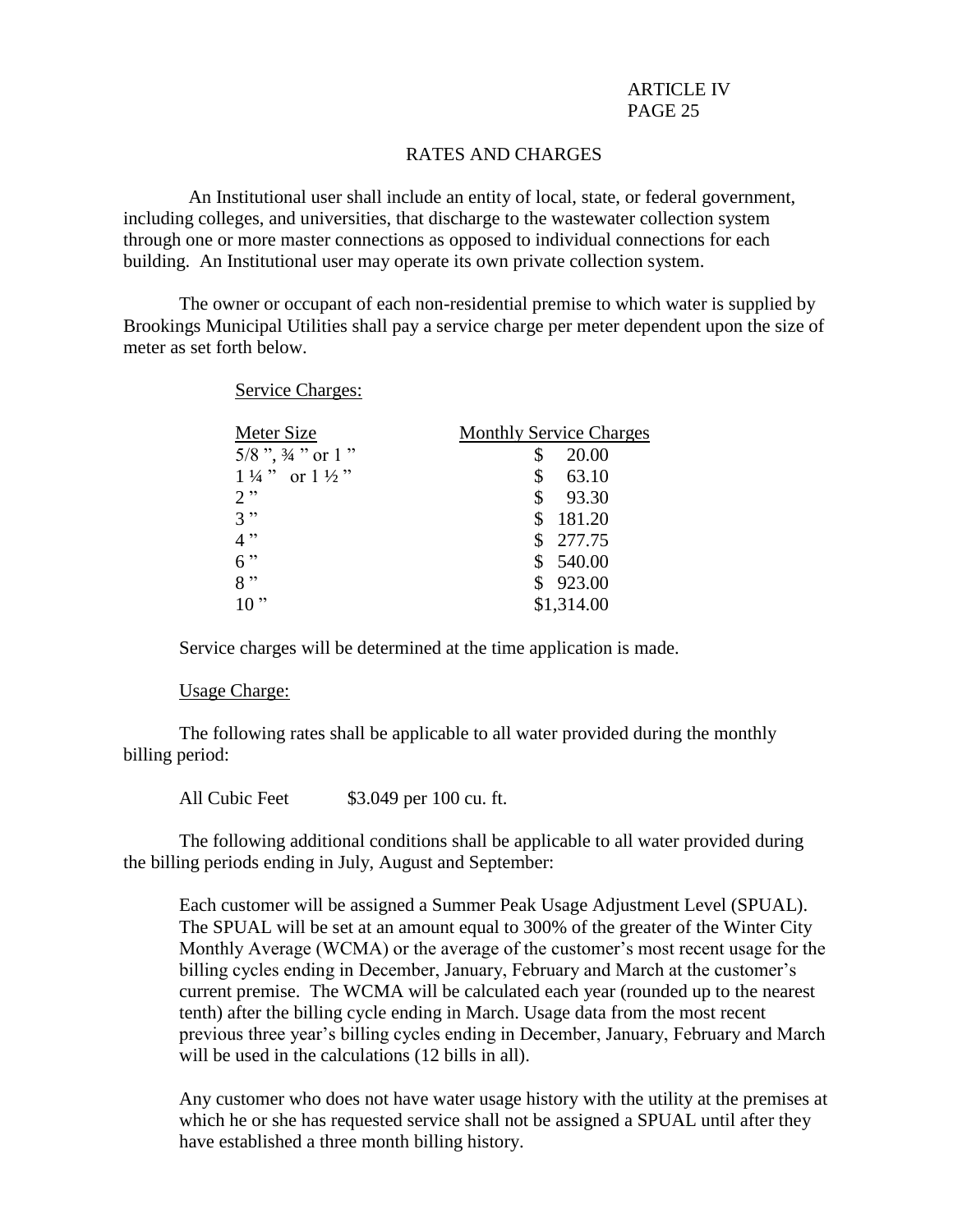## RATES AND CHARGES

All water consumed above the assigned SPUAL on bills dated July, August and September will be provided at the rate of two times the published rate per 100 cu. ft. of water.

Irrigation water rates are determined by multiplying the applicable consumption rate and service charge by a factor of 1.15. The service charge shall be \$7.00 per billing cycle for billing cycles ending November through April for irrigation meters left in place during these billing periods.

A \$50.00 fee shall be applied to all reinstalled irrigation meters.

Rural water rates are determined by multiplying the applicable consumption rate and service charge by a factor of 1.10.

Rural water rates for customers connected to the Aurora distribution line are determined by multiplying the applicable consumption rate and service charge by a factor of 1.25.

### Section 3-4. Other Water-Related Charges

(a) The City of Brookings and all other public corporations shall pay at the same rate as private consumers for water consumed in public buildings, and the City of Brookings shall also pay the sum of \$115.00 per year for each hydrant maintained by the Utility, which sum is found and determined to be a reasonable charge for the use and availability of water service for fire protection and maintenance of streets, parks, and other public places.

(b) If the owner of a premise requests that a water meter be removed from the premise, no charge shall be made. To have a water meter reinstalled at this premise, the owner shall pay a reinstallation charge of \$50.00 per meter.

(c) If the owner or resident of a premise allows the water meter to freeze, if the meter is repairable, the Utility will make the necessary repairs to the meter and bill the owner or resident the following respective charges:

| Meter Size | <b>Repair Charges</b>  |
|------------|------------------------|
| All meters | \$40.00/hr. plus parts |

Non-repairable meters will be replaced with a new meter. The cost for such replacement shall be at \$40.00/hr. plus meter cost.

(d) A service charge shall be made for all service calls that are made other than normal working hours. A charge of \$50.00 per call will be made for the customer owned equipment and plumbing. (Normal work week hours are 8 a.m. to 5 p.m. Monday through Friday. City holidays are not considered normal working hours.)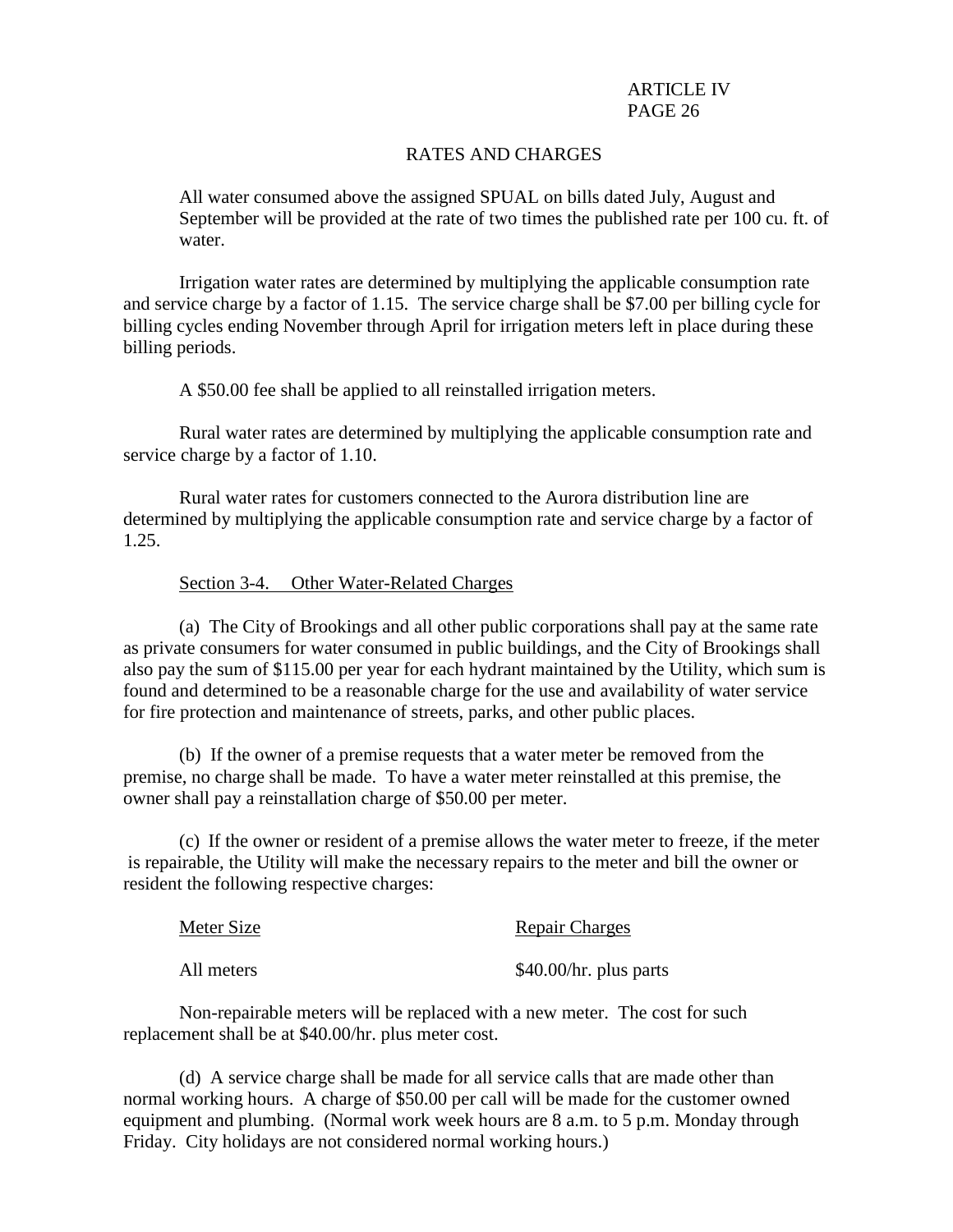(e) The charge for water taps shall be:

| $1"$ Tap                       | \$204.00 |
|--------------------------------|----------|
| $1\frac{1}{2}$ " PVC Tap       | \$279.00 |
| $1\frac{1}{2}$ " Duct Tile Tap | \$764.00 |
| 2" PVC Tap                     | \$407.00 |
| 2" Duct Tile Tap               | \$803.00 |

### Section 4

# Engineering Fees

#### Section 4-1. Engineering Fees - - Wastewater.

Any person or persons making application for the extension of a waste water line agree as a part of such application to pay to the Brookings Municipal Utilities a fee or charge of \$ .80 per lineal foot for the full extension of such proposed trunk sewer. This fee is to be paid only if engineering is performed by the Utility. The payment of such charge or fee shall be made upon the approval of said application and before such connection is made.

#### Section 4-2. Engineering Fees - - Water.

Any person or persons making application for the extension of a water main agree as a part of such application to pay to the Brookings Municipal Utilities a fee or charge of \$ .60 per lineal foot for the full length of such proposed water main. This fee is to be paid only if engineering is performed by the Brookings Municipal Utilities. The payment of such charge or fee shall be made upon the approval of said application and before such connection is made.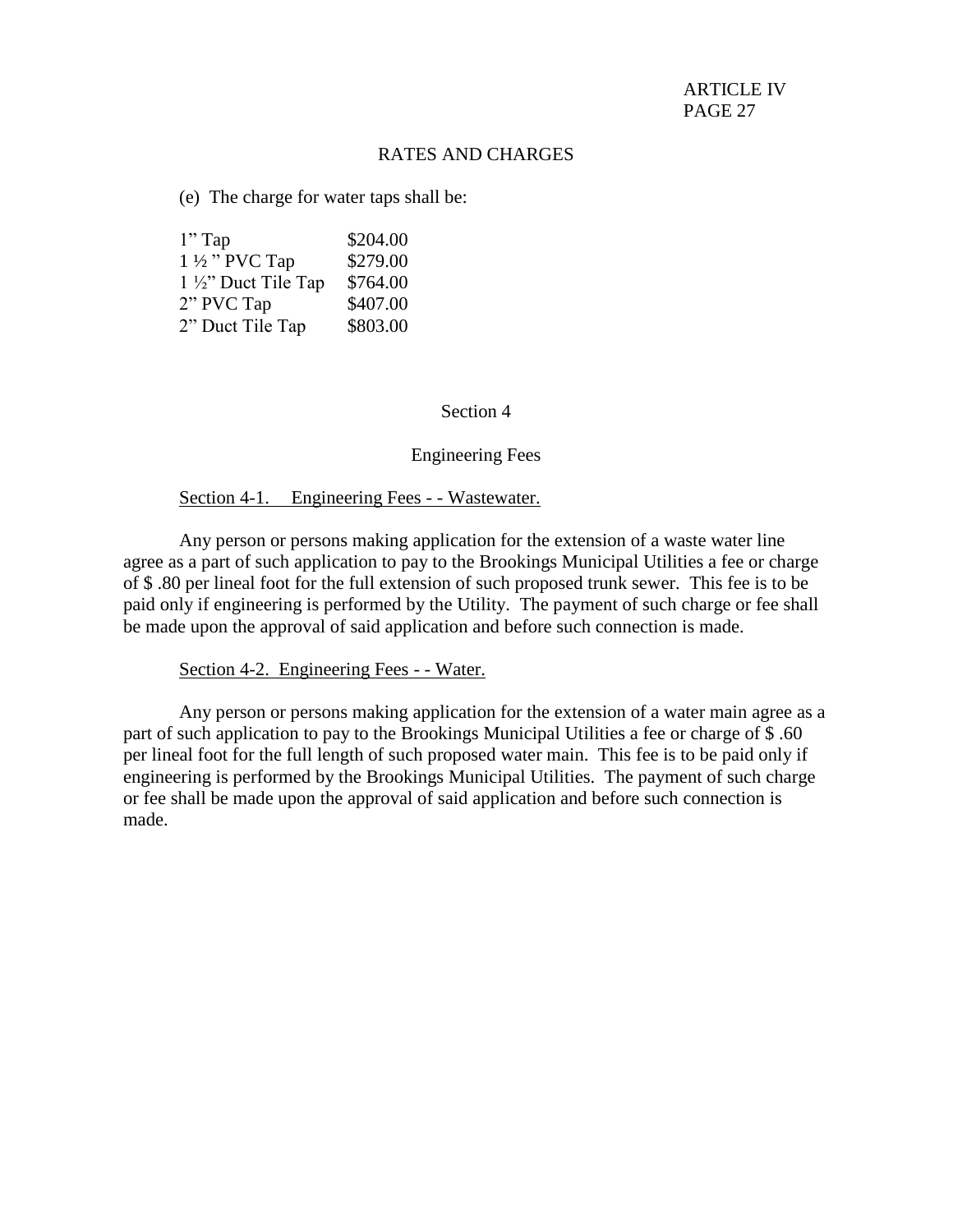## RATES AND CHARGES

## Section 5

# Credit and Deposit Policy

#### Section 5-1. Credit Policy.

Payment Information.

Bills shall be mailed as close to the last working day of each month as possible. Bills shall become delinquent on the  $15<sup>th</sup>$  day of the month. Failure to receive a bill shall not exempt the customer from prompt payment of his or her account.

### Nondiscriminatory credit policy required.

The Brookings Municipal Utility shall fairly, and without discrimination, administer a credit policy that is easily understandable and that extends Electric, Water and Wastewater service to as many applicants as possible.

A credit value will be established and maintained for each account based on a numeric scoring system of points accumulated based on account activity. New accounts will be established with a score of 0. Activity on accounts will change that score as follows:

| Reminder notice         | $+$ 1 point |
|-------------------------|-------------|
| Disconnect notice       | $+$ 1 point |
| <b>Returned Payment</b> | $+$ 1 point |

Tax exempt or government agencies paying on a monthly basis and requiring no treatment will be established as exempt from collection treatment, and, therefore, have no credit value assigned to their accounts.

## Establishment of credit for applicants for new service or return of service.

The Brookings Municipal Utility shall designate a credit of 0 to all new applicants for service.

The Brookings Municipal Utility shall determine the credit standing of an applicant who has had prior service with the Brookings Municipal Utility by referring to past payment history and establishing the credit score accordingly.

## Establishment or re-establishment of credit for a current customer

Customers account activity will be reviewed monthly, looking at the most recent twelve month period, with credit scores increased or decreased based on the activity since the previous review.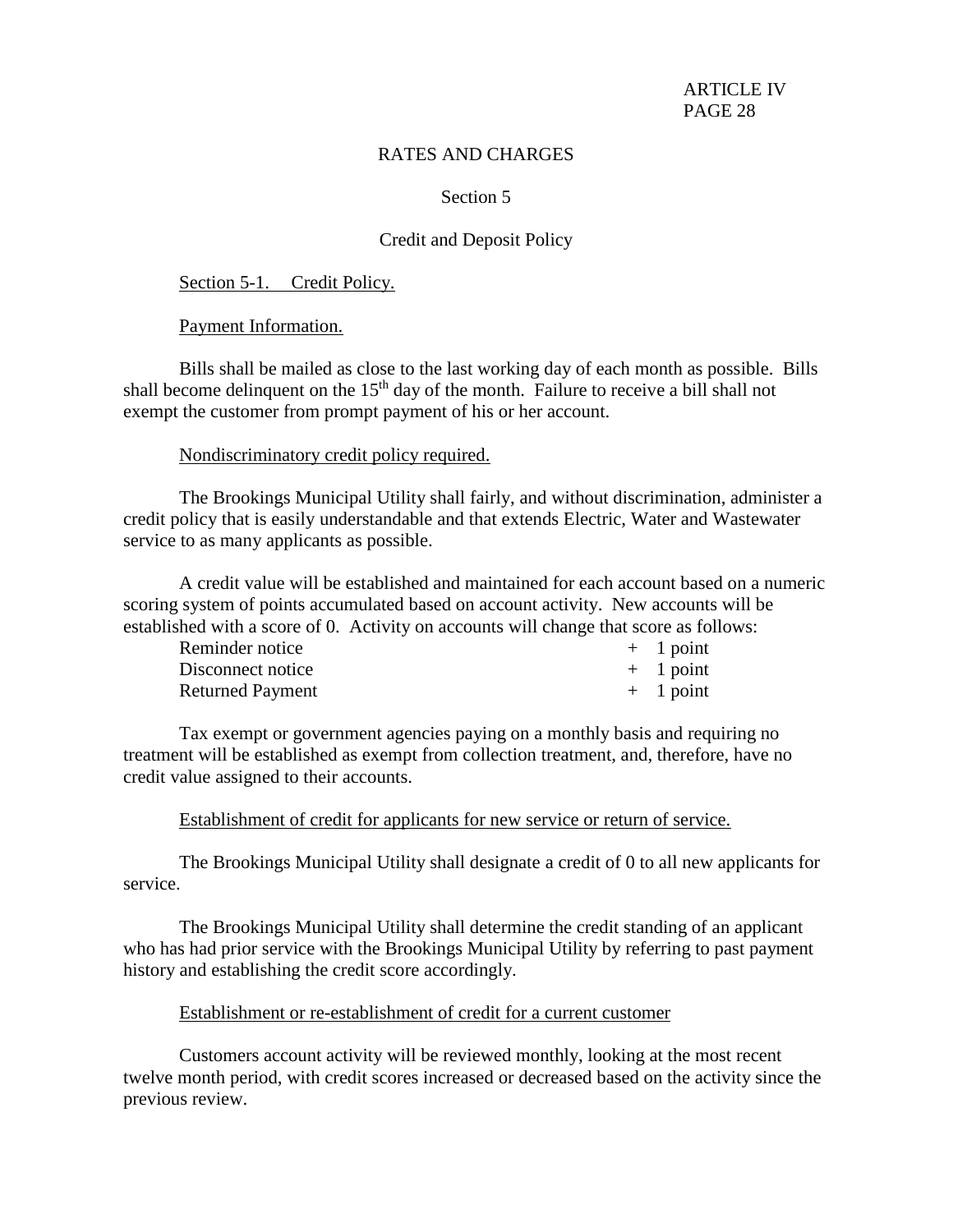# RATES AND CHARGES

## Reminder Notices

Reminder Notices shall be sent  $5-7$  days after the  $15<sup>th</sup>$ , to customers with a past-due balance over \$50.00.

Reminder Notices shall contain the following information:

- 1. The amount past due.
- 2. Who they can contact if they have questions about the account.

## Disconnect Notices

Disconnect Notices shall be sent 5-7 days after the Reminder notice, to customers with a remaining past-due balance over \$50.00.

Disconnect Notices shall contain the following information:

- 1. The particular grounds upon which the proposed disconnection is based.
- 2. The Utility's intention to discontinue service on  $\leq a$  stated date unless the customer takes corrective action.
- 3. The corrective action which the customer must take to avoid disconnection.
- 4. The charges required to reconnect if disconnected.
- 5. Notice of right to appeal and where to appeal.

Disconnect Notices may be sent by regular or certified mail at the discretion of the Collection Department. Also, a telephone call may be made instead of a written notice at the discretion of the Collection Department.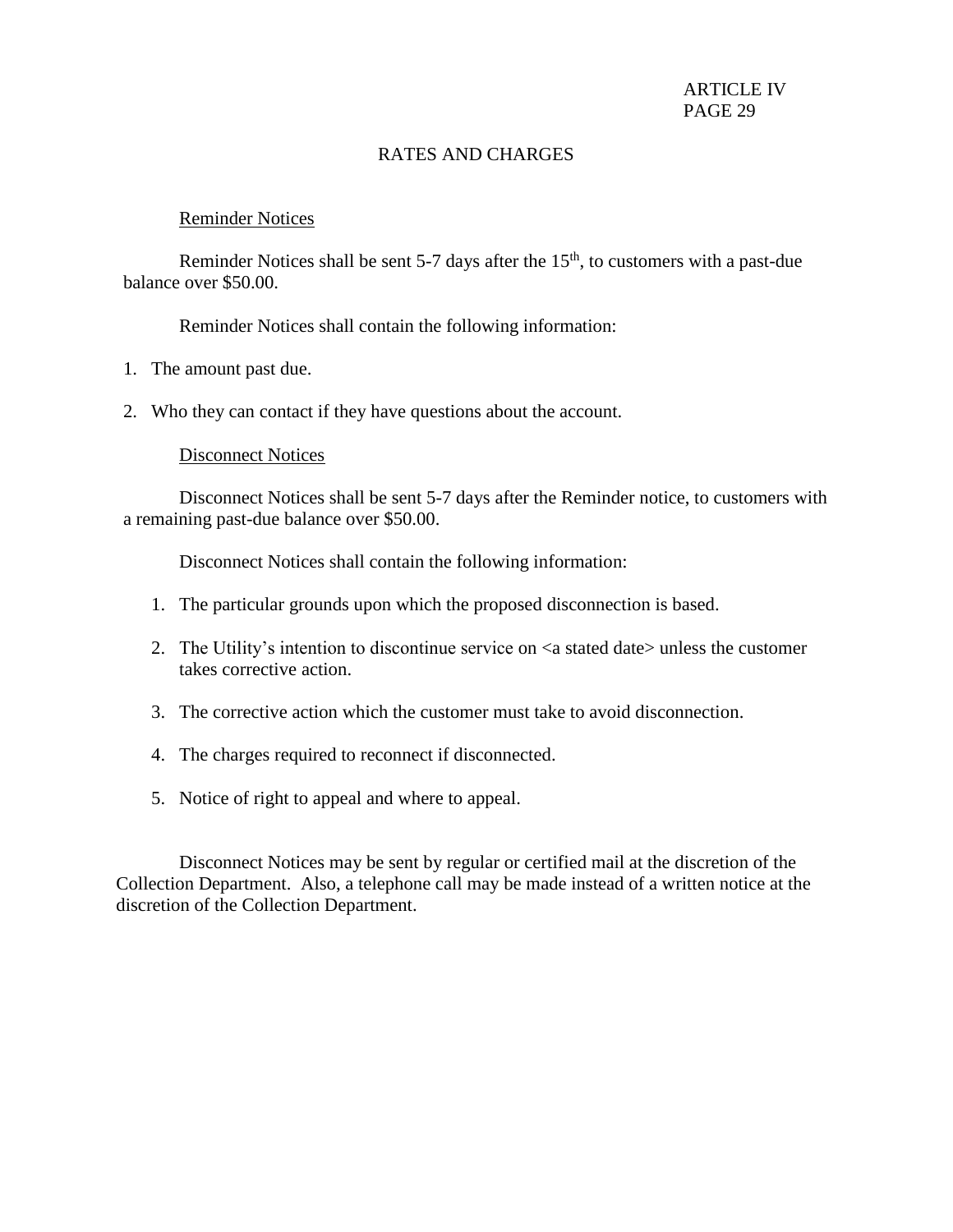# RATES AND CHARGES

# Section 5-2. Deposit Policy.

## Current Customers

A deposit may be required from Residential and Commercial customers in an amount equal to two months' average billing in the event that:

1. Service has been disconnected for non-pay; or

2. Payment has been delinquent for each of the four previous consecutive months.

An additional deposit amount may be requested to bring the total deposit held equal to two month's average billing (if that average has increased during the past nine months), if:

- 1. Service has been disconnected for non-pay; or
- 2. Payment has been delinquent for each of the four previous consecutive months.

If a current customer moves from one location to another in the Utility service area, and has had a deposit on account, the Utility may require a deposit for service at their new location.

### New Customers

### Residential

A deposit will be required in an amount equal to two months' average billing for the service address in the event that:

- 1. An unpaid balance remains on record for prior service with Brookings Municipal Utilities; or
- 2. An unpaid balance remained on record for a prior service with BMU after the final billing was rendered and due; or
- 3. Records indicate a poor credit history for prior service with BMU.

# Commercial

A deposit will be required in an amount equal to two months' average billing for the service address. Commercial is defined as non-residential customers.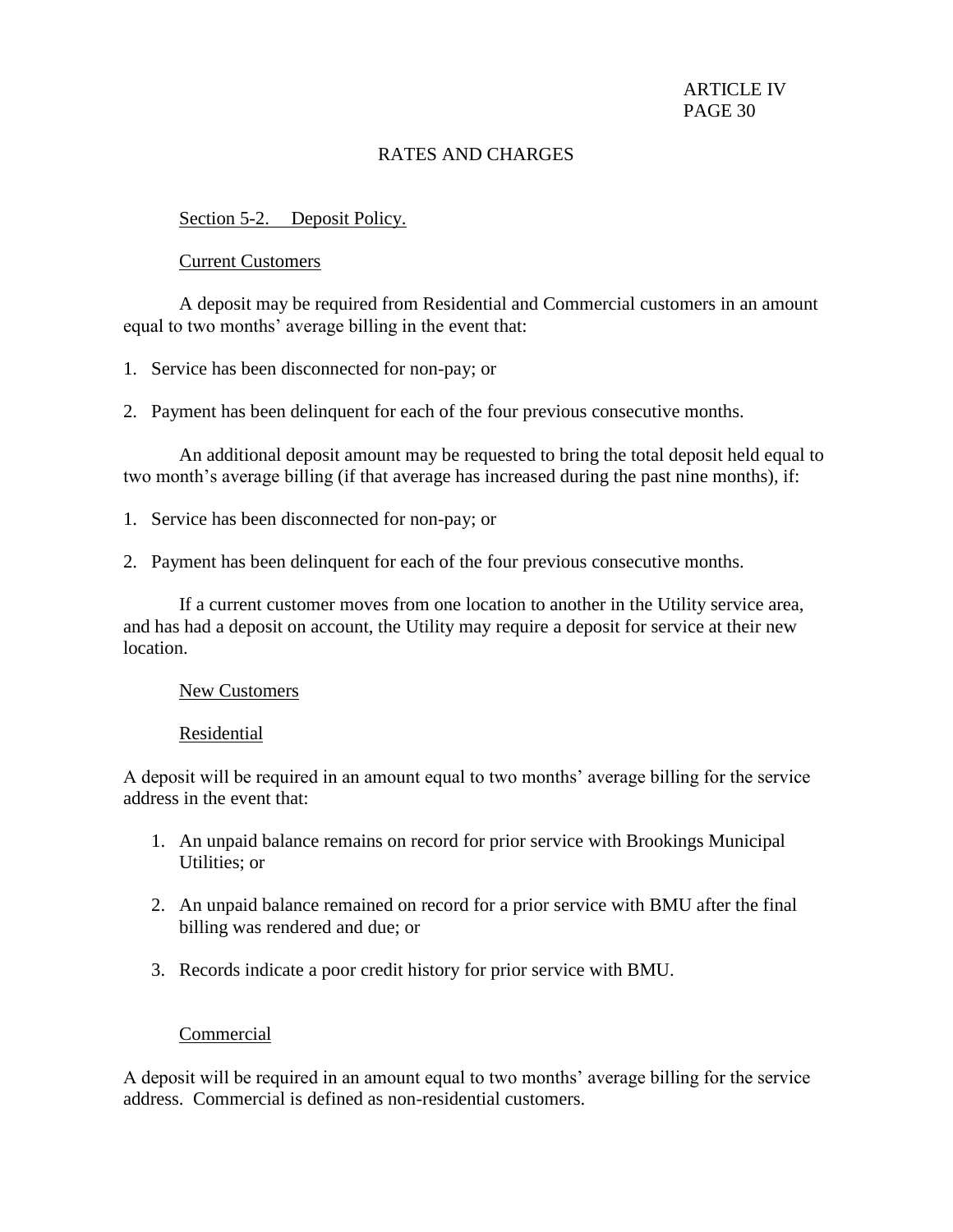# RATES AND CHARGES

- 1. If transfer of ownership of an existing business occurs, the deposit will be calculated on prior owner's usage history.
- 2. If a new business opens, Brookings Municipal Utilities will calculate deposit on any available data, include similar-type businesses.
- 3. An unpaid balance remains on record for prior service with Brookings Municipal Utilities; or
- 4. An unpaid balance remained on record for a prior service with BMU after the final billing was rendered and due; or
- 5. Records indicate a poor credit history for prior service with BMU.

# Refund Upon Disconnection

After disconnection of service, the Brookings Municipal Utilities will promptly and automatically apply the deposit amount to the customer's final bill, and refund the balance of the customer's deposit or send a bill for the remaining unpaid balance due for service.

If a customer moves from one residence to another within the service area of the Utility, any deposit on the account will be applied to the balance due, and:

- a refund check will be issued for a credit balance, or
- a credit balance may be transferred to their new account if requested, or
- a bill will be sent for a remaining balance due.

If the customer requests, an existing deposit may be transferred *in full* to the customer's new account. The amount of the deposit required at their new residence will be calculated, with additional deposit monies collected if needed.

# Refund During Service

When the customer has not been delinquent in payment of bills for service for twelve (12) consecutive months, the Utility will promptly and automatically refund the deposit to the customer in the form of a deposit refund check or a credit to the customer's bill.

# Section 5-3. Refusal of Utility Service.

Reasons for refusal - -Utility service may be refused for one or more of the following reasons: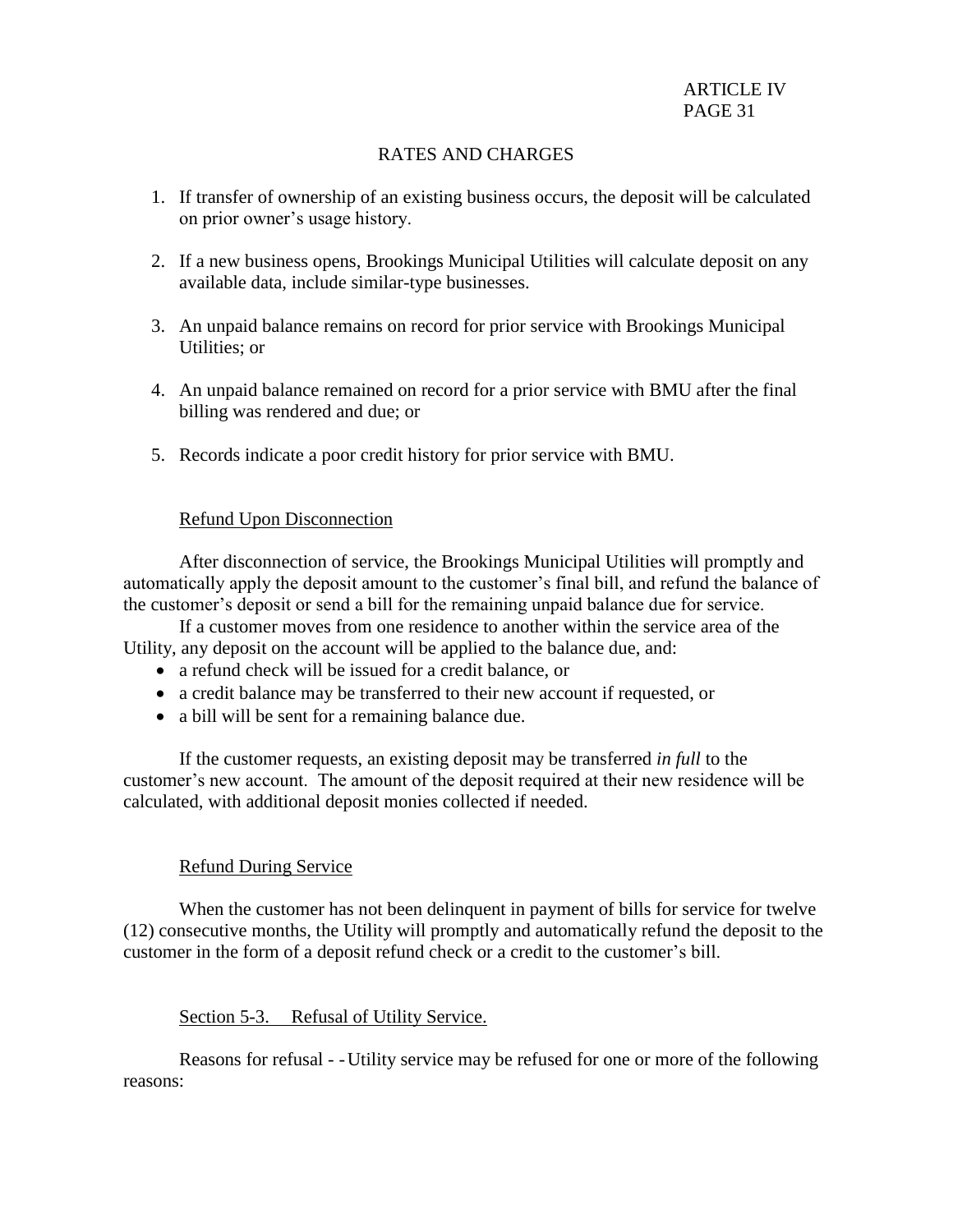- 1. The customer is indebted to the Brookings Utility for past bills incurred and refuses to liquidate the debt for the same class of service;
- 2. An applicant refuses to pay a reasonable deposit, advance payment, or installation charge;
- 3. An applicant, although he is not personally liable to the utility, is attempting to return service to an indebted household and no arrangements have been made to liquidate the debt of that household;
- 4. An applicant is unwilling to provide their Date of Birth, and correct information about at least one of the following:
	- (a) Social Security Number
	- (b) Driver's License/State Issued ID number
	- (c) Passport Number

 An applicant is in violation of state statutes or utility rules concerning evasion of payment, use of service for unlawful purposes, interference with or destruction of service facilities, or violation of service regulations.

# Section 5-4. Disconnection of Utility Service.

Indiscriminate disconnection or reconnection prohibited. The Utility Company will not make indiscriminatory disconnections or reconnections.

Nonpayment of past due bill is reason for disconnection. Following is a list of conditions, all of which must be satisfied before a customer may be disconnected for nonpayment of a bill:

- 1. Only the class of service for which payment is past due can be disconnected.
- 2. The customer has received a payment period of not less than 15 days from bill transmittal date to due date and an additional notice period of not less than 5 days during which the particular bill has been owing. The payment period may be shortened if the customer has been properly placed on an early payments list. The payment period may also be waived in cases of customer fraud or illegal use or when it is clear that the customer has left or is preparing to leave without paying a past due bill.
- 3. The customer has received written notice of the utility's intention to disconnect as stated in Article IV Section 5-1 "Credit Policy".
- 4. The customer, especially if he or she claims inability to pay or extenuating circumstances, is unwilling to enter into a reasonable agreement with the utility to liquidate the debt.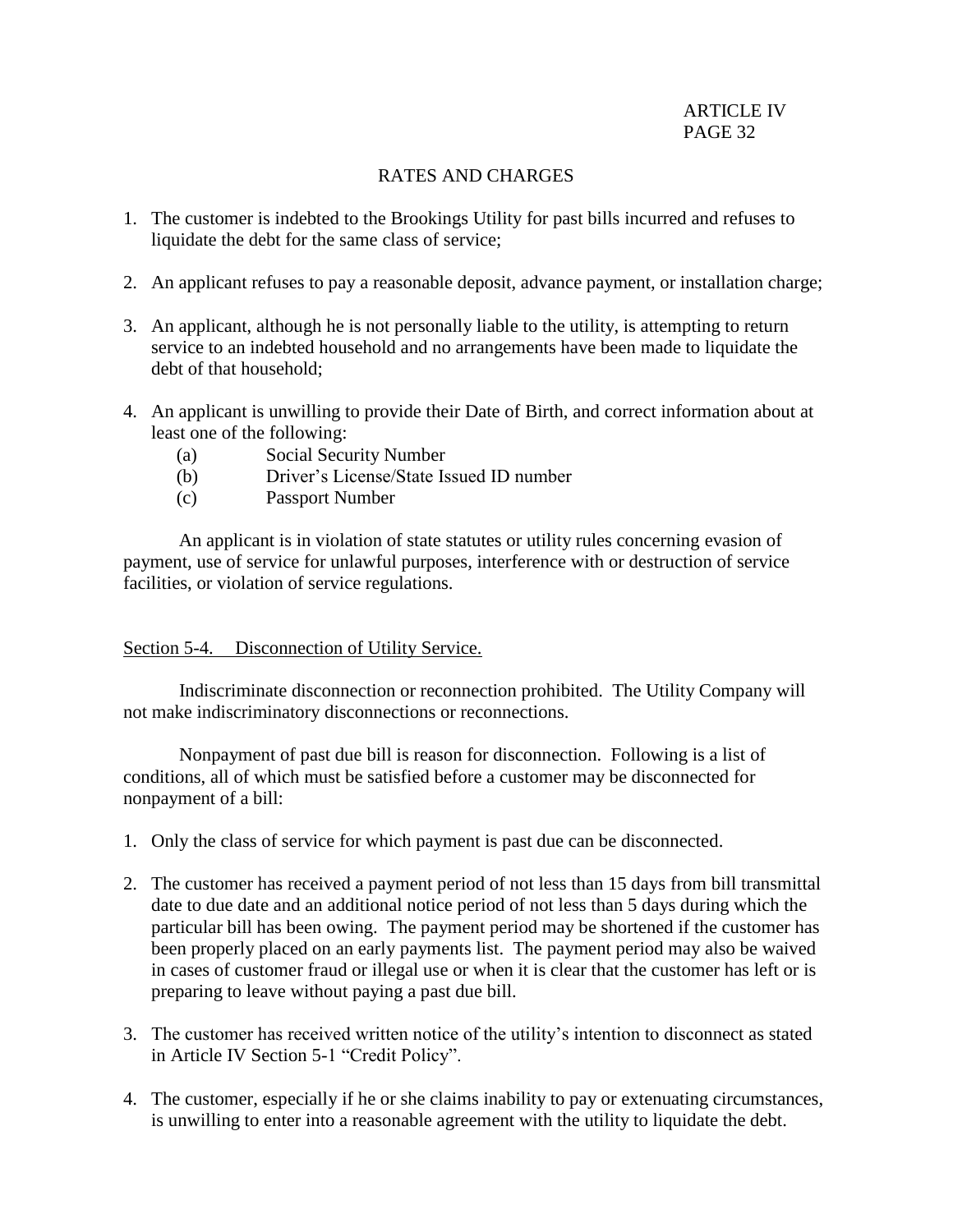5. There is no bona fide and just dispute surrounding the bill. A bona fide and just dispute is one that is appealed to the Brookings Utility Board. A dispute shall not be defined as bona-fide and just if a customer does not pay the undisputed portion.

Other reasons for disconnection. A utility may disconnect a customer after reasonable notice for any of the following:

- 1. Violation of Article IV Section 5-3 "Reasons for Refusal - Use" numbers (3) and (5);
- 2. Failure to comply with an agreement to liquidate a continuing debt as described in Article IV Section 5-4 "Nonpayment of past due bills as reason for disconnection" number (4);
- 3. Failure to pay an increased deposit or a deposit as described in Article IV Section 5-2 "Deposit Policy";
- 4. Failure to grant the utility access to read meters, inspect the utility's facilities and conduct investigations for hazardous conditions.

The notice of disconnection. The notice of disconnection sent to the customer shall contain a specific explanation as explained in Article IV Section 5-1 "Credit Policy".

The disconnecting act. Service shall not be disconnected on any Friday, Saturday, Sunday, legal holiday, or at any time when the utility's business offices are not open to the public.

Last minute payments. The customer shall have the right to pay any delinquent bill at any time prior to disconnection in order to preserve uninterrupted service. The utility representative who enters the customer's premises to disconnect does not have the authority to receive payments or make payment arrangements. The representative will refer the customer to office staff with that authority, and service may not be disconnected with their approval.

Reconnection of Service. In the event service has been disconnected for valid cause, Brookings Utilities will charge a \$75.00, plus tax, reconnect fee. If service is reconnected during non-duty hours, an additional charge of \$50.00, plus tax, will apply.

Record to be kept. A record of all service disconnections which continue to have bad credit with the Utility Company made under the provisions of Article IV Section 5-4 "Nonpayment of past due bill as reason for disconnection" shall be kept by the Utility Company for a period of not less than one year.

Landlord and tenant rule. If service is provided at an address different from the mailing address of the bill or it the utility has reason to know that a landlord and tenant relationship exists and the landlord, as a customer of the service, the utility may not disconnect service until the following actions have been taken: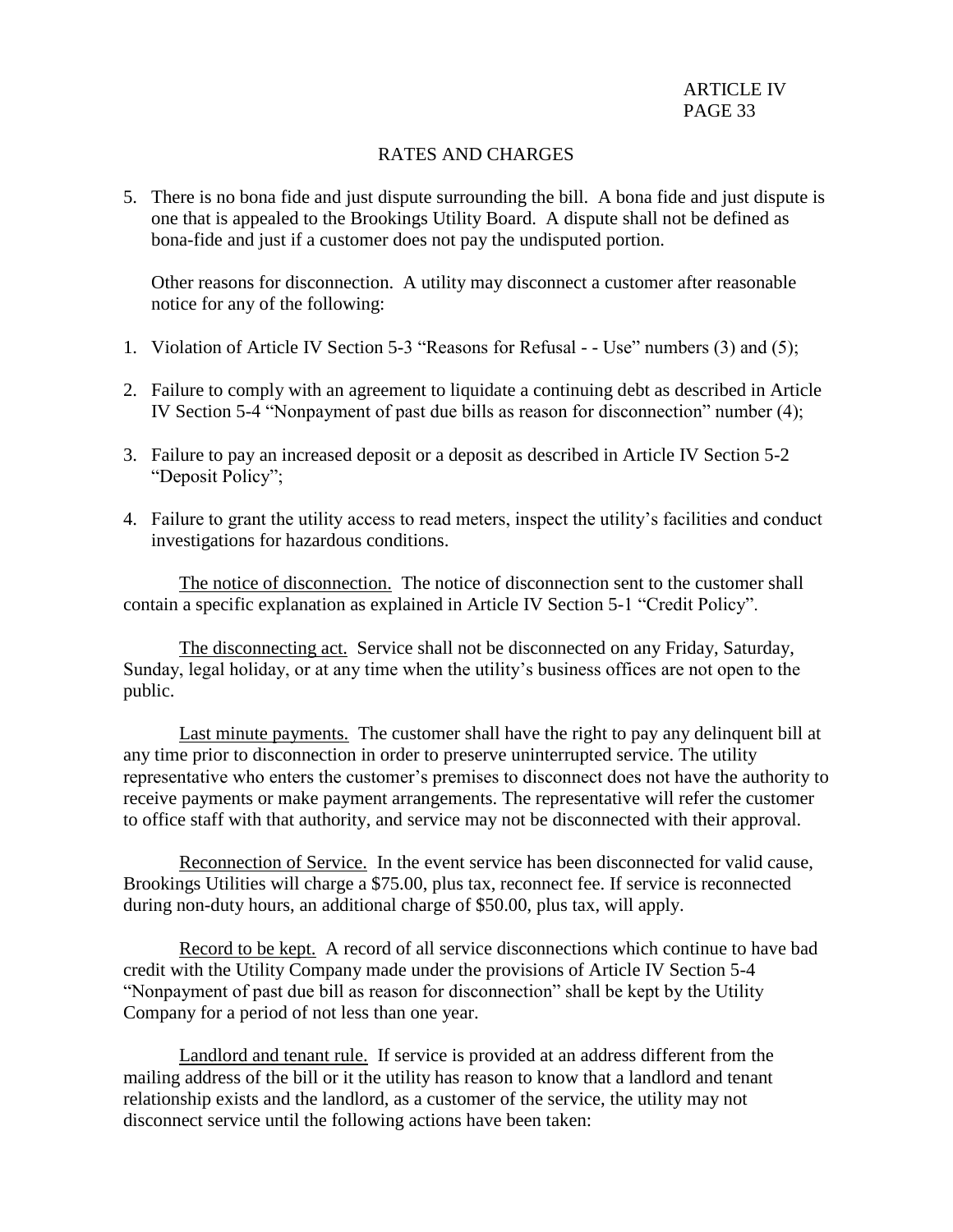- 1. The utility, after providing notice as required in this chapter, shall offer the tenant the opportunity to apply for service in his or her own name if it is economically feasible to provide such service. If the tenant declines to apply for service, or is refused service under Section 5-3 of this chapter, the utility may disconnect service pursuant to this chapter;
- 2. A utility shall not attempt to recover from a tenant, or condition service to a tenant upon, the payment of any outstanding bill or other charges of the landlord.
- 3. Likewise, if a tenant does not, or cannot, put service in their own name, and the landlord chooses to, the landlord may put services into their own name. The landlord is then fully and solely responsible for the payment of that account.
- 4. The utility shall not attempt to recover from a landlord, or condition service to a landlord, the payment of any unpaid bill or other charges of the tenant.

Residential winter disconnection. Notwithstanding the provisions of Article IV Section 5-4 "Nonpayment of past due bills as reason for disconnection" and "Other reasons for disconnection", a utility may not disconnect residential service from November 1 to March 31 without adding to the time periods of subdivision "Nonpayment of past due bills as reason for disconnection" number (3) an additional 30 days before disconnecting that service. The utility shall give an additional 30 days until disconnection.

In the event of unexpected circumstances, the General Manager/Executive Vice President may recommend to the Utility Board that this provision be temporarily implemented for a stated period of time. The intention will not be to forgive any customer debts, but to allow additional time to pay bills.

Residential medical condition. Notwithstanding the provisions of Article IV Section 5-4 "Nonpayment of past due bills as reason for disconnection" and "Other reasons for disconnection", a utility shall postpone the disconnection of utility service to a residential customer for 30 days from the date of a physician's certificate or a notice from a public health or social service official which states that disconnection of service will aggravate an existing medical condition of the customer, a member of his family, or other permanent resident of the premises where service is provided. Such extensions are limited to a single 30-day period.

### Section 5-5. Adjustments of Overbilling or Underbilling Charges.

When a metering or billing error occurs and the error results in overbilling for usage of electric, water or wastewater, the customer shall be reimbursed the full amount that said customer was overbilled. In determining the amount overbilled, calculations will start from the proven date the error first occurred to the date that the error was corrected using the rates in effect at the time the error occurred. No interest will be paid on monies owed to customers for overbilling.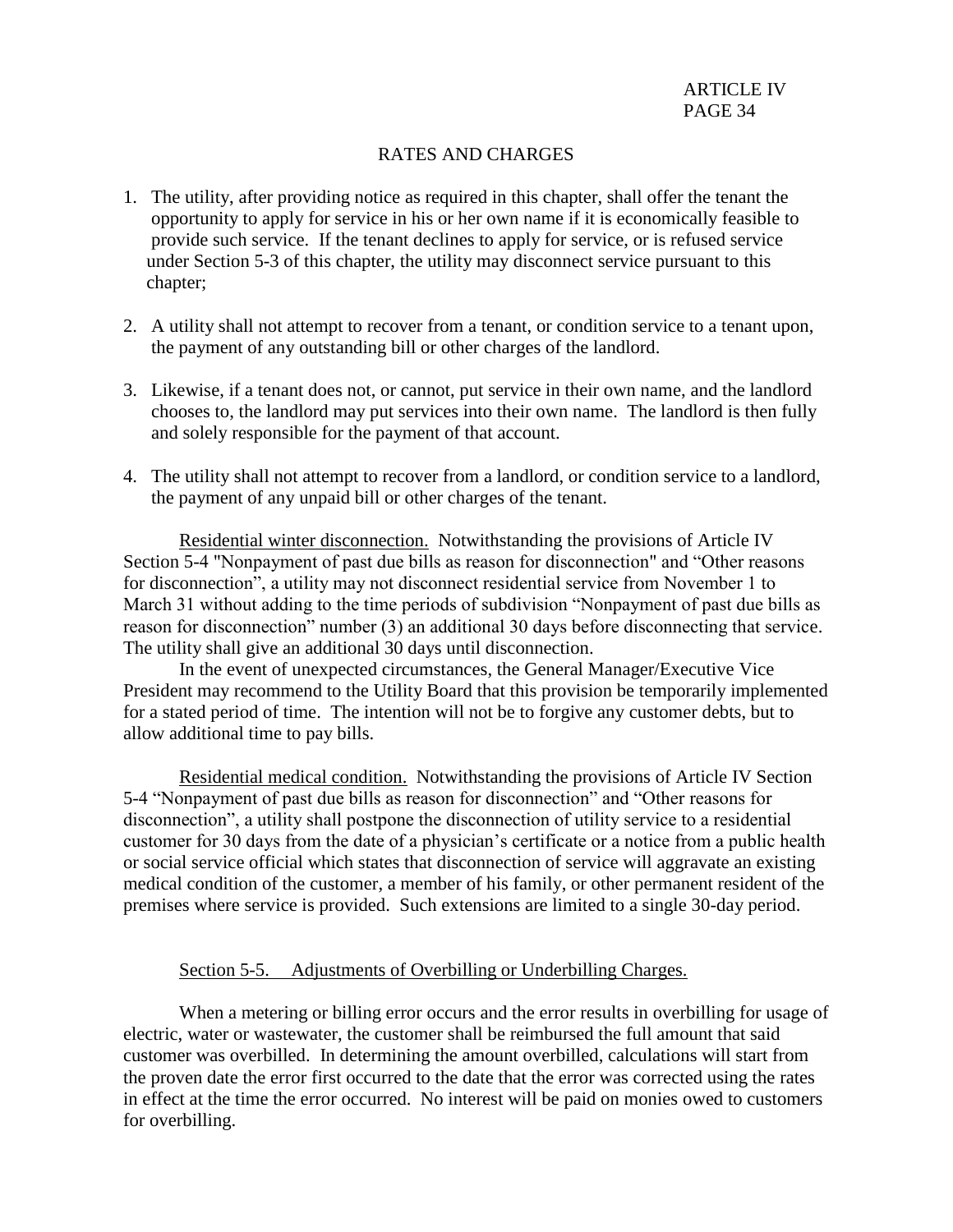When a metering or billing error occurs and the error results in underbilling for usage of electricity, water or wastewater, the customer shall pay Brookings Municipal Utilities the amount that said customer was underbilled. In determining the amount underbilled, calculations will start from the proven date the error first occurred to the date that the error was corrected, not to exceed three years using the cost of purchased power, the water rate, or the wastewater rate in effect at the time the error occurred. The customer shall be allowed to pay the amount underbilled over the same time period as the error occurred, provided such time period does not exceed three years. No interest will be collected on monies owed to Brookings Municipal Utilities for underbilling.

If, in the opinion of the Utility, the circumstances of a situation warrant an alternate resolution, the Utility may propose a solution different than the standard described above.

This section shall not apply in cases of fraud, abuse or when other proven violations of these Rules and Regulations occur.

### Section 6

#### Section 6. Definitions.

The following words and phrases used in this Article IV shall have the following meaning:

**Billing Cycle** shall mean the period of time from one billing date to the next. **Billing Date** shall mean the date billing computation is done and the individual accounts are updated with the amount due.

**Billing Period** shall mean the period of time from one meter-reading date to the next.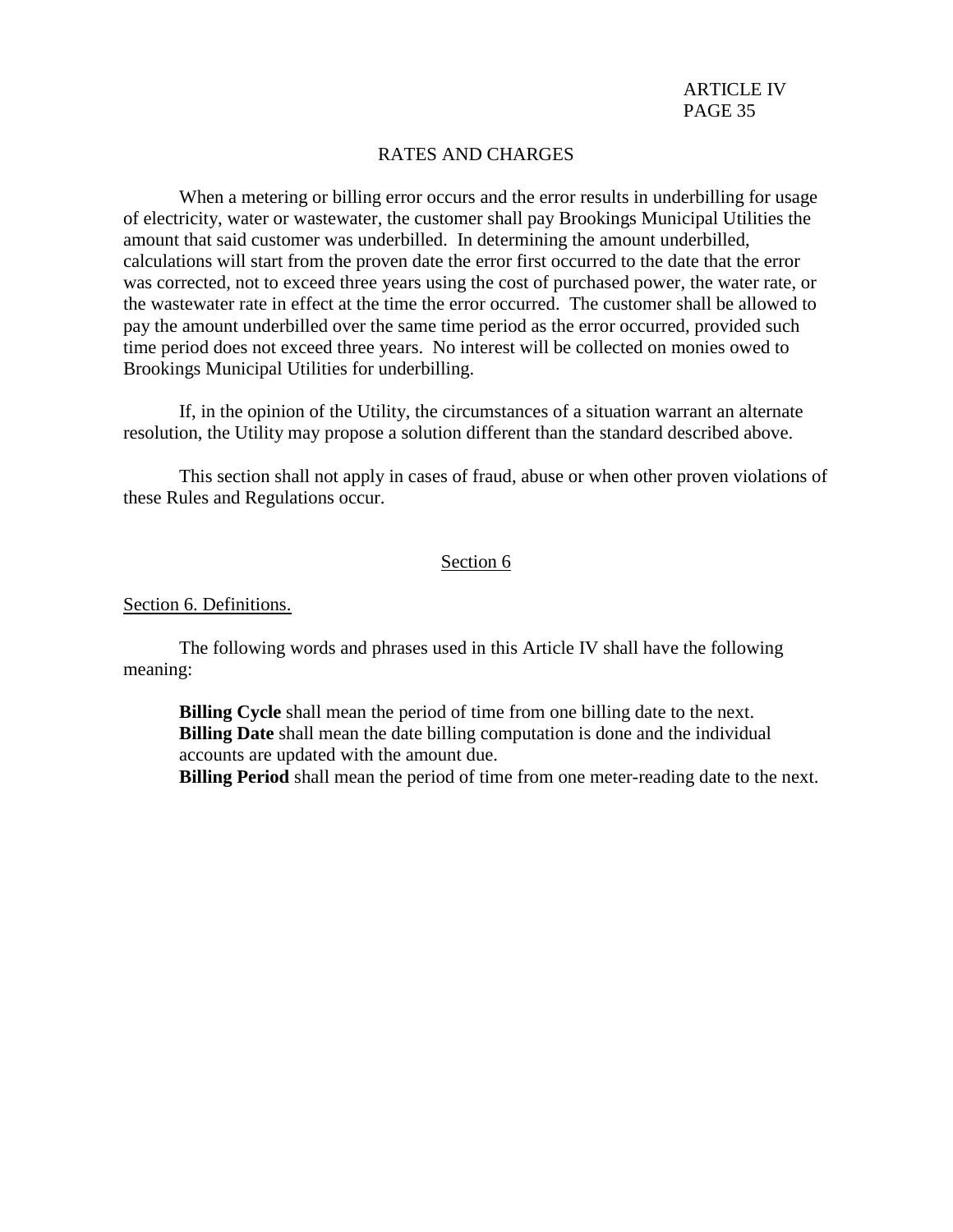### ARTICLE V

# RULES AND REGULATIONS GOVERNING CONNECTIONS TO AND THE USE OF THE BROOKINGS ELECTRIC SYSTEM

#### Section 1

### Authority and Purpose

These rules and regulations are adopted by the Brookings Municipal Utilities Board, and are declared to be necessary for the efficient, economic and safe operation of the municipal; electric system. They are intended to prevent losses of life and property, and the inconveniences of interrupted power through the regulation and control of connections to and the use of the system and may be amended by the Utility Board pursuant to State and/or Federal Statutes.

#### Section 2

### General Provisions

Section 2-1. Definitions.

Unless the context specifically indicates otherwise, the meaning of the terms used in these Rules and Regulations shall be as defined in the current National Electric Code, \* as adopted by the Brookings, South Dakota Municipal Utilities Board. Whenever the word "Municipality" is used in the South Dakota State and/or National Electrical Code it shall be held to mean the City of Brookings.

Section 2-2. Conflicts.

In the event of any conflict between the provisions of the code adopted by this Article and applicable provisions of these Rules and Regulations, state law or city ordinance, the provision of these Rules and Regulations, state law or city ordinance shall prevail and be controlling.

\*See Appendix A.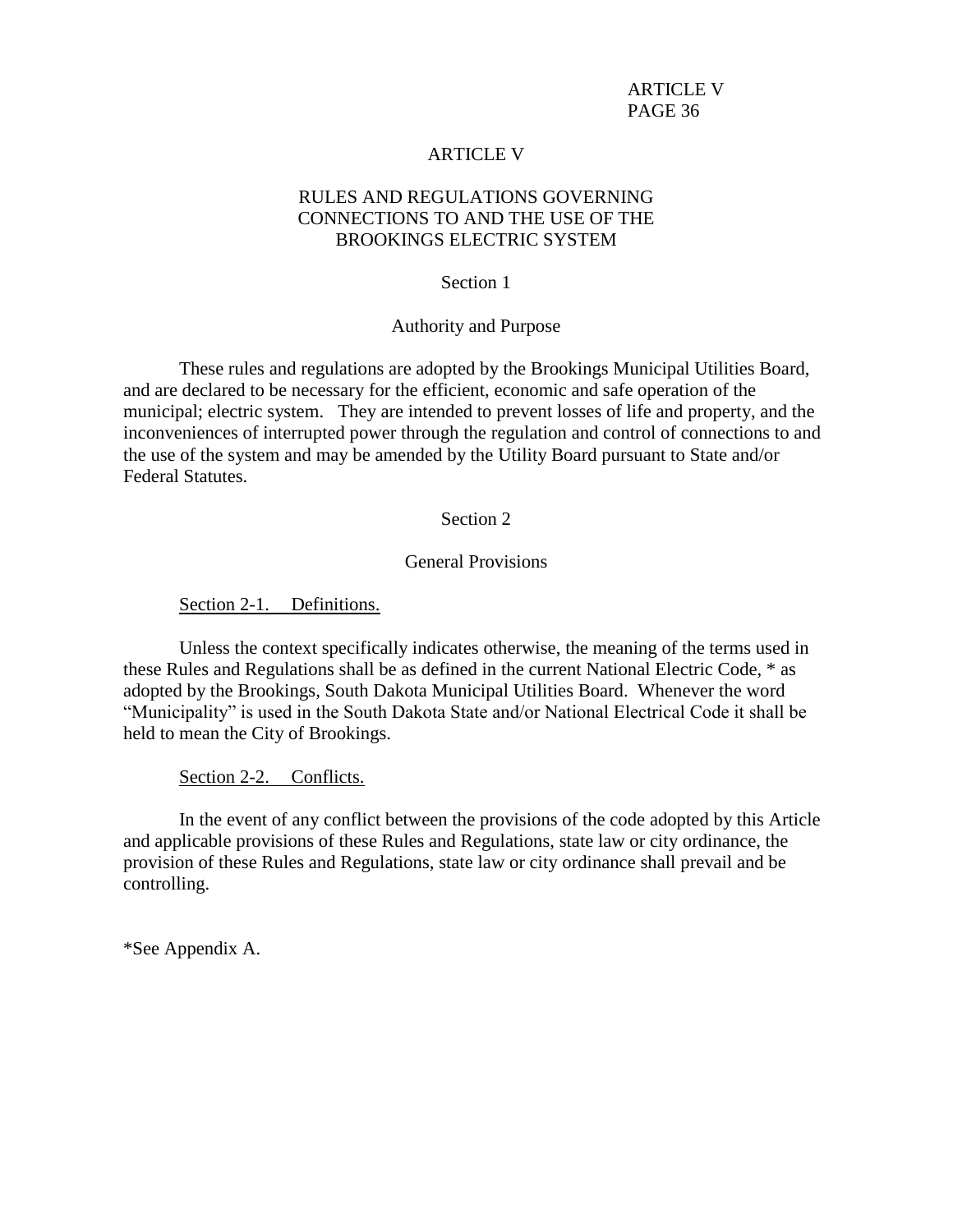### ELECTRIC SYSTEM

## Section 3

### Licenses

#### Section 3-1. License Required.

It shall be unlawful for any person, firm, or corporation to engage in the business of installing any electrical wiring or construct or install electrical apparatus or machinery, in any structure or upon any premises, expect as provided specifically herein, without first securing a license to do so under the provisions of the Article. The license shall be posted in a conspicuous place in the place of business (in the City of Brookings) of the licensee. No electrical license shall be transferable.

#### Section 4

### Electrical Lights and Power

Section 4-1. Inspections.

All electric wiring and apparatus installed, constructed or done within the City shall be inspected by a licensed representative of the state of South Dakota or by any Utility officer or employee appointed for such purpose and no such wiring or apparatus shall be installed or constructed without such inspection.

Should any conditions be discovered by such inspections either by the State inspector or by the Utility inspector which do not conform to the electric code adopted by this regulation, the electrical services maybe disconnected without notice until such conditions are remedied.

#### Section 4-2. Connecting with Current.

No connections shall be made until a certificate is executed by an electrician showing compliance with the current South Dakota and/or National Electrical Code.

Section 4-3. Disconnecting with Current.

Such inspector shall have the power and it shall be his duty to disconnect any electric wiring or apparatus in any building or upon any premises in the City when at any time whatever, in his judgment it is defectively installed, constructed, or done, or has become unsafe or insecure and the connection shall not again be made until the wiring and apparatus has been approved by such inspector.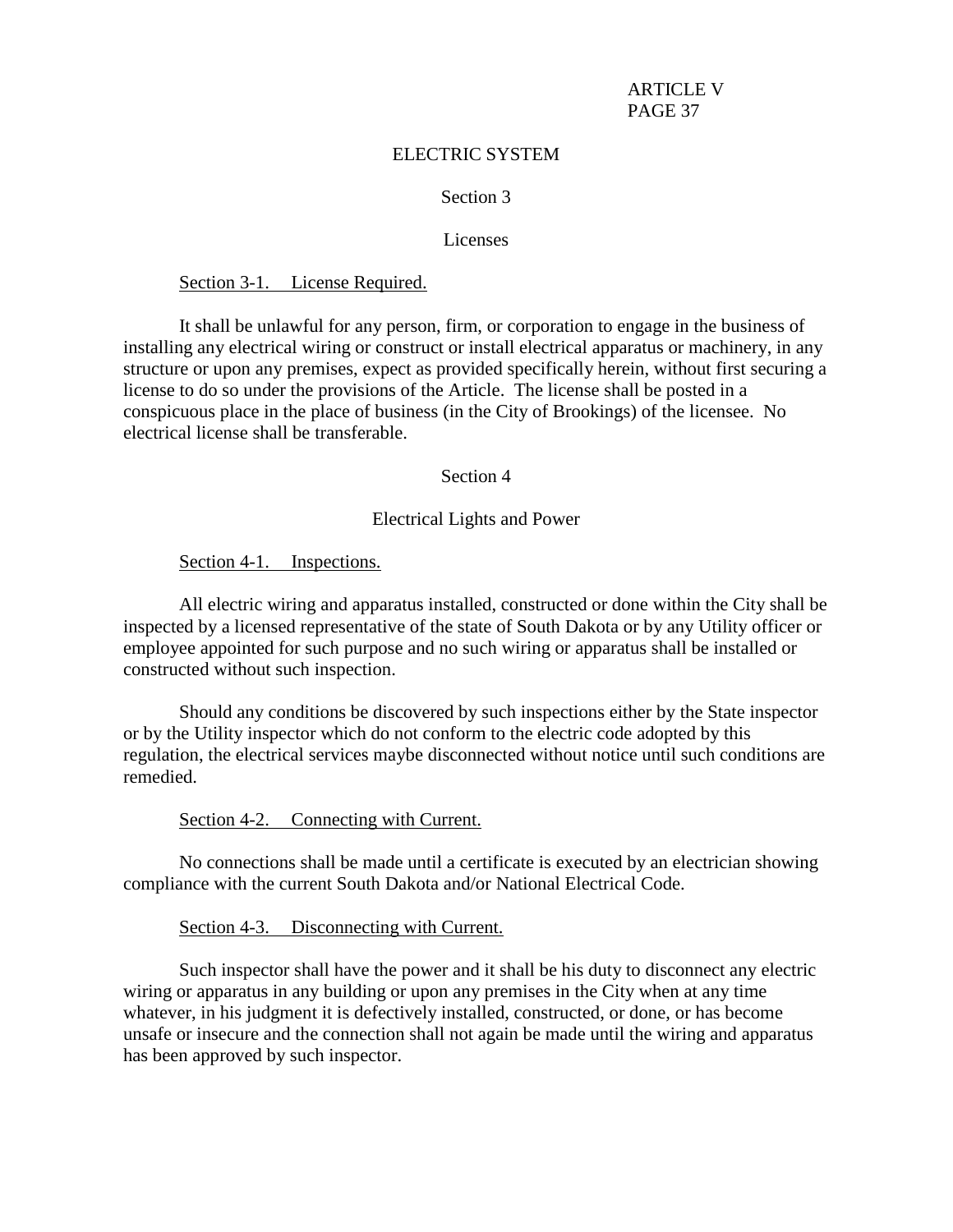# ELECTRIC SYSTEM

### Section 4-4. Revoke License.

Whenever it shall appear that any person to whom a license had been issued is unfit or is negligent or careless in the installing of electric wiring or apparatus the City Commission, upon recommendation of the utility manager, shall have full authority to cancel and revoke said license.

### Section 4-5. Application for Service.

Any customer who desires to buy electric service from the Utility shall apply to the Brookings Utilities Office and shall state the location of the desired service, the nature of the service desired, and the billing address.

### Section 4-6. Service Connect Charges.

An initial service connection or reconnect charge of \$20.00 shall be paid by all customers upon first billing. If service is connected or reconnected after non-duty hours, the charge shall be \$50.00.

### Section 4-7. Vacant Rental Property.

If a property owner requires that electricity be left connected when a rental property is vacated and service is removed from the tenant's name, the service will be placed in the owner's name and the \$20.00 charge will apply. If no electric service is desired during the vacant period, the meter will be disconnected and no charge will apply.

### Section 4-8. Electric Department Vehicle Charges.

Charges for electrical department vehicles and equipment shall be made in accordance with a rate schedule determined annually by the Utility by examining local charges for similar vehicles and equipment.

### Section 4-9. Service Calls.

A service charge shall be made for all service calls that are made other than the normal work week. A charge of \$75.00 per call will be made for customer owned equipment or wiring. (Normal work week hour are 8:00 a.m. to 5:00 p.m. Monday through Friday.) City holidays are not considered normal working hours. If a truck is on the job for over six hours, the cost per hour is reduced to 2/3 of cost.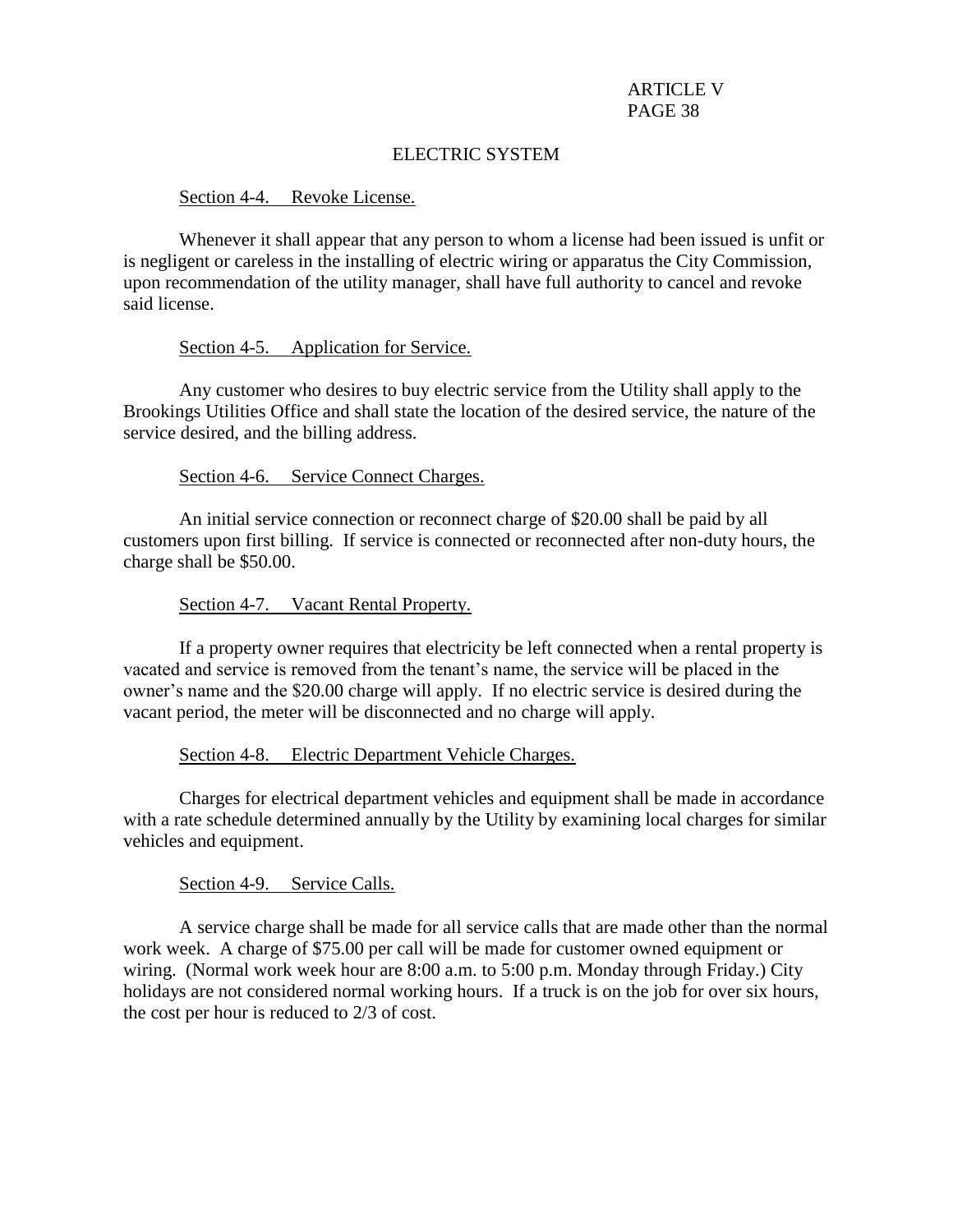# ELECTRIC SYSTEM

### Section 4-10. Builders Hookup.

Temporary construction power hookup is offered as a service by Brookings Municipal Utilities for the purpose of assisting with the construction of new commercial and residential buildings. Temporary power connection is available where 120/240 volt service exists.

All Temporary Services shall be located within 10 feet of a suitable electrical source. The temporary service shall be compliant with the State of South Dakota Electrical Code.

- 1. The meter socket shall be wired for 120/240 volts.
- 2. Temporary shall be installed vertical and stable.
- 3. Temporary Services shall require an Electrical Affidavit.

The fee for connecting a contractor provided Temporary Service shall be \$15.00. BMU personnel reserve the right to not connect a Temporary Service pedestal that is improperly wired or incorporates faulty equipment.

The energy measured by the electric meter shall be billed to the customer of record, (i.e. contractor, homeowner, or electrician), per the applicable rate.

For construction sites where BMU 120/240 volt services is not preexisting, contact BMU to review the costs involved with providing temporary facilities. The customer will be charged time and material. Three-phase builders hookups are also provided at time and material charges.

# Section 4-11. Electric Underground Service.

All service to newly constructed buildings shall be underground. Any person desiring underground installation of the electrical service wires to a premise shall apply in writing to the Utilities Office and shall state the location of the desired underground service and the size and voltage of the expected service. Said application must be approved by the Brookings Municipal Utilities who shall endorse approval thereon. Before such installation shall be made installation fee shall be paid to the Utilities Office in accordance with the following schedule.

# Broad-Scale Underground Conversion Area

All overhead services to real property in areas that are being converted to underground under a program specially designated by the Brookings Municipal Utilities Board as a "Broad-Scale Underground Conversion Area," shall be converted to underground services under terms enumerated in this paragraph. These conversions shall be initiated and coordinated by Brookings Municipal Utilities and the building owner shall compensate Brookings Municipal Utilities for equipment that will become an asset to the residence or building according to the following fee schedule: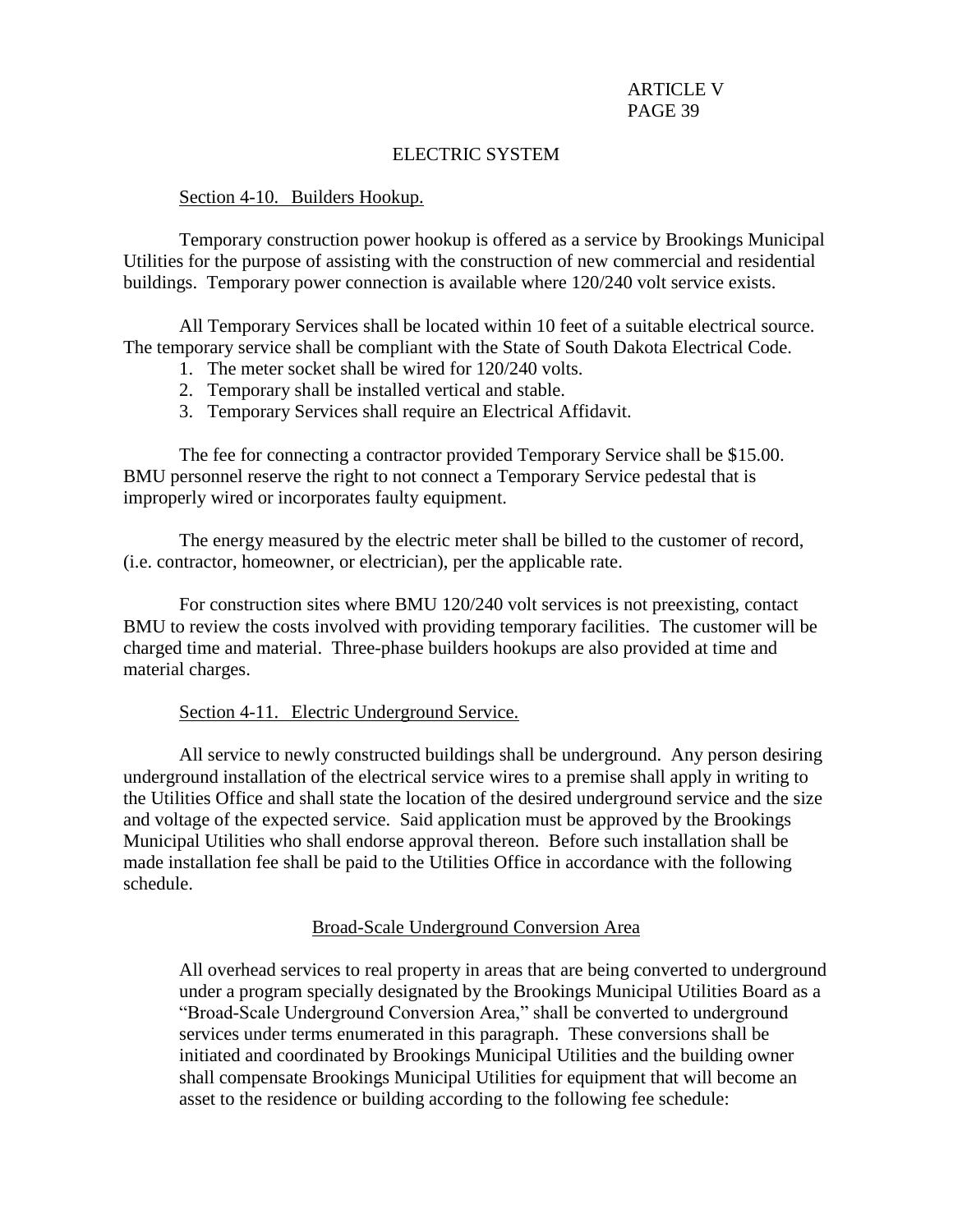### ELECTRIC SYSTEM

| Socket w/o breaker                        | $\frac{55}{\text{mo}}$ . for 48 months |
|-------------------------------------------|----------------------------------------|
| Socket w/60 AMP breaker installed outside | $\frac{55}{\text{mo}}$ , for 60 months |
| Socket w/60 AMP breaker and wired to main |                                        |

A building owner will be allowed to pay these fees in full at the time of conversion. A building owner must pay any outstanding balance if the property is sold. Since these charges are per meter socket, the fee will be charged for each socket.

### Installation Charges

In the event Brookings Municipal Utilities crews cannot install the underground service because the depth of frost prevents the installation crew from using hand equipment to expose existing utilities, or the Utilities equipment cannot cut a trench thru the frost, the contractor/owner can provide for the ditch to be dug at the owner's expense. The trench will be inspected for depth by the Utilities installation crew. BMU will then install the conductor to the home or business in the trench provided, but all service fees remain the same. Note the proper cable bedding must be provided for trenches per BMU Installation Guidelines.

All overhead charges will be 60% of the underground charges. Only areas that are existing overhead may reapply for overhead service. All services in an overhead area must have the approval of the Utility before applying for overhead service. All new areas will remain underground and should be applied for in that manner.

### Residential

Expanded yard restoration includes plowing cable whenever possible and tamping plowed area flat. If trenching is required, sod would be removed, trench dug, dirt returned to ditch, and sod replaced. Watering all areas is the responsibility of the customer.

### **Commercial**

If service to be installed requires new transformer bank, the cost will be the normal charges.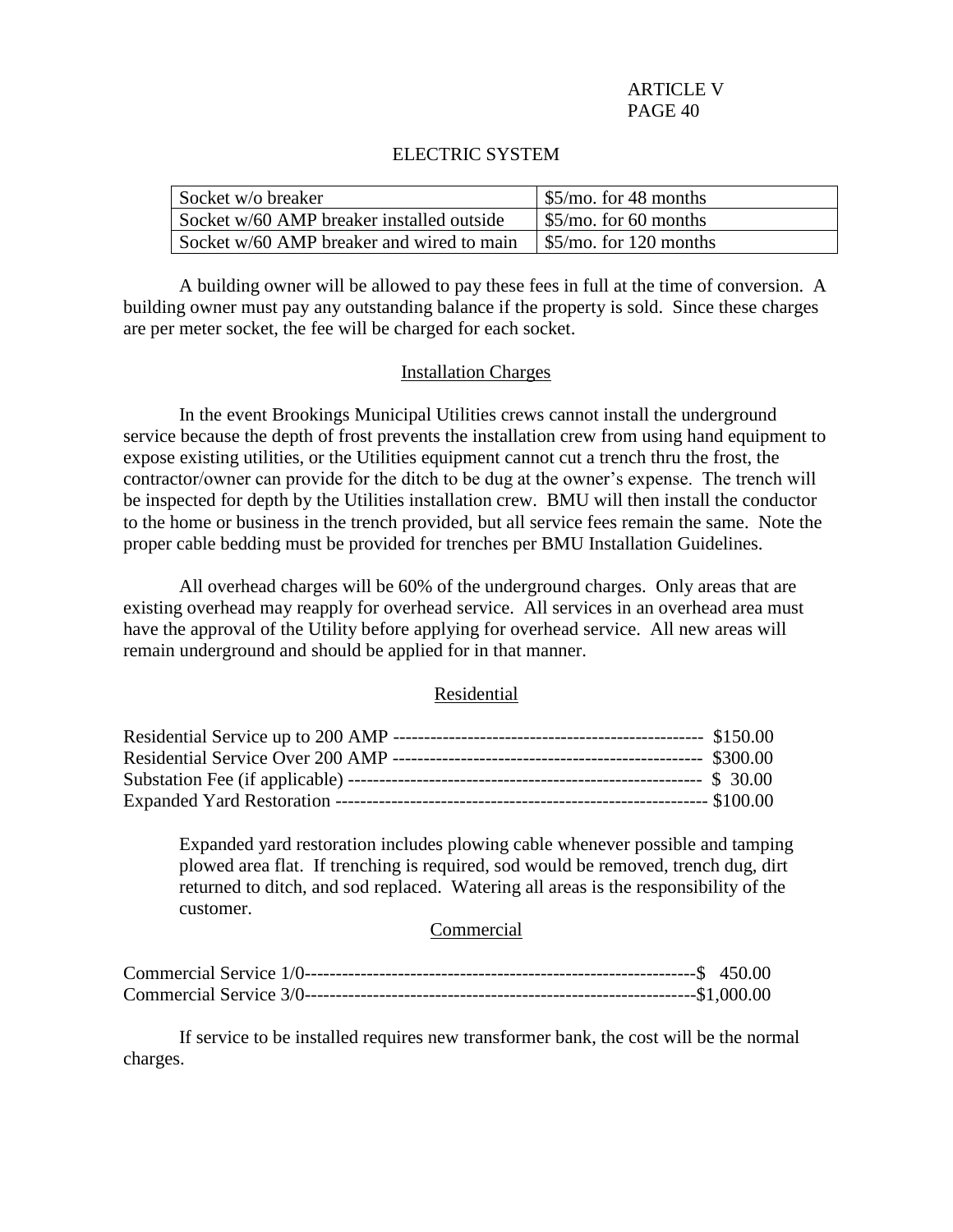# ELECTRIC SYSTEM

In addition to the above, the following charges apply to commercial services with one meter.

## Metering Charges

Single Metered Services 200 AMPS or under

Single Metered Services Over 200 AMPS

For services with more than one meter, all metering should be installed in accordance with Utility requirements and provided by the customer.

### Section 4-12. Security Light Rental.

Any person desiring the installation of a security light may apply at the Utilities Office and shall state on such application the location of the light and the wattage desired.

The light shall be installed on an existing pole or structure and connected to the utility lines without metering. If the pole or structure does not meet requirements of the area to be lighted, the necessary material will be furnished by the city and charges for labor and material will be made upon completion of installation. If the light is requested to be removed in less than two years, a \$60.00 service fee will be applied.

Wattages Available and charges therefore shall be as follows:

| 1. | 70 Watt Light - \$6.10 per month |  |  |
|----|----------------------------------|--|--|
|----|----------------------------------|--|--|

- 2. 175 Watt Light \$8.45 per month
- 3. 250 Watt Light \$11.20 per month
- 4. 400 Watt Light \$15.00 per month

The light will remain the property of the Utility and be maintained by the Utility at no cost to the customer.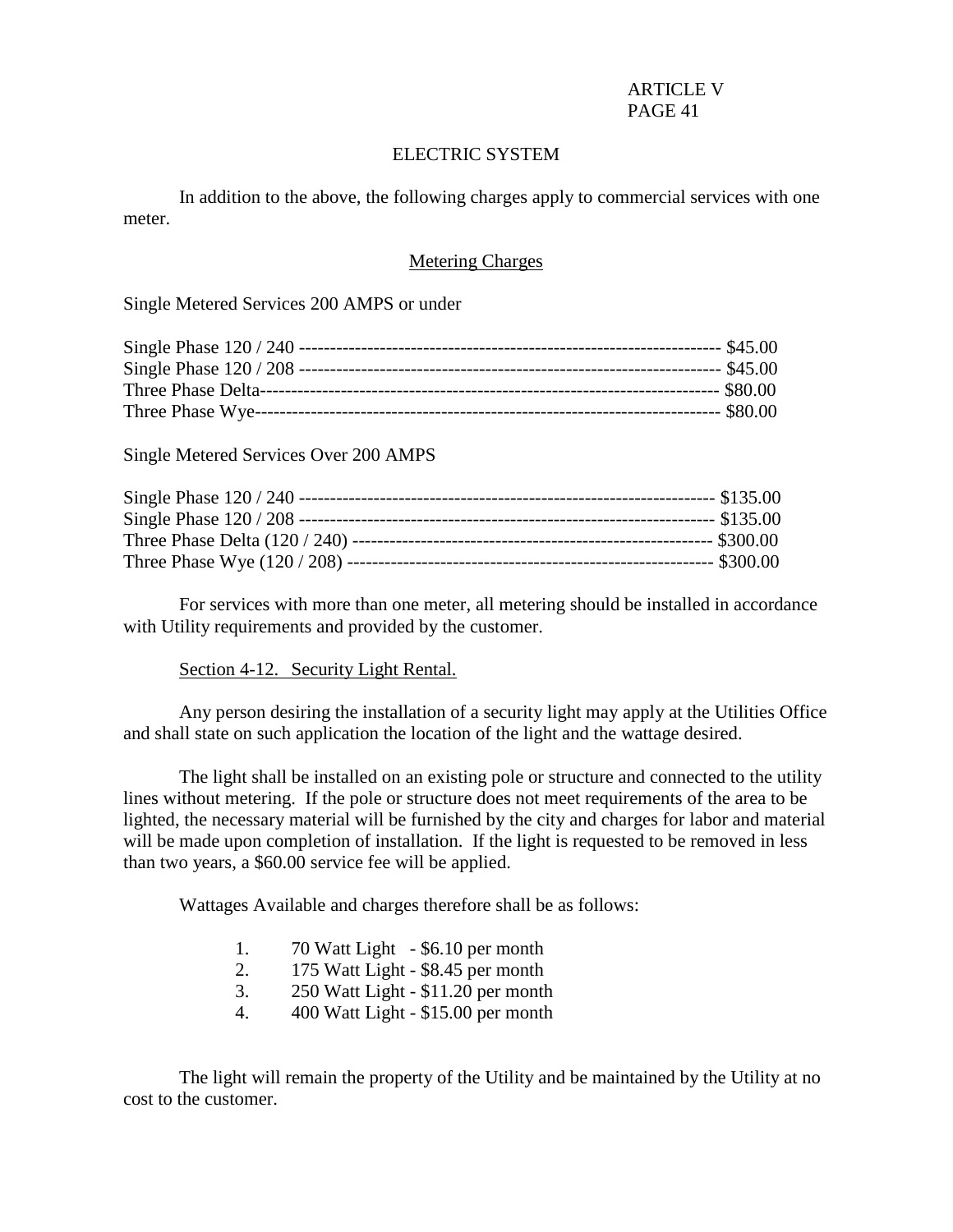# ELECTRIC SYSTEM

### Section 4-13. Unauthorized Connections.

No person shall make connection from a supply of electricity to any new electrical installation, any electrical installation which has been ordered disconnected, or any electrical installation where the service entrance or service equipment has been disconnected, moved or otherwise altered, until authorized by the electrical inspector, or with an affidavit from a licensed electrician, except in an emergency to safeguard life or property, when such connection is made in a safe manner by a person qualified and shall notify the electrical inspector as soon as possible.

### Section 4-14. Substation Development and Fees.

Any person applying for residential service shall pay \$30.00 per lot for substation development charges. Substation and street light charges are not assessed if the service is to replace an existing service or the addition of other services.

### Section 4-15. Admission to Read Meters.

Whenever it shall be necessary for the purpose of these rules and regulations, the Utilities Manager and other authorized employee of the Utility may enter upon any property for the purpose of reading or maintaining meters, obtaining information or conducting surveys or investigation. Entry shall be made during daylight or operating hours unless abnormal or emergency circumstances require otherwise. If entry needs to occur after daylight or operating hours, the above mentioned Utilities Manager or his agent shall give adequate notice to property owner or tenant before entering property.

### Section 4-16. Meter Installations.

The owner of each electric metering socket shall be responsible for the maintenance thereof. In the event an owner of such electric metering socket shall fail to maintain such socket, then the Brookings Municipal Utilities shall give said owner ten (10) days notice by certified mail of the corrective action which needs to be taken. If, at the expiration of ten (10) days from the date of the receipt of such certified letter the owner fails to take such corrective action, then the Brookings Municipal Utilities, in their discretion, may disconnect said service without further notification.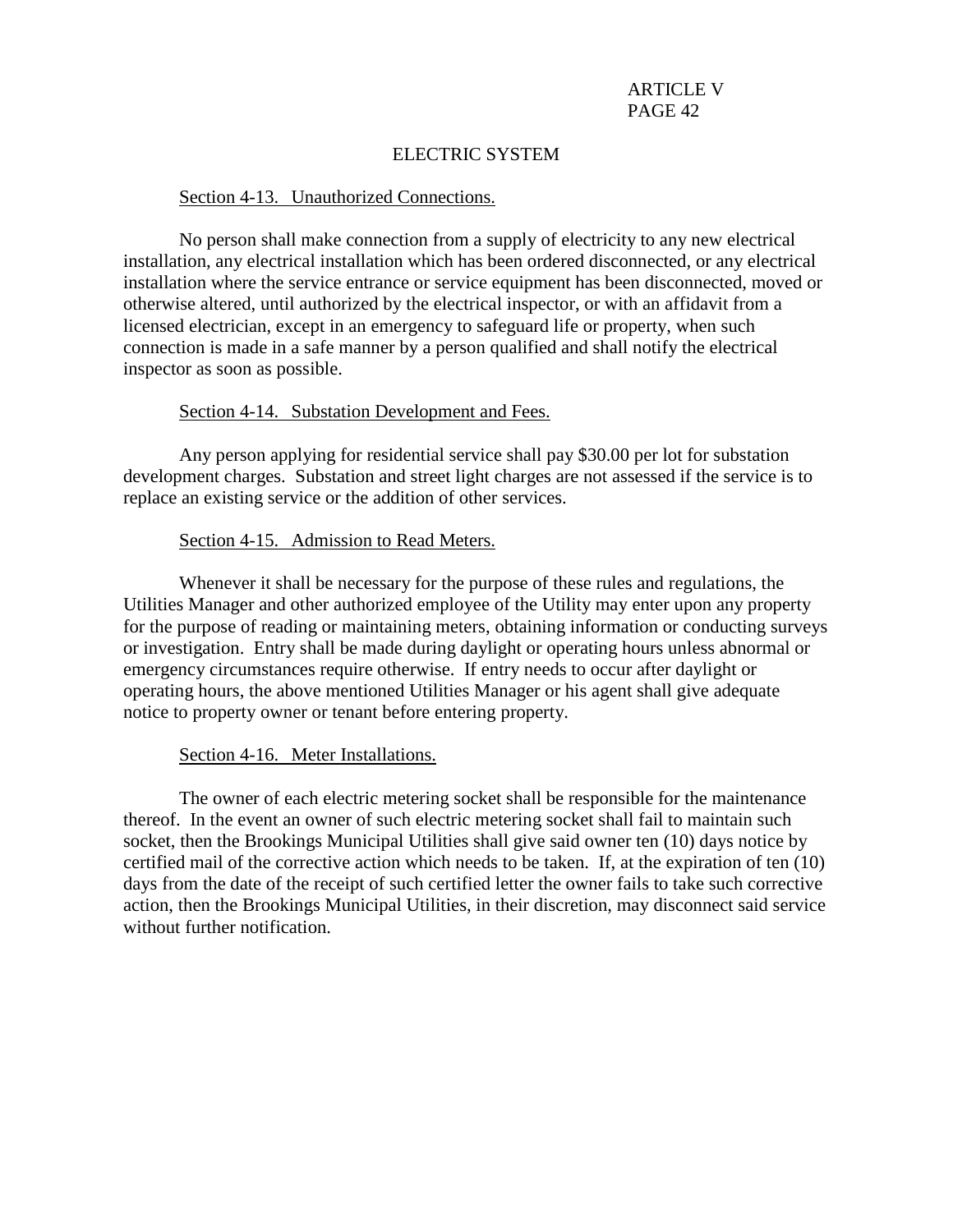# ELECTRIC SYSTEM

## Section 5

## Administration

### Section 5-1. Enforcement and Information.

The Utilities Manager shall be authorized to administer and enforce these rules and regulations, except that he shall not recommend to the City Commission that an electrical license be cancelled without prior approval by the Utility Board.

The said Utilities Manager shall prescribe the form and detail of all applications, permits and reports required by these rules and regulations; and may provide interpretations or determine the applications of these rules and regulations where their meaning or application is questioned.

### Section 5-2. Standard Operating Procedures.

The Utilities Manager may enact rules and regulations to be known as Standard Operating Procedures. The Board has reviewed the present Standard Operating Procedures dated October 29, 1986, and has approved the same. From and after October 29, 1986, the Utilities Manager may, at his discretion, change, amend, modify or add Standard Operating Procedures as he or she deems necessary. The Municipal Utilities Board reserves the right to change said Standard Operating Procedures by a majority vote at any time.

Section 5-3. Refusal of Electric Service.

Reasons for refusal – Use. Utility service may be refused for one or more of the following reasons:

(1) An applicant is indebted to the Brookings Utility for past bills incurred and refuses to liquidate the debt for the same class of service;

(2) An applicant refuses to pay a reasonable deposit, advance payment, or installation charge;

(3) An applicant, although he is not personally liable to the utility, is attempting to return service to an indebted household and no arrangements have been made to liquidate the debt of that household;

(4) An applicant is unwilling to provide correct information about any or all of the following:

- (a) Past utility service;
- (b) Previous employment;
- (c) Previous address.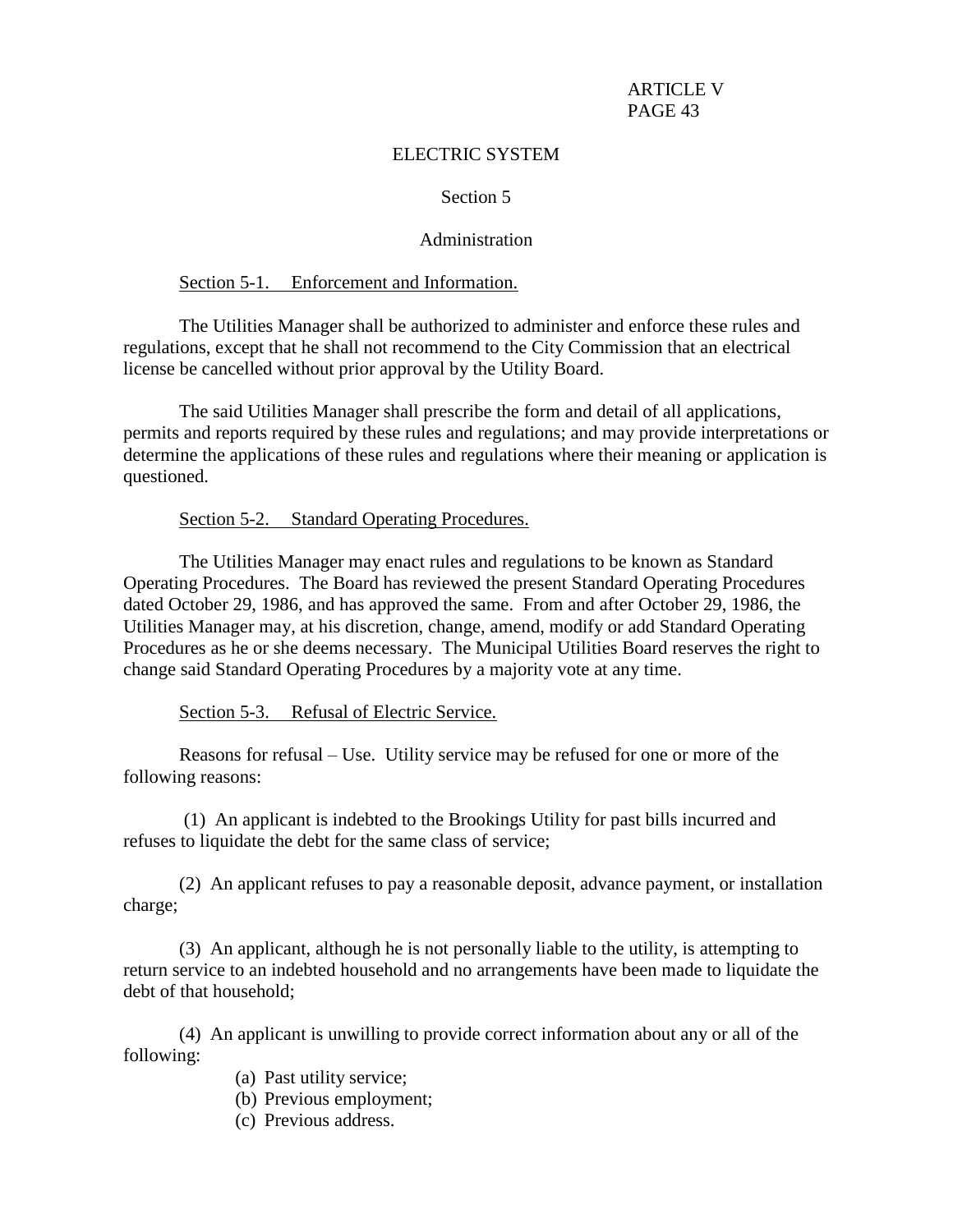# ELECTRIC SYSTEM

(5) An applicant is in violation of state statutes or Utility rules concerning evasion of payment, use of service for unlawful purposes, interference with or destruction of service facilities, or violation of service regulations.

### Section 5-4. Disconnection of Electric Service.

Indiscriminate disconnection or reconnection prohibited. The Utility Company will not make indiscriminatory disconnections or reconnections.

Nonpayment of past due bill as reason for disconnection. Following is a list of conditions, all of which must be satisfied before a customer may be disconnected for nonpayment of a bill:

(1) Only the class of service for which payment is past due can be disconnected;

(2) The customer has received a payment period of not less than 15 days from billing transmittal date to due date and an additional notice period of not less than 5 days during which the particular bill has been owing. The payment period may be shortened if the customer has been properly place on an early payments list. The payment period may also be waived in cases of customer fraud or illegal use or when it is clear that the customer has left or is preparing to leave without paying a past due bill;

(3) The customer has received written notice of the utility's intention to disconnect as stated in Article IV Section 5-1 "Credit Policy".

(4) The customer, especially if he or she claims inability to pay or extenuating circumstances, is unwilling to enter into a reasonable agreement with the utility to liquidate the debt;

(5) There is no bona fide and just dispute surrounding the bill. A bona fide and just dispute is one that is appealed to the Brookings Utility Board. A dispute shall not be defined as bona fide and just if a subscriber does not pay the undisputed portion.

Other reasons for disconnection. A utility may disconnect a customer after reasonable notice for any of the following:

(1) Violation of Article IV Section 5-3 "Reasons for refusal – Use" numbers (3) and (5);

(2) Failure to comply with an agreement to liquidate a continuing debt as described in Article IV Section 5-4 "Nonpayment of past due bills and reason for disconnection" Number (4);

(2) Failure to pay an increased deposit or a deposit as described in Article IV Section 5-2 "Deposit Policy";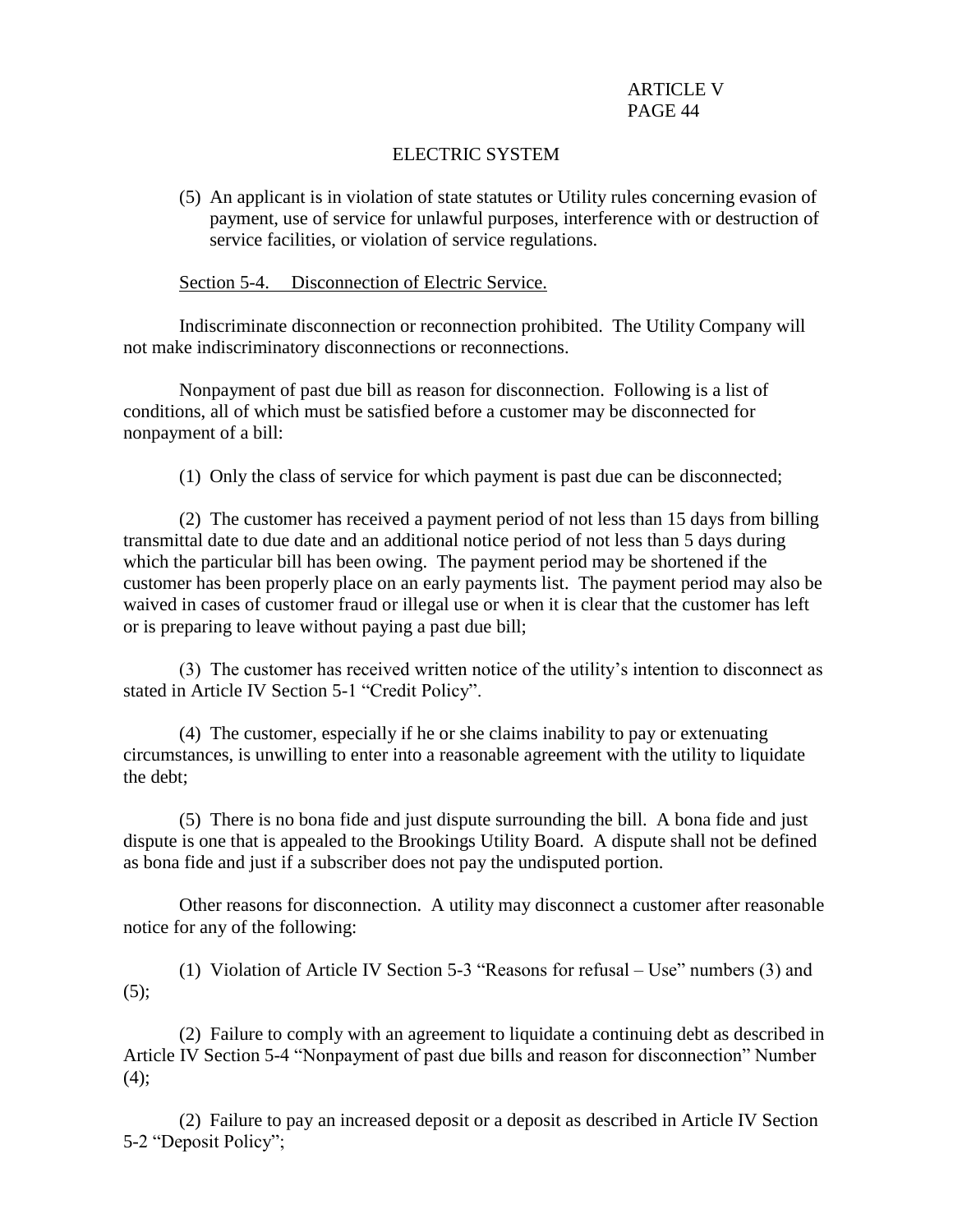# ELECTRIC SYSTEM

(3) Failure to pay an increased deposit or a deposit as described in Article IV Section 5-2 "Deposit Policy";

(4) Failure to grant the utility access to read meters, inspect the utility's facilities and conduct investigations for hazardous conditions.

The notice of disconnection. The notice of disconnection sent to the customer shall contain a specific explanation as explained in Article IV Section 5-1 "Credit Policy".

The disconnecting act. Service shall not be disconnected on any Friday, Saturday, Sunday, legal holiday, or at any time when the utility's business offices are not open to the public.

Last minute payments. The customer shall have the right to pay any delinquent bill at any time prior to disconnection in order to preserve uninterrupted service. If the utility representative who enters the customer's premises to disconnect does not have the authority to collect bills, he may arrange for payment and service may not be disconnected.

Reconnection of Service. In the event service has been disconnected for valid cause, the Brookings Utility will charge a reconnect fee based on the cost of reconnection as stated in Article V Section 4-6.

Record to be kept. A record of all services disconnections which continue to have bad credit with the Utility company made under the provisions of Article IV Section 5-4 "Nonpayment of past due bill as reason for disconnection" shall be kept by the Utility Company for a period of not less than one year.

Landlord and tenant rule. If service is provided at an address different from the mailing address of the bill or if the utility has reason to know that a landlord and tenant relationship exists and the landlord, as a customer of the utility, would otherwise be subject to disconnection of service, the utility may not disconnect service until the following actions have been taken;

(1) The utility, after providing notice as required in this chapter, shall offer the tenant the opportunity to apply for service in his or her own name if it is economically feasible to provide such service. If the tenant declines to apply for service, the utility may disconnect service pursuant to this chapter;

(2) A utility shall not attempt to recover from a tenant, or condition service to a tenant upon, the payment of any outstanding bill or other charges of the landlord.

Residential winter disconnection. Notwithstanding the provisions of Article IV Section 5-4 "Nonpayment of pay due bills as reason for disconnection" and "Other reasons for disconnection", a utility may not disconnect residential service from November 1 to March 31 without adding to the time periods of subdivision "Nonpayment of past due bills as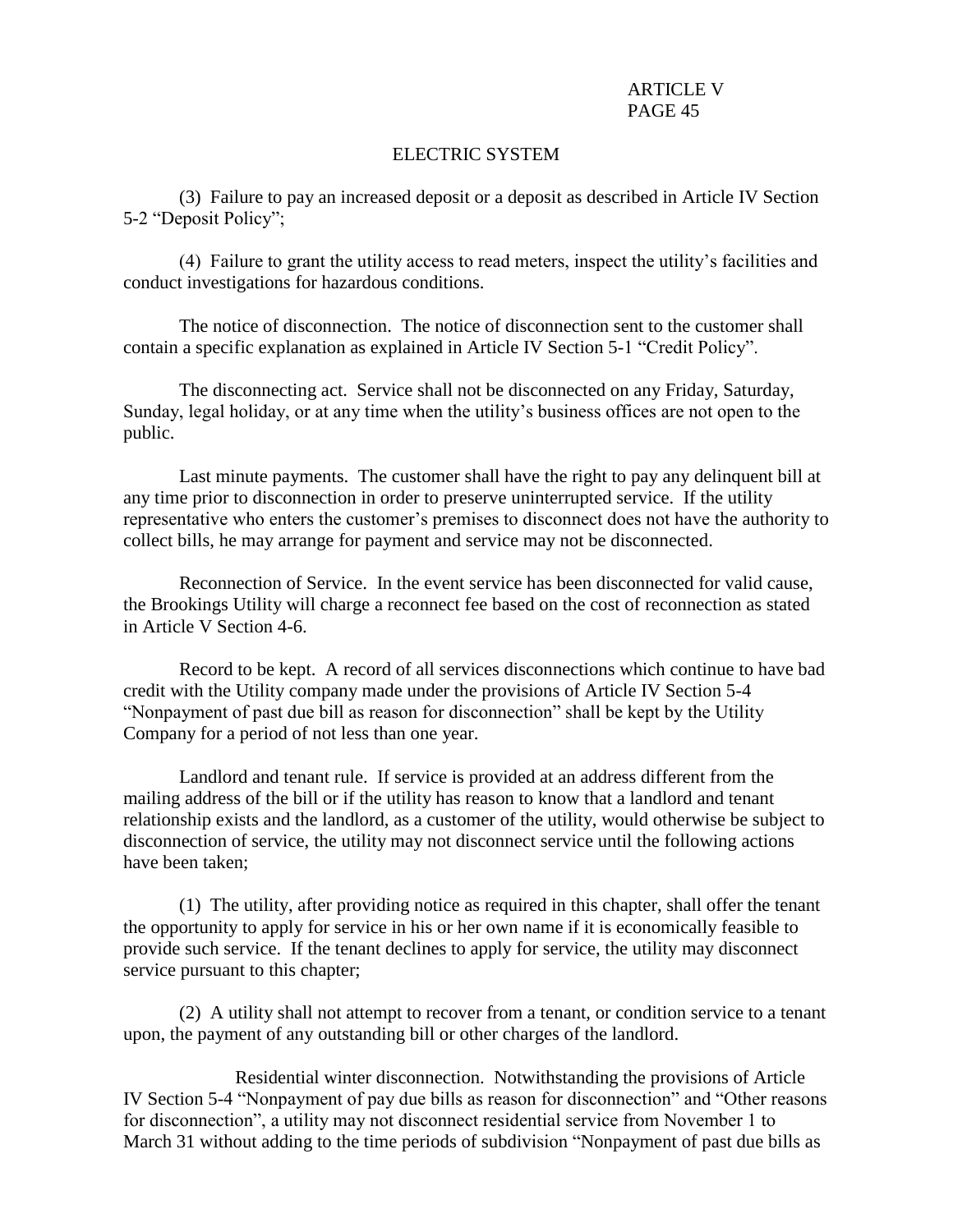# ELECTRIC SYSTEM

reason for disconnection" number (3) and additional 30 days before disconnecting that service. The utility shall give an additional 30 days until disconnection.

Residential medical emergency. Notwithstanding the provisions of Article IV Section 5-4 "Nonpayment of past due bills as reason for disconnection" and "Other reasons for disconnection", a utility shall postpone the disconnection of utility service to a residential customer for 30 days from the date of a physician's certificate or a notice from a public health or social service official which states that disconnection of service will aggravate an existing medical emergency to the customer, a member of his family, or other permanent resident of the premises where service is provided. Such extensions are limited to a single 30-day period.

### Section 6

### Aggregation of Retail Customer Demand Response

### Section 6-1.

The Brookings Municipal Utilities or its authorized designee is the sole entity permitted to bid demand response on behalf of retail customers served by the Brookings Municipal Utilities directly into any Commission-approved independent system operator's or regional transmission organization's organized electric markets.

### Section 6-2.

Retail customers served by Brookings Municipal Utilities wishing to bid their demand response into a Commission-approved independent system operator's or regional transmission organization's organized electric markets may do so by participating in the program established by Brookings Municipal Utilities or its authorized designee. Retail customers are not permitted to participate in the demand response program of any other entity without the express prior authorization of Brookings Municipal Utilities.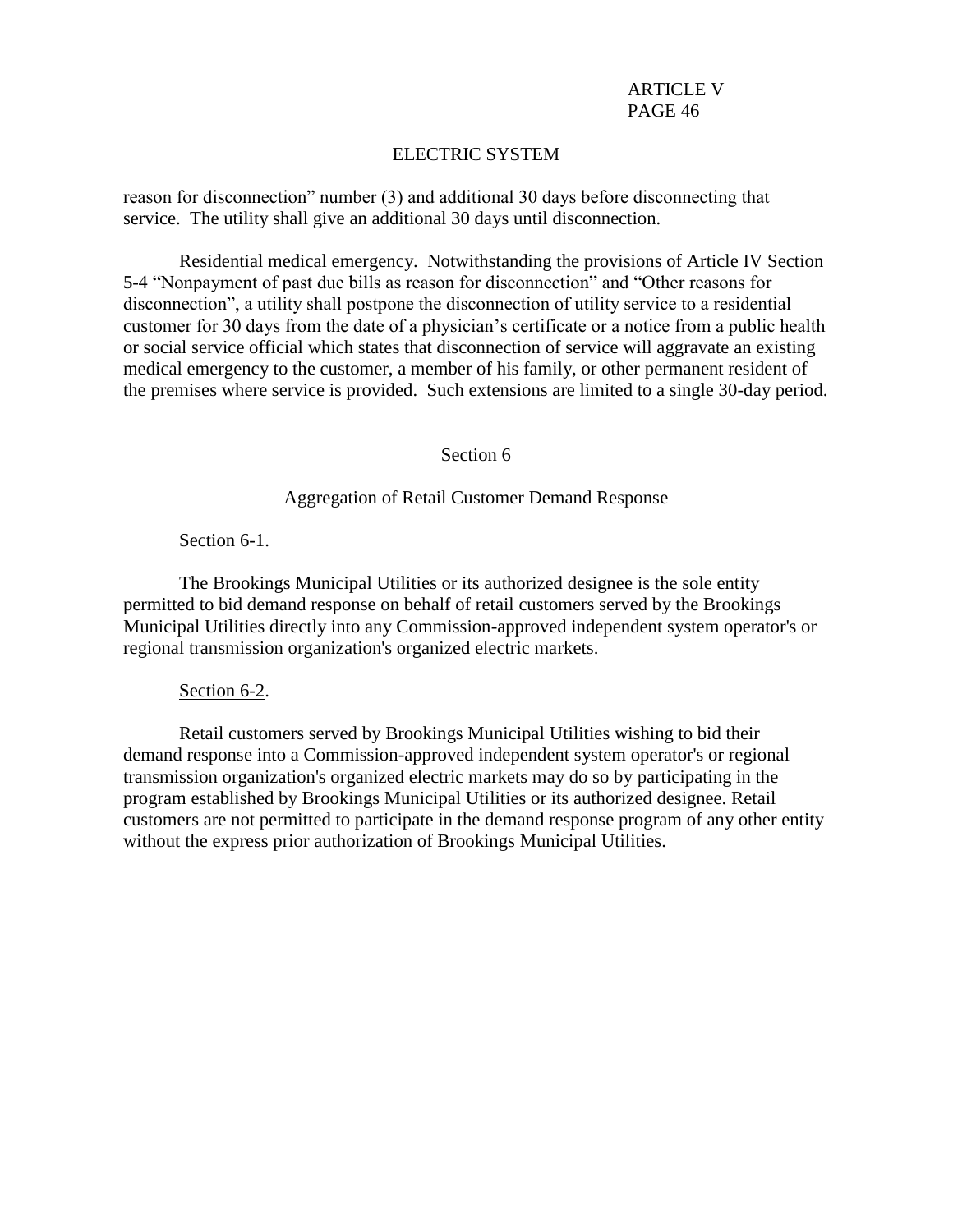### ELECTRIC SYSTEM

### Section 7

#### Ancillary Services Provided by Demand Response Resources

#### Section 7-1.

Brookings Municipal Utilities or its authorized designee is the sole entity permitted to bid demand response on behalf of retail customers served by Brookings Municipal Utilities directly into any Commission-approved independent system operator's or regional transmission organization's organized markets for energy imbalance, spinning reserves, supplemental reserves, reactive power and voltage control, or regulation and frequency response ancillary services (or its functional equivalent in the Commissionapproved independent system operator's or regional transmission organization's tariff).

#### Section 7-2.

Retail customers served by Brookings Municipal Utilities wishing to bid their demand response into a Commission-approved independent system operator's or regional transmission organization's organized markets for energy imbalance, spinning reserves, supplemental reserves, reactive power and voltage control, or regulation and frequency response ancillary services (or its functional equivalent in the Commission-approved independent system operator's or regional transmission organization's tariff) may do so by participating in the program established by Brookings Municipal Utilities or its authorized designee. Retail customers are not permitted to participate in the demand response program of any other entity without the express prior authorization of Brookings Municipal Utilities.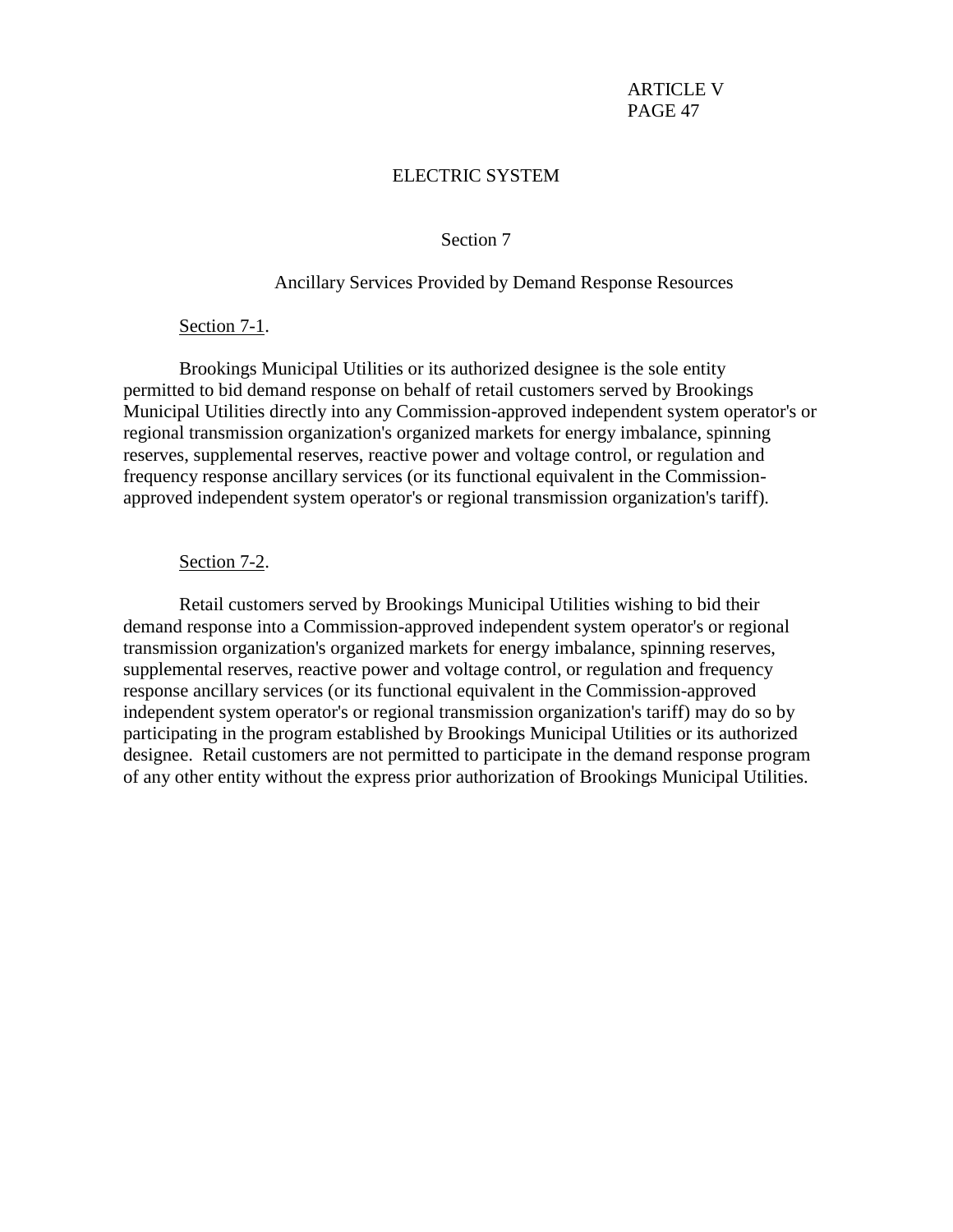# ARTICLE VI

# RULES AND REGULATIONS GOVERNING CONNECTION TO AND THE USE OF THE BROOKINGS, SOUTH DAKOTA WASTEWATER COLLECTION AND TREATMENT SYSTEM

# SECTION 1 AUTHORITY AND PURPOSE

These rules and regulations are adopted by the Brookings Municipal Utilities Board and are declared to be necessary for the efficient, economic and safe operation of the municipal wastewater collection and disposal system and for the protection of the health, safety and general welfare of the public in the Brookings, South Dakota area (hereinafter Brookings). The Rules and Regulations are intended to prevent and abate pollution through the regulation and control of connections to and the use of the system for conveyance, treatment and disposal of the waste and may be amended by the Utility Board at any time.

### SECTION 2 PRETREATMENT

### Section 2-1 General Requirements

These rules and regulations set forth uniform requirements for direct and indirect contributors into the wastewater collection and treatment system for the Brookings South Dakota area (hereinafter Brooking) and enables the City to comply with all applicable state and federal laws required by the Clean Water Act (33 U.S.C., 1251 et. seq.) and the General Pretreatment Regulations (40 CFR, Part 403).

The objectives of these rules and regulations are:

- A. To prevent the introduction of pollutants into the Publicly Owned Treatment Works, hereinafter POTW, that will interfere with its operation;
- B. To prevent the introduction of pollutants into the POTW that will pass through the POTW, inadequately treated, into receiving water, or otherwise be incompatible with the POTW;
- C. To improve the opportunity to recycle and reclaim wastewater and sludge from the POTW;
- D. To reduce the health and safety risk for POTW workers and the public caused by the discharge of toxic pollutants into the POTW;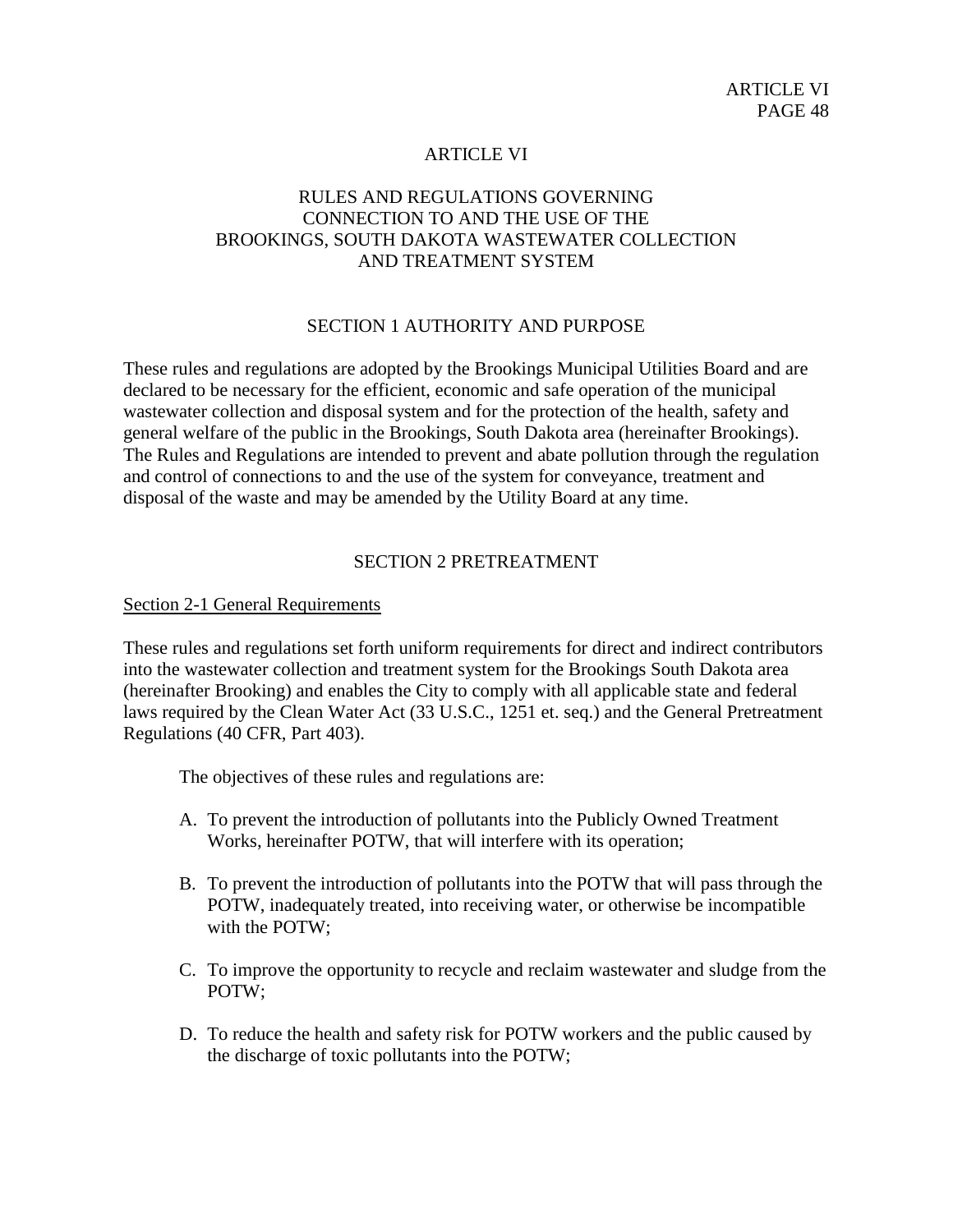- E. To enable Brookings to comply with its Surface Water Discharge Permit conditions, sludge use and disposal requirements, and any other Federal or State laws to which the POTW is subject;
- F. To provide for equitable distribution of the cost of the POTW.

### Section 2-2 Administration

These rules and regulations provide for the regulation of all contributors to the municipal wastewater through the issuance of permits to certain non-domestic users and through enforcement of general requirements for the other users; authorized monitoring and enforcement activities; require user reporting; assume that existing customer's capacity will not be preempted; and provide for the setting of fees for the equitable distribution of the costs resulting from the program established herein.

These rules and regulations shall apply to the City of Brookings and to persons outside the city who are, by contract or agreement, users of the Brookings Municipal Wastewater System. Except as otherwise provided herein, the General Manager of the Brookings Municipal Utilities, his agents and representative shall administer, implement and enforce the provisions of these rules and regulations.

### Section 2-3 Definitions

Unless the context specifically indicates otherwise, the meaning of the terms used in these rules and regulations, shall have the meanings hereinafter designated:

Act or "The Act" The Federal Water Pollution Control Act, also known as the Clean Water Act, as amended, 33 U.S.C. 1251, et. seq.

Approval Authority The Secretary of the South Dakota Department of Environment and Natural Resources.

Authorized or Duly Authorized Representative of the User An authorized representative of an industrial user may be:

1. A responsible corporate officer, if the Industrial User submitting the reports required by these regulations is a corporation. For the purpose of these regulations, a responsible corporate officer means:

(i) a president, secretary, treasurer, or vice-president of the corporation in charge of a principal business function, or any other person who performs similar policy or decision-making functions for the corporation, or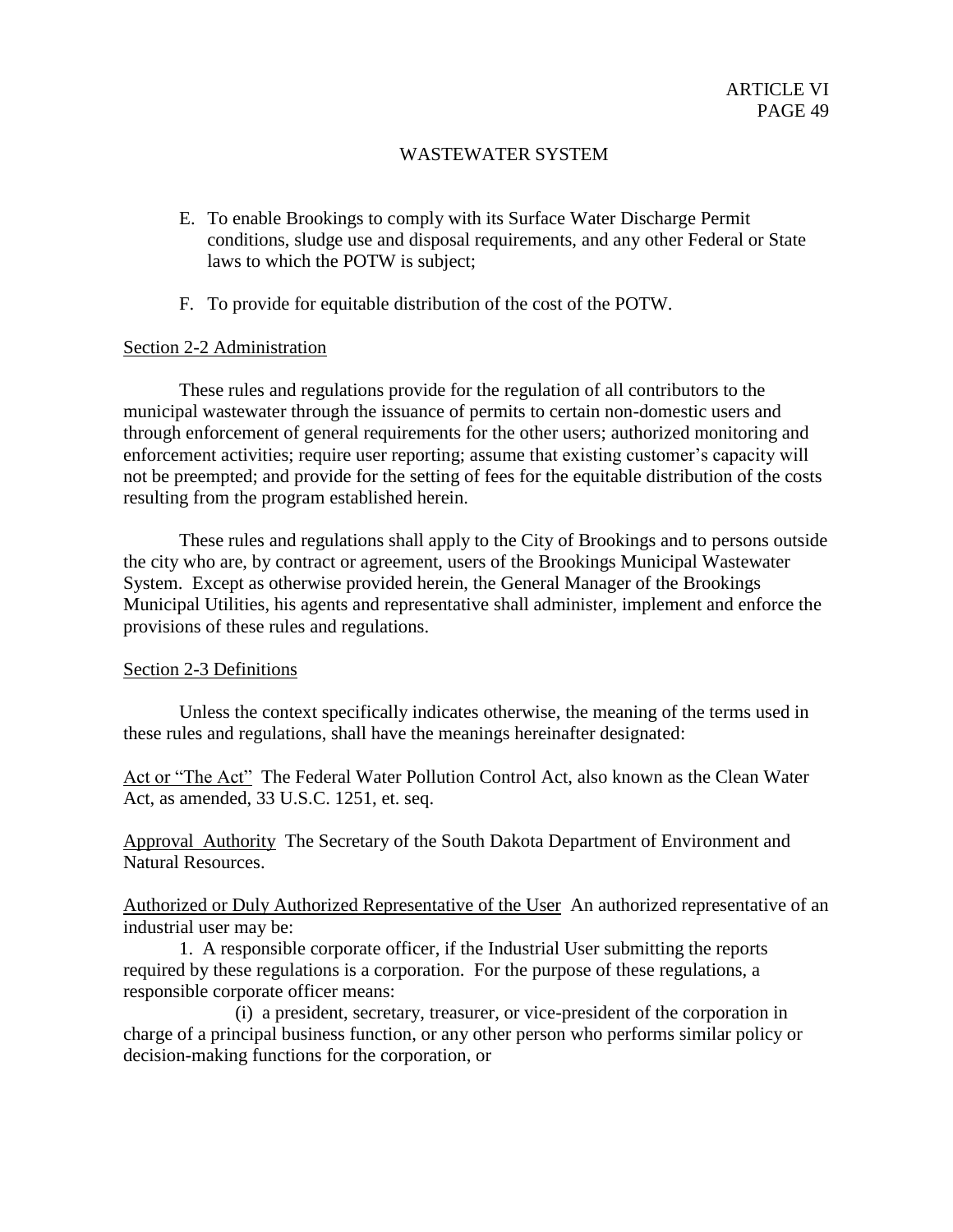(ii) The manager of one or more manufacturing, production, or operating facilities, provided, the manager is authorized to make management decisions which govern the operation of the regulated facility including having the explicit or implicit duty of making major capital investment recommendations, and initiate and direct other comprehensive measures to assure long-term environmental compliance with environmental laws and regulations; can ensure that the necessary systems are established or actions taken to gather complete and accurate information for control mechanism requirements; and where authority to sign documents has been assigned or delegated to the manager in accordance with corporate procedures.

2. A general partner or proprietor if the Industrial User submitting the reports required by these regulations is a partnership, or sole proprietorship respectively.

3. A duly authorized representative of the individual designated in paragraph (1)(1) or  $(1)(2)$  of this section if:

(i) the authorization is made in writing by the individual described in paragraph  $(1)(1)$  or  $(1)(2)$ :

(ii) The authorization specifies either an individual or a position having responsibility for the overall operation of the facility from which the Industrial Discharge originates, such as the position of plant manager, operator of a well, or well field superintendent, or a position of equivalent responsibility, or having overall responsibility for environmental matters for the company; and

(iii) The written authorization is submitted to BMU.

4. If an authorization under paragraph  $(1)(3)$  of this section is no longer accurate because of different individual or position has responsibility for the overall operation of the facility, or overall responsibility for environmental matters for the company, a new authorization satisfying the requirements of paragraph (1)(3) of this section must be submitted to the Control Authority prior to or together with any reports to be signed by an authorized representative.

Best Management Practices (BMP) The schedule of activities, prohibitions of practices, maintenance procedures, and other management practices to implement the prohibitions listed in Section 2-5 and 2-8. BMPs also include treatment requirements, operating procedures, and practices to control plant site runoff, spillage or leak, sludge or waste disposal, or drainage from raw materials storage.

Brookings Municipal Utilities or BMU is the duly constituted Brookings Municipal Utilities Board or the City of Brookings, South Dakota.

Biochemical Oxygen Demand (BOD) The quantity of oxygen utilized in the biochemical oxidation of organic matter under standard laboratory procedure, five  $(5)$  days at  $20^{\circ}$ centigrade usually expressed as a concentration [milligrams per liter (mg/l].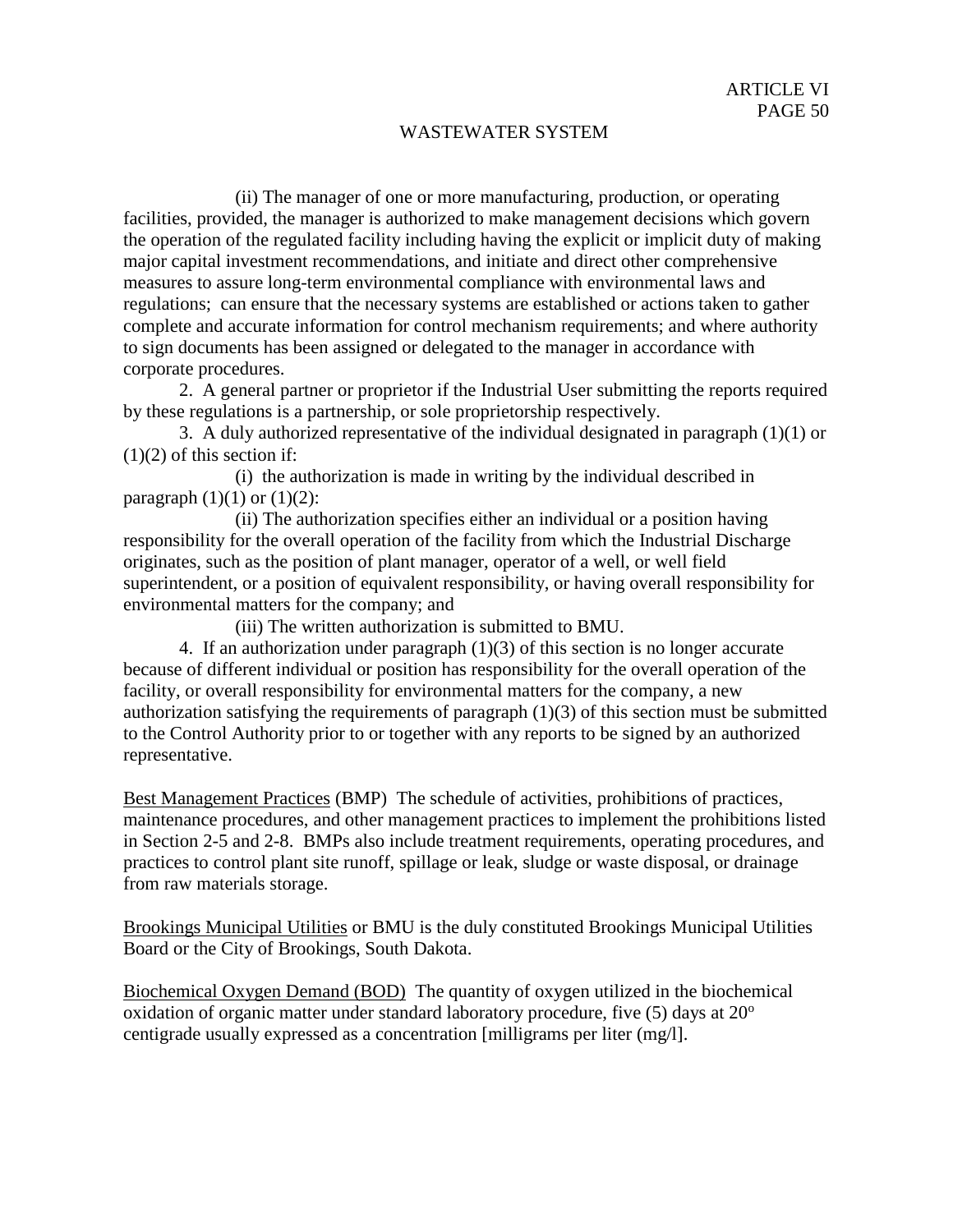Building Sewer Service A sewer conveying wastewater from the premises of a user to the POTW.

Categorical Pretreatment Standard or Categorical Standards Any regulation containing pollutant discharge limits promulgated by the EPA in accordance with Section 307(b) and (c) of the Act which applies to a specific category of industrial users and which appear in 40 CFR Chapter I, Subchapter N,

Daily Maximum Limit The maximum allowable discharge limit of a pollutant during a calendar day. Where Daily Maximum limits are expressed in units of mass, the daily discharge is the total mass discharged over the course of the day. Where Daily Maximum Limits are expressed in terms of a concentration, the daily discharge is the arithmetic average measurement of the pollutant concentration derived from all measurements taken that day.

Environmental Protection Agency (EPA) The U.S. Environmental Protection Agency, or where appropriate, the Regional Water Management Division Director, the Regional Administrator or other duly-authorized official of said agency.

Existing Source Any source of discharge that is not a new source.

General Manager The person designated by the Brookings Municipal Utility Board to supervise the operation of the publicly-owned treatment works and who is charged with certain duties and responsibilities by these rules and regulations.

Grab Sample A sample which is taken from a wastestream with no regard to the flow in the wastestream and over a period of time not exceeding fifteen (15) minutes.

Holding Tank Waste Any waste from holding tanks such as vessels, chemical toilets, campers, trailers, septic tanks and vacuum-pump tank trucks.

Indirect Discharge or Industrial Discharge The introduction of non-domestic pollutants into the POTW from any source regulated under Section 307(b) (c) or (d) of the Act.

Industrial User or User. A source of indirect discharge.

Interference A Discharge which, alone or in conjunction with a discharge or discharges from other sources, both: 1) Inhibits or disrupts the POTW, its treatment processes or operations, or its sludge processes, use or disposal; and 2) Therefore is a cause of a violation of any requirement of the POTW's Surface Water Discharge Permit (including an increase in the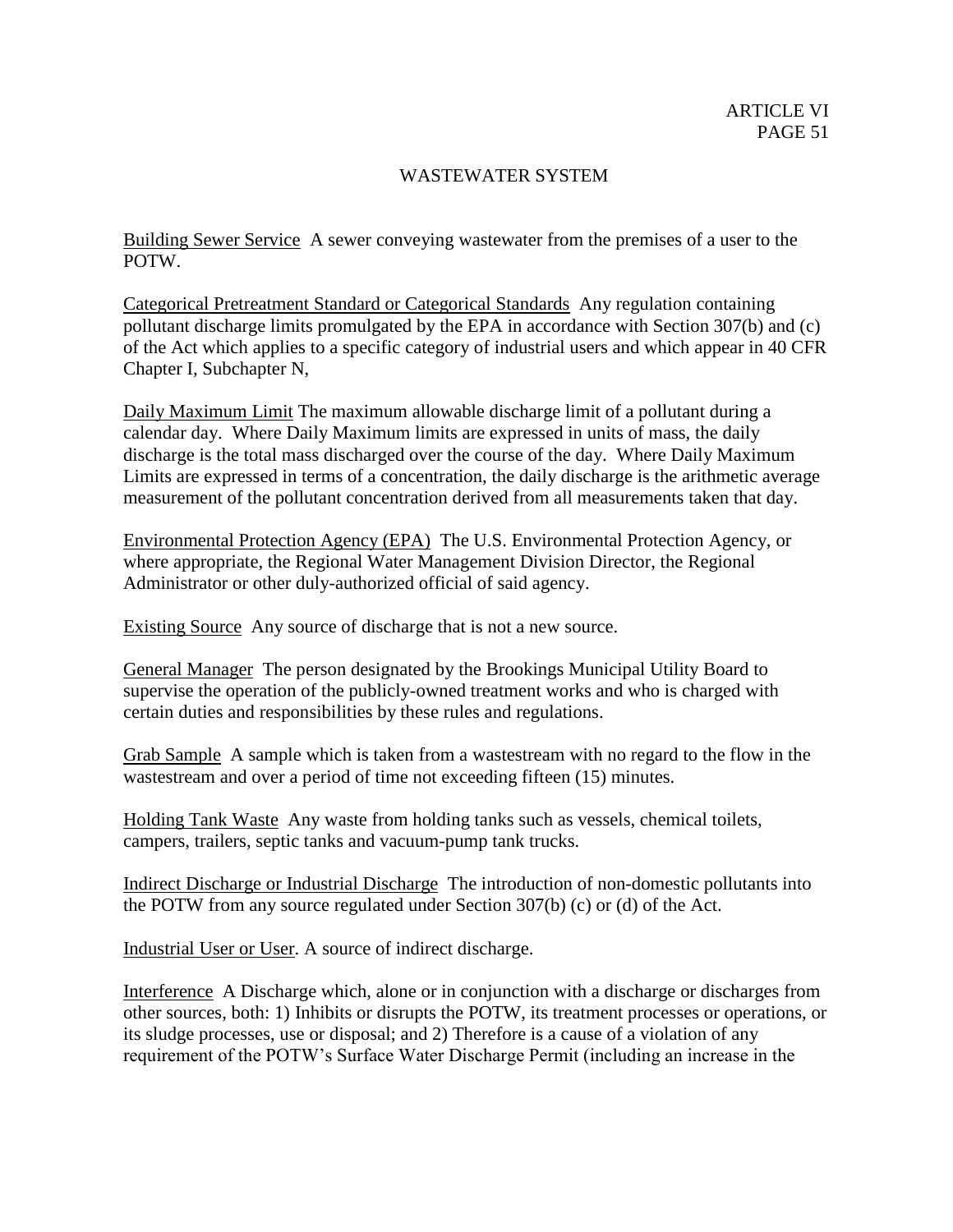magnitude or duration of a violation) or of the prevention of sewage sludge use or disposal in compliance with the following statutory provisions and regulations or permits issued thereunder (or more stringent State or local regulations): Section 405 of the Clean Water Act, the Solid Waste Disposal Act(SWDA)(including title II, more commonly referred to as the Resource Conservation and Recovery Act (RCRA), and including State regulations contained in any State sludge management plan prepared pursuant to subtitle D of the (SWDA), the Clean Air Act, the Toxic Substances Control Act, and the Marine Protection, Research and Sanctuaries Act.

Local Limit Specific discharge limits developed and enforced by BMU upon industrial or commercial facilities to implement the general and specific discharge prohibitions. The discharge limits are found in Section 2-8 of these rules and regulations.

New Source.

- 1. Any building, structure, facility, or installation from which there is or may be a discharge of pollutants, the construction of which commenced after the publication of proposed Pretreatment Standards under Section 307(c) of the Act that will be applicable to such source if such standards are thereafter promulgated in accordance with that section, provided that:
	- a. The building, structure, facility, or installation is constructed at a site at which no other source is located; or
	- b. The building, structure, facility, or installation totally replaces the process or production equipment that causes the discharge of pollutants at an existing source; or
	- c. The production or wastewater generating processes of the building, structure, facility, or installation are substantially independent of an existing source at the same site. In determining whether these are substantially independent, factors such as the extent to which the new facility is integrated with the existing plant, and the extent to which the new facility is engaged in the same general type of activity as the existing source, should be considered.
- 2. Construction on a site at which an existing source is located results in a modification rather than a New Source if the construction does not create a new building, structure, facility, or installation meeting the criteria of Section (1) (b) or (c) above but otherwise alters, replaces or adds to existing process or production equipment.
- 3. Construction of a new source as defined under this paragraph has commenced if the owner or operator has:
	- a. Begun, or caused to begin, as part of a continuous onsite construction program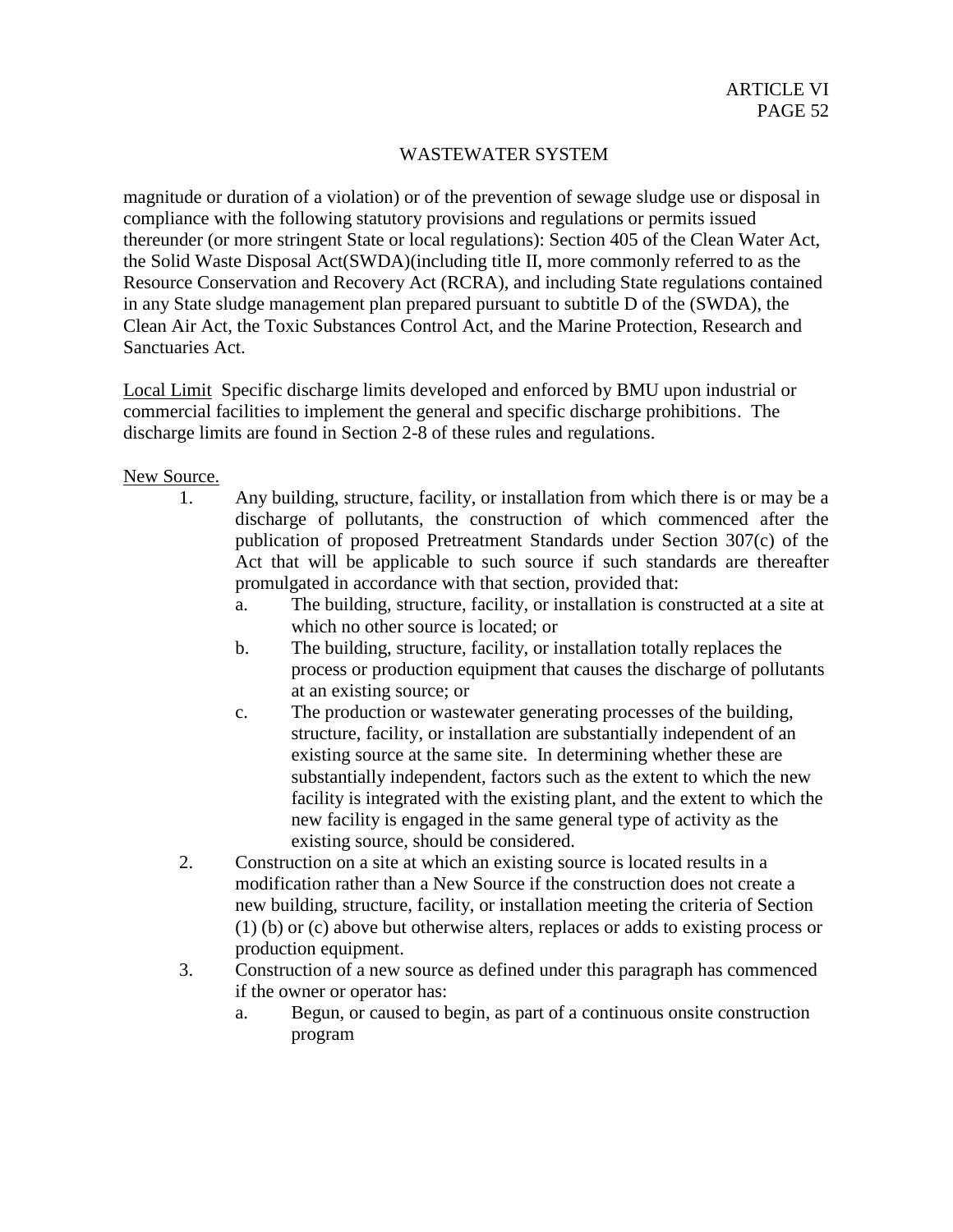- i. any placement, assembly, or installation of facilities or equipment; or
- ii. significant site preparation work including clearing, excavation, or removal of existing buildings, structures, or facilities which is necessary for the placement, assembly, or installation of new source facilities or equipment; or
- b. Entered into a binding contractual obligation for the purchase of facilities or equipment which are intended to be used in its operation within a reasonable time. Options to purchase or contracts which can be terminated or modified without substantial loss, and contracts for feasibility, engineering, and design studies do not constitute a contractual obligation under this paragraph.

Noncontact Cooling Water. Water used for cooling which does not come into direct contact with any raw material, intermediate product, waste product, or finished product.

National Pollution Discharge Elimination System or NPDES Permit A permit issued pursuant to Section 402 of the act (33 U.S.C. 1342).

Pass Through A discharge which exits the POTW to the receiving water in quantities or concentrations which, alone or in conjunction with a discharge or discharges from other sources, is a cause of a violation of any requirement of the City's NPDES Permit, including an increase in the magnitude or duration of a violation.

Person Any individual, partnership, co-partnership, firm, company, corporation, association, joint stock company, trust, estate, governmental entity or any other legal entity, or their legal representatives, agents or assigns. The masculine gender shall include the feminine; the singular shall include the plural where indicated by the context.

pH A measure of the acidity or alkalinity of a solution, expressed in standard units.

Pollutant Any dredged spoil, solid waste, incinerator residue, filter backwash sewage, garbage, sewage sludge, munitions, medical wastes, chemical wastes, biological materials, radioactive materials, heat, wrecked or discarded equipment, rock, sand, cellar dirt, municipal, agricultural and industrial wastes. And certain characteristics of wastewater (e.g., pH, temperature, TSS, turbidity, color, BOD, Chemical Oxygen Demand (COD), toxicity, or odor).

POTW Treatment Plant or WWTP That portion of the POTW designed to provide treatment to wastewater.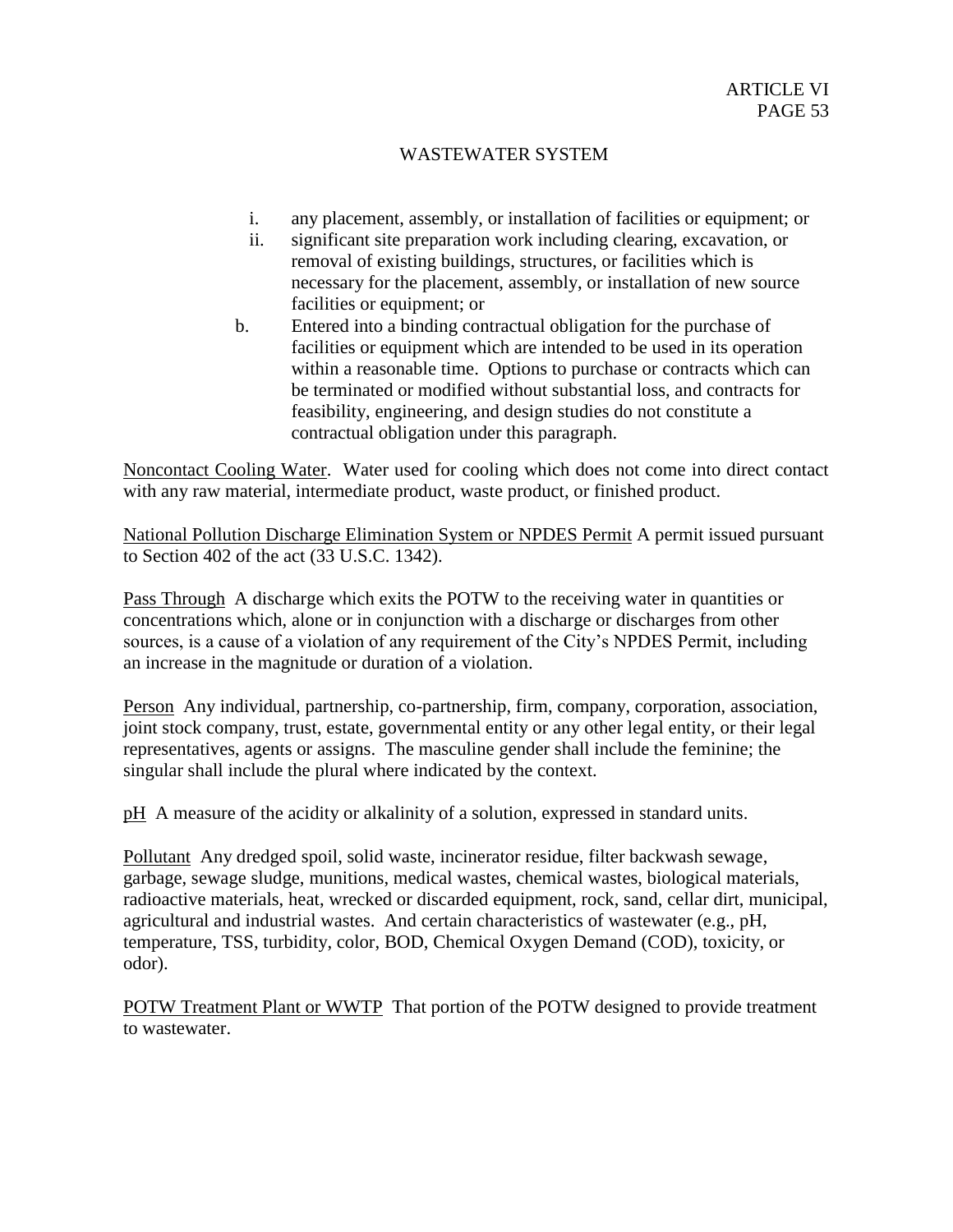Pretreatment or Treatment The reduction of the amount of pollutants, the elimination of pollutants, or the alteration of the nature of pollutant properties in wastewater to a less harmful state prior to or in lieu of discharging or otherwise introducing such pollutants into a POTW. The reduction or alteration can be obtained by physical, chemical or biological processes, by process changes, or by other means, except by diluting the pollutant concentration.

Pretreatment Requirements Any substantive or procedural requirement related to pretreatment, other than a National Pretreatment Standard imposed on and industrial user.

Pretreatment Standard Any regulation containing pollutant discharge limits promulgated by the EPA in accordance with section 307(b)  $\&$  (c) of the Act, which applies to Industrial Users. This term includes prohibitive discharge limits established in Sections 2-5 and 2-8.

Prohibited Discharge Standards or Prohibited Discharges Absolute prohibitions against the discharge of certain substances. Section 2-5 and 2-8 contain these prohibitions.

Publicly Owned Treatment Works (POTW) A treatment works as defined by Section 212 of the Act (33 U.S.C. 1292) which is owned in this instance by the City. This definition includes any sewers that convey wastewater to the POTW treatment plant, but does not include pipes, sewers or other conveyances not connected to a facility providing treatment. For the purposes of these rules and regulation, "POTW" shall also include any sewers that convey wastewaters to the POTW from persons outside the City who are, by contract or agreement with the City, users of the City's POTW.

Shall is mandatory: May is permissive.

Significant Industrial User:

- 1. A user subject to categorical pretreatment standards; or
- 2. A user that:
	- a. Discharges an average of twenty-five thousand (25,000) gpd or more of process wastewater to the POTW (excluding sanitary, noncontact cooling, and boiler blowdown wastewater);
	- b. Contributes a process wastestream which makes up five (5) percent or more of the average dry weather hydraulic or organic capacity of the POTW treatment plant; or
	- c. Is designated as such by BMU on the basis that it has a reasonable potential for adversely affecting the POTW's operation or for violating any pretreatment standard or requirement.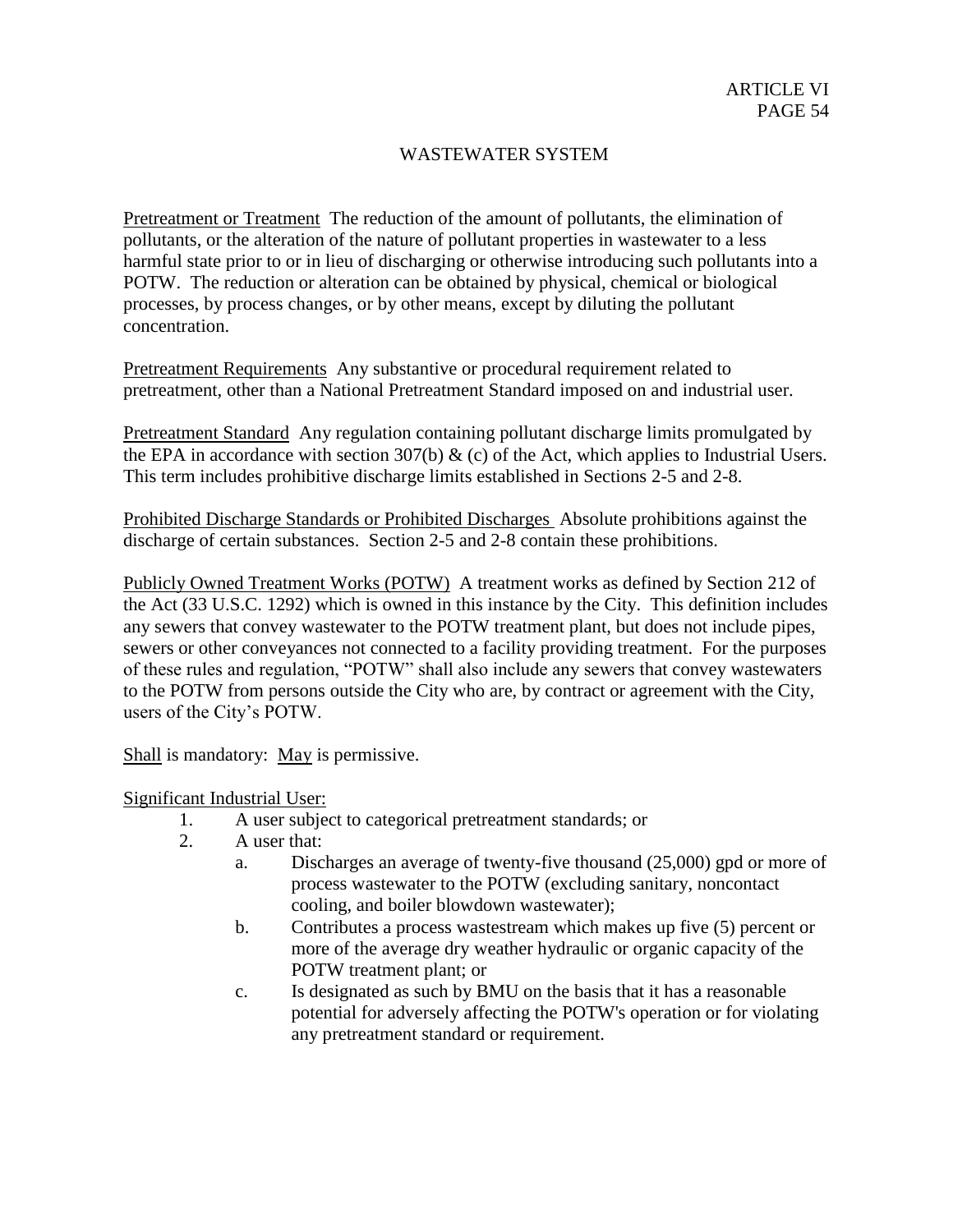3. Upon a finding that a user meeting the criteria in Subsection (2) has no reasonable potential for adversely affecting the POTW's operation or for violating any pretreatment standard or requirement, BMU may at any time, on its own initiative or in response to a petition received from a user, and in accordance with procedures in 40 CFR 403.8(f)(6), determine that such user should not be considered a significant industrial user.

Slug Load or Slug Discharge Any discharge at a flow rate or concentration which could cause a violation of the prohibited discharge standards in Section 2-5. A Slug Discharge is any Discharge of a non-routine, episodic nature, including but not limited to an accidental spill or a non-customary batch Discharge, which has a reasonable potential to cause Interference or Pass Through, or in any other way violate BMU regulation, Local Limits or Permit conditions.

South Dakota Department of Environment and Natural Resources or SDDENR. Is the South Dakota Department of Environment and Natural Resources. This is the State agency that issues Surface Water Discharge Permits and is the Approval Authority for BMU wastewater control programs.

State State of South Dakota, its agencies and authorized personnel.

Standard Industrial Classification (SIC) A classification pursuant to the Standard Industrial Classification Manual issued by the Executive Office of the President, Office of Management and Budget, 1987, as amended.

Storm Water Any flow occurring during or following any form of natural precipitation and resulting therefrom, including snowmelt.

Total Suspended Solids or Suspended Solids The total suspended matter that floats on the surface of, or is suspended in , water, wastewater or other liquids, and which is removable by laboratory filtering.

User or Industrial User. A source of indirect discharge.

Wastewater The liquid and water-carried industrial or domestic waste from dwellings, commercial building, industrial facilities, and institutions, together which may be present, whether treated or untreated, which is contributed into or permitted to enter the POTW.

Waters of the State All streams, lakes, ponds, marshes, watercourses, waterways, wells, sprints, reservoirs, aquifers, irrigation systems, drainage systems and all other bodies or accumulations of water, surface or underground, natural or artificial, public or private, which are contained within, flow through, or border upon the state or any portion thereof.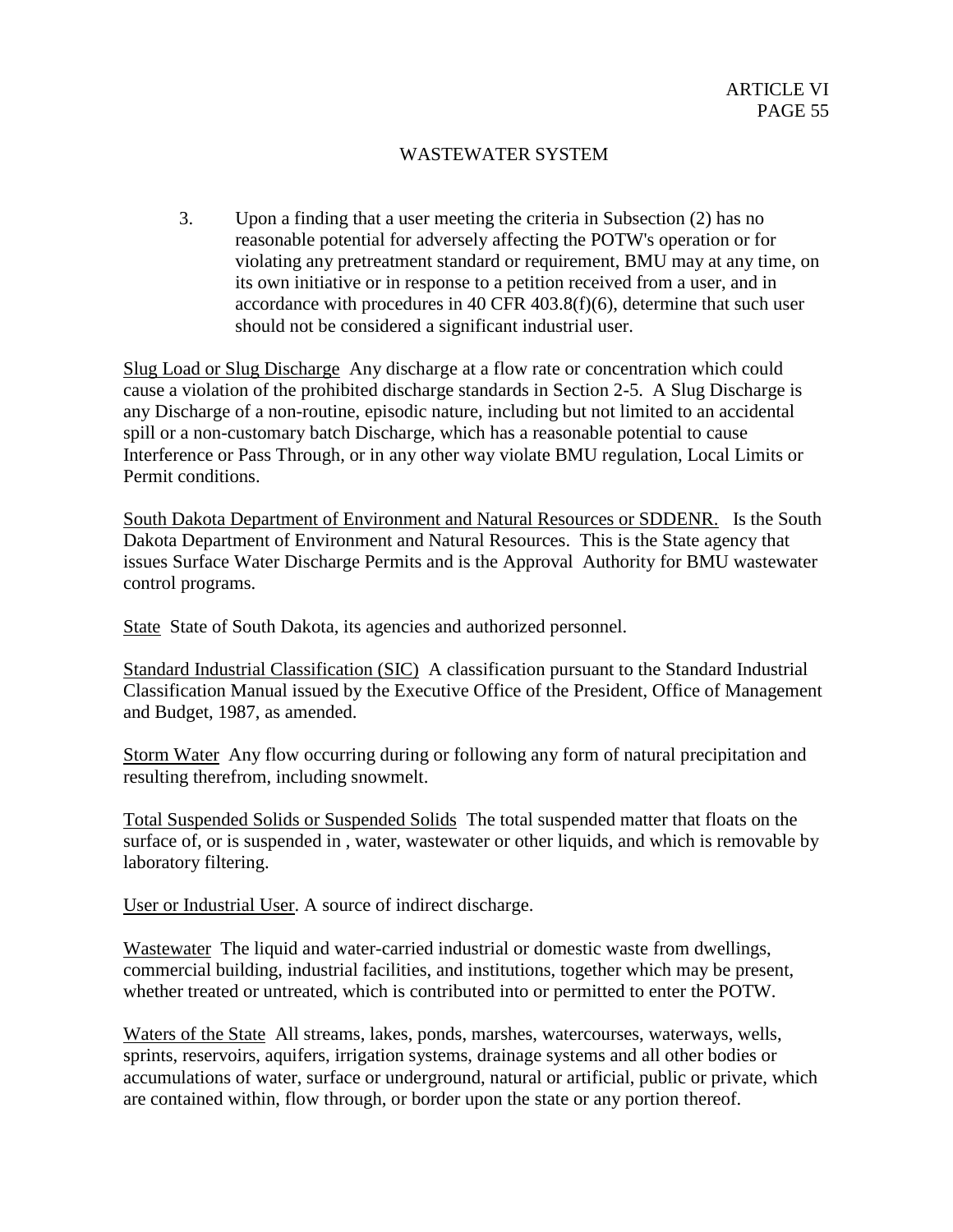Wastewater Contribution Permit Is a permit issued by BMU as set forth in Section 2-11 of these rules and regulations.

### Section 2-4 Abbreviations

The following abbreviations, when used in these rules and regulations, shall have the designated meanings:

ASTM – American Society for Testing and Materials BMR-Baseline Monitoring Report BMU-Brookings Municipal Utilities BOD – Biochemical Oxygen Demand CFR – Code of Federal Regulations CIU-Categorical Industrial User COD – Chemical Oxygen Demand EPA – US Environmental Protection Agency IU-Industrial User  $l$  – Liter mg – Milligram mg/l – Milligrams per liter NPDES – National Pollutant Discharge Elimination System POTW – Publicly Owned Treatment Works SDCL – South Dakota Codified Laws SDDENR-South Dakota Department of Environment and Natural Resources SIC – Standard Industrial Classification SIU-Significant Industrial User SNC-Significant Noncompliance SWD permit – South Dakota surface water discharge permit SWDA – Solid Waste Disposal Act, 42 U.S.C. 6901, et. seq. TSS – Total Suspended Solids USC – United States Code

### Section 2-5 Prohibited Discharge Standards

A. General Prohibitions. No user shall introduce or cause to be introduced, any pollutant or wastewater which causes Pass Through, Interference, causes a hazard to human life, or creates a public nuisance: These general prohibitions apply to all Users of the POTW whether or not they are subject to Categorical Pretreatment Standards or any other national, state or local pretreatment standards or requirements.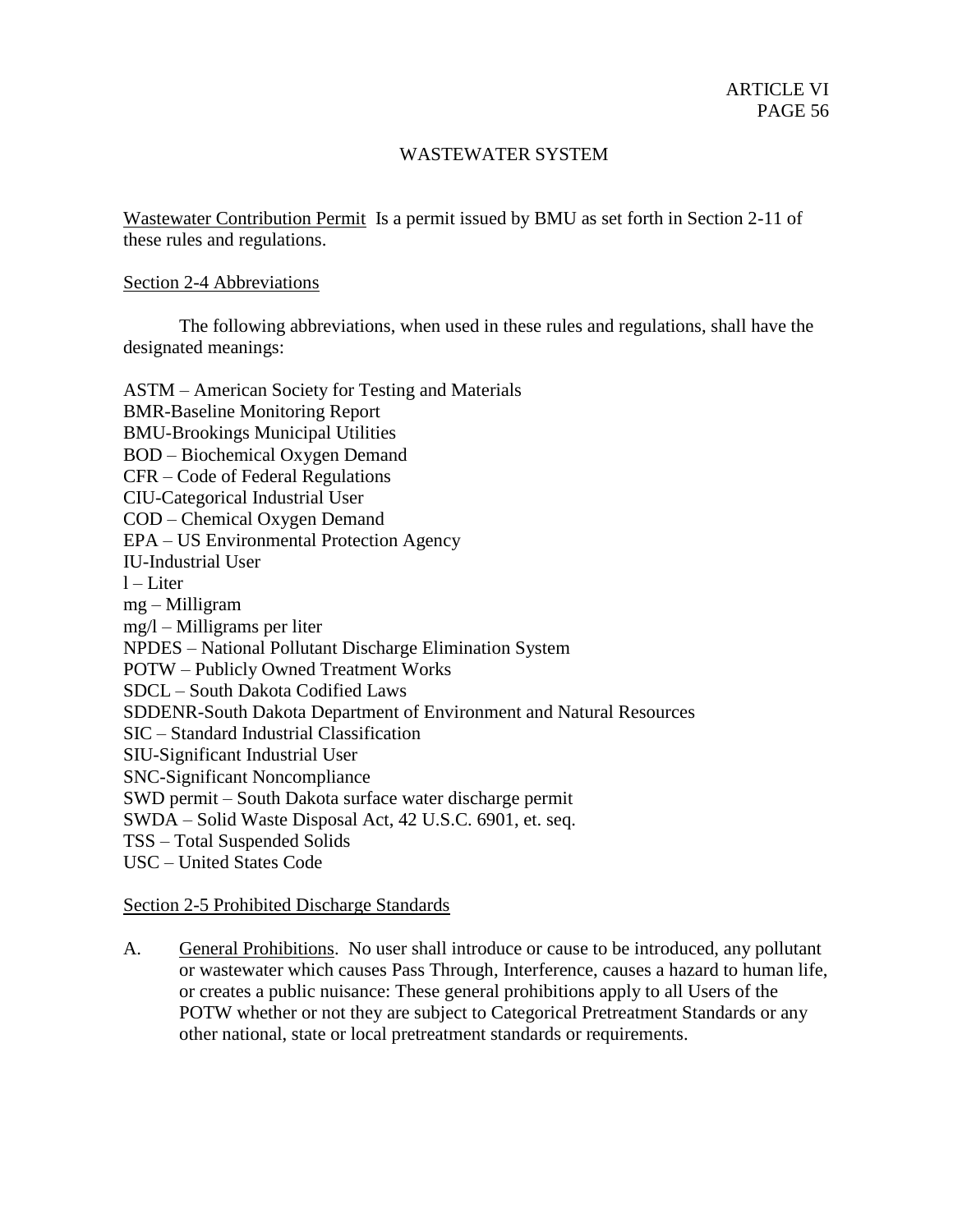- B. Specific Prohibitions. No user shall introduce or cause to be introduced into the POTW the following pollutants, substances or wastewater:
	- 1. Pollutants which create a fire or explosive hazard in the POTW, including but not limited to, wastestreams with a closed-cup flashpoint of less than 140 degrees Fahrenheit (60 degrees Centigrade) using the test methods specified in 40 CFR 261.21. Prohibited materials include, but are not limited to, gasoline, diesel fuels, kerosene, alcohols or any other substances which BMU, the State or EPA has notified the user is a fire hazard or hazard to the system;
	- 2. Pollutants which will cause corrosive structural damage to the POTW, but in no case Discharges with a pH less than 5.0, or greater than 12.5;
	- 3. Solids or viscous pollutants in amounts which will cause obstruction to the flow in the POTW resulting in Interference. This includes, but is not limited to, grease, rags, "flushable" wipes, grit/sand/settle able solids, and similar substances.
	- 4. Any pollutant, including oxygen demanding pollutants (BOD, antifreeze, etc.) released in a discharge at a flow rate and/or pollutant concentration which will cause interference with the POTW;
	- 5. Heat in amounts which will inhibit biological activity in the POTW resulting in Interference, but in no case heat in such quantities that the temperature at the POTW Treatment Plant exceeds 40 degrees Centigrade (104 degrees Fahrenheit);
	- 6. Petroleum oil, nonbiodegradable cutting oil, or products of mineral oil origin, in amounts that will cause interference or pass through;
	- 7. Pollutants which result in the presence of toxic gases, vapors, or fumes within the POTW in a quantity that may cause acute worker health and safety problems;
	- 8. Any noxious or malodorous liquids, gases, or solids which either singly or by interaction with other wastes are sufficient to create a public nuisance or hazard to life or are sufficient to prevent entry into the sewers for maintenance and repair;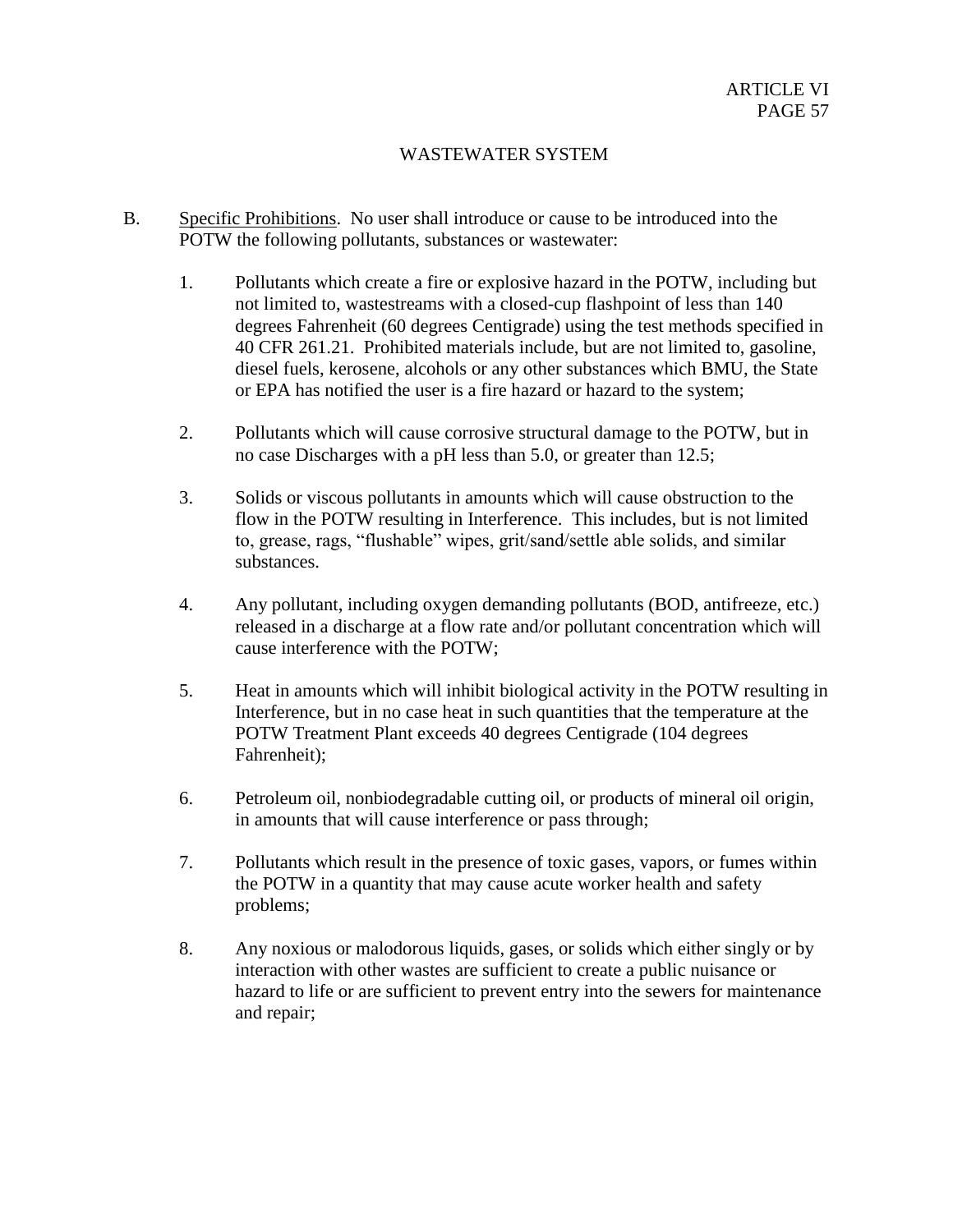9. Trucked or hauled wastes, except at discharge points designated by BMU. Refer to Section 2-18.

# Section 2-6 National Categorical Pretreatment Standards

Users must comply with the categorical pretreatment standards found at 40 CFR, Subchapter N, Parts 405-471.

- A. Where a categorical pretreatment standard is expressed only in terms of either the mass or the concentration of a pollutant in wastewater, BMU may impose equivalent concentration or mass limits in accordance with 40 CFR 403.6(c).
- B. When wastewater subject to a categorical pretreatment standard is mixed with wastewater not regulated by the same standard, BMU shall impose an alternate limit in accordance with 40 CFR 403.6(e).
- C. A Categorical Industrial User, CIU may obtain a variance from a categorical pretreatment standard if the user can prove, pursuant to the procedural and substantive provisions in 40 CFR 403.13, that factors relating to its discharge are fundamentally different from the factors considered by EPA when developing the categorical pretreatment standard.
- D. A CIU may obtain a net/gross adjustment to a categorical standard in accordance with 40 CFR 403.15.

### Section 2-7 State Requirements

If State law pertaining to limitations and/or restrictions on discharges are more stringent than Federal requirements or any limitations contained in these rules, then the State requirements and limitations shall be applicable.

### Section 2-8 Local Limits

No user shall discharge or cause or allow to be discharged into the POTW any wastes which exceed the following concentrations (Local Limits):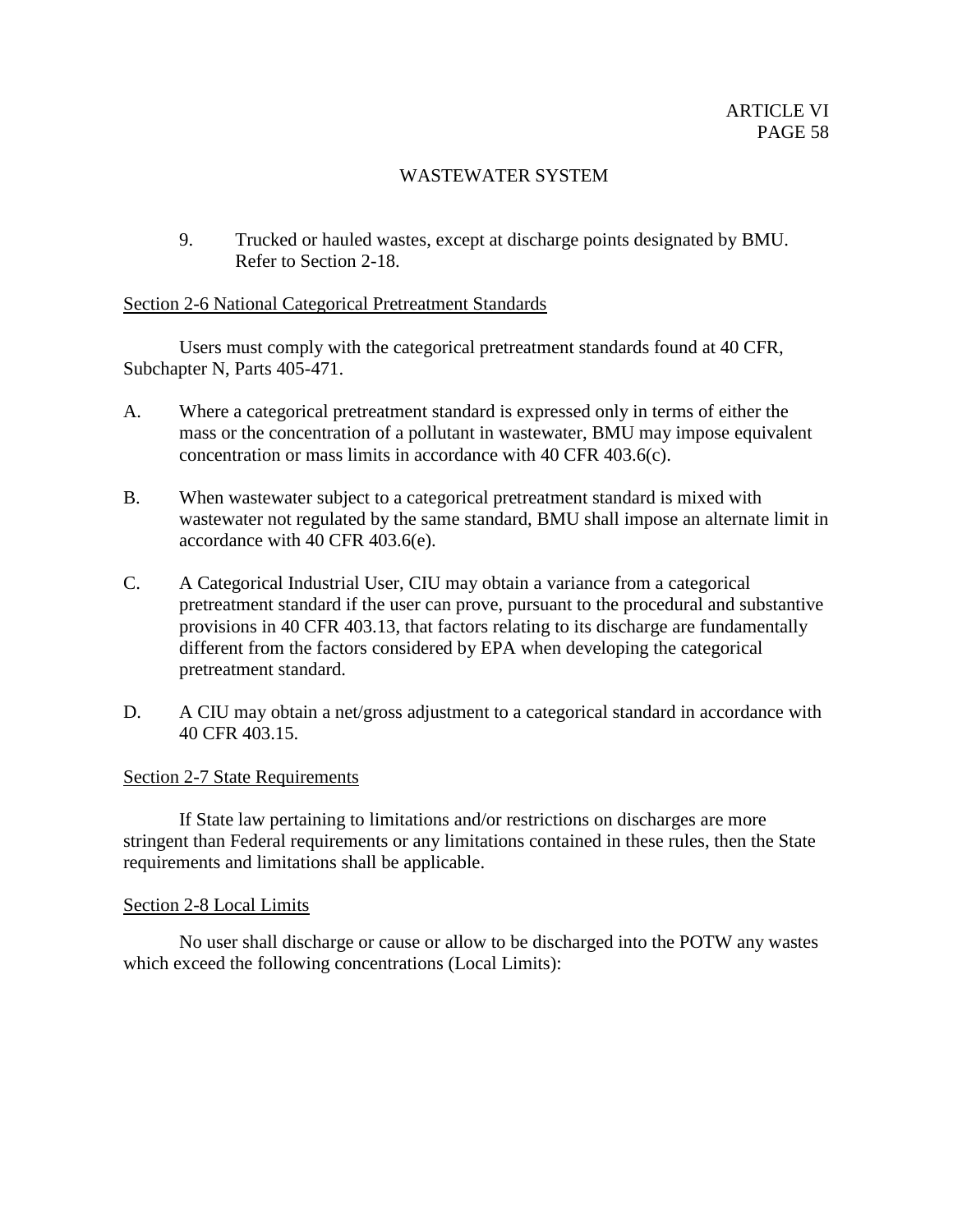|                  | Daily Maximum       |
|------------------|---------------------|
| Parameter        | <b>Limit</b>        |
| Arsenic          | $0.21$ mg/l         |
| Cadmium          | $0.05$ mg/l         |
| Chromium (total) | $2.30 \text{ mg}/1$ |
| Copper           | $2.79 \text{ mg}/1$ |
| Lead             | $0.75 \text{ mg}/1$ |
| Mercury          | $0.07 \text{ mg}/1$ |
| Molybdenum       | $1.28$ mg/l         |
| Nickel           | $4.18 \text{ mg}/1$ |
| Selenium         | $0.34$ mg/l         |
| Silver           | $2.43$ mg/l         |
| Zinc             | $8.52 \text{ mg}/1$ |
| pН               | $5.0 - 12.5$        |

The above limits apply at the point the wastewater is discharged into the POTW. All concentrations are for the "total" of the pollutant unless indicated otherwise.

### Section 2-9 BMU Right of Revision

BMU reserves the right to establish by rules, regulations or ordinance more stringent limitations or requirements on discharges to the wastewater disposal system if deemed necessary to comply with the objectives presented in Section 2-1 of these rules and regulations. Furthermore, BMU reserves the right to amend any and all of the Rules, Regulations or Ordinances pertaining to discharges to the wastewater disposal system at any time.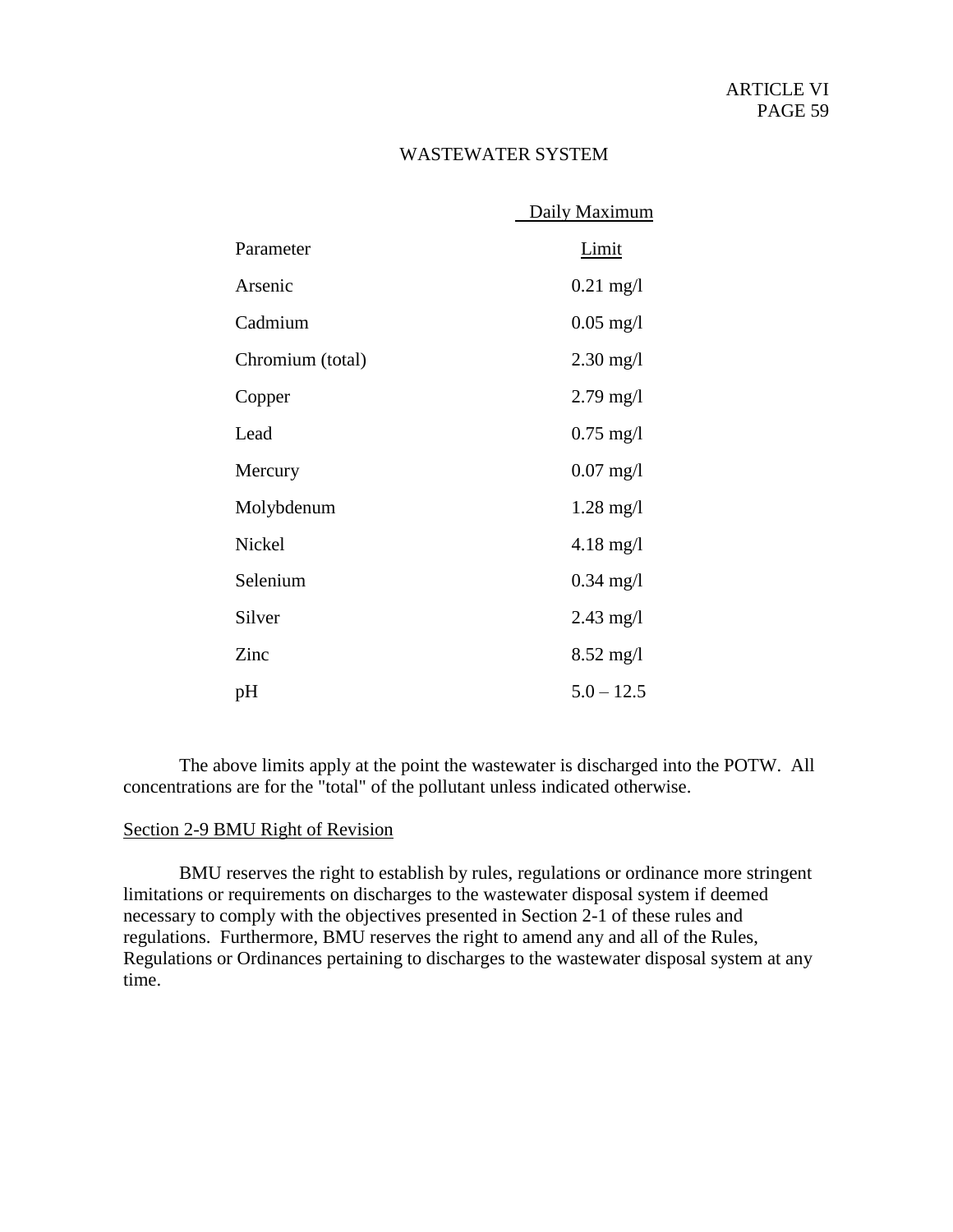### Section 2-10 Dilution

No user shall ever increase the use of process water, or in any way attempt to dilute a discharge, as a partial or complete substitute for adequate treatment to achieve compliance with a discharge limitation unless expressly authorized by an applicable pretreatment standard or requirement. BMU may impose mass limitations on users who are using dilution to meet applicable pretreatment standards or requirements, or in other cases when the imposition of mass limitations is appropriate.

### Section 2-11 Wastewater Contribution Permits

When requested by BMU, a user must submit information on the nature and characteristics of its wastewater. BMU is authorized to prepare a wastewater contribution permit application, for this purpose and may periodically require users to update this information. Users required to obtain a wastewater contribution permit shall complete and file with BMU General Manager an application in the form prescribed by BMU and pay an application fee as determined by BMU General Manager.

### A. Wastewater Contribution Permitting: Existing Connections

No significant industrial user shall discharge wastewater into the POTW without first obtaining a wastewater contribution permit from BMU General Manager. A Wastewater Contribution Permit that is effective at the time these rules and regulations are adopted, shall continue through the effective date of the permit.

### B. Wastewater Contribution Permitting: New Connections

Any user required to obtain a wastewater contribution permit who proposes to begin or recommence discharging into the POTW must obtain such permit prior to the beginning or recommencing of such discharge. An application for this wastewater contribution permit, in accordance with these rules and regulations, must be filed at least thirty (30) days prior to the date upon which any discharge will begin or recommence.

## C. Wastewater Contribution Permit Application Contents

All users required to obtain a wastewater contribution permit must submit a permit application. The BMU General Manager may require all users to submit as part of an application the following information: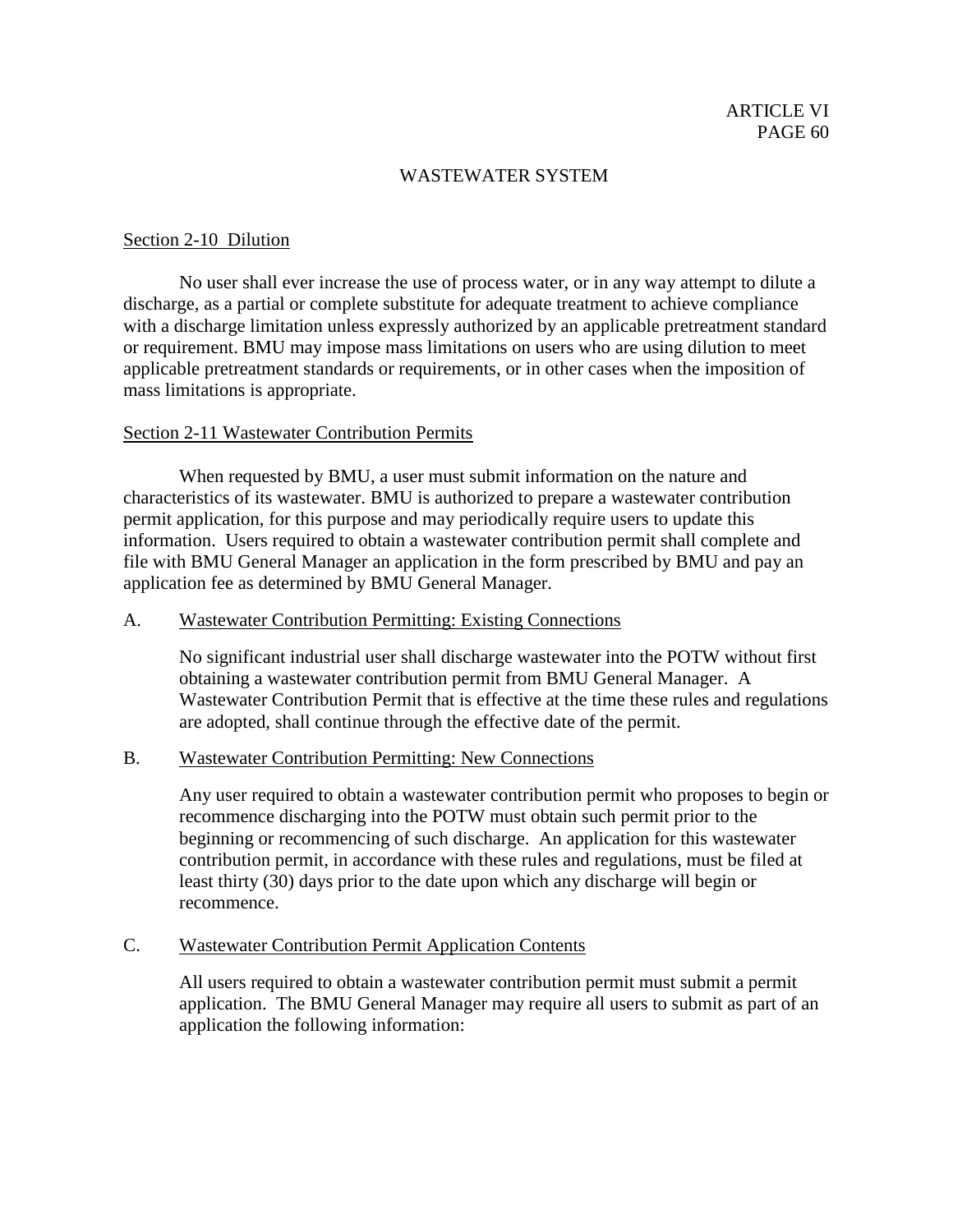- 1. Name, address of the facility, including the name of the operator and owner;
- 2. SIC number according to the Standard Industrial Classification Manual;
- 3. Wastewater constituents and characteristics including but not limited to those contained in Section 2-8 of these rules and regulations and if necessary BOD, O&G, TSS, NH<sub>3</sub> TKN and pH. Wastewater constituents shall be determined using a reliable analytical laboratory. Sampling and analysis shall be performed in accordance with procedures established by the EPA pursuant to Section  $304(g)$  of the Act and contained in 40 CFR Part 136, as amended;
- 4. Time and duration of discharges;
- 5. Average and maximum daily wastewater flow rates, including daily, monthly and seasonal variations, if any;
- 6. Site plans, floor plans, mechanical and plumbing plans and details to show all sewers, floor drains, and appurtenances by the size, location and elevation and all points of discharge;
- 7. Description of activities, facilities and plant processes on the premises including a list of all materials and chemicals used or stored at the facility which are, or could accidentally or intentionally be, discharged to the POTW;
- 8. Each product produced by type, amount, process or processes and rate of production;
- 9. Type and amount of raw materials processed (average and maximum per day);
- 10. Number and type of employees, and hours of operation of plant and proposed or actual hours of operation of pretreatment system;
- 11. Any other information as may be deemed by BMU to be necessary to evaluate the permit application.

### D. Application Signatories and Certification

All wastewater contribution permit applications and user reports must be signed by an authorized representative of the user and contain the following certification statement: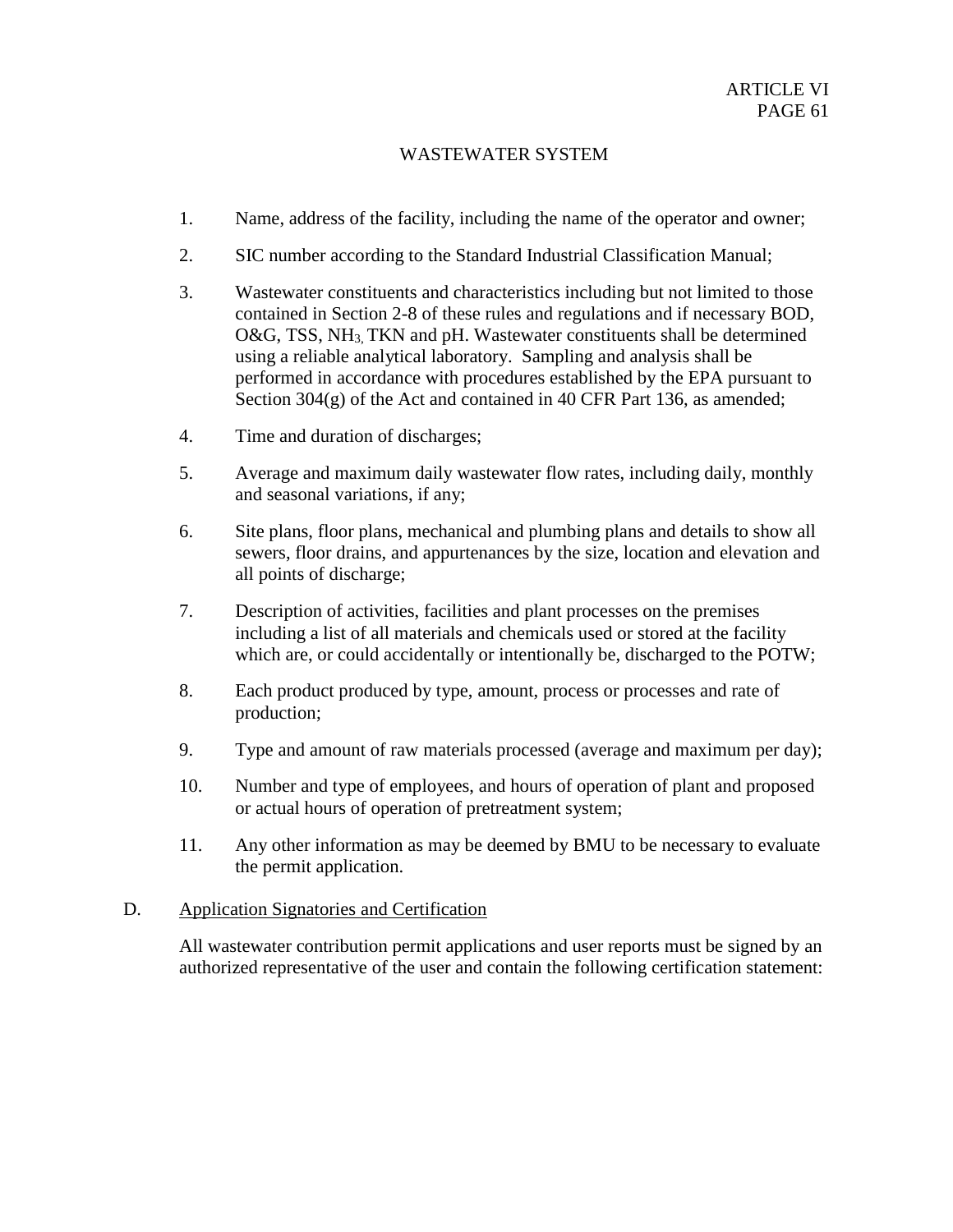"I certify under penalty of law that this document and all attachments were prepared under my direction or supervision in accordance with a system designed to assure that qualified personnel properly gather and evaluate the information submitted. Based on my inquiry of the person or persons who manage the system, or those persons directly responsible for gathering the information, the information submitted is, to the best of my knowledge and belief, true, accurate, and complete. I am aware that there are significant penalties for submitting false information, including the possibility of fine and imprisonment for knowing violations."

### E. Wastewater Contribution Permit Decisions

BMU will evaluate the data furnished by the user and may require additional information. Within 30 days of receipt of a complete wastewater contribution permit application, BMU will determine whether or not to issue a wastewater contribution permit. BMU General Manager may deny any application for a wastewater contribution permit. The evaluation period may be expedited if deemed necessary by BMU.

### F. Wastewater Contribution Permit Contents

A wastewater contribution permit shall include such conditions as are deemed necessary by BMU to prevent pass through or interference, protect the quality of the body of water receiving the treatment plant's effluent, protect worker health and safety, facilitate sludge management and disposal and protect against damage to the POTW.

### Permits shall contain the following:

- 1. A statement that the permit is in effect for a specific period of time; not to exceed five years;
- 2. A statement of non-transferability of the permit without prior written notification to BMU General Manager, and BMU's written consent to the assignment.
- 3. Effluent limits, including Best Management Practices, based on applicable general pretreatment standards categorical pretreatment standards, local limits, State and local law;
- 4. Self-monitoring, sampling, reporting, notification and record keeping requirements, including an identification of the pollutants to be monitored. Sampling frequency, location and type based on Federal, State and local law;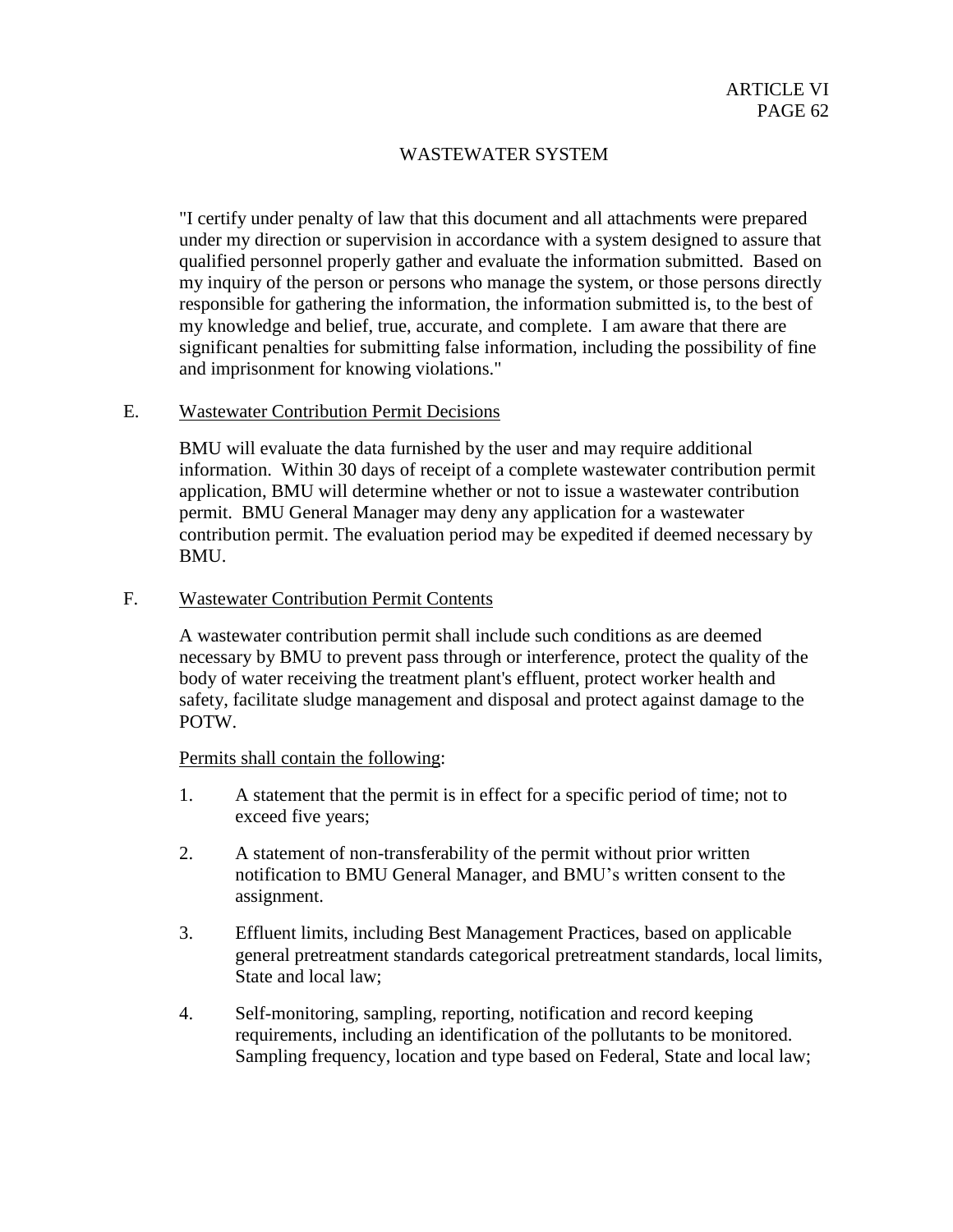- 5. Requirements for submission of technical reports, discharge reports or selfmonitoring reports;
- 6. Requirements for maintaining and retaining plant records relating to wastewater discharge as specified by the general pretreatment regulations, and affording BMU access thereto;
- 7. Requirements for notification to BMU General Manager of any new introduction of wastewater constituents or any substantial change in the volume or character of the wastewater constituents being introduced into the POTW.
- 8. Requirements for notification of accidental or slug discharges as per 2-12 F.;
- 9. A statement of applicable civil and criminal penalties for violation of pretreatment standards and requirements;

### Permits may contain the following:

- 1. Limits on minimum, average and maximum rate and time of discharge or requirements for flow regulations and equalization;
- 2. Requirements for installation and maintenance of inspection and sampling facilities;
- 3. Applicable compliance schedules;
- 4. Other conditions as deemed appropriate by BMU to ensure compliance with these rules and regulations.

### G. Wastewater Contribution Permit Duration

Wastewater contribution permits shall be issued for a specified time period not to exceed five (5) years.

# H. Wastewater Contribution Permit Appeals

BMU may provide public notice of the issuance of a wastewater contribution permit. Any person, including the user, may petition BMU General Manager to reconsider the terms of a wastewater contribution permit within 30 days of notice of its issuance.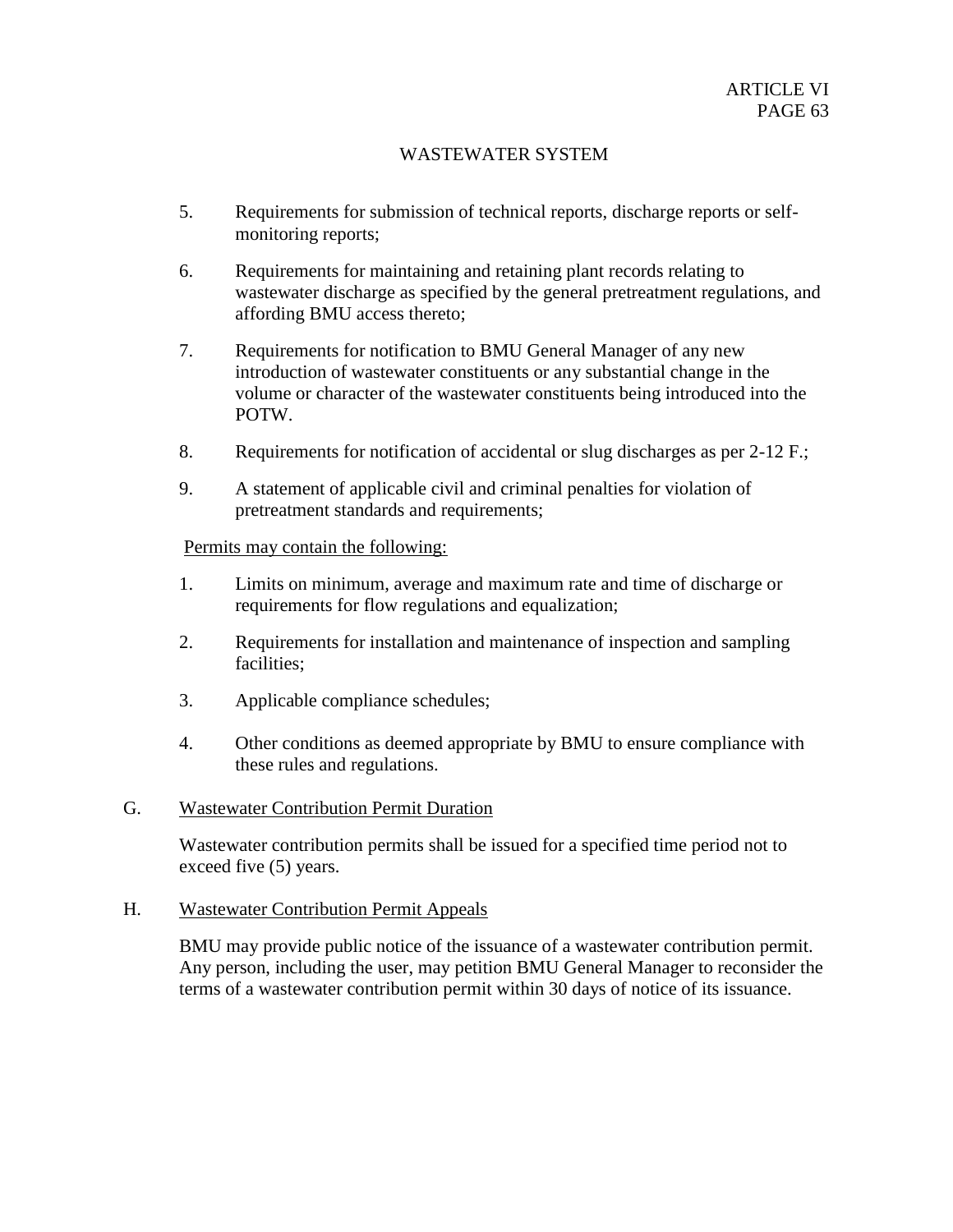- 1. Failure to submit a timely petition for review shall be deemed to be a waiver of the administrative appeal.
- 2. In its petition, the appealing party must indicate the wastewater contribution permit provisions objected to, the reasons for this objection, and the alternative condition, if any, it seeks to place in the wastewater contribution permit.
- 3. The effectiveness of the wastewater discharge permit shall not be stayed pending the appeal.
- 4. If BMU General Manager fails to act within thirty (30) days, a request for reconsideration shall be deemed to be denied. Decisions not to reconsider a wastewater discharge permit, not to issue a wastewater contribution permit, or not to modify a wastewater discharge permit shall be considered final administrative actions for purposes of judicial review.
- 5. Aggrieved parties seeking judicial review of the final administrative wastewater discharge permit decision must do so by filing a complaint with the proper court.

# I. Wastewater Contribution Permit Modification

BMU General Manager may modify a wastewater contribution permit for good cause, including, but not limited to, the following reasons:

- 1. To incorporate any new or revised Federal, State, or local pretreatment standards or requirements;
- 2. To address significant alterations or additions to the user's operation, processes, or wastewater volume or character since the time of wastewater contribution permit issuance;
- 3. A change in the POTW that requires either a temporary or permanent reduction or elimination of the authorized discharge;
- 4. Information indicating that the permitted discharge poses a threat to the POTW, BMU personnel, or the receiving waters;
- 5. Violation of any terms or conditions of the wastewater contribution permit;
- 6. Misrepresentations or failure to fully disclose all relevant facts in the wastewater contribution permit application or in any required reporting;
- 7. Revision of or a grant of variance from categorical pretreatment standards pursuant to 40 CFR 403.13;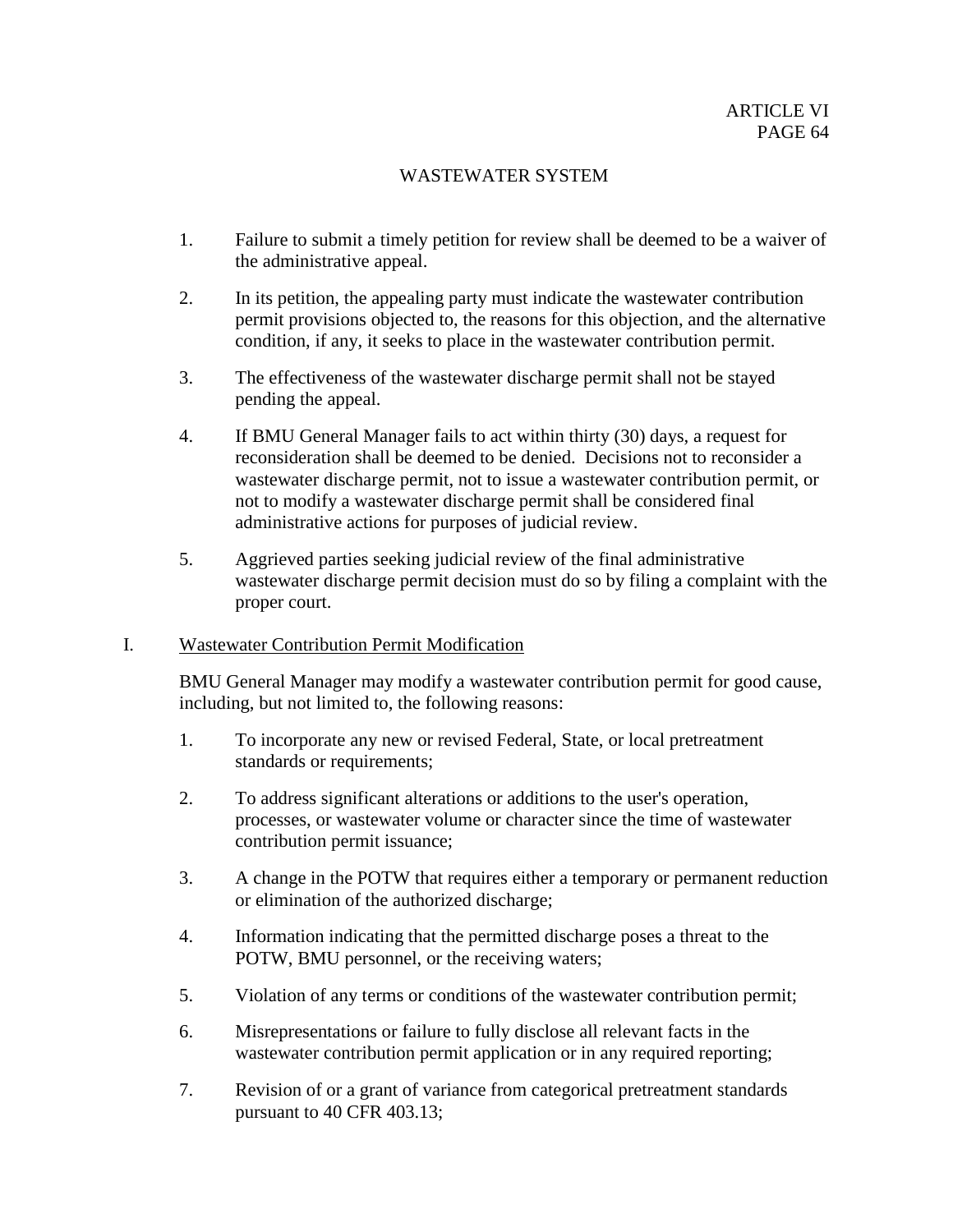- 8. To correct typographical or other errors in the wastewater contribution permit; or
- 9. To reflect a transfer of the facility ownership or operation to a new owner or operator.

### J. Wastewater Contribution Permit Transfer:

Wastewater contribution permits are issued to a specific user for a specific operation. A wastewater contribution permit shall not be reassigned or transferred or sold to a new owner, new user, different premises, or a new or changed operation without the written approval of BMU General Manager. Any succeeding owner or user shall also comply with the terms and conditions of the existing permit.

# K. Wastewater Contribution Permit Revocation

BMU may revoke a wastewater contribution permit for good cause, including, but not limited to, the reasons outlined in Section 2-20 B. of these rules and regulations.

### L. Wastewater Contribution Permit Reissuance

A user with an expiring wastewater contribution permit shall apply for a wastewater contribution permit reissuance by submitting a complete permit application, in accordance with these rules and regulations, a minimum of (30) days prior to the expiration of the user's existing wastewater contribution permit (or as otherwise specified in the expiring permit, but no less than 30 days).

# M. Industrial Users Fees

An annual permit fee for cost of writing and issuing permits and overseeing the permitted industry shall be determined by BMU General Manager. An additional charge for the use of contract laboratories shall be the cost of contract laboratory fees plus 10%.

Further, BMU General Manager may levy additional charges to significant industrial users which may include:

1. Fees for cost reimbursement for setting up and operating the BMU Pretreatment Program;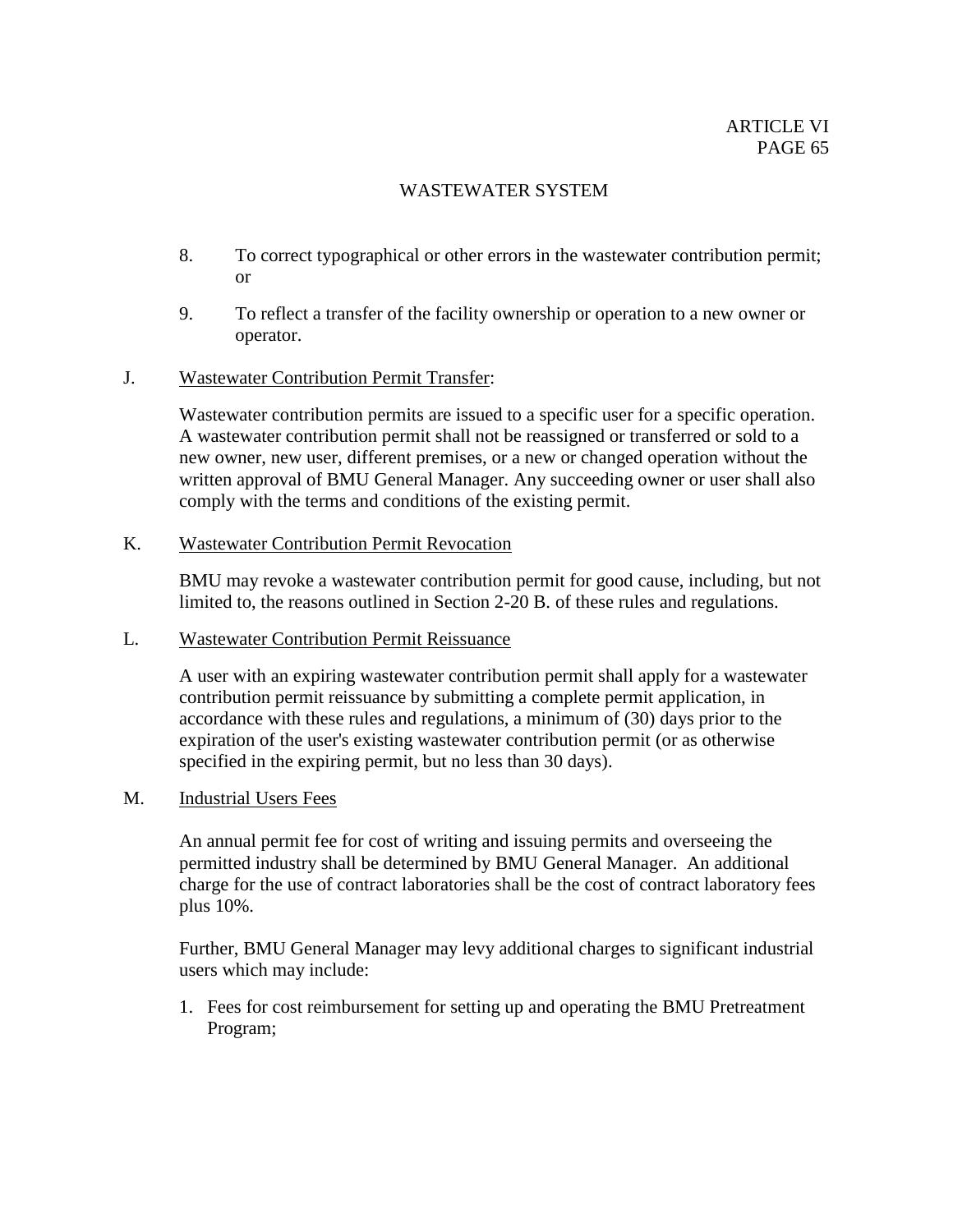- 2. Fees for monitoring, inspections and surveillance procedures;
- 3. Fees for reviewing accidental discharge procedures and construction;
- 4. Fees for permit applications;
- 5. Fees for filing appeals;
- 6. Fees for permits; and
- 7. Other fees as BMU may deem necessary to carry out the requirements contained herein.

# N. Wastewater High Strength Surcharges

BMU shall determine a user's average daily poundage of  $5$ -day,  $20^{\circ}$ Centigrade Biochemical Oxygen Demand which has been discharged to the POTW in excess of a strength of 200 mg/l. Brookings Municipal Utilities shall determine the user's average daily poundage of Suspended Solids, which has been discharged to the POTW in excess of a strength of 250 mg/l. Brookings Municipal Utilities shall determine the user's average daily poundage of Total Kjehldahl Nitrogen, which has been discharged to the POTW in excess of a strength of 30 mg/l. The sum of the number of pounds of BOD, TSS and TKN found in excess shall be multiplied by the fee as outlined in Article VI Section 2-4. That product shall be the high strength surcharge.

# O. Users Not Connected to the Municipal Waterworks

In the event that any premises which discharges any such wastes into the POTW is not connected to the municipal waterworks and, therefore, has no municipal water meter or meter acceptable to BMU, then the amount of water so used shall be determined by BMU by any reasonable measures available in order to estimate the wastewater user service charge as provided in this section, or the owner or other interested person at his expense shall install and maintain a meter acceptable to BMU for said purpose.

# Section 2-12 Reporting Requirements for Permittee

Numerous reports are required of industrial users by federal, state and local regulations. These reports are important for regulatory purposes and for documenting a users compliance with regulatory requirements. Because reporting is an important user activity, the required compliance reports are listed separately and discussed in this section of the rules and regulations.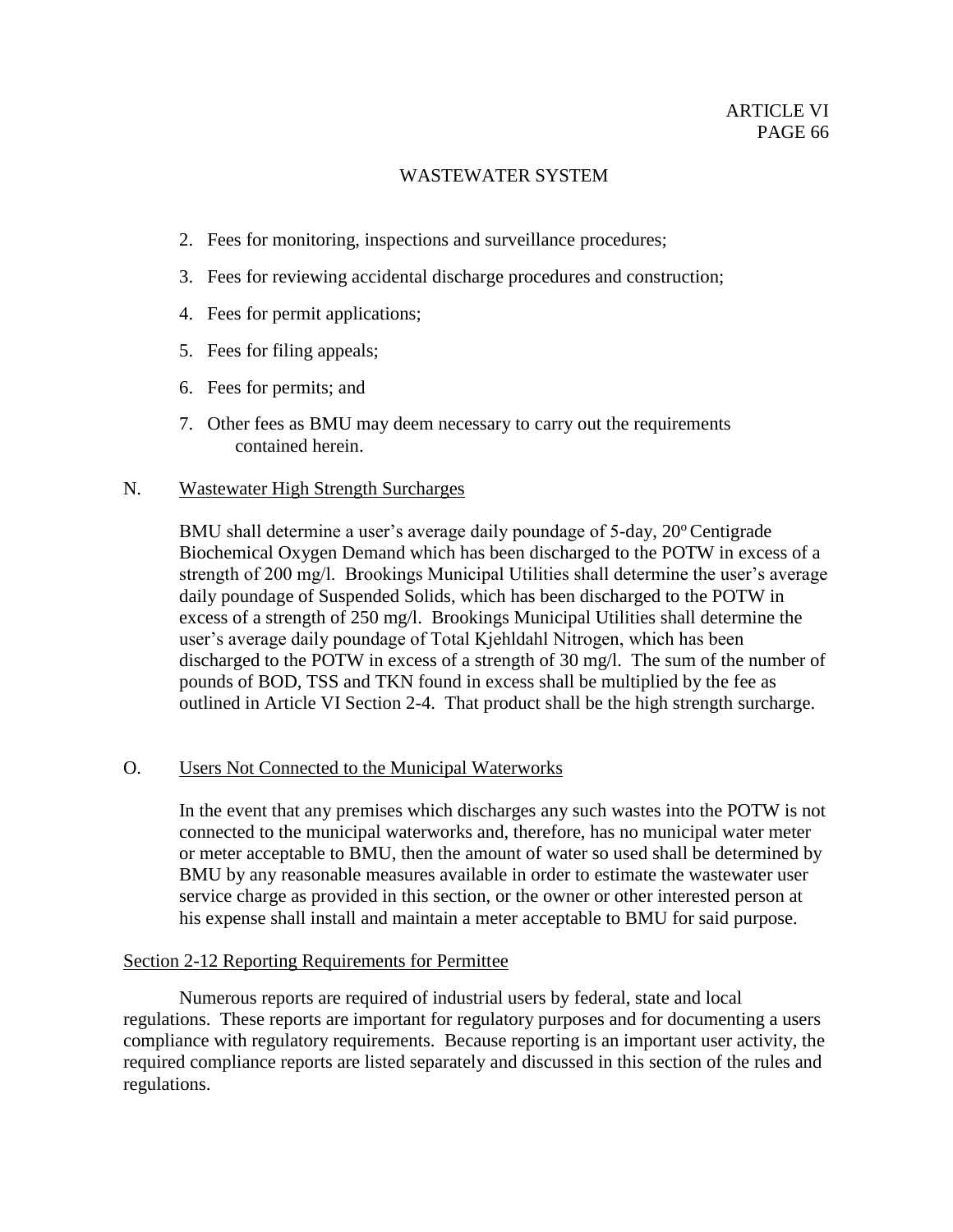## . Baseline Monitoring Report.

- 1. Within one hundred eighty 180 days after the effective date of a categorical pretreatment standard or the final administrative decision on a category determination under 40 CFR 403.6(a)(4), whichever is later, existing categorical users currently discharging to or scheduled to discharge to the POTW shall submit to BMU General Manager a report which contains the information listed in paragraph 2, below. At least ninety (90) days prior to commencement of their discharge, new sources, and sources that become categorical users subsequent to the promulgation of an applicable categorical standard shall submit to BMU General Manager a report which contains the information listed in paragraph 2, Below. A new source shall report the method of pretreatment it intends to use to meet applicable categorical standards. A new source also shall give estimates of its anticipated flow and quantity of pollutants to be discharged.
- 2. Baseline Monitoring report shall include the following information:
	- a. Identifying information. The name and address of the facility, including the name of the operator and owner.
	- b. Environmental permits. A list of any environmental control permits held by or for the facility.
	- c. Description of operations. A brief description of the nature, average rate of production, and standard industrial classifications of the operation(s) carried out by the user. This description should include a schematic process diagram which indicates points of discharge to the POTW from the regulated processes.
	- d. Flow measurement. Information showing the measured average daily and maximum daily flow, in gallons per day, to the POTW from regulated process streams and other streams, as necessary, to allow use of the combined wastestream formula set out in 40 CFR 403.6(e).
	- e. Measurement of pollutants
	- f. The categorical pretreatment standards applicable to each regulated process.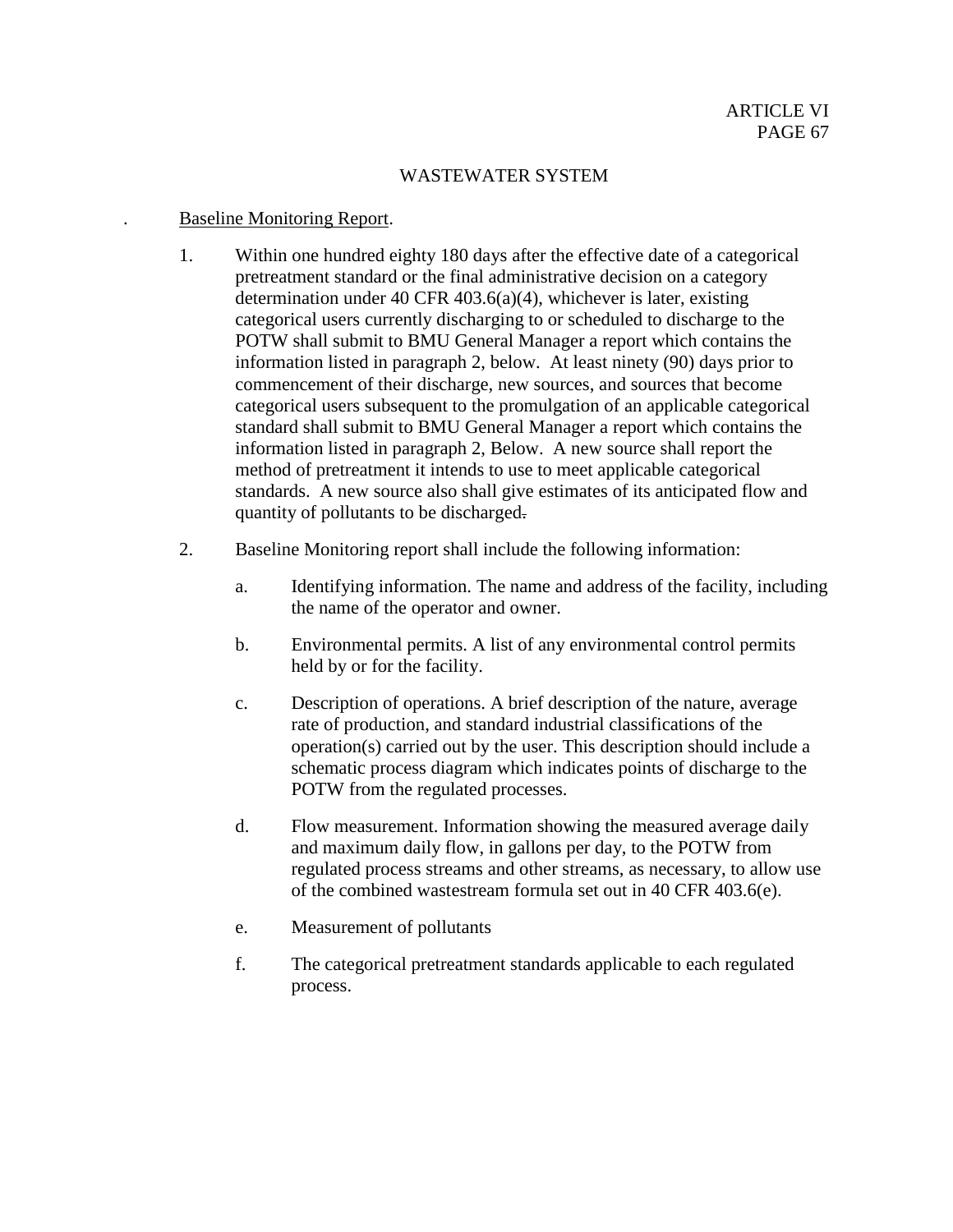- g. The results of sampling and analysis identifying the nature and concentration, and/or mass, where required by the standard or by BMU, of regulated pollutants in the discharge from each regulated process. Instantaneous, daily maximum, and long-term average concentrations, or mass, where required, shall be reported. The sample shall be representative of daily operations and shall be analyzed in accordance with procedures set out in Section 2-12 I. of these rules and regulations.
- h. Sample collection must be performed in accordance with procedures set out in Section 2-12 J. of these rules and regulations.
- i. Certification statement. A statement reviewed by the user's authorized representative and certified by a qualified professional, including whether pretreatment standards are being met on a consistent basis, and, if not, whether additional operation and maintenance (O&M) and/or pretreatment is necessary to bring the user into compliance with the applicable pretreatment standards or Requirements. A qualified professional for purposes of this section is an environmental professional that has specific knowledge of industrial wastewater treatment and industrial wastewater generating processes.
- j. Compliance schedule. If additional pretreatment and/or O&M will be required to meet the pretreatment standards, the shortest schedule by which the user will provide such additional preteatment and/or O&M. The completion date in this schedule shall not be later than the compliance date established for the applicable pretreatment standard. A compliance schedule pursuant to this section must meet the requirements set out in Section 2-12 B. of these rules and regulations.
- k. Signature and Certification. All baseline monitoring reports must be signed and certified in accordance with Section 2-11 D of these rules and regulations.

# B. Compliance Schedule Progress Reports.

The following conditions shall apply to compliance schedules required by these rules and regulations.

1. The schedule shall contain increments of progress in the form of dates for the commencement and completion of major events leading to the construction and operation of additional pretreatment required for the user to meet the applicable Pretreatment Standards (e.g., hiring an engineer, completing preliminary plans, completing final plans, executing contract for major components, commencing construction, completing construction, (etc.).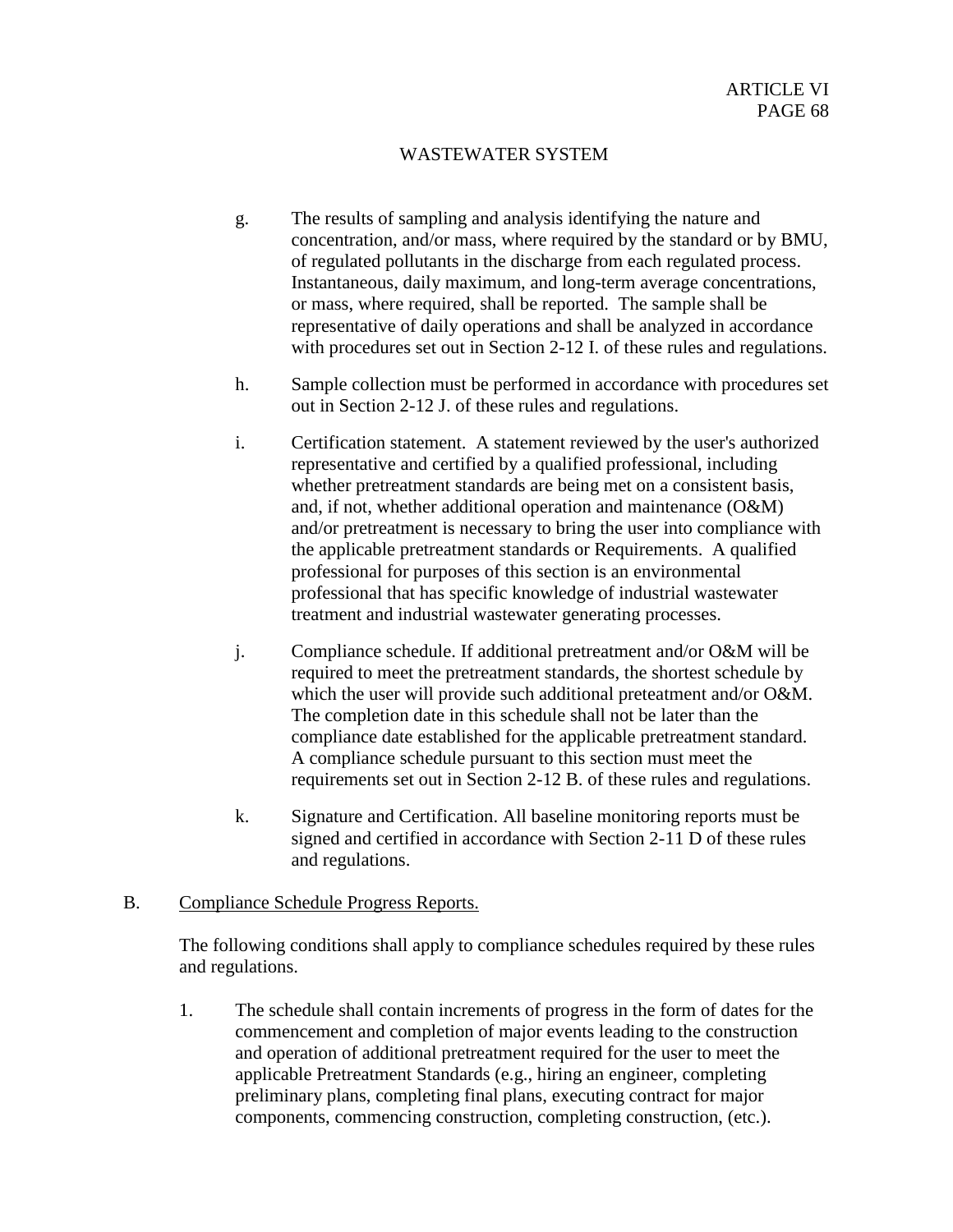- 2. No increment referred to in paragraph (a) shall exceed nine (9) months.
- 3. Not later than 14 days following each date in the schedule and the final date for compliance, the user shall submit a progress report to BMU General Manager including as a minimum, whether or not it complied with the increment of progress to be met on such date and, if not, the date on which it expects to comply with this increment of progress, the reason for delay, and the steps being taken by the user to return the construction to the schedule established. In no event shall more than nine (9) months elapse between such progress reports to BMU.
- C. Reports on Compliance with Categorical Pretreatment Standard Deadline, (90 day compliance report).

Within (90) days following the date for final compliance with applicable categorical pretreatment standards, or in the case of a new source following commencement of the introduction of wastewater into the POTW, any user subject to such pretreatment standard and requirements shall submit to BMU General Manager a report containing the information described in Section 2-12 of these rules and regulations. For users subject to equivalent mass or concentration limits established in accordance with the procedures in 40 CFR 403(c), this report shall contain a reasonable measure of the user's long-term production rate. For all other users subject to categorical pretreatment standards expressed in terms of allowable pollutant discharge per unit of production (or other measure of operation), this report shall include the user's actual production during the appropriate sampling period. All compliance reports must be signed and certified in accordance with Section 2-11 D. of these rules and regulations.

- D. Periodic Compliance Reports.
	- 1. All significant industrial users shall, at a frequency determined by BMU but in no case less than twice per year (in July and January), submit a report indicating the nature and concentration of pollutants in the discharge which are limited by pretreatment standards and the measured or estimated average and maximum daily flows for the reporting period. All periodic compliance reports must be signed and certified in accordance with Section 2-11 D. of these rules and regulations.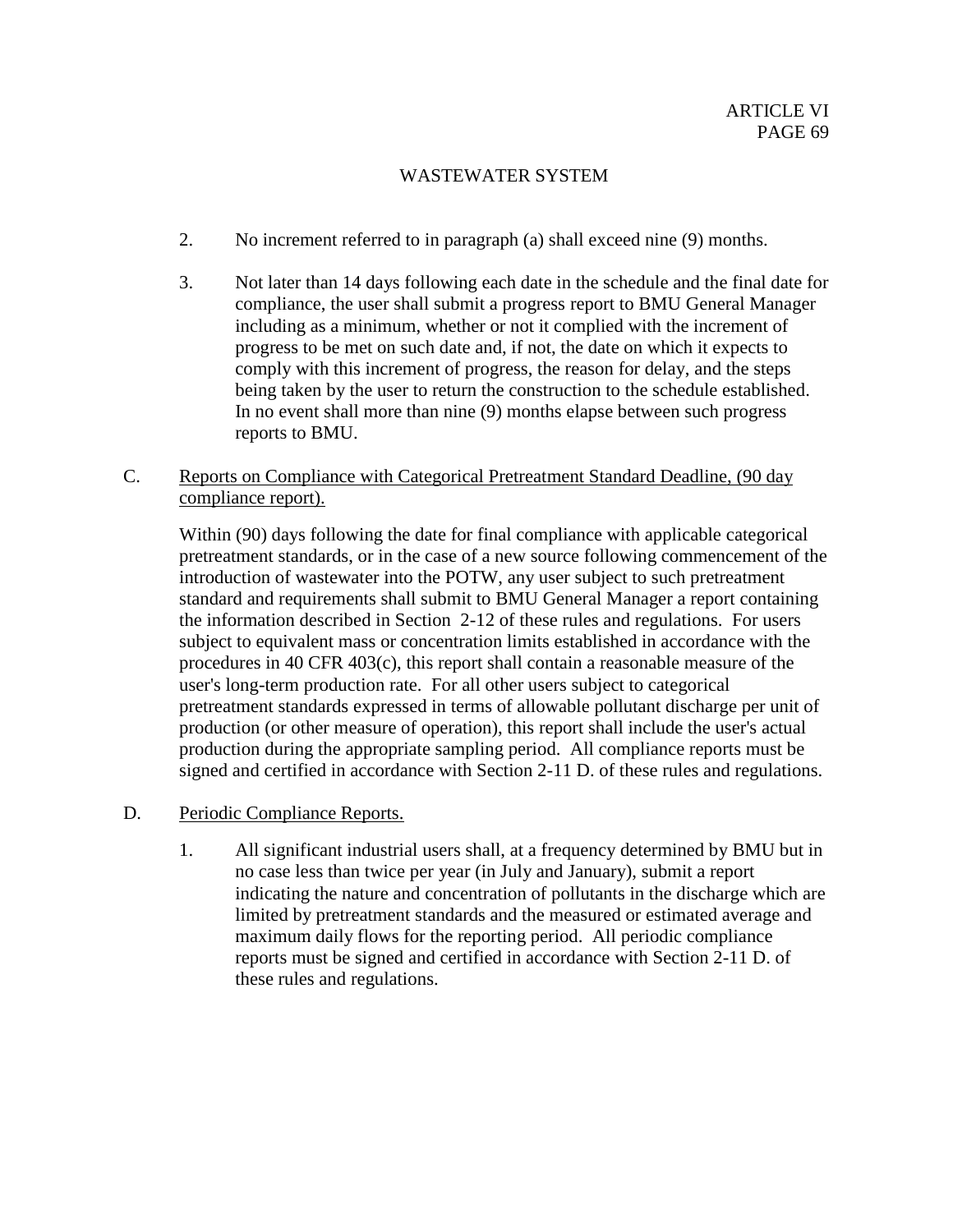- 2. All wastewater samples must be representative of the user's discharge. Wastewater monitoring and flow measurement facilities shall be properly operated, kept clean, and maintained in good working order at all times. The failure of a user to keep its monitoring facility in good working order shall not be grounds for the user to claim that sample results are unrepresentative of its discharge.
- 3. If a user subject to the reporting requirement in this section monitors and analyzes any regulated pollutant at the appropriate sampling location more frequently than required by BMU, using the procedures prescribe in Section 2- 12 I. of these rules and regulations, the results of this monitoring shall be included in the report.

### E. Reports of Changed Conditions.

Each user must notify BMU General Manager and Pretreatment Administrator of any planned significant changes to the user's operations or system which might alter the nature, quality, or volume of its wastewater at least sixty (60) days before the change.

- 1. BMU may require the user to submit such information as may be deemed necessary to evaluate the changed condition, including the submission of a wastewater contribution permit application under Section 2-11 B. of these rules and regulations.
- 2. BMU General Manager may issue a wastewater contribution permit under Section 2-11 G. of these rules and regulations or modify an existing wastewater contribution permit under Section 2-11 J. of these rules and regulations in response to changed conditions or anticipated changed conditions.
- 3. For purposes of this requirement, significant changes include, but are not limited to, flow increases of 20 percent (20%) or greater, and the discharge of any previously unreported pollutants.

# F. Reports of Potential Problems and Slug Discharges.

In the case of any discharge, including, but not limited to, accidental discharges, discharges of a nonroutine, episodic nature, a noncustomary batch discharge, or a slug load, that may cause potential problems for the POTW, the user shall immediately telephone and notify BMU General Manager and Pretreatment Administrator of the incident. This notification shall include the location of the discharge, type of waste, concentration and volume, if known, and corrective actions taken by the user.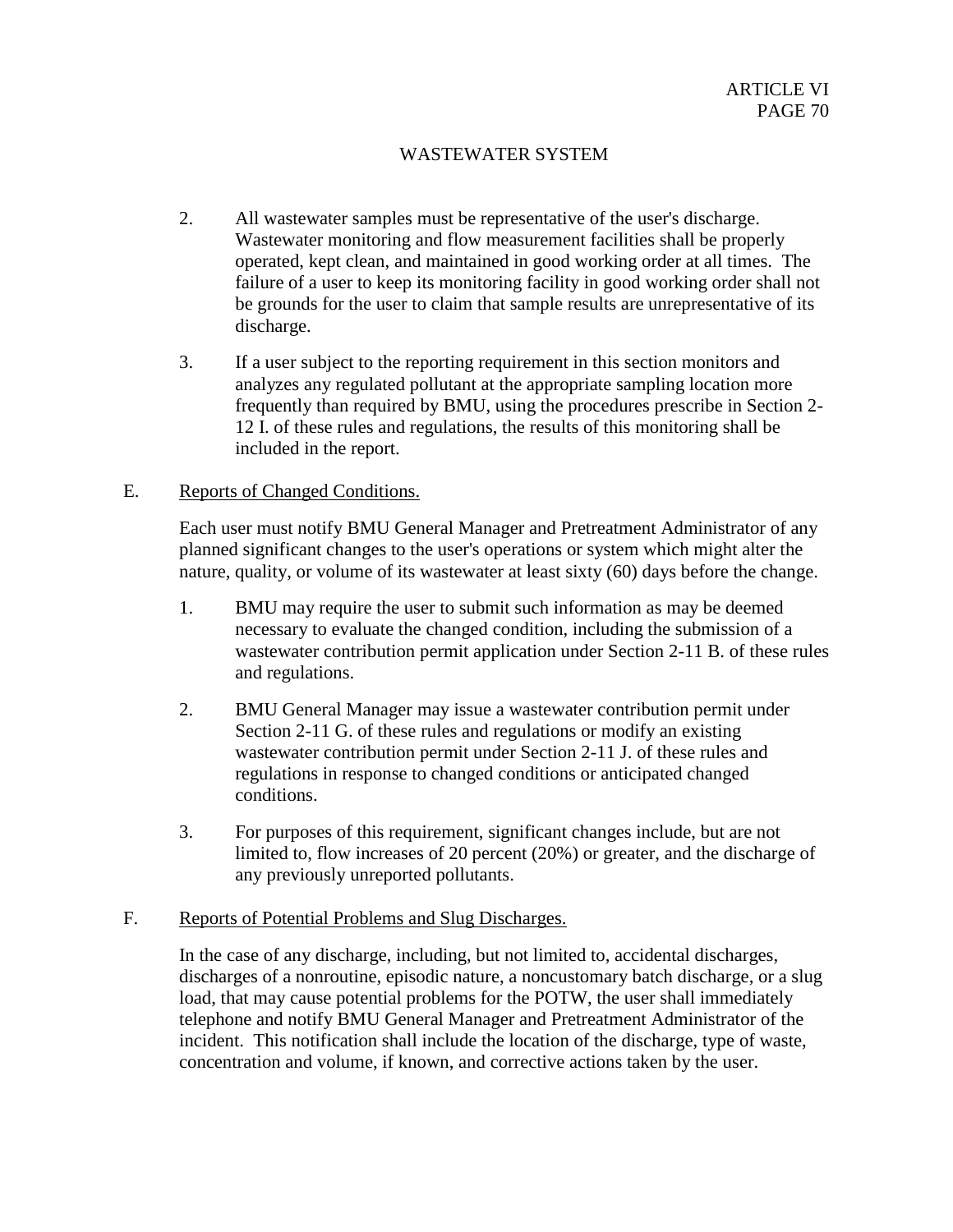Within five (5) days following such discharge, the user shall, unless waived by BMU, submit a detailed written report describing the cause(s) of the discharge and the measures to be taken by the user to prevent similar future occurrences. Such notification shall not relieve the user of any expense, loss, damage, or other liability which may be incurred as a result of damage to the POTW, natural resources, or any other damage to person or property; nor shall such notification relieve the user of any fines, penalties, or other liability which may be imposed pursuant to these rules and regulations.

# G. Reports from Unpermitted Users.

All users not required to obtain a wastewater discharge permit shall provide appropriate reports to BMU as required.

## H. Notice of Violation/Repeat Sampling and Reporting

If sampling performed by a user indicates a violation, the user must notify BMU General Manager within twenty-four (24) hours of becoming aware of the violation. The user shall also repeat the sampling and analysis and submit the results of the repeat analysis to BMU within thirty (30) days after becoming aware of the violation. The user is not required to resample if BMU monitors at the user's facility at least once a month, or if BMU samples between the user's initial sampling and when the user receives the results of this sampling.

# I. Analytical Requirements

All pollutant analyses, including sampling techniques, to be submitted as part of a wastewater discharge permit application or report shall be performed in accordance with the techniques prescribed in 40 CFR Part 136, unless otherwise specified in an applicable categorical pretreatment standard. If 40 CFR Part 136 does not contain sampling or analytical techniques for the pollutant in question, sampling and analyses must be performed in accordance with procedures approved by EPA.

# J. Sample Collection

1. Except as indicated is Section 2 and 3 below, the User must collect wastewater samples using 24-hour flow-proportional composite sampling techniques, unless time-proportional composite sampling or grab sampling is authorized by BMU. Where time-proportional composite sampling or grab sampling is authorized by BMU, the samples must be representative of the discharge.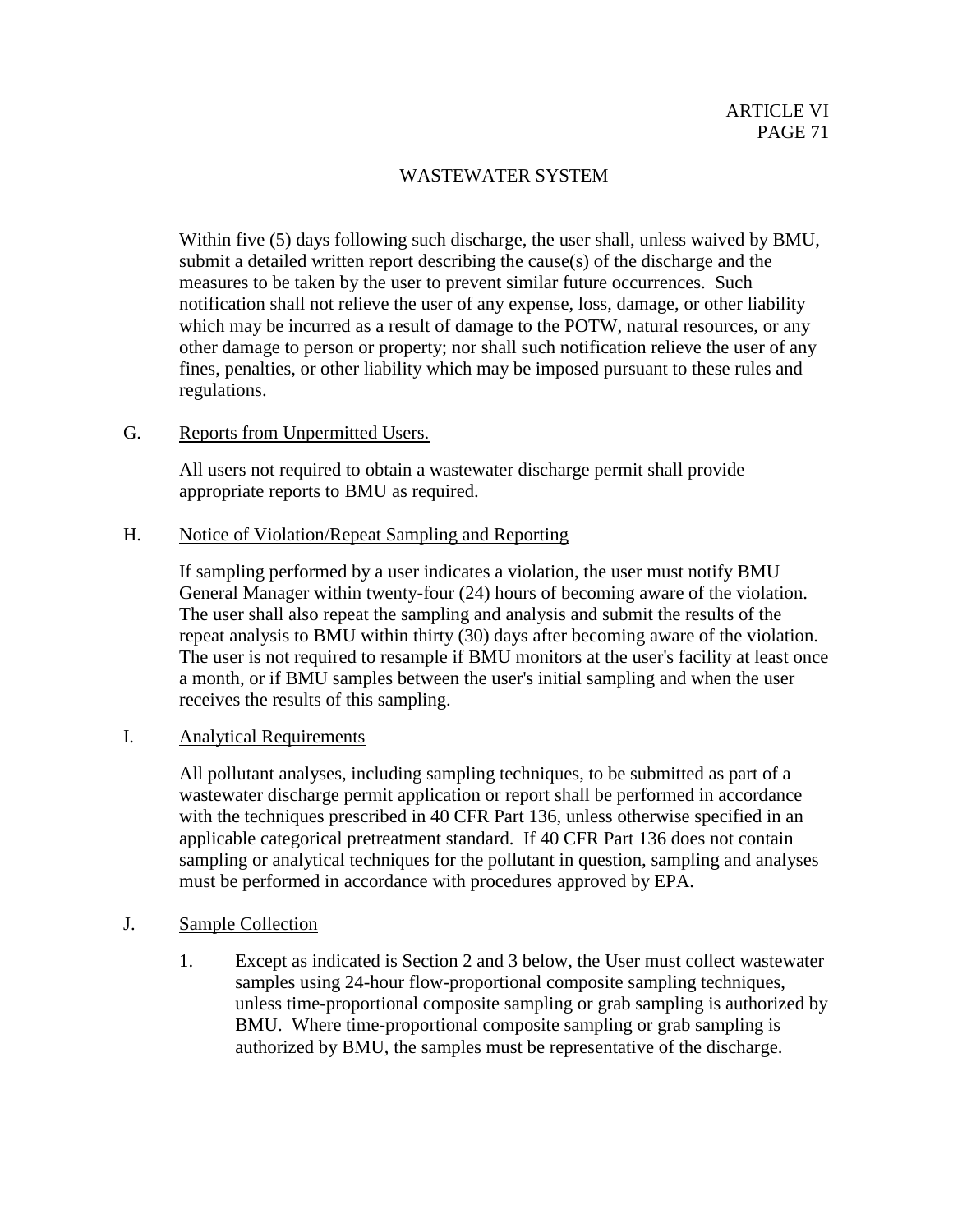Using protocols (including appropriate preservation) specified in 40 CFR Part 136 and appropriate EPA guidance, multiple grab samples collected during a 24-hour period may be composited prior to the analysis as follows: for cyanide, total phenols, and sulfides the samples may be composited in the laboratory or in the field; for volatile organics and oil and grease, the samples may be composited in the laboratory. Composite samples for other parameters unaffected by the compositing procedures as documented in approved EPA methodologies may be authorized by BMU, as appropriate. In addition, grab samples may be required to show compliance with Instantaneous Limits.

- 2. Samples for oil and grease, temperature, pH, cyanide, phenols, sulfides, and volatile organic compounds must be obtained using grab collection techniques.
- 3. For sampling required in support of baseline monitoring and 90-day compliance reports required in 2-12 A. and C., a minimum of four (4) grab samples must be used for pH, cyanide, total phenols, oil and grease, sulfide and volatile organic compounds for facilities for which historical sampling data do not exist; for facilities for which historical sampling data are available, BMU may authorize a lower minimum. For the remainder of the reports required here, the User is required to collect the number of grab samples necessary to assess and assure compliance by the applicable Pretreatment Standards and Requirements.

### K. Date of Receipt of Reports

Written reports will be deemed to have been submitted on the date postmarked. For reports which are not mailed, postage prepaid, into a mail facility serviced by the United States Postal Service, the date the report is received by BMU General Manager shall be considered the date of receipt.

### L. Recordkeeping

Users subject to the reporting requirements of these rules and regulations shall retain, and make available for inspection and copying, all records of information obtained pursuant to any monitoring activities required by these rules and regulations and any additional records of information obtained pursuant to monitoring activities undertaken by the user independent of such requirements. Records shall include the date, exact place, method, and time of sampling, and the name of the person(s) taking the samples; the dates analyses were performed; who performed the analyses; and analytical techniques or methods used; and the results of such analyses. These records including any documentation pertaining to Best Management Practices, shall remain available for a period of at least three (3) years. This period shall be automatically extended for the duration of any litigation concerning the user or BMU, or where the user has been specifically notified of a longer retention period by BMU.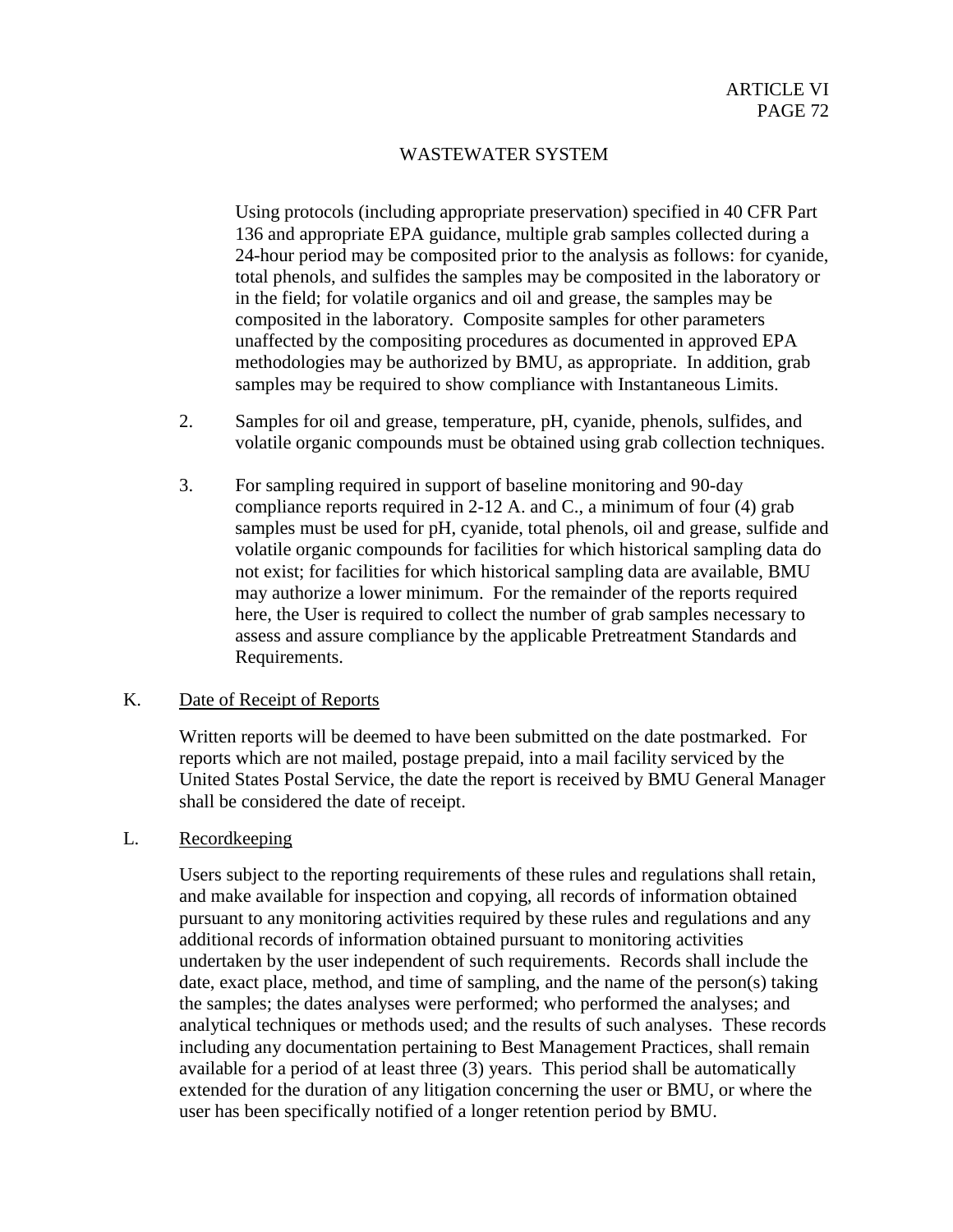### M. Notification of the Discharge of Hazardous Waste.

The Permittee shall notify BMU General Manager, the EPA Regional Waste Management Division Director, and State hazardous waste authorities in writing of any discharge into the POTW of a substance, which, if otherwise disposed of, would be a hazardous waste under 40 CFR Part 261. Such notification must include the name of the hazardous waste as set forth in 40 CFR Part 261, the EPA hazardous waste number, and the type of discharge (continuous, batch , or other). If the Permittee discharges more than 100 kilograms of such waste per calendar month to the POTW, the notification shall also contain the following information to the extent such information is known and readily available to the Permittee: An identification of the hazardous constituents contained in the wastes, an estimation of the mass of constituents in the waste stream expected to be discharged during the following 12 months. All notifications must take place within 180 days of the effective date of the rule. A Permittee that starts discharging after the effective date of the rule shall provide the notification no later than 180 days after the discharge of the listed or characteristic hazardous waste. Any notification under this paragraph need be submitted only once for each hazardous waste discharged. However, notifications of changed discharges must be submitted under 40 CFR 403. 12 (j). The notification requirement in this section does not apply to pollutants already reported under self monitoring requirements or 40 CFR 403.12 (b), (d), and (e). Time limits for notification and other regulatory requirements are contained in 40 CFR Part 403.12 (p) (1), (2), (3) and (4).

#### Section 2-13 Monitoring Facilities

BMU may require to be provided and operated at the user's expense, monitoring facilities to allow inspection, sampling, and flow measurement of the building sewer and/or internal drainage systems. The monitoring facility should normally be situated on the user's premises, but BMU may, when such a location would be impractical or cause undue hardship on the user, allow the facility to be constructed in the public street or sidewalk area and located so it will not be obstructed by landscaping or parked vehicles.

There shall be ample room in or near such sampling manhole or facility to allow accurate sampling and preparation of samples for analysis. The facility, sampling and measuring equipment shall be maintained at all times in a safe and proper operating condition at the expense of the user.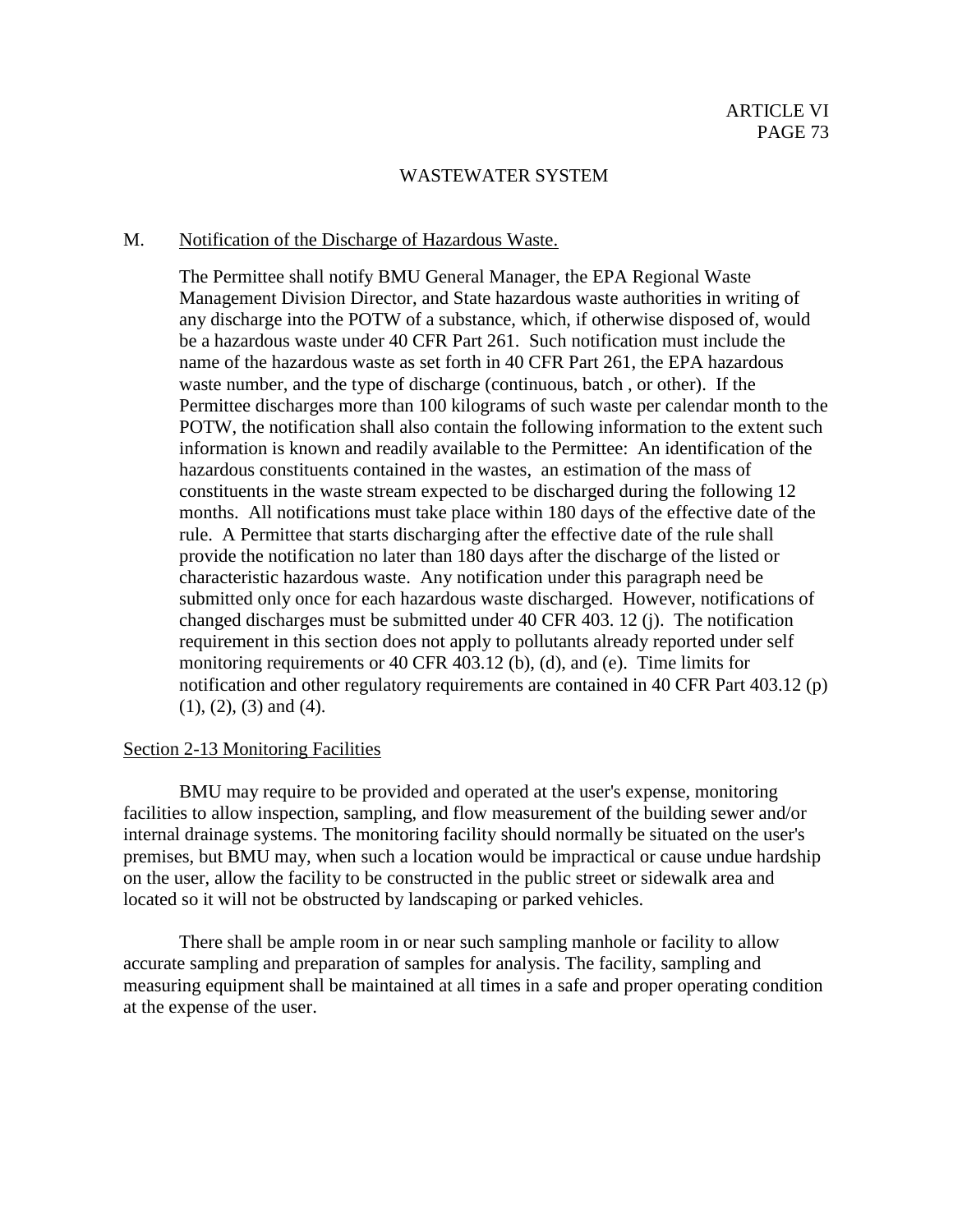Whether constructed on public or private property, the sampling and monitoring facilities shall be provided in accordance with requirements established by BMU and all applicable local construction standards and specifications. Construction completion shall be determined by BMU. BMU shall have the unrestricted right to monitor flows at any time.

#### Section 2-14 Pretreatment Facilities

Users shall provide wastewater treatment as necessary to comply with these rules and regulations and shall achieve compliance with all Categorical Pretreatment Standards in Section 2-6, local limits and the prohibitions set out in Section 2-5 of these rules and regulations within the time limitations specified by EPA, the State or BMU, whichever is more stringent. Any facilities necessary for compliance shall be provided, operated, and maintained at the user's expense. Detailed plans describing such facilities and operating procedures shall be submitted to BMU General Manager for review and shall be acceptable to BMU before construction of the facilities. The review of such plans and operating procedures shall in no way relieve the user from the responsibility of modifying such facilities as necessary to produce discharge acceptable to BMU under the provisions of these rules and regulations.

#### Section 2-15 Accidental Discharges/Slug Control Plans

BMU shall evaluate whether each Significant Industrial User needs a plan or other action to control slug discharges. For purposes of this subsection, a slug discharge is any discharge of a non-routine, episodic nature, including but not limited to an accidental spill or non-customary batch discharge which has a reasonable potential to cause Interference or Pass Through, or in any other way violate local regulations, local limits or Permit conditions. The results of such activities shall be available to the Approval Authority upon request. Significant Industrial Users are required to notify the POTW immediately of any changes at its facility affecting potential for a slug Discharge. If BMU decides that a slug control plan is needed, the plan shall contain, at a minimum, the following elements:

- A. Description of discharge practices, including non-routine batch discharges;
- B. Description of stored chemicals;
- C. Procedures for immediately notifying the BMU General Manager of slug discharges, including any discharge that would violate a prohibition under 40 CFR 403.5(b), with procedures for follow-up written notification within five days;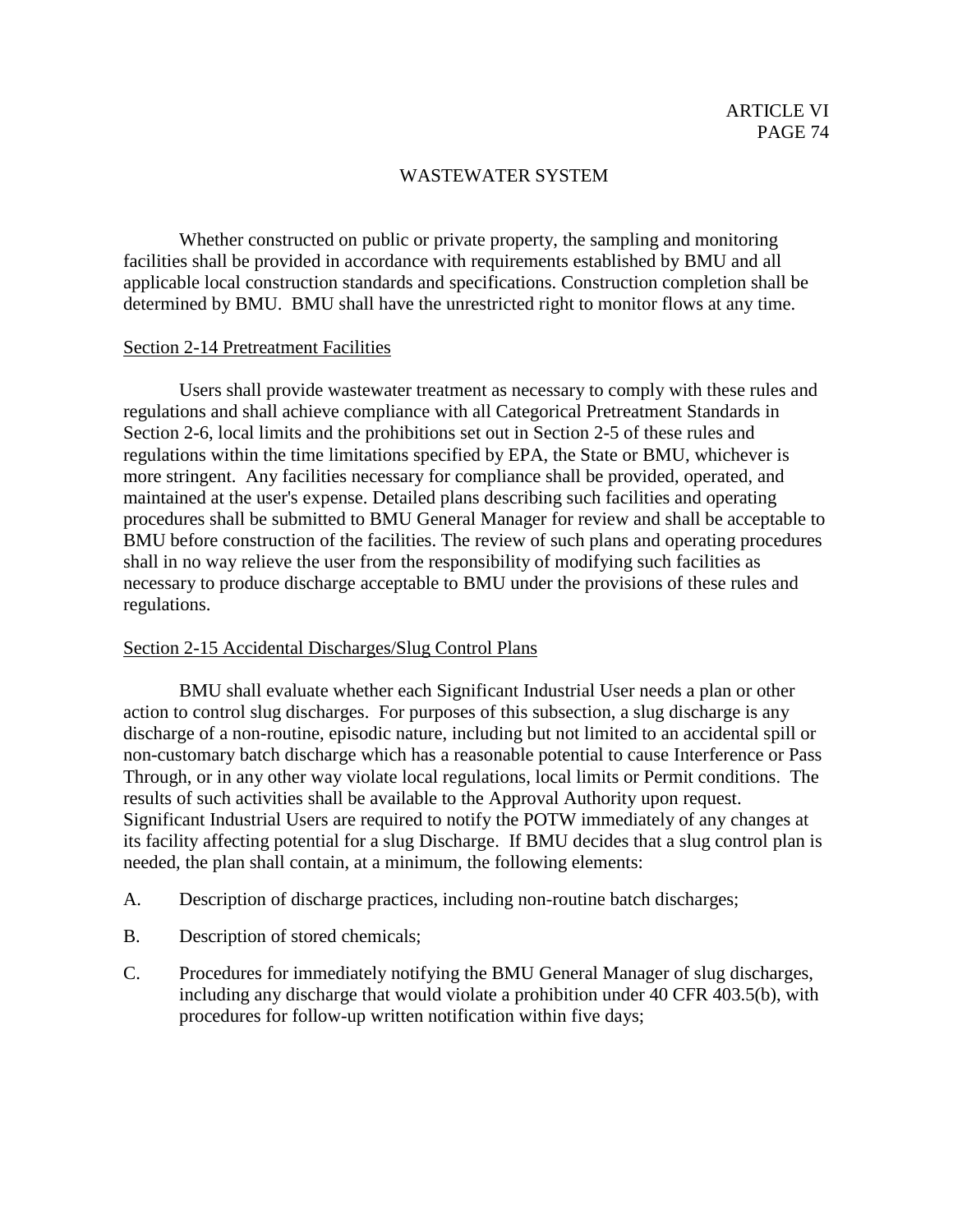D. If necessary, procedures to prevent adverse impact from accidental spills, including inspection and maintenance of storage areas, handling and transfer of materials, loading and unloading operations, control of plant site run-off, worker training, building of containment structures or equipment, measures for containing toxic organic pollutants (including solvents), and/or measures and equipment necessary for emergency response.

### Section 2-16 Inspection, Monitoring and Right of Entry

BMU shall inspect the facilities of any user to ascertain whether the purpose of these rules and regulations are being met and all requirements are being complied with. Persons or occupants of premises where wastewater is created or discharged shall allow BMU ready access to all parts of the premises for the purposes of inspection, sampling, records examination, or in the performance of any of their duties. At a minimum, BMU will conduct an annual inspection of each Significant Industrial User.

Officials of BMU, EPA, or South Dakota Department of Environment & Natural Resources have the right to inspect and copy any records relating to compliance with Pretreatment Standards. These records shall be maintained for at least three (3) years.

In the event of abnormal or emergency circumstances, BMU shall have the right to immediate entry onto the premises upon notice to the property owner or tenant. BMU, South Dakota Department of Environment & Natural Resources or EPA shall have the right to set up on the user's property such devices as are necessary to conduct sampling inspection, compliance monitoring and/or metering operations. Where a user has security measures in force which would require proper identification and clearance before entry into their premises, the user shall make necessary arrangements with their security guards so that upon presentation of suitable identification, personnel from BMU, South Dakota Department of Environment & Natural Resources and EPA will be permitted to enter, without delay, for the purposes of performing their specific responsibilities.

#### Section 2-17 Confidential Information

Information and data on a user obtained from reports, questionnaires, permit applications, permits and monitoring programs and from inspections shall be available to the public or other governmental agency without restriction as allowed by SDCL 1-27. However, if any person or entity falls under the provisions of SDCL 1-27-1.5 or 1-27-1.6, then no disclosure shall be made. However, all such information may be used by BMU in compiling or publishing analyses or summaries relating to the general condition of the public water so long as such analyses or summaries do not identify any user who has demonstrated the need for confidentiality.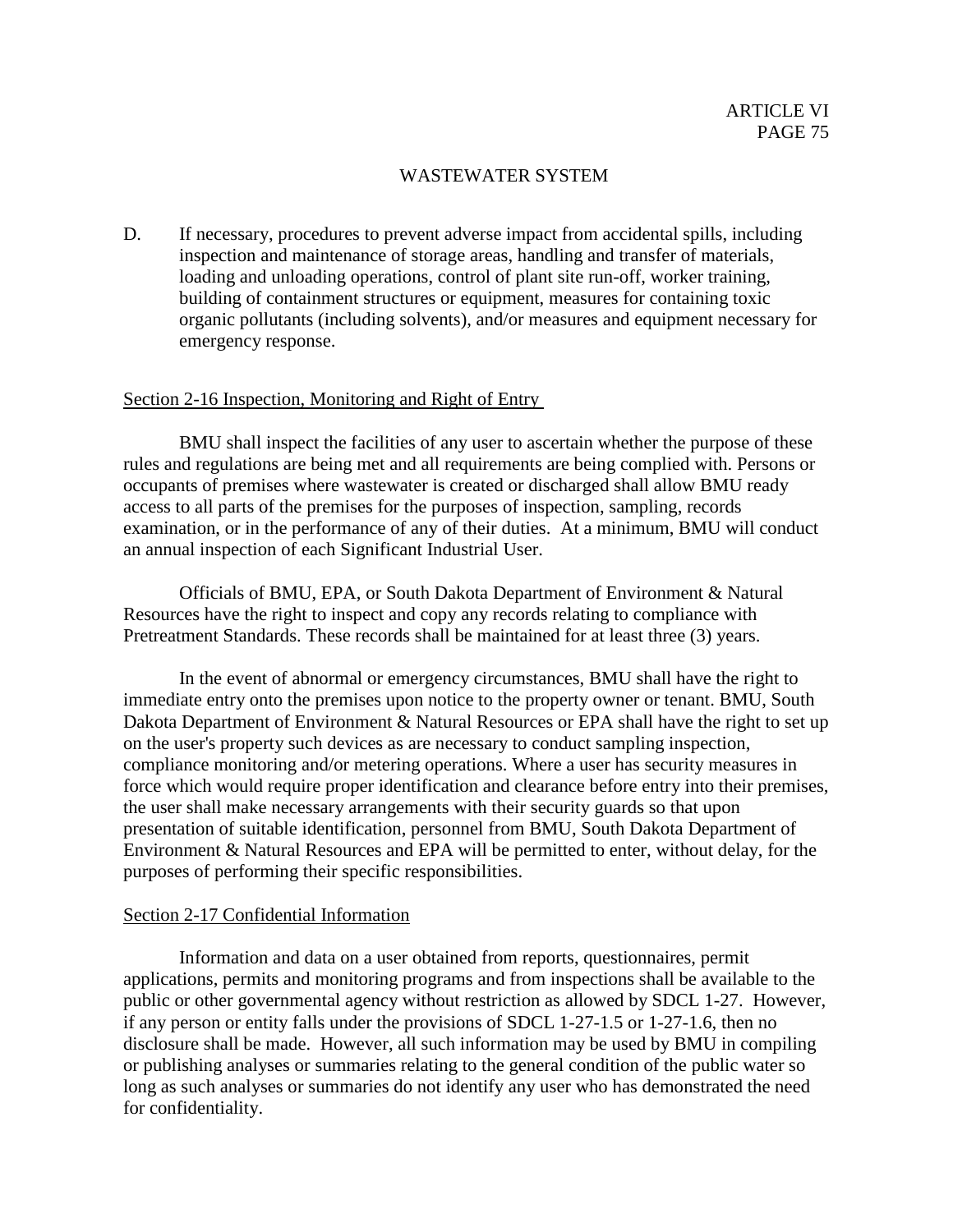When requested by the person furnishing a report, the portions of a report which are not disclosable under SDCL 1-27-1.5 or 1.6 shall not shall not be made available for inspection by the public but shall be made available upon request to governmental agencies for uses related to these rules and regulations, the National Pollutant Discharge Elimination System (NPDES) Permit, State Surface Water Discharge System Permit and/or the Pretreatment Programs; provided, however, that such portions of a report shall be available for use by the State or any state agency in judicial review or enforcement proceedings involving the person furnishing the report. Effluent wastewater constituents and characteristics will not be recognized as confidential information.

#### Section 2-18 Hauled Wastes

This rule sets forth uniform requirements for Indirect Discharges of Hauled Domestic Wastes to the POTW of Brookings. This rule shall apply to all users that generate, pick up, transport, and dispose of any hauled waste at the BMU designated disposal station. Discharge of any trucked or hauled waste at a location other than the designated disposal station shall be a violation of this rule. This authorizes the issuance of hauled domestic waste discharge permits with applicable controls. Additionally this rule establishes prohibited discharge standards, requires the use of a manifest system provides for monitoring, compliance and enforcement activities. User reporting requirements are established.

#### A. Definitions.

Definitions contained here relate specifically to the hauled waste discharge permits. Other definitions that may also apply to this section are contained in Section 2-3 of the rules and regulations.

- 1. Designated Disposal Station. An authorized site where the permitted liquid domestic waste hauler is allowed to discharge hauled or trucked waste.
- 2. Domestic-Only Wastes. Wastewater from normal residential activities, including but are not limited to, wastewater from kitchen, bath, and laundry facilities. Wastewater from personal sanitary facilities such as toilets, showers, bathtubs, fountains, non-commercial sinks and similar structures from commercial, industrial or institutional buildings are included provided the wastewater exhibits characteristics similar to those of wastewater from normal residential activities. Specifically excluded from this definition is wastewater from commercial, industrial, or institutional laundries or food preparation facilities. May also be referred to as hauled domestic wastewater or hauled liquid domestic wastewater.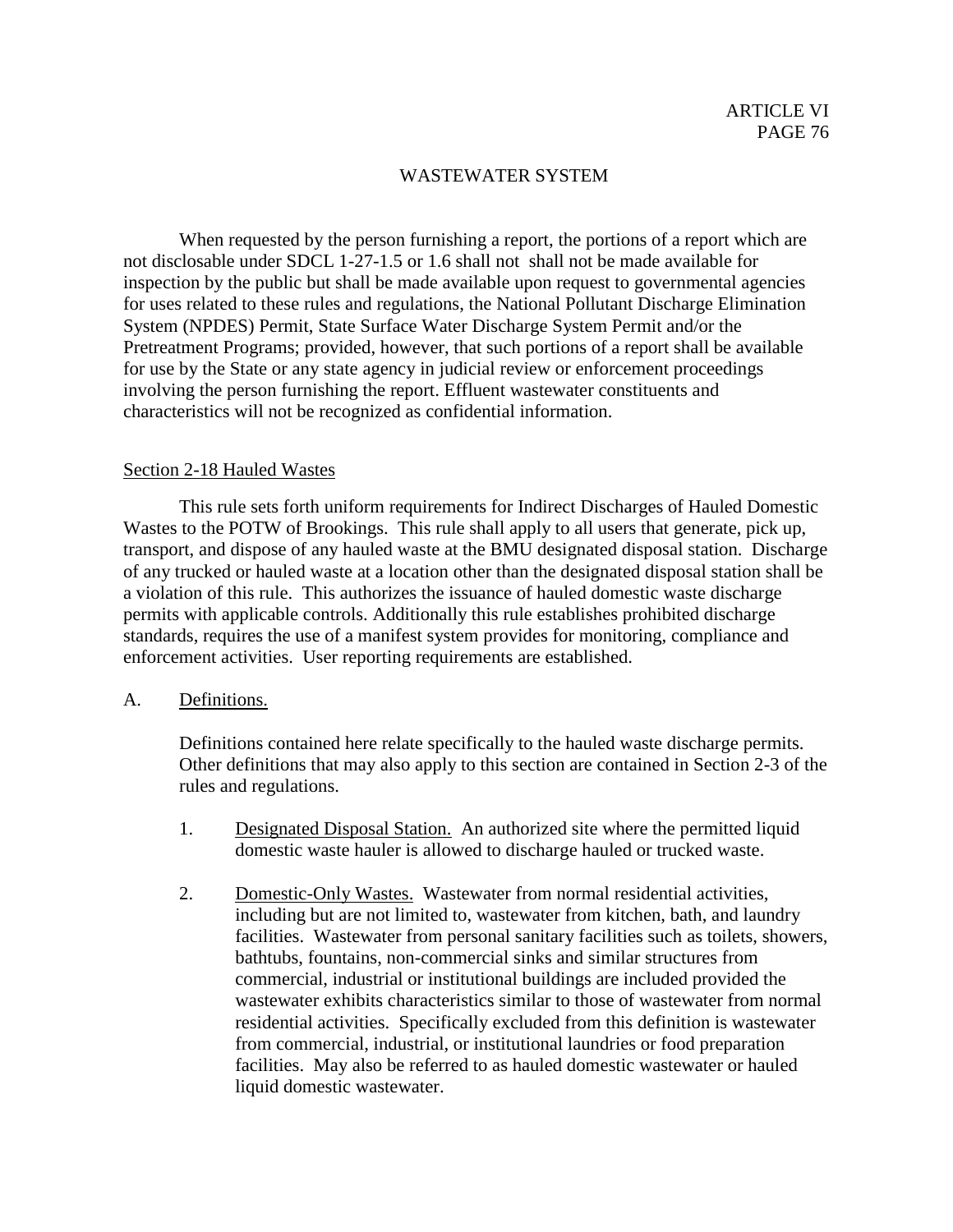- 3. Domestic-Only Source. A generator of domestic-only wastewater.
- 4. Generator. The person who is the source of the waste that is delivered for disposal at the POTW by the Transporter.
- 5. Manifest. A written document required by BMU that specifies, among other things, the source and nature of wastes to be discharged to the designated disposal station.
- 6. Manifest System. A system consisting of a document that records information and data on the generation, transportation, and disposal of wastewater.
- 7. Permit. The formal written document issued by BMU General Manager authorizing a person to discharge hauled waste at the POTW designated disposal station.
- 8. Permittee. A person granted a permit. Includes officers, employees, agents, representatives and others acting on behalf or for the benefit of the Permittee under the Permit.
- 9. Transporter. The permittee authorized by BMU General Manager to pick-up, transport, and dispose of wastes at the POTW's designated disposal station.
- 10. Vehicle. A mobile device in which or by which liquid waste may be transported upon a public street or highway.
- B. Application Required.

A person who desires a permit to haul domestic liquid wastes to the BMU designated disposal station must make application on a form provided by BMU. If a person fails to submit an application as required or the person submits an incomplete application, the person shall be prohibited from transporting and disposing of hauled or trucked waste at the BMU designated disposal station. This prohibition shall continue until such time as BMU determines the applicant has fulfilled all application requirements, vehicle inspection and a current permit is issued.

An application to haul domestic liquid waste shall contain the following information:

1. A statement of the Company/Individuals name, address, telephone number and date of application. If the applicant is other than an individual, BMU may require additional information regarding officers, general partners, etc.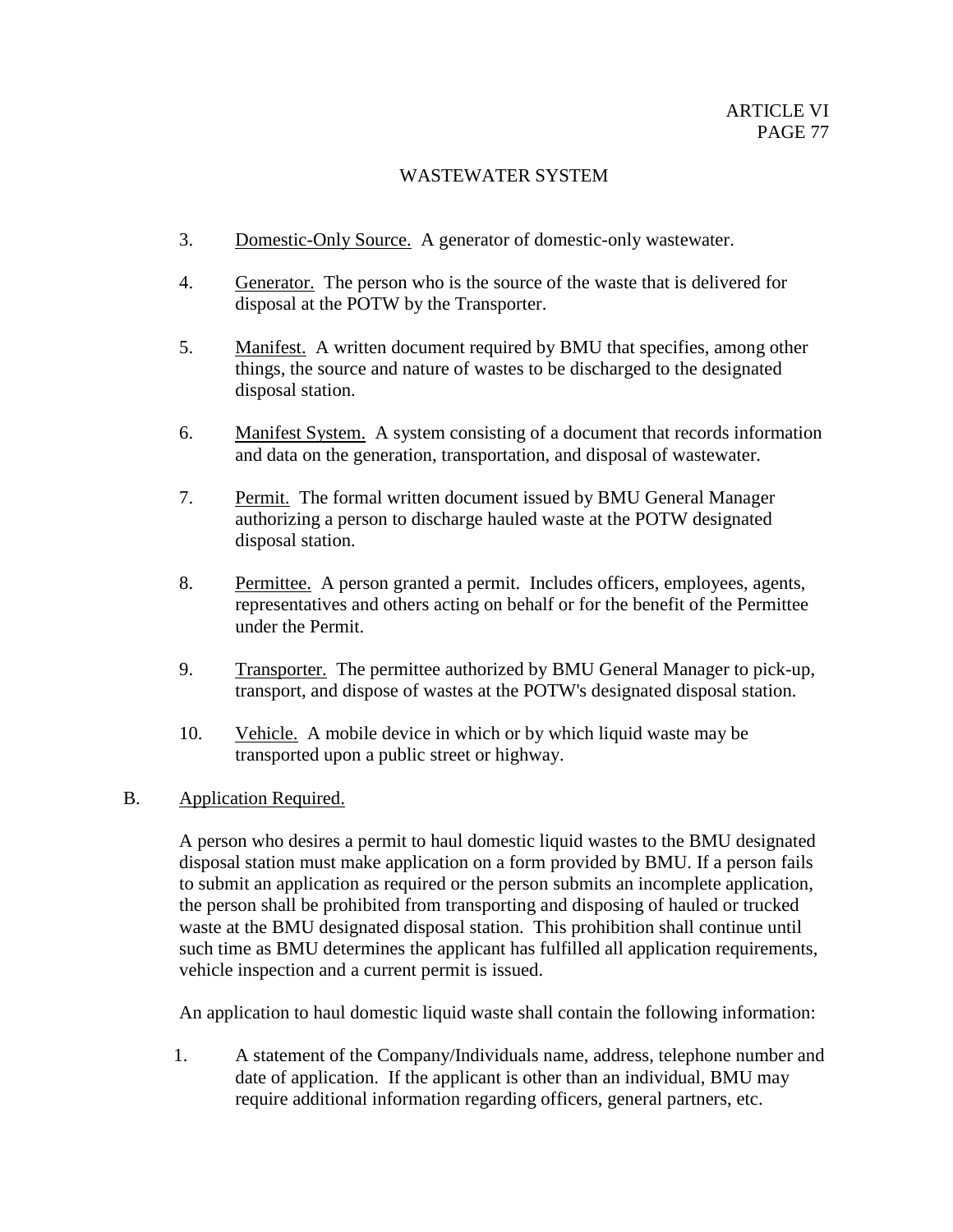- 2. Individual providing the information and his/her title and telephone number.
- 3. Identification of all vehicles owned and/or operated by the applicant that will be used in connection with the hauling of wastewater. Vehicle identification will include vehicle make, model, model year, vehicle identification number (VIN number), motor vehicle registration license plate number and liquid waste hauling capacity.
- 4. The address where the vehicles used in connection with the business or in transporting any wastes will be stored or parked when not in use.
- 5. A listing of all disposal sites used for transport and disposal of trucked or hauled wastes by the applicant at the time this application is completed.
- 6. Proof of all required insurance coverages.
- 7. Any other information deemed necessary by BMU.
- 8. All hauled domestic waste discharge permit applications and reports (excluding manifests) must be signed by the transporter and contain the certification on the permit application.

# C. Permit Application Deadlines.

A User must apply for a hauled domestic waste discharge permit from BMU General Manager a minimum of sixty (60) days prior to commencing discharge into the designated disposal station. An application form shall be provided by BMU.

A User with an expiring hauled domestic waste discharge permit shall apply for hauled domestic waste discharge permit re-issuance by submitting a completed permit application, within sixty (60) days prior to expiration of the existing permit. Reapplication shall be in a form and manner prescribed by BMU. Failure to submit a new application as required or an incomplete application shall cause BMU to prohibit the transport of hauled or trucked waste to the POTW by the Permittee upon expiration of the current valid permit.

D. Permit Required.

No transporter shall discharge hauled domestic waste to the BMU designated disposal station without first obtaining a hauled domestic waste discharge permit from BMU General Manager. Obtaining a hauled domestic waste discharge permit does not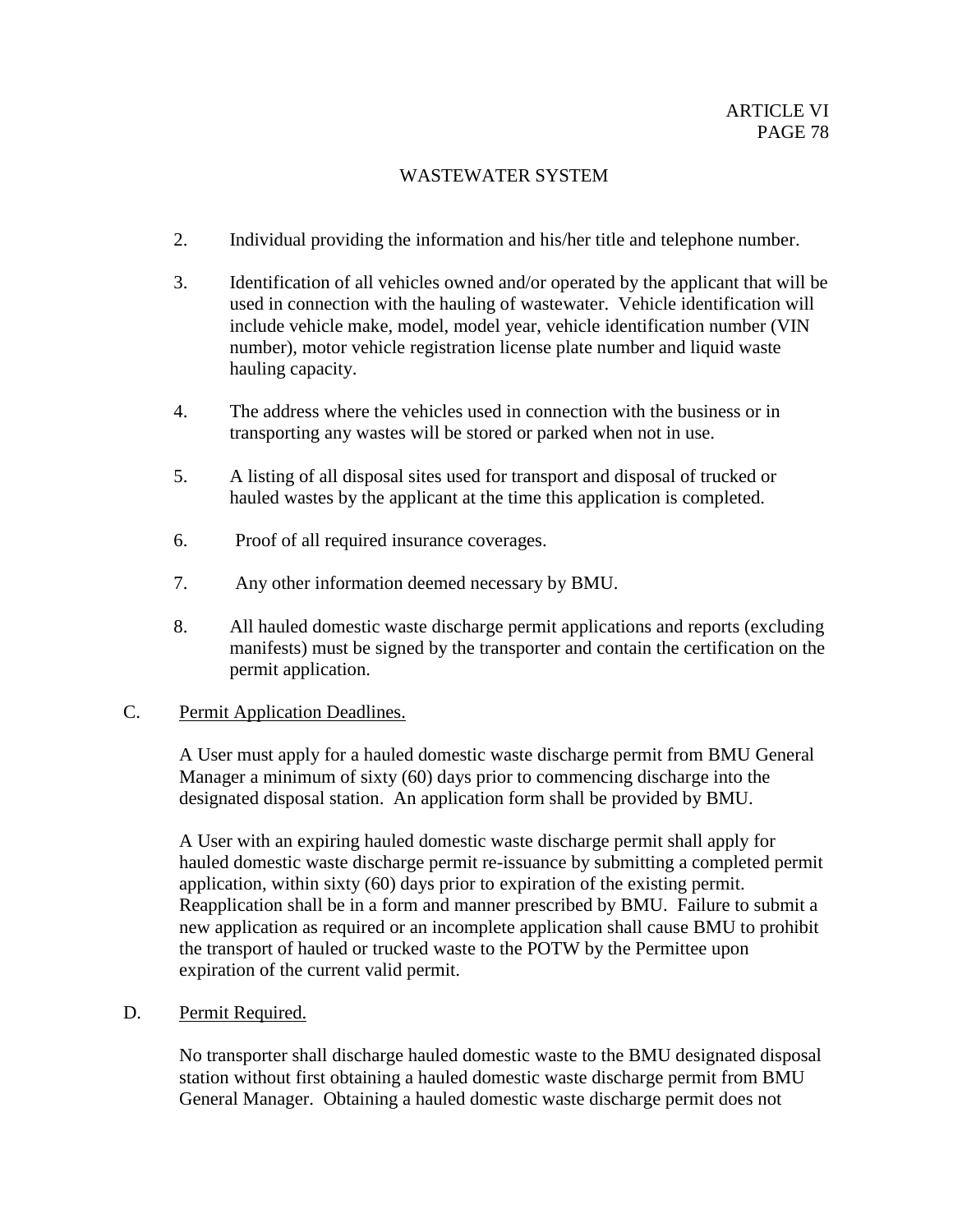relieve a Permittee of its obligation to comply with all Federal and State Pretreatment Standards or requirements or with other requirements of Federal, State, and local law. Permit contents shall contain information as deemed appropriate by BMU to protect the POTW.

Hauled domestic waste discharge permits at a minimum shall contain the following provisions:

- 1. Permittee's name and address;
- 2. Applicable legal authority;
- 3. Identification of the BMU designated disposal station;
- 4. Statement of non-transferability;
- 5. Re-application requirements;
- 6. Effective and Expiration date of the permit;
- 7. Definitions;
- 8. Listing of authorized vehicles owned and/or operated by Permittee that are allowed to transport and dispose of waste at the POTW;
- 9. Specific prohibitions and applicable Pretreatment Standards and requirements;
- 10. Special requirements for transporters of trucked or hauled waste;
- 11. General permit requirements;
- 12. A statement of applicable civil and criminal penalties for violation of any conditions, requirements, or standards;
- 13. Any other requirements, limitations, or conditions deemed necessary by BMU.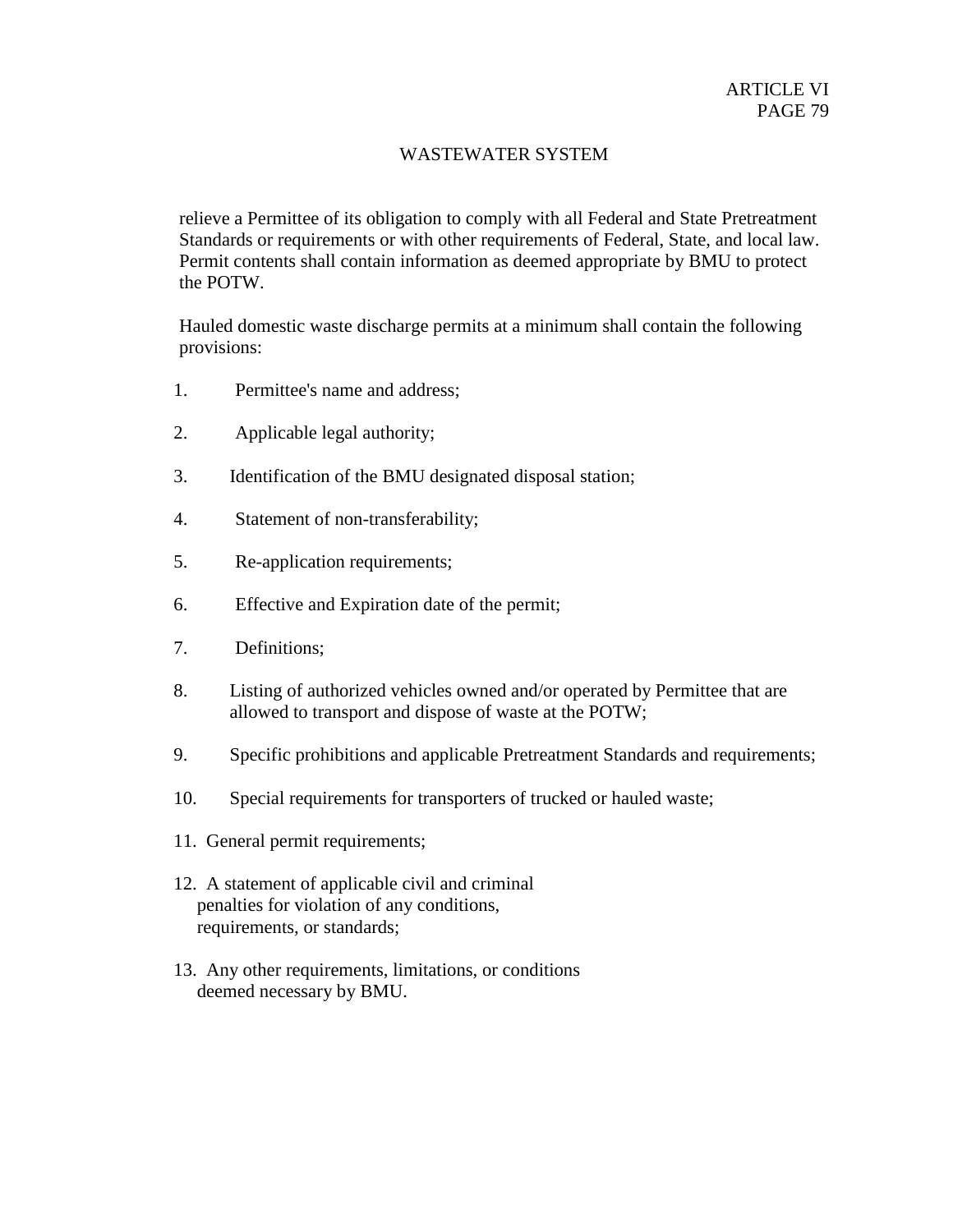# E. Hauled Domestic Waste Discharge Permit Decisions.

BMU will evaluate the data furnished by the user and may require additional information. Within thirty (30) days of receipt of a complete hauled domestic waste discharge permit application BMU will determine whether to issue a hauled waste discharge permit. BMU General Manager may deny any application for a hauled domestic waste discharge permit.

The reasons for denying the issuance of a Hauled Waste Discharge Permit may include, but not be limited to the following:

- 1. Incomplete hauled domestic waste discharge permit application;
- 2. Applicant violated any term or condition of the Sewer Use Rules and Regulations, or applicable state or federal laws;
- 3. Changes in design or capability of the POTW;
- 4. Misrepresentation or failure to disclose fully all relevant facts in the permit application;
- 5. Falsification by the Applicant of any report, manifest information or other records required by the Sewer Use Rules and Regulations or applicable state or federal laws;

#### F. Hauled Domestic Waste Discharge Permit Duration.

Hauled Domestic Waste Permits shall be issued for a specified time period not to exceed (5) years. A permit may be issued for a period of less than a year or may be stated to expire on a specific date.

#### G. Hauled Domestic Waste Discharge Permit Transfer.

Hauled domestic waste discharge permits, issued under this rule, may not be transferred, sold, traded, assigned or sublet by the Permittee. Hauled domestic waste discharge permits shall be voided upon cessation of operations or transfer of business ownership. The hauled domestic waste discharge permit issued to a particular Permittee is void upon the issuance of a new hauled domestic waste discharge permit to that Permittee.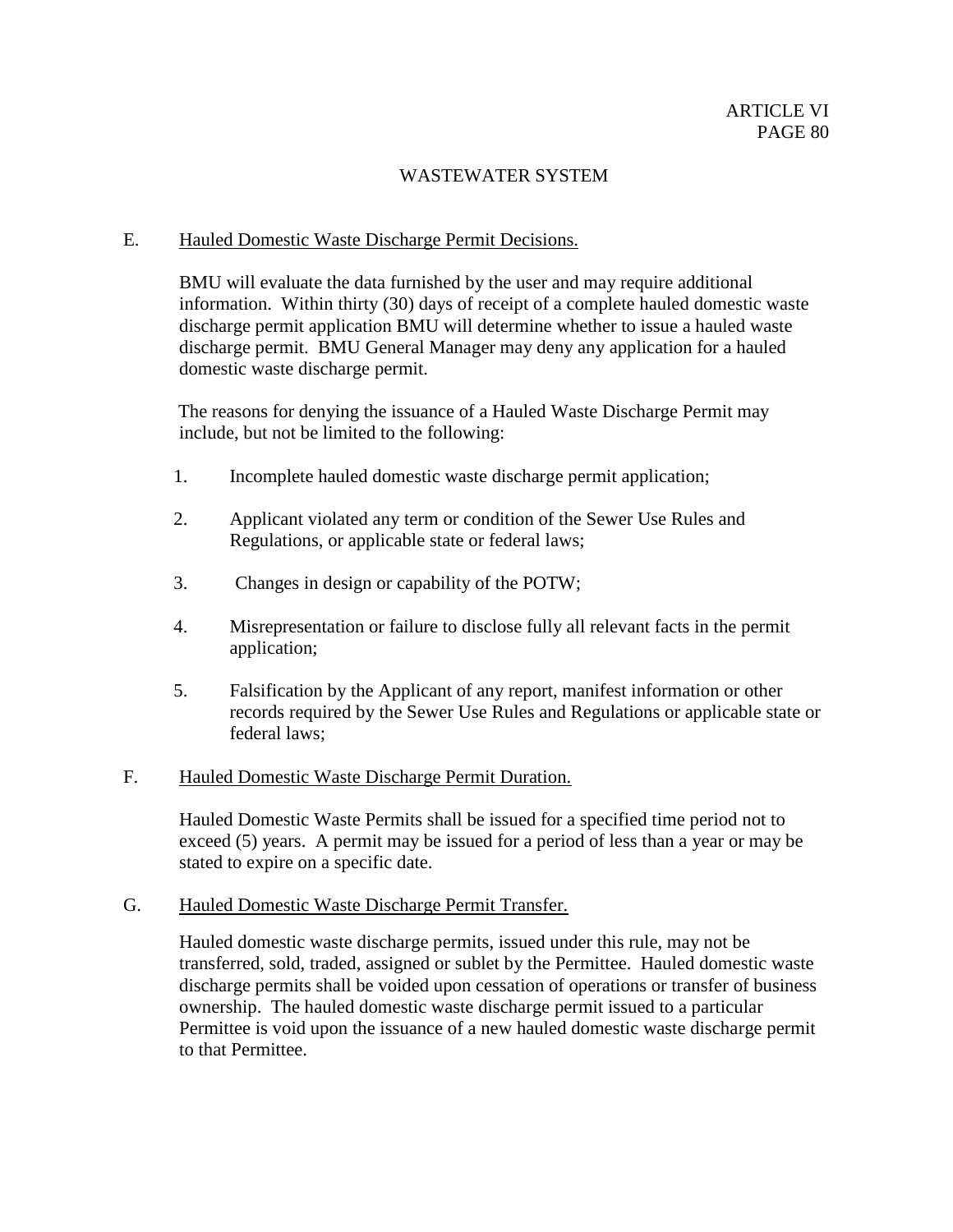### H. Hauled Domestic Waste Discharge Permit Modification.

BMU General Manager may modify a hauled domestic waste discharge permit issued under this rule, for good cause, including, but not limited to, the following reasons:

- 1. Incorporate new or revised Federal, State, or local pretreatment standards or requirements;
- 2. Permittee substantially adds discharge volume or alters character which was not considered in the current permit;
- 3. A change in POTW conditions that requires either a temporary or permanent reduction or elimination of the authorized discharge;
- 4. Violation of any terms or conditions of the hauled domestic waste discharge permit;
- 5. Misrepresentation or failure to disclose fully all relevant facts in the permit application or required reporting;
- 6. Information indicating that the authorized discharge poses a threat to the POTW, POTW personnel or the receiving waters to which the POTW discharges;
- 7. To correct typographical or other errors in the permit; or
- 8. Respond to requests of the Permittee for modifications.

### I. Hauled Domestic Waste Discharge Permit Revocation.

BMU General Manager may revoke a hauled domestic waste discharge permit for good cause, including, but not limited to, the following reasons:

- 1. Violation of any term or condition of the ordinance, the hauled domestic waste discharge permit, or applicable state or federal laws;
- 2. Obtaining a permit by misrepresentation or failure to disclose fully all relevant facts in either the permit application or any required report;
- 3. Promulgation of a more stringent Pretreatment Standard by state or federal agencies having jurisdiction over receiving waters;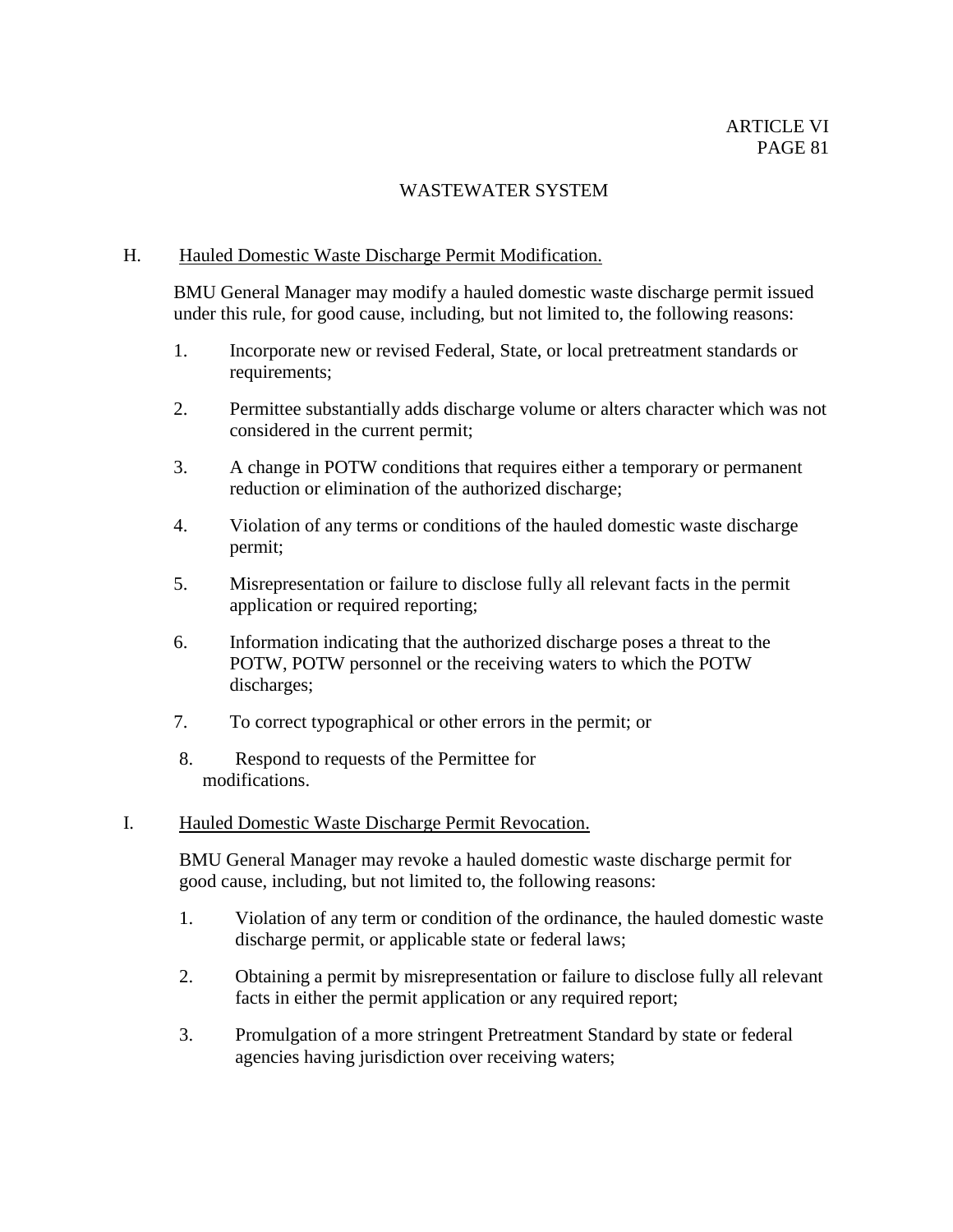- 4. Changes in the processes used by the Permittee or changes in the discharge volume or character;
- 5. Changes in design or capability of the POTW;
- 6. Failure to pay charges or fines;
- 7. Failure of the Permittee to report an accidental discharge;
- 8. Falsification by the Permittee of any report, manifest information or records required by this ordinance;
- 9. Failure of the Permittee to report significant changes in operations or hauled waste characteristics;
- 10. Tampering by the Permittee with POTW monitoring or sampling equipment;
- 11. Refusing to allow BMU timely access to the Permittee's facility premises, vehicles or records;
- 12. Failure to complete a wastewater discharge permit application or manifest as required; or
- 13. Any other grounds for revocation or suspension as may be allowed by BMU.

# J. Disposal Station Supervision.

Discharging of hauled or trucked domestic waste to the designated disposal station shall be allowed only under the supervision of BMU during the hours specified by BMU. Transporters shall obey all POTW safety and traffic regulations while on the treatment plant site.

# K. Hauled Domestic Waste Responsibilities.

A hauled domestic waste transporter shall:

- 1. Maintain tanks, pumps, valves, hoses, racks, cylinders, pipes, and connections on a vehicle in good repair and free from leaks;
- 2. Provide a safety plug or cap for each tank;
- 3. Ensure the vehicle exterior is clean at the beginning of each work day (prior to entry to the POTW);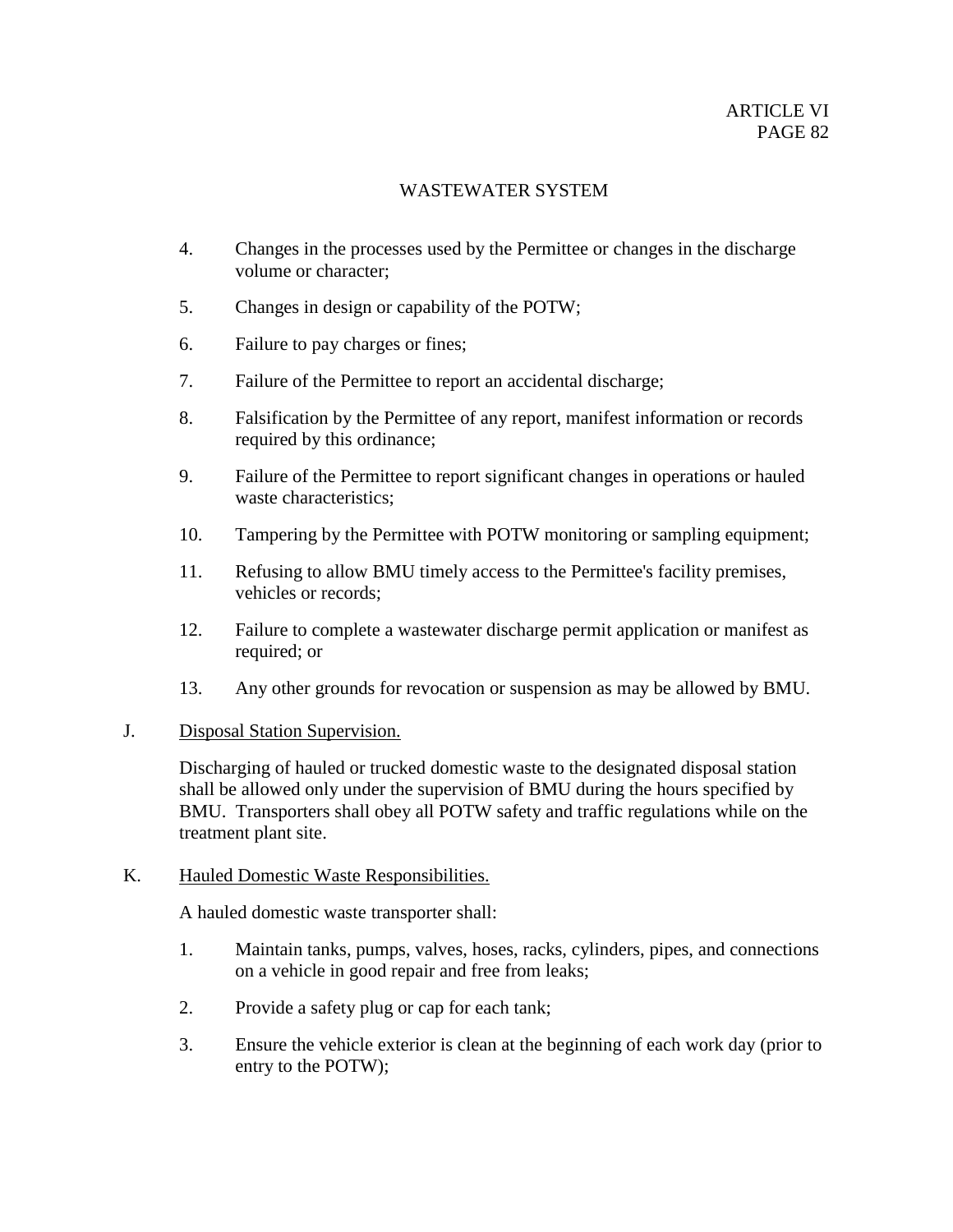- 4. Clean interior of tanks to ensure non-permitted residual wastes do not remain in the tank and mix with permitted wastes;
- 5. Portable tanks or other containers temporarily installed in vehicles are prohibited (unless prior approval is obtained from BMU, ex. Portable toilets);
- 6. Piping, valves, and connectors (excluding the discharge hose) shall be permanently attached to tank and/or vehicle;
- 7. Tanks must be liquid tight and constructed so every interior and exterior portion can be easily cleaned;
- 8. Opening of tank must be constructed so collected waste will not spill during filling, transfer, transport or disposal;
- 9. Outlet connections must be constructed ensuring liquid waste will not leak, flow or spill from the vehicle;
- 10. Outlets must be designed for the liquid waste handled and be capable of controlling flow or discharge without spillage and undue spray on or flooding of immediate surroundings while in use; and
- 11. Permitted vehicles are subject to subsequent inspection by BMU personnel when discharging wastes to the designated disposal station. Any items of nonconformance regarding the condition of the vehicle, which developed since the permit was issued, may be noted by BMU and a written notice shall be sent to the Permittee notifying him of the need to correct the deficiency within a specific time limit.

# L. Reporting Requirements.

It is unlawful for any Permittee to discharge hauled or trucked waste at the POTW without completing a manifest. The Permittee must provide a copy of the manifest to BMU General Manager for each generator from which waste is obtained. The manifest form shall be provided by BMU.

# M. Reports of Changed Conditions.

The Permittee must notify BMU General Manager in writing, of any planned significant changes to the Permittee's operations which might alter the nature or quality of its wastewater prior to discharge to the designated disposal station.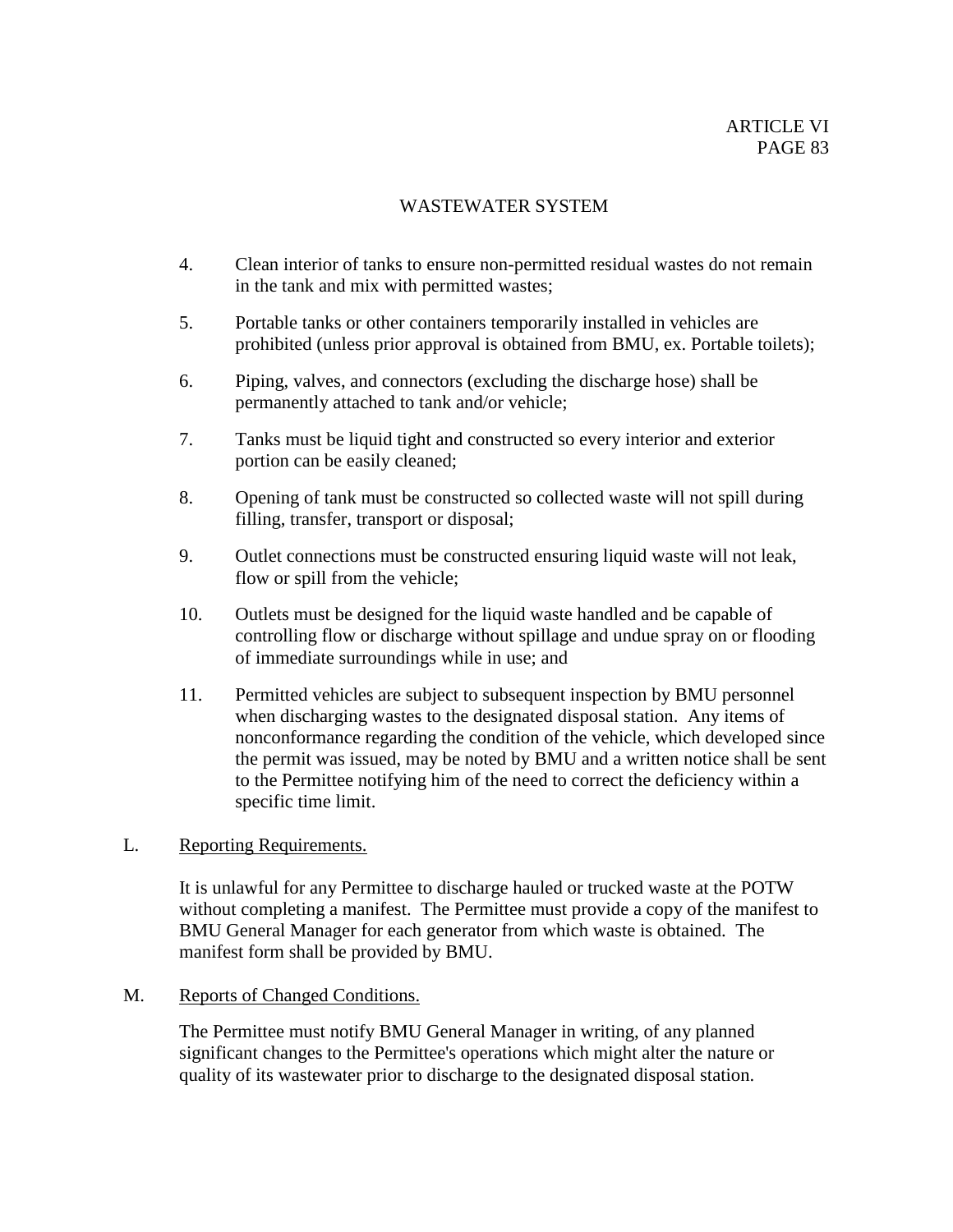- 1. BMU may require the Permittee to submit information necessary to evaluate the changed condition, including the submission of a new hauled domestic waste discharge permit application.
- 2. BMU General Manager may issue a hauled domestic waste discharge permit or modify an existing hauled domestic waste discharge permit in response to changed conditions or anticipated changed conditions.

#### N. Liability Insurance.

The limits of liability for the insurance required shall not be less than the following amounts or greater where required by Laws and Regulations:

1. Commercial General Liability (including Premises-Operations; Independent Contractors' Protective; Personal Injury; Property Damage; and Contractual Liability):

| a) General Aggregate: | \$1,000,000 |
|-----------------------|-------------|
| b) Each Occurrence:   | \$ 500,000  |

2. Automobile Liability (including owned, non-owned, and hired vehicles): a) Bodily Injury and Property Damage,

# Combined Single Limit: \$100,000

#### Section 2-19 Wastes From Other Jurisdictions

If a sanitary sewer district, town, city, village, municipality or other jurisdiction outside Brookings' city limits contributes wastewater to the POTW, BMU General Manager shall enter into an interjurisdictional agreement with the contributing jurisdiction.

Before entering into an agreement, the contributing jurisdiction will provide BMU General Manager the following information:

- 1. A description of the quality and quantity of wastewater discharged to the POTW by the contributing jurisdiction;
- 2. An inventory of all users located within the contributing jurisdiction that are discharging to the POTW; and
- 3. Any other information BMU deems necessary.

The interjurisdictional agreement shall contain the following:

1. A requirement for the contributing jurisdiction to adopt sewer use rules which are at least as stringent as these and local limits which are at least as stringent as those set forth in Section 2-8 of these rules and regulations;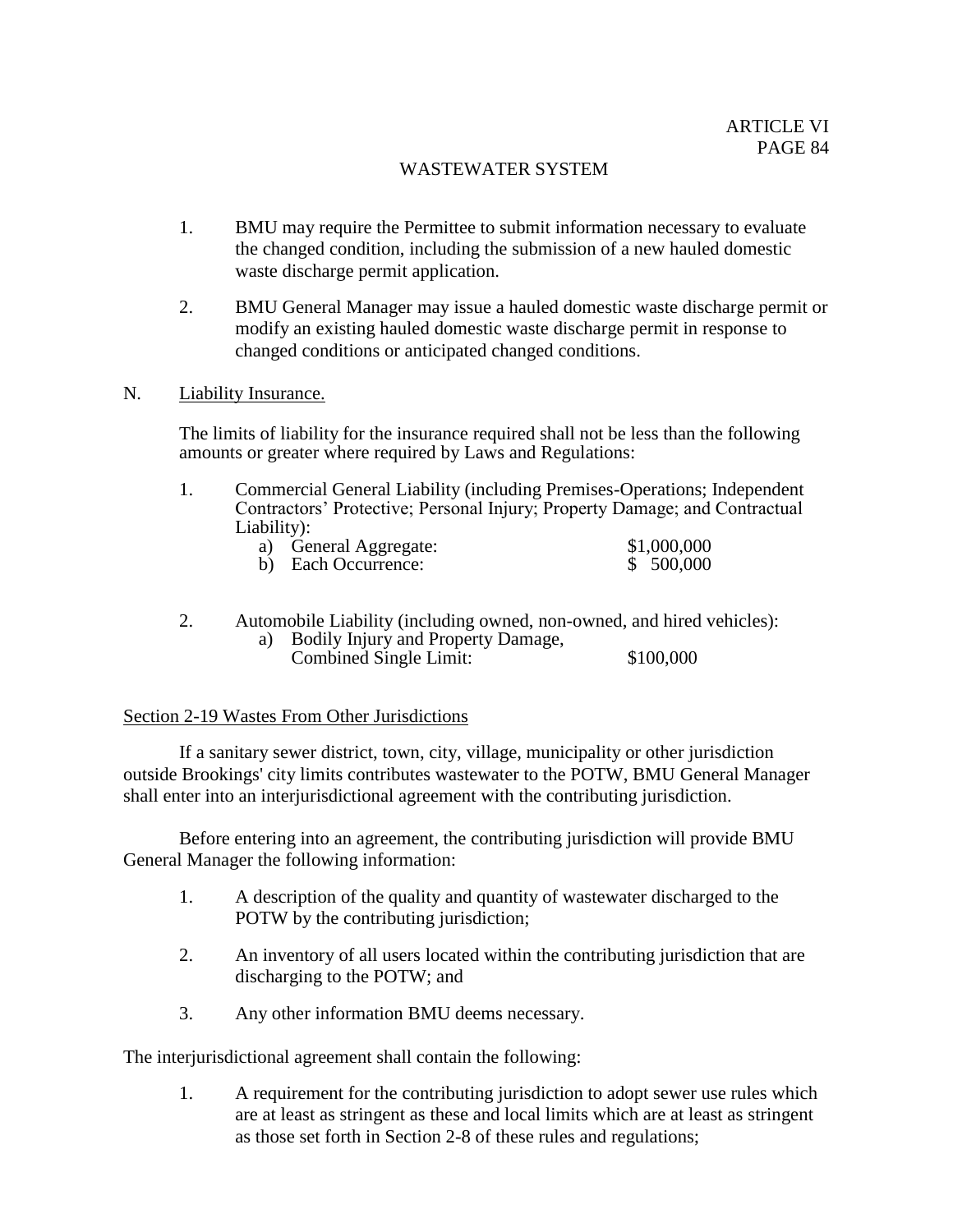- 2. A requirement for the contributing jurisdiction to submit an updated user list every year on or before January 31;
- 3. A provision specifying that BMU will implement its pretreatment activities as necessary in the jurisdiction;
- 4. A provision ensuring BMU access to the facilities of users located within the jurisdiction's boundaries for the purpose of inspection, sampling, and any other duties deemed necessary by BMU to carry out the Pretreatment Program;
- 5. A provision specifying remedies available for noncompliance to the conditions of the interjurisdictional agreement;
- 6. Requirements for monitoring the contributing jurisdiction's discharge;

# Section 2-20 Enforcement

Whenever BMU General Manager finds any user has violated or is violating these rules and regulations, its Wastewater Contribution Permit, or any prohibition, limitation or requirements contained herein, BMU General Manager may initiate upon such user any of the following enforcement actions, consistent with the BMU Enforcement Response Plan:

A. Suspension of Wastewater Service.

BMU General Manager may suspend the wastewater treatment service and/or a wastewater contribution permit when such suspension is necessary, to stop an actual or threatened discharge which presents or may present an imminent or substantial endangerment to the health or welfare of persons, to the environment, causes interference or pass through the POTW or causes BMU to violate any condition of its SWD Permit.

Any person notified of a suspension of the wastewater treatment service and/or the wastewater contribution permit shall immediately stop or eliminate the contribution. In the event of a failure of the user to comply voluntarily with the suspension order, BMU General Manager shall take such steps as deemed necessary including immediate severance of the sewer connection, to prevent or minimize danger to the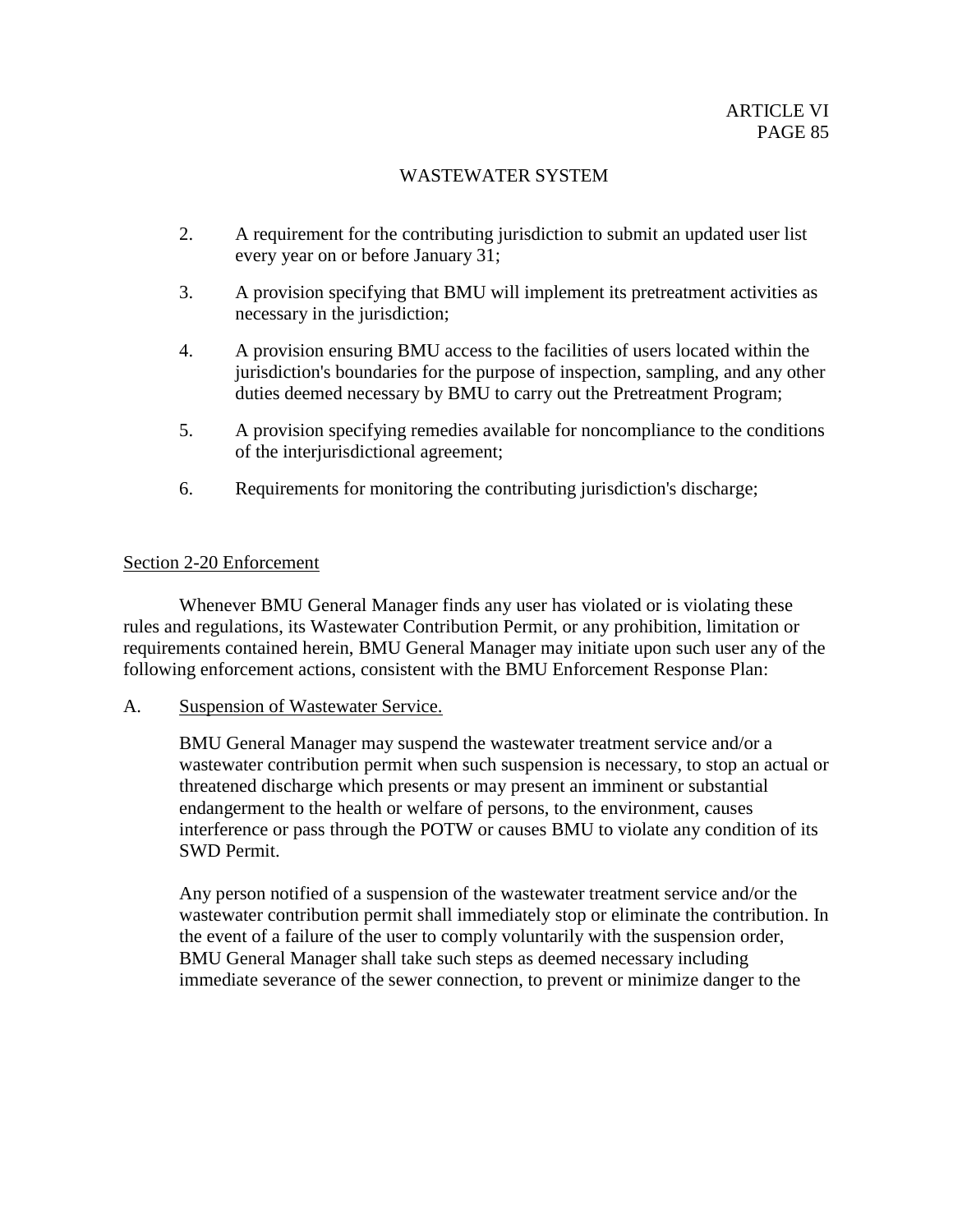POTW or endangerment to any individuals. BMU General Manager shall reinstate the wastewater contribution permit and/or the wastewater treatment service upon proof of the elimination of the non-complying discharge. A detailed written statement submitted by the User describing the causes of the harmful contribution and the measures taken to prevent any future occurrence shall be submitted to BMU General Manager within fifteen (15) days of the date of occurrence.

### B. Wastewater Contribution Permit Revocation

BMU General Manager may revoke a wastewater contribution permit for good cause, including, but not limited to, the following reasons:

- 1. Failure to provide prior notification to BMU General Manager of changed conditions pursuant to Section 2-12 E. of these rules and regulations;
- 2. Misrepresentation or failure to fully disclose all relevant facts in the wastewater discharge permit application;
- 3. Falsifying self-monitoring reports;
- 4. Tampering with monitoring equipment;
- 5. Refusing to allow BMU timely access to the facility premises and records;
- 6. Failure to pay fines;
- 7. Failure to pay sewer charges;
- 8. Failure to meet compliance schedules;
- 9. Failure to complete a wastewater survey or the wastewater contribution permit application;
- 10. Failure to provide advance notice of the transfer of business ownership of a permitted facility; or
- 11. Violation of any pretreatment standard or requirement, or any terms of the wastewater contribution permit of these rules and regulations.

Wastewater contribution permits shall be voidable upon cessation of operations or transfer of business ownership. All wastewater contribution permits issued to a particular user are void upon the issuance of a new wastewater contribution permit to that user.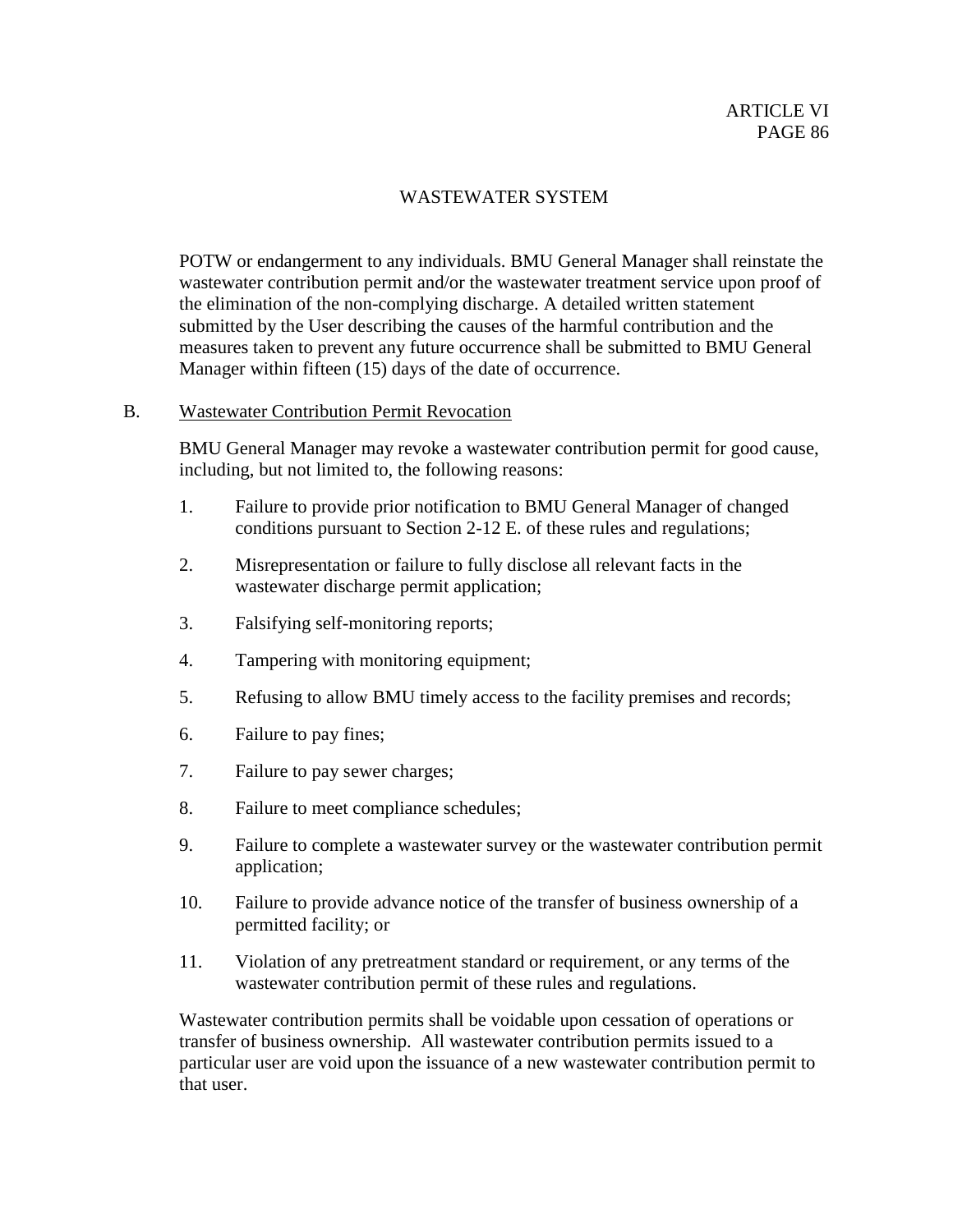Any violation of the terms and conditions of a wastewater contribution permit shall be deemed a violation of these rules and regulations and subjects the permittee to the enforcement outlined in Section 2-20 of these rules and regulations. Obtaining a wastewater contribution permit does not relieve a permittee of its obligation to comply with all Federal and State pretreatment standards or obligation to comply with all Federal and State pretreatment standards or requirements or with any other requirements of Federal, State, and local law.

## C. Informal Notice of Violation.

This may take the form of a telephone call or personal contact to inform the user of a minor violation, seek an explanation, and remind the user that subsequent violations of the same type may be dealt with more severely. The notification shall be in a written form for record-keeping purposes.

### D. Notice of Violation (NOV).

The NOV is a written notice that BMU has observed a violation, states the nature of the violation, and directs the noncompliance to be corrected. A statement will be included that additional enforcement action may be pursued if corrective actions are not taken. Within thirty (30) days of receipt of the notice, a plan for correction of the violation shall be submitted to BMU General Manager by the User. NOVs shall be sent certified mail with return receipt requested.

# E. Administrative Order (AO).

The AO is a written notice stating the nature of the violation and listing compliance steps and schedule the user shall use to return to compliance. A statement will be included that additional enforcement action may be pursued if corrective actions are not taken. AOs shall be sent certified mail with return receipt requested.

# F. Show Cause Hearing.

A Show Cause Hearing is a formal meeting requiring the User to appear, explain its noncompliance, and show cause as to why more severe enforcement actions against the user should not go forward. The meeting may also serve as a forum to discuss corrective action and compliance schedules.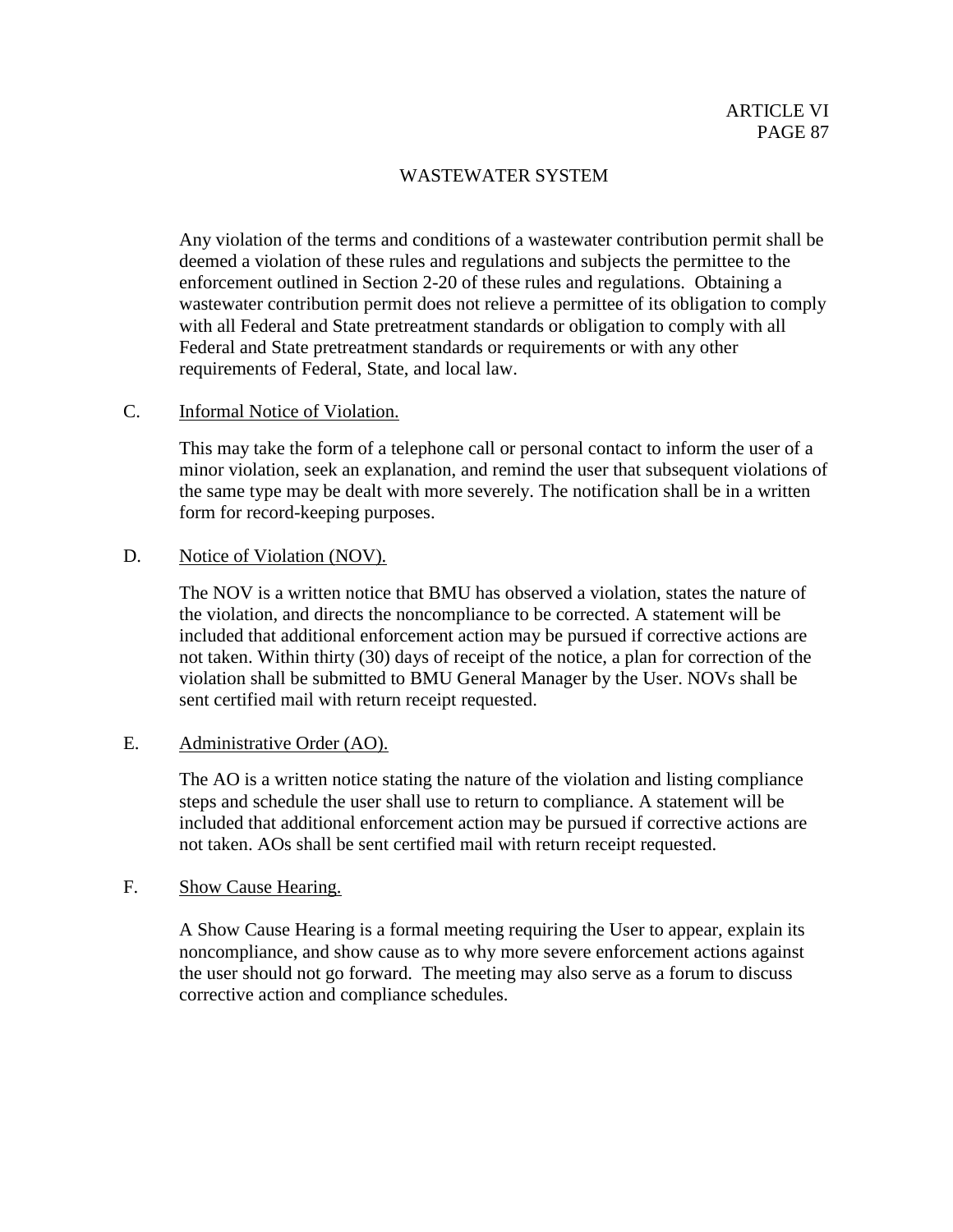### G. Administrative Penalties.

An administrative penalty is a punitive monetary charge assessed by BMU General Manager rather than a court. The purpose of the penalty is to recover the economic benefit of noncompliance and to deter future violations. When assessing an administrative penalty the severity of the noncompliance should be considered.

# H. Significant Noncompliance.

A user is in significant noncompliance if any of the following criteria apply:

- 1. Chronic violations of wastewater discharge limits, defined here as sixty-six percent (66%) or more of all the measurements taken for the same pollutant parameter during a six-month period exceed, by any magnitude, a numeric Pretreatment Standard or Requirement including instantaneous limits, as defined by 40 CFR 403.3(1).
- 2. Technical Review Criteria (TRC) violations, defined here as thirty-three percent (33%) or more of the measurements taken for the same pollutant parameter during a six-month period equal or exceed the product of the numeric Pretreatment Standard or Requirement including instantaneous limits, as defined by 40 CFR 403.3(1) multiplied by the applicable criteria (TRC =  $1.4$ ) for BOD, TSS, fats, oils, and grease, and 1.2 for all other pollutants except pH);
- 3. Any other violation of a pretreatment Standard or Requirement as defined by 40 CFR 403.3(1) (daily maximum, long term average, instantaneous limit, or narrative standard) that BMU determines has caused, alone or in combination with other discharges, Interference or Pass Through (including endangering the health of POTW personnel or the general public);
- 4. Any discharge of pollutants that has caused imminent endangerment to human health, welfare or to the environment, or has resulted in BMU General Manager suspending sewer service as outlined in Section 2-20 A to halt or prevent such a discharge;
- 5. Failure to meet, within ninety (90) days of the scheduled date, a compliance schedule milestone contained in a wastewater contribution permit or enforcement order for starting construction, completing construction, or attaining final compliance;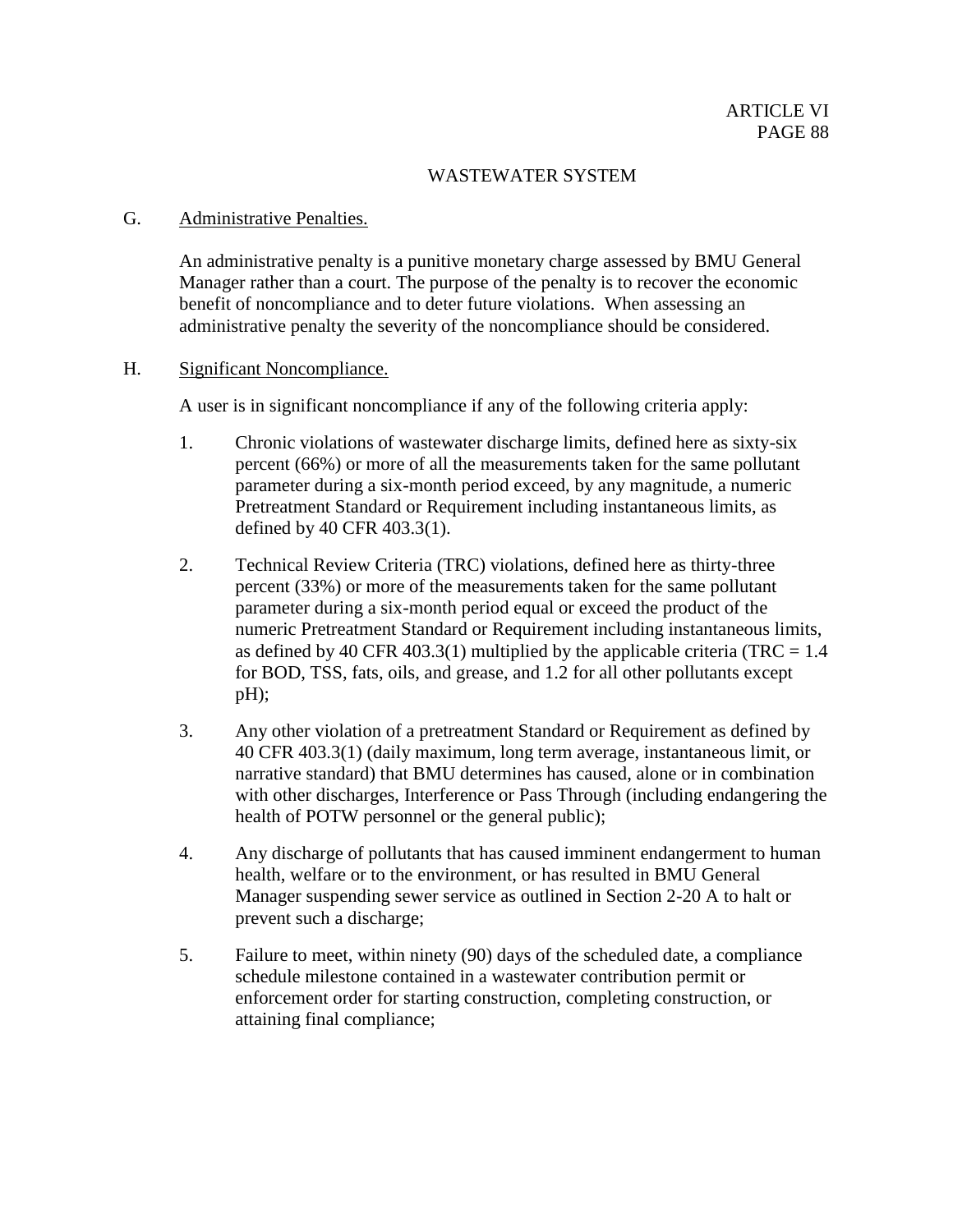- 6. Failure to provide, within thirty (30) days after the due date, required reports such as baseline monitoring reports, 90-day compliance reports, periodic selfmonitoring reports, and reports on compliance with compliance schedules;
- 7. Failure to accurately report noncompliance;
- 8. Any other violation or group of violations, which may include a violation of Best Management Practices, which BMU General Manager determines will adversely affect the operation or implementation of the local pretreatment program;

BMU shall annually publish in the Brookings Daily Register newspaper a list of the users which were in significant noncompliance with applicable Pretreatment Requirements at any time during the twelve (12) previous months.

I. Injunctive Relief.

When BMU General Manager finds that a user has violated, or continues to violate, any provision of these rules and regulations, a wastewater discharge permit, or order issued hereunder, or any other pretreatment standard or requirement, BMU General Manager may petition the Circuit Court of Brookings County through the Utilities Attorney for the issuance of a temporary or permanent injunction, as appropriate, which restrains or compels the specific performance of the wastewater discharge permit, order, or other requirement imposed by these rules and regulations on activities of the user. BMU General Manager may also seek such other action as is appropriate for legal and/or equitable relief, including a requirement for the user to conduct environmental remediation.

A petition for injunctive relief shall not be a bar against, or a prerequisite for, taking any other action against the user.

# J. Civil Penalties.

A user who has violated, or continues to violate, any provision of these rules and regulations, a wastewater discharge permit, or order issued hereunder, or any other pretreatment standard or requirement shall be liable for a civil penalty of one thousand dollars (\$1000) per violation, per day, all in accordance with SDCL 9-19-21.

In addition, BMU General Manager may recover monetary damages incurred as the result of any violation, reasonable attorneys' fees, court costs, and other expenses associated with enforcement activities, including sampling and monitoring expenses.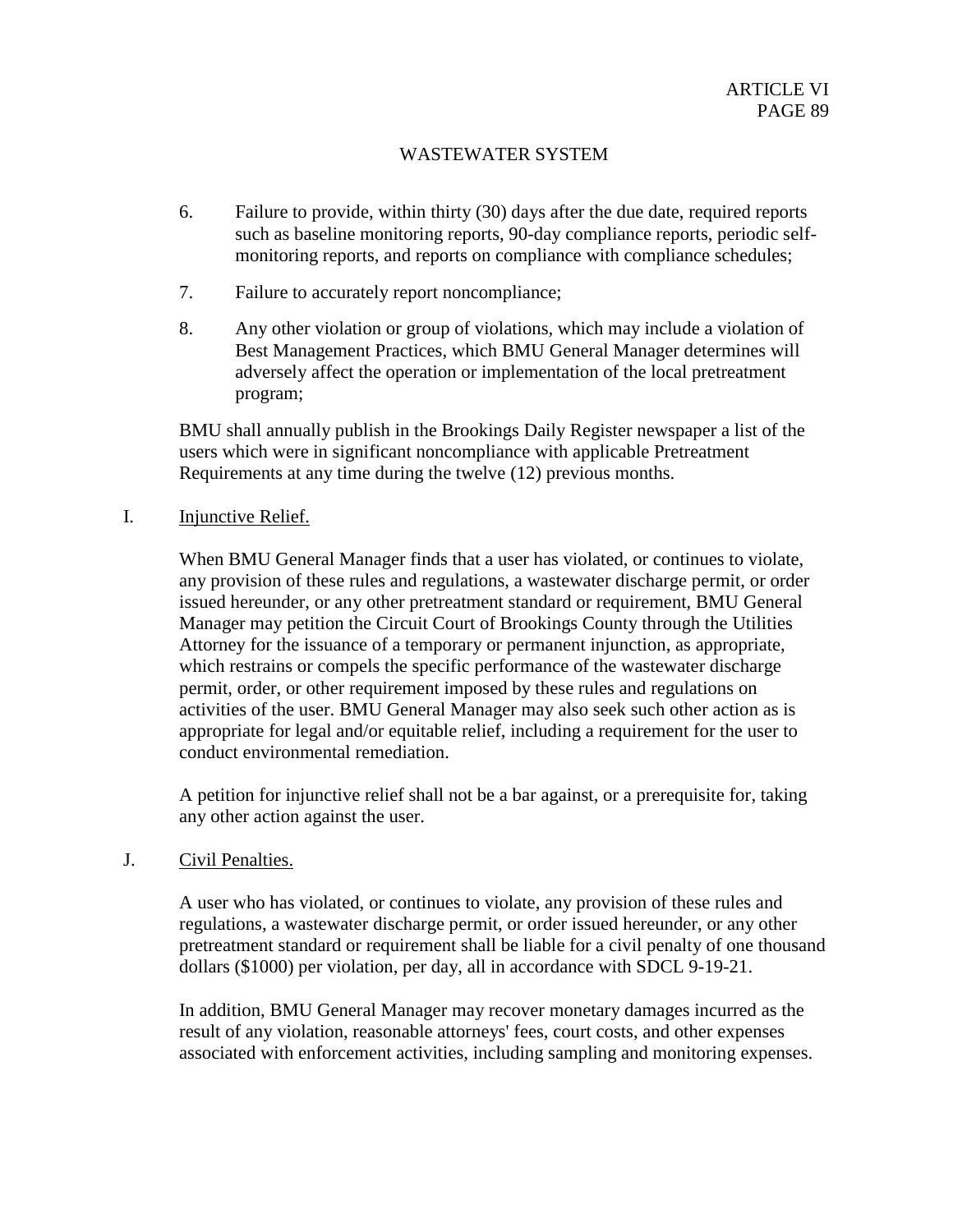In determining the amount of civil liability, the Court shall take into account all relevant circumstances, including, but not limited to, the extent of harm caused by the violation, the magnitude and duration of the violation, any economic benefit gained through the user's violation, corrective actions by the user, the compliance history of the user, and any other factor as justice requires.

Filing a suit for civil penalties shall not bar, or be a prerequisite for, taking any other action, including criminal prosecution, against a user.

### K. Criminal Prosecution.

A user who willfully or negligently violates any provision of the rules and regulations under article 6, a wastewater discharge permit, or order issued hereunder, or any other pretreatment standard or requirement shall, upon conviction, be guilty of a Class II misdemeanor. A Class II misdemeanor is punishable with up to a two hundred dollar (\$200) fine and/or one (1) year in jail.

# SECTION 3 CONNECTIONS TO MUNICIPAL SEWERS

### Section 3-1 Connections - General

No person shall uncover, make any connections with or opening into, use, alter or disturb the POTW or appurtenance thereof without first obtaining approval from BMU. This section applies to any type of physical connection whatsoever to the sewer system.

A connection shall not allowed to any person for a connection to the Municipal sewer outside the city limits. Exceptions may be granted by the Utility Board on a case by case basis.

Sewers shall be constructed in accordance with the current editions of the Brookings Municipal Utilities Sanitary Sewer Collection Design Standards and Standard Specifications for Sanitary Sewer Main Construction.

In no case shall an excavation be made within the street right-of-way without first obtaining an excavation permit from the City Engineer.

#### Section 3-2 Sewer Main Extensions and Connections

Any person or persons desiring to connect any sanitary sewer main to the POTW shall be required to make a written application to BMU General Manager. This application to connect shall be made on a form provided by BMU and shall detail the area to be served, the size and kind of sewer pipe, the proposed sewer route, the point where such sewer is to be connected to the POTW together with such other additional information as may be required by BMU.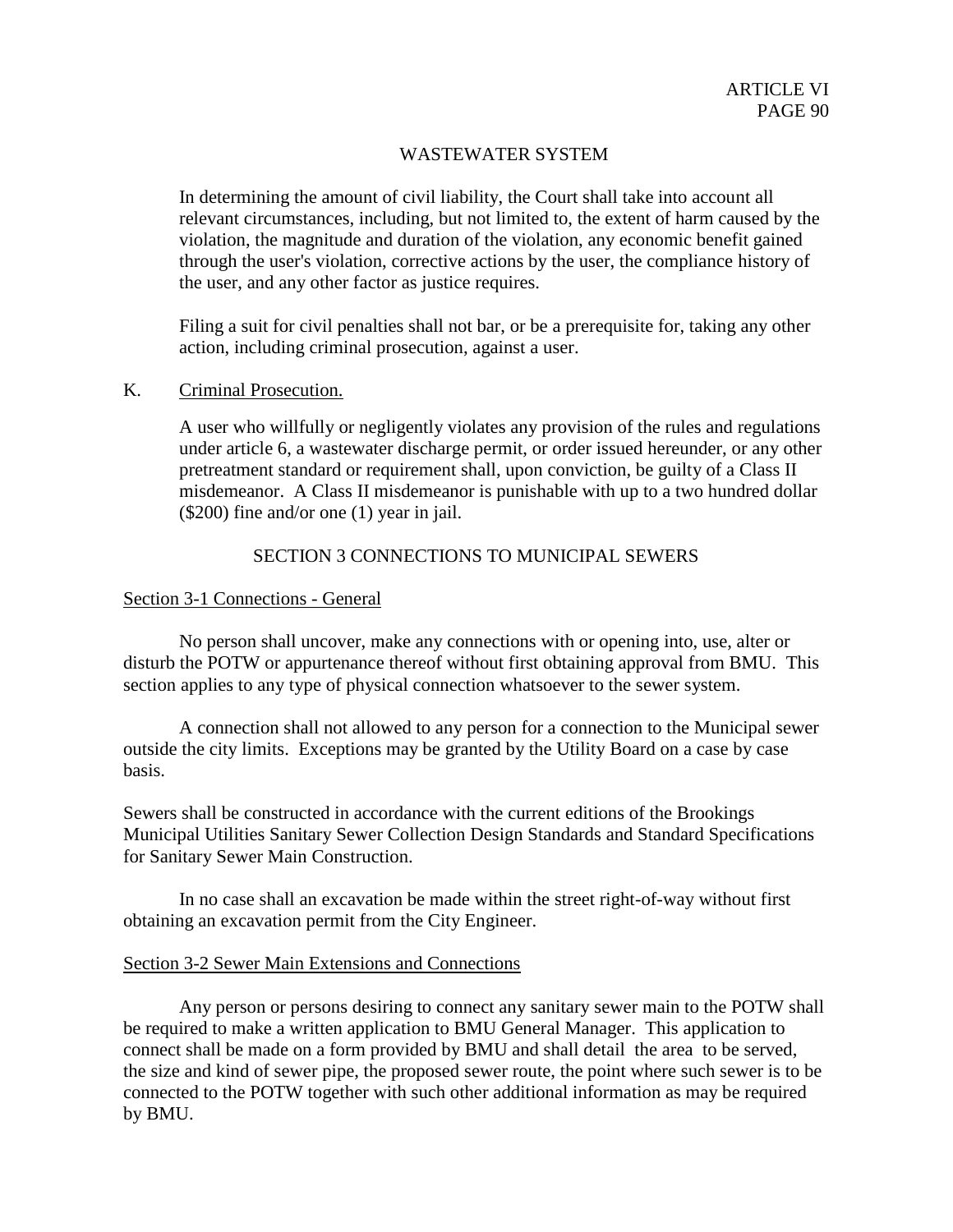If a sewer pipe larger than 8" in diameter is required by BMU, then the BMU shall pay the difference in the pipe material cost of construction over and above the cost of an 8" sewer pipe.

# Section 3-3 Sewer Main Application for Extension and Connection – Approval by Municipal Utility Board

All Sewer Main Applications to extend and connect into the City sanitary sewer system shall be submitted to the Municipal Utility Board at the regular meeting following the application filing with the Utility. No connection of any sewer main shall be made to the POTW until the application has been approved by the Utility Board and any applicable fees paid.

#### Section 3-4 Sewer Main Maintenance

When a sewer main is connected with the POTW, constructed in accordance with BMU specifications and appropriately transferred to BMU, it shall then become a part of the sewer system of the Utility and shall be maintained by the Utilities. The Utility shall have sole control over any such sewer line.

#### Section 3-5 Sewer Main Extension Made by Brookings Municipal Utilities

Whenever it is desirable or necessary in the judgement of Brookings Municipal Utilities to extend sewer main of the POTW, and no application for such extension and connection has been made, Brookings Municipal Utilities may order and authorize such sewer main extension in any area of the City. Brookings Municipal Utilities shall be reimbursed for such extension and connection, including all labor and materials at the time the adjacent property owners apply for connection. Said property owners shall pay a fixed cost at such rate to be determined by Brookings Municipal Utilities based upon their ownership of frontage feet of property abutting the project.

#### Section 3-6 Sewer Service Connection

Before any individual building sewer service connection is made to the POTW, a sewer service tap request must be made to the Brookings Municipal Utilities at least twentyfour (24) hours before the tap is required. A tapping fee shall be paid to the Brookings Municipal Utilities and the Municipal Utilities shall make the required tap at the sewer main, shall furnish and install the proper size saddle fitting for such connection. All connections shall be made by the Municipal Utilities except as hereinafter provided, and shall be made on a 45 degree angle with the main in all cases where practical.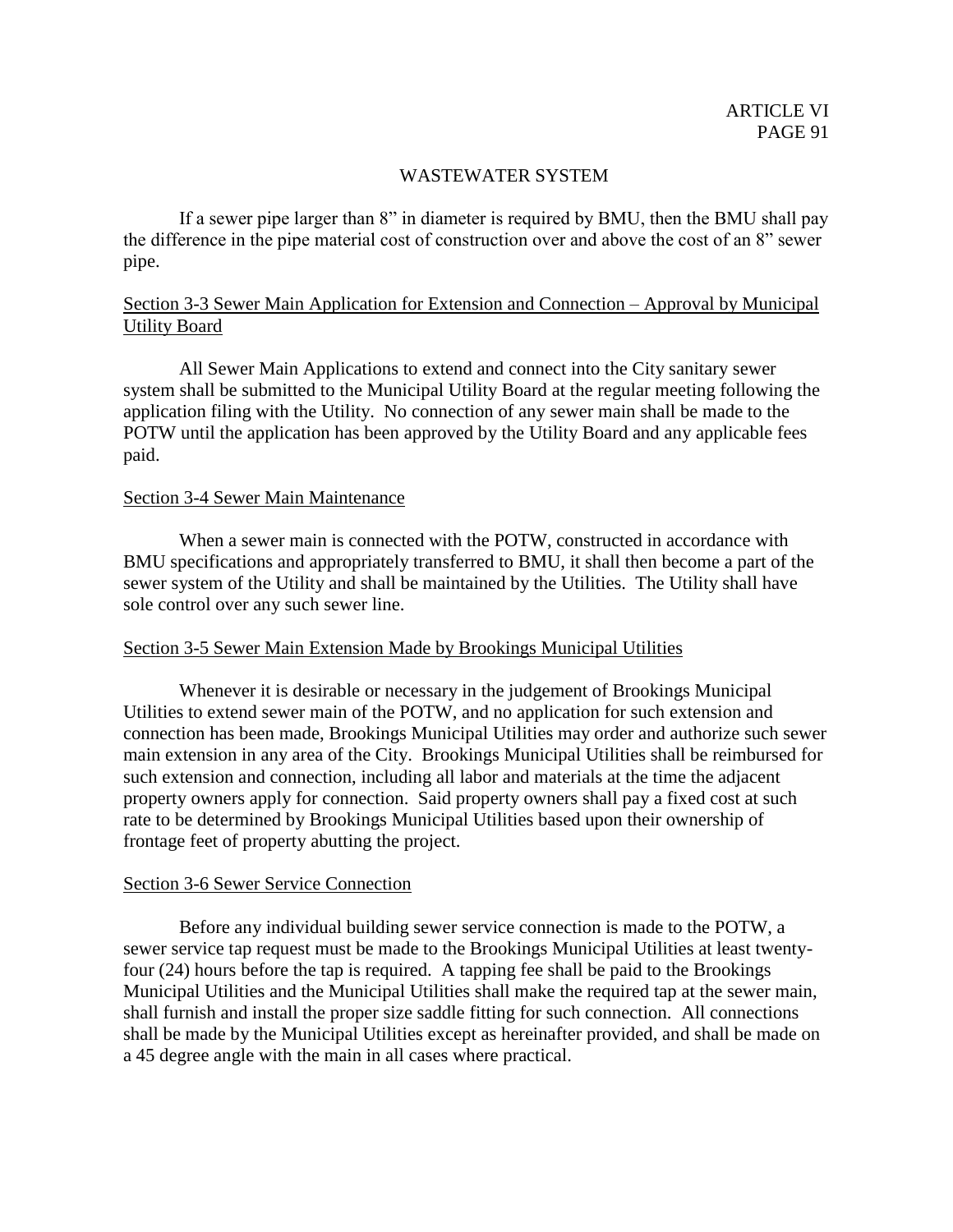If a sewer service "Y" or a "T" connection is installed at an acceptable location during sewer main installation, Brookings Municipal Utilities need not make the above-described connection, and the tapping fee will not be charged.

# Section 3-6-1. Owner to Pay Costs / Ownership

All costs and expenses incident to the installation and connection of the building sewer service shall be borne by the owner. The owner shall indemnify the Utility from any loss or damage that may directly or indirectly be occasioned by the installation of the sewer service.

Once installed, building sewer services remain owned by the property owner from the building to the connection location at the sewer main. Maintenance of building sewer service remains the property owner's responsibility.

# Section 3-6-2 Separate Sewer Services Required

A separate and independent sewer service shall be provided for every building; except where one building stands at the rear of another on an interior lot and no private sewer is available or can be constructed to the rear building through an adjoining alley, court yard, or driveway, the building sewer from the front building may be extended to the rear building and the whole considered as one building sewer. Under exceptional circumstances the Utilities Manager may waive the provision of this section.

# Section 3-6-3 Mobile Homes

A. The building pad for mobile home court dwelling shall be a minimum elevation of 1 foot above that of a 100-year flood elevation. Sanitary sewer risers to accommodate mobile home court dwelling shall extend above the building pad as required.

# Section 3-6-4 Excavation

All excavations required for the installation for a building sewer shall be open trench work unless otherwise approved by Brookings Municipal Utilities. Pipe laying, repairs and backfill shall be performed in accordance with municipal Utilities' specifications except that no backfill shall be placed until the work has been inspected.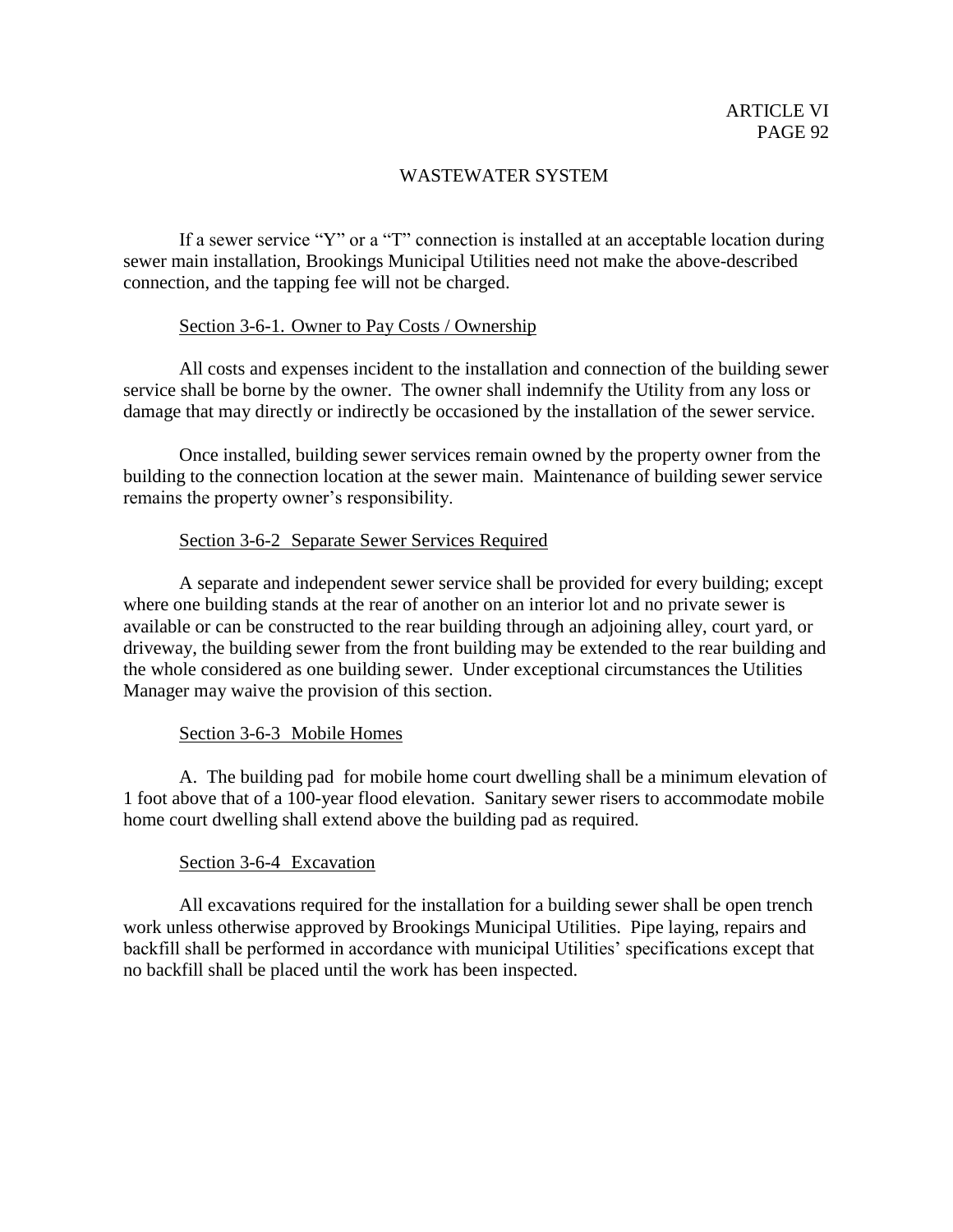### Section 3-6-5 Connection

The connection of the building sewer service into the POTW shall be made at the "Y" branch if such branch available at a suitable location. If no properly located "Y" branch is available, the owner shall, at his expense, install a branch in the POTW at the locations specified by Brookings Municipal Utilities, using a "T" or "Y" saddle properly fitted and fastened in place, the work to be performed by Municipal Utility personnel.

#### Section 3-6-6 Notice to Inspector

Any plumber or person doing work under the provisions of this regulation shall, when work is prepared for inspection as provided in this regulation, notify Brookings Municipal Utilities that such inspection is requested, giving the location of premises and the time such work will be ready for inspection.

#### Section 3-6-7 Trap Installations

Grease, oil, and sand traps shall be installed by the Owner when Brookings Municipal Utilities determine they are necessary for the proper discharge of waste containing excessive amounts of grease, oil, and sand. In general, such traps are not anticipated at private homes or residences. All traps shall be of the type and capacity approved by Brookings Municipal Utilities and shall be located as to be readily and easily accessible for cleaning and inspection. Grease and oil traps shall be constructed of impervious materials capable of withstanding abrupt and extreme changes in temperature.

Where installed, all grease, oil, and sand traps shall be maintained by the owner, at the owner's expense, in efficient operation at all times.

#### Section 3-6-8 Backflow Preventers Required

All new residential or commercial construction subsequent to March 1, 2019 shall have an interior sewer backflow preventer (backwater valve) installed in accordance with BMU Sanitary Sewer Collection Design Standards and City of Brookings Standard Specifications for Sanitary Sewer Main Construction. Backflow preventers shall be maintained by the owner, at the owner's expense, at all times.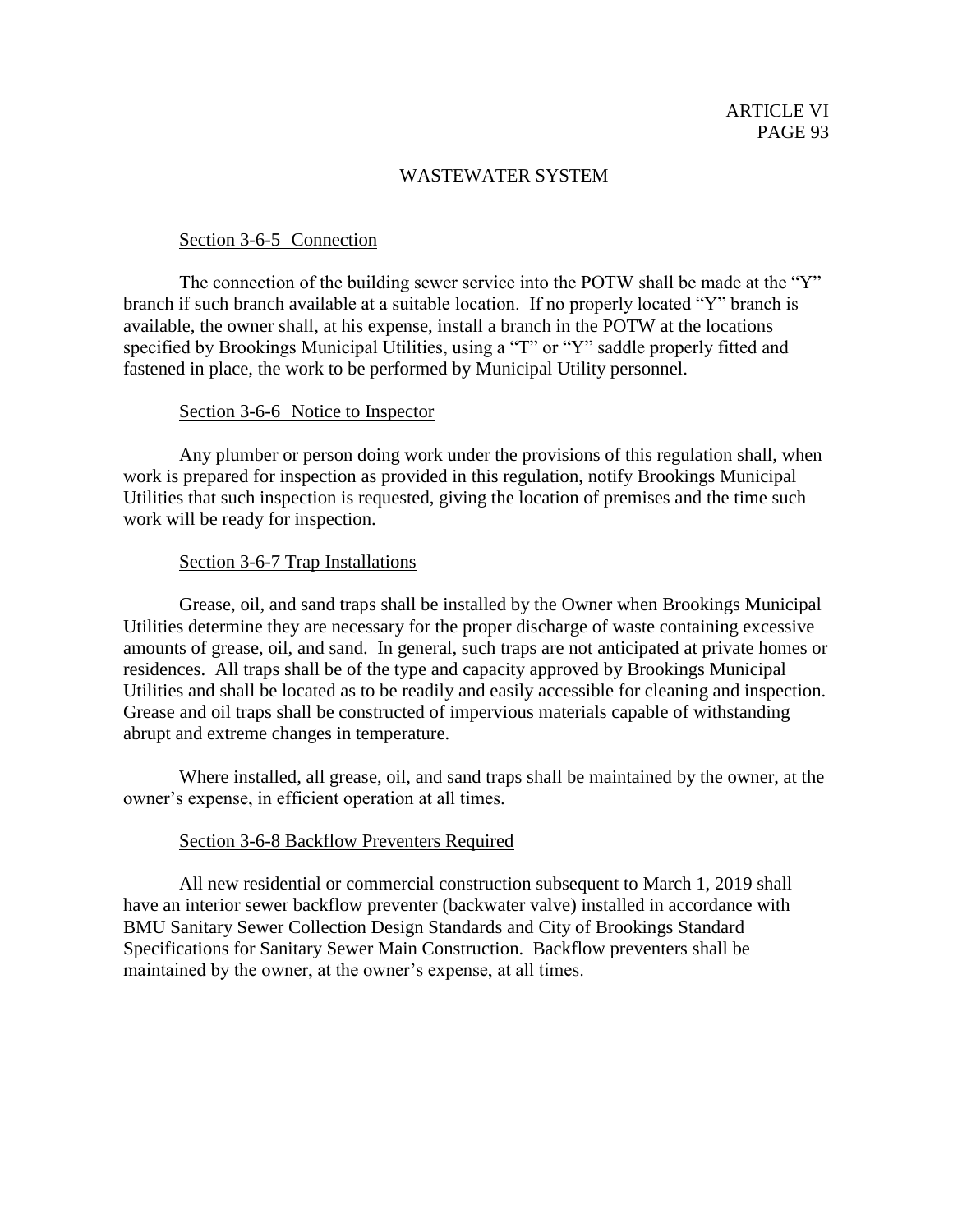# SECTION 4 USE OF MUNICIPAL SEWERS

#### Section 4-1 Requirements For Sewer Use

It is unlawful for any person to place, deposit, or permit to be deposited in any unsanitary manner upon public or private property within the city, or in any area under the jurisdiction of the Utility, any human or animal excrement, garbage or other objectionable waste.

It is unlawful to discharge to any natural outlet within the city, or any area under the jurisdiction of the Utility, any sanitary sewage, industrial wastes, or other polluted waters, except where suitable treatment has been provided in accordance with subsequent provisions of these regulations.

#### Section 4-2 Owner Must Connect

 The owner of all houses, buildings or properties used for human occupancy, employment, recreations or other purpose, situated within the city and abutting on any street, alley or right-of-way in which there is now located or may in the future be located a public sanitary sewer of the Utility, is hereby required at the owner's expense to install suitable toilet facilities therein, and to connect such facilities directly with the proper municipal sewer in accordance with the provisions of this Article, within ninety (90) days after date of official notice to do so, provided that said municipal sewer is within two hundred feet (200') of the property line.

#### Section 4-3 Discharge of Surface Water and Ground Water

A. No person shall discharge or cause to be discharged any storm water, surface water, roof runoff, subsurface drainage, cooling water, or ground water into any sanitary sewer, except that the above-mentioned water may be pumped or drained into the sanitary sewer from October 15 through March 15.

No person shall make connections of roof downspouts, exterior foundation drains, areaway drains, or other sources or surface runoff or groundwater to a building drain which in turn is connected directly or indirectly to a public sanitary sewer.

If sump pumps are required for floor drains, the sump pump must be properly trapped and connected directly to the POTW.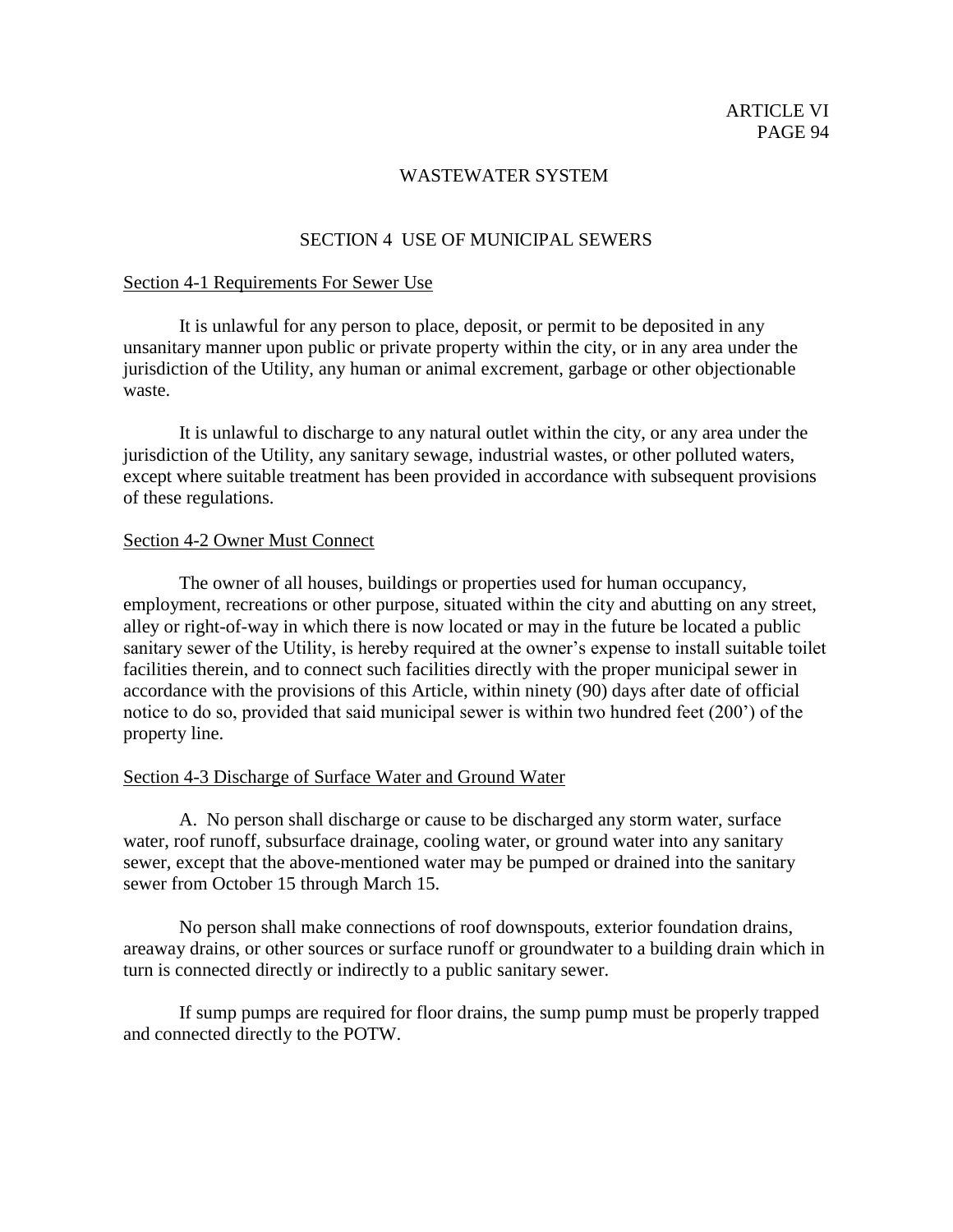All new residential or commercial construction, shall have a pump discharge installed and connected to a drainage facility other than the sanitary sewer, where there is a sump located for the purpose of drainage of surface or subsurface water

Storm water and all other unpolluted drainage shall be discharged to such sewers as are specifically designed as storm sewers, or to a natural outlet approved by the Manager.

B. Whenever the Brookings Municipal Utilities finds that any users are in violation of the above section "A", the Utilities may serve upon such person:

1. Informal Notice: This may take the form of a telephone call or personal contact to inform the customer of the violation, remind the user of the discharge rules, and that Utility personnel will inspect the premises in ten days to see if corrective action has been taken. The notification shall be reduced to a written form for record keeping purposes.

2. Letter of Violation: If no correction action has been taken five days after the "informal notice", a written notice that the Utility has observed a violation and expects the noncompliance to be corrected. The customer shall have five days to respond to our request. The "letter of violation" shall be sent certified mail with return receipt requested.

3. Legal Proceedings: If there is no response received within five days after the "letter of violation" is sent, a final notice will be sent to the customer. A statement will be included that the Utility will file an official complaint with the City Attorney to begin prosecution. The "legal proceedings" letter shall be sent certified mail with return receipt requested.

C. If the customer will not allow entry for inspection, the following steps will be taken:

1. Informal Notice: This will be personal contact to inform the customer of the legal system in place that may be used to gaining entry and try to encourage them to give voluntary access. The notification shall be reduced to a written form for record keeping purposes.

2. Formal Visit: If the customer still refuses entry, a Utilities employee accompanied by a police officer will visit the premises to see if the customer will allow entry for inspection of discharge violation.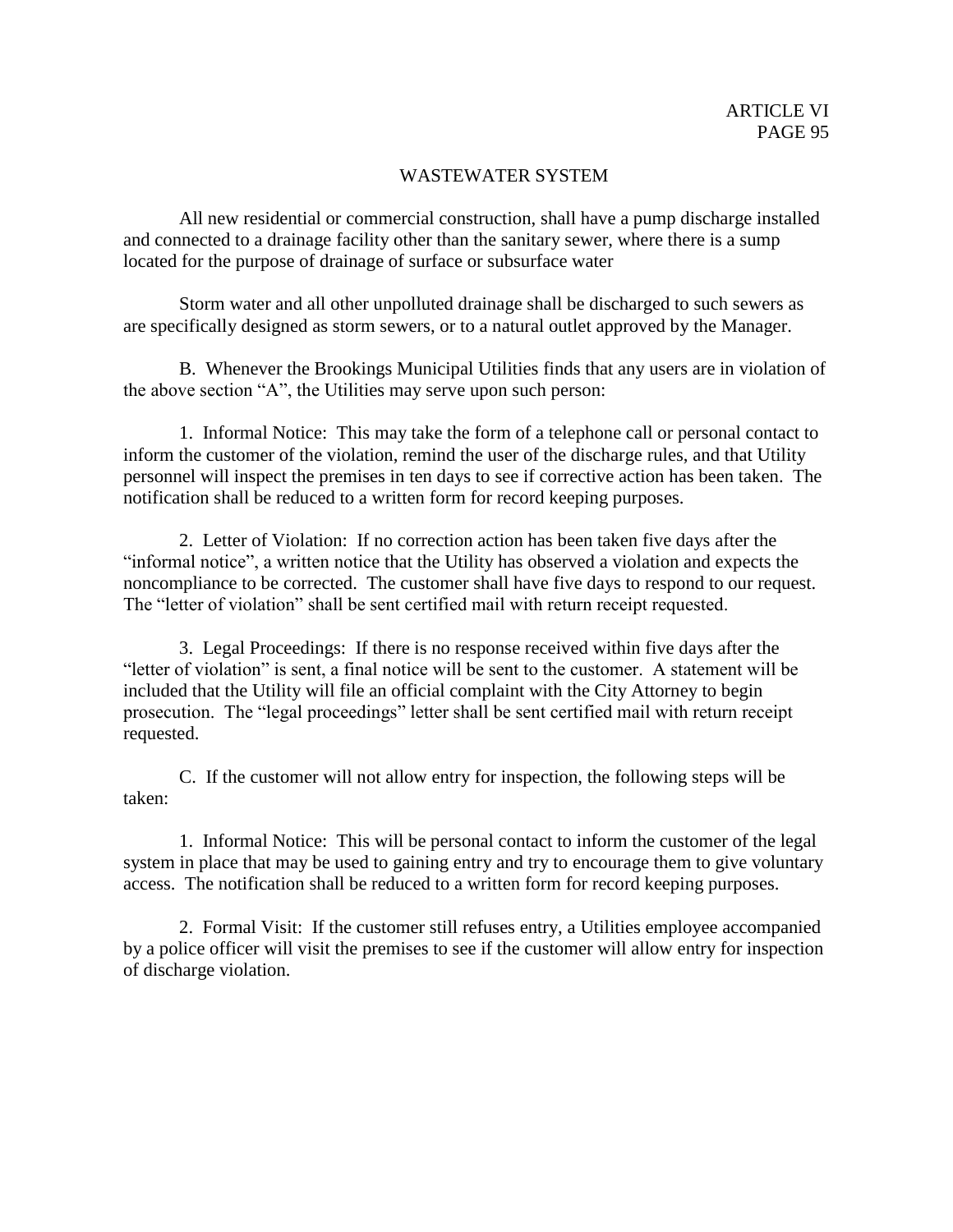3. Search Warrant: If entry is not allowed with a formal visit, a written notice stating that Brookings Utilities will obtain a search warrant if Brookings Municipal Utilities is not allowed entry within three working days. The written notice shall be sent certified mail with return receipt requested.

#### Section 4-4 Damage

No person shall uncover or maliciously, willfully or negligently break, damage, destroy, deface or tamper with any structure, appurtenance or equipment which is a part of the POTW.

## SECTION 5 FALSIFYING INFORMATION

No person shall make any false statement, representation or certification in any application, record, report, plan or other document filed or required to be maintained pursuant to these rules and regulations, nor shall falsify, tamper with, or render inaccurate any monitoring equipment or method required under these rules and regulations. Falsifying information shall be enforced in accordance with Section 2-20 Enforcement.

#### SECTION 6 CONFLICT

All other ordinances, rules and regulations inconsistent or conflicting with any part of these rules and regulations are hereby repealed to the extent of such inconsistency or conflict.

#### SECTION 7 EFFECTIVE DATE

These rules and regulations shall be in full force and effect immediately upon adoption by the Utility Board.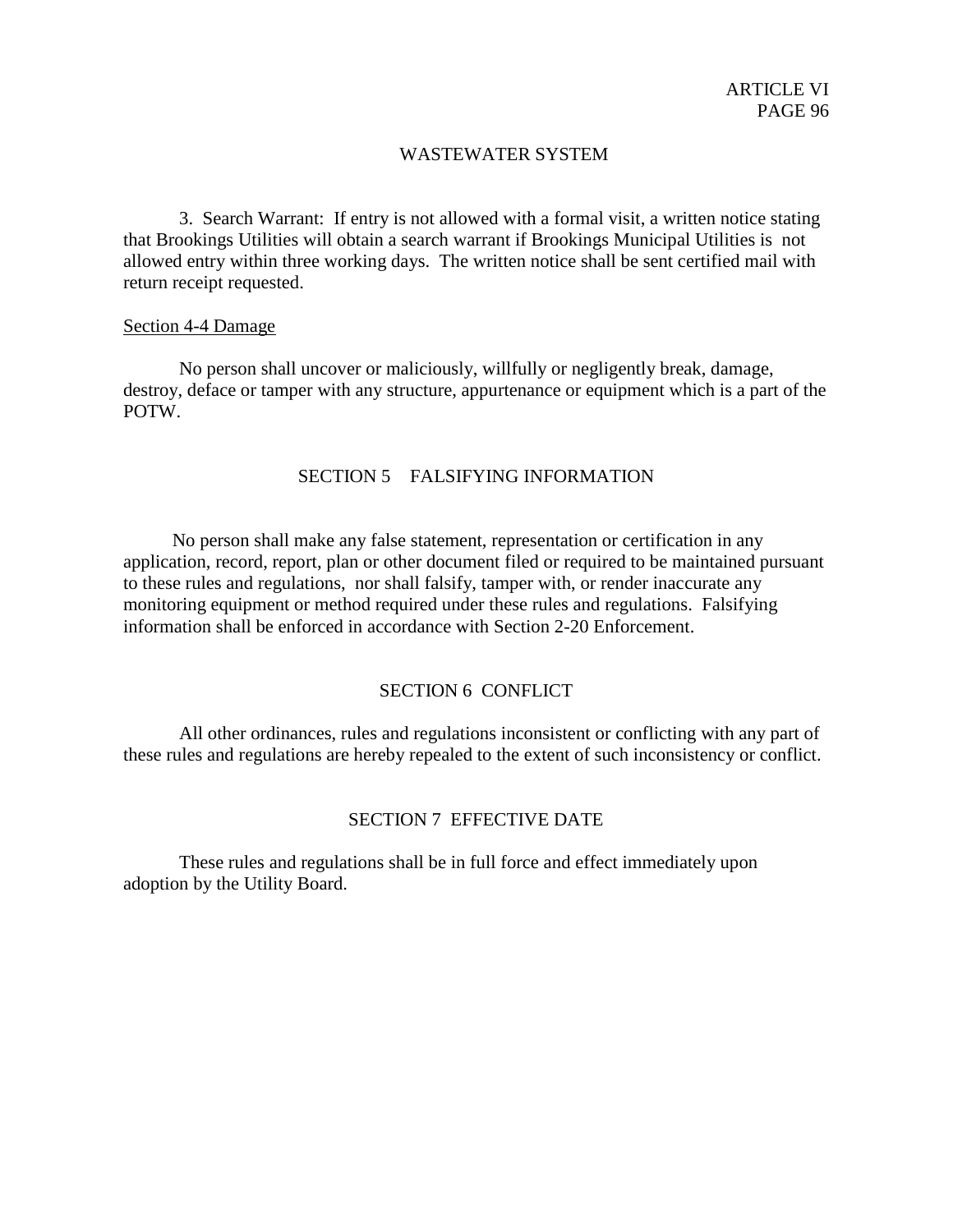# ARTICLE VII

# RULES AND REGULATIONS GOVERNING CONNECTIONS TO AND THE USE OF THE BROOKINGS WATER SYSTEM

#### Section 1. Authority and Purpose

These rules and regulations are adopted by the Brookings Municipal Utilities Board, and are declared to be necessary for the efficient, economic, and safe operation of the protection of the health, safety and general welfare of the public in the Brookings area. They are intended to provide an adequate amount of potable water to the community through the regulation and control of connections to and use of the system and may be amended by the Utility Board pursuant to the Federal Safe Drinking Water Act and the State of South Dakota Drinking Water Regulations.

#### Section 2. General Provisions

Unless the context specifically indicates otherwise, the meaning of the terms used in this Article shall be defined in the State of South Dakota Plumbing Code as found in Title 36, Chapter 25 of South Dakota Codified Law, or acts amendatory thereof. For purposes of this article, the following terms shall be defined as follows:

- (a) "Water Regulating Device" is a regulating valve or other device, the purpose of which is to limit the maximum use of water to a predetermined rate.
- (b) "Person" is any person, firm, partnership, association, corporation, company or organization of any kind.
- (c) "Pollutant" is a foreign agent introduced into the water system that will cause an aesthetic condition but not cause a health problem
- (d) "Contaminant" is a foreign agent introduced into the water system that will cause a health problem is consumed.

#### Section 2-2. State of South Dakota Plumbing Code

All provisions of the State of South Dakota Plumbing Code as found in Article 36, Chapter 25, or acts amendatory thereof as said code relates to water, shall be established as a minimum code. The Utility Board may adopt more restrictive regulations as determined by the Utility Board.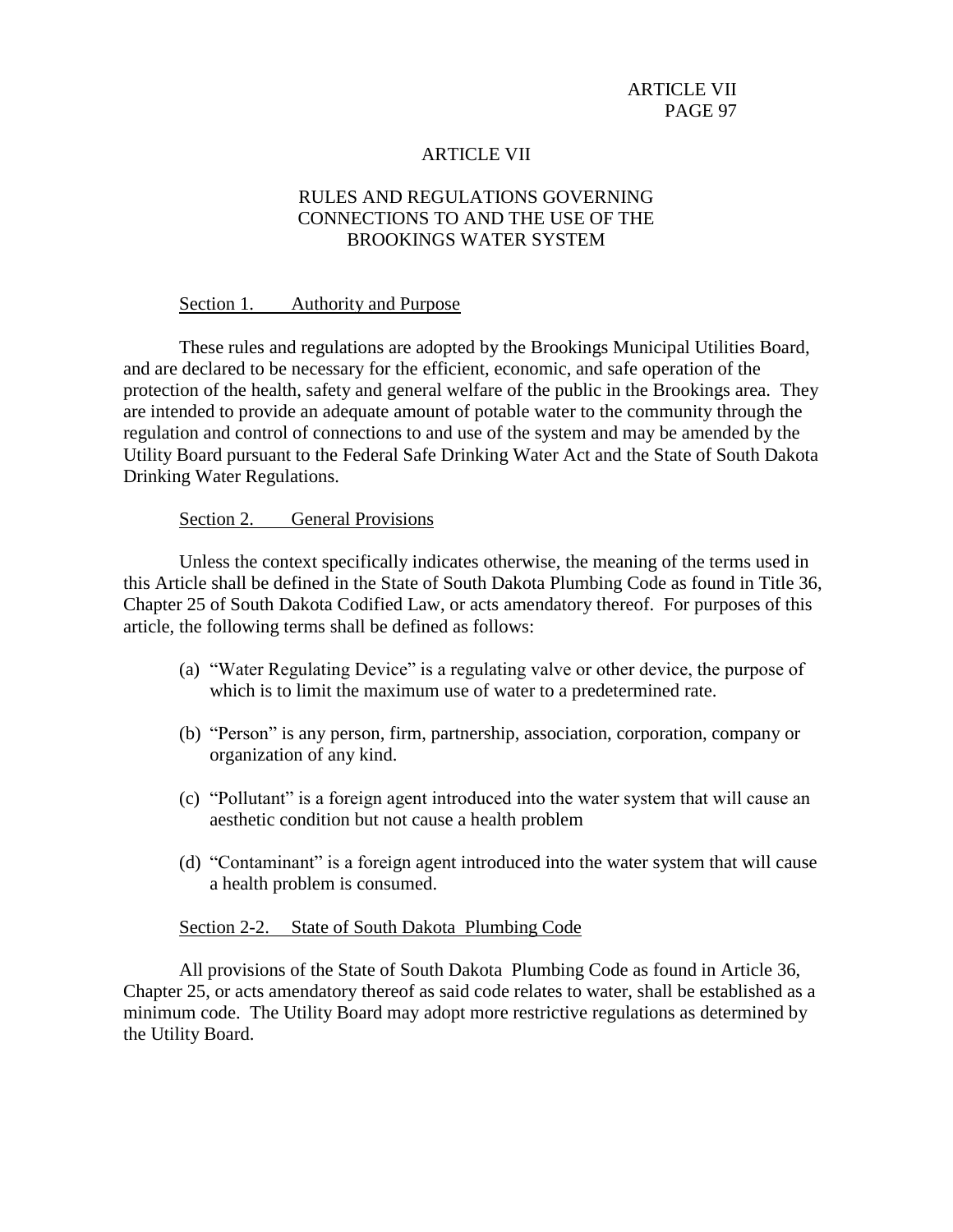### WATER SYSTEM

### Section 2-3. Water – Application for Service

- (a) A property owner or his designated agent desiring water from the Utility water system shall make written application and pay applicable fees to Brookings Municipal Utilities describing the premises to be served, size of tap and size of meter desired, and the purpose for which desired, and shall accompany the application with the payment for the service connection charge.
- (b) If the application is approved by BMU, a plumber having a license to do such work, as designated by the applicant, and such licensee shall do all the work necessary and furnish all materials and equipment necessary in doing all the excavating and putting in the service pipe, necessary corporation stops, curb stops and boxes and refilling the trench, all to the satisfaction of the Utilities or other designated utility employee. The trench shall not be backfilled until the service line is inspected and approved by the designated utility employee.
- (c) The Utilities shall only tap or cause to be tapped, the distribution line. The service connection fee shall be the tapping fee and cost of the meter. The total service connection fee consists of the water main tap, corporation stop, and provides for the installation of the utility owned water meter. All other expenses shall be borne and paid for by the applicant. Tapping shall be conducted in conditions with ambient air temperature above 35 degrees Fahrenheit.

#### Section 2-4. Owner to Pay Costs

All costs and expenses for the installation and connection of the building service line shall be borne by the owner. The owner shall indemnify the Utility for any loss or damage that may be directly or indirectly caused by the installation of the building service line.

Once installed, building water services remain owned by the property owner from the building to the connection location at the water main. Maintenance of the building water service remains the property owner's responsibility.

#### Section 2-5. Water Meters

All water meters are to be assigned to the lot or acreage for which they are originally purchased. If a building or trailer house is relocated to a different lot within the City and that lot does or did not have a water meter provided for it, there will be a new water meter purchased for this lot.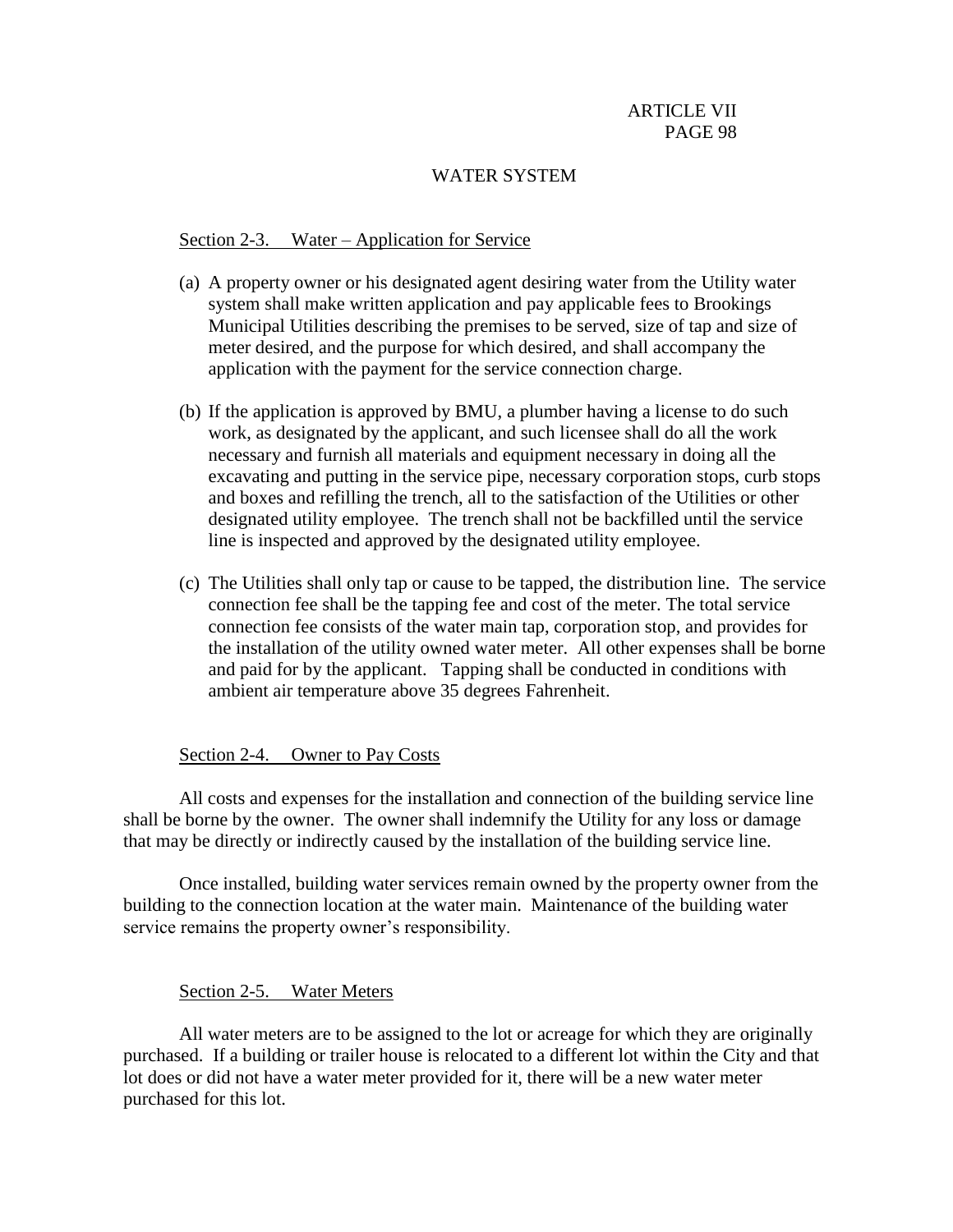### WATER SYSTEM

Upon written application for water service, BMU shall provide a water meter for installation. Note BMU retains ownership of the meter at all times.

All service pipe, except that laid for fire purposes only, shall be supplied with a meter placed in a position safe from frost and other damage and accessible to examination. In case of breakage or stoppage of any meter, the consumer shall immediately give notice thereof to the Utilities.

### Section 2-6. Backflow Prevention

The Utilities will require a backflow prevention device to be installed in any plumbing system existing prior to the adoption of these Rules and Regulations if any remodeling or changes are made to the same.

Any person or local government unit proposing to take water from the distribution system must install a backflow prevention device that meets the approval of the BMU General Manager. The backflow preventer is to be installed in a manner and location approved by the BMU General Manager.

If the above mentioned person or government unit is proposing to use water in such a manner as to possibly introduce a pollutant into the Utility water system then a double check valve assembly backflow preventer must be installed in the plumbing system of the premises.

The backflow preventer is to be owned, periodically tested, and maintained by the persons or government agency taking water from the system. Backflow preventer shall be accessible for inspection at all times.

# Section 2-7. Separate Taps

A separate and independent water tap shall be required for every building, except where one building stands at the rear of another on an interior lot and no separate water line is available or can be constructed to the building through an adjoining alley, court, yard or driveway. A water line from the front building may be extended to the rear building and the whole considered as one water line, subject, however to the prior consent of the BMU General Manager.

# Section 2-8. Distinct Premises

Existing service pipes intended to supply two or more distinct premises must be provided with separate corporation stops and curb stop and boxes for each premise on the street side of the sidewalk line; when only one corporation stop is used the person or persons controlling the same must pay the water rent of the parties who are thus supplied, as separate water rates will not be made without separate curbstops.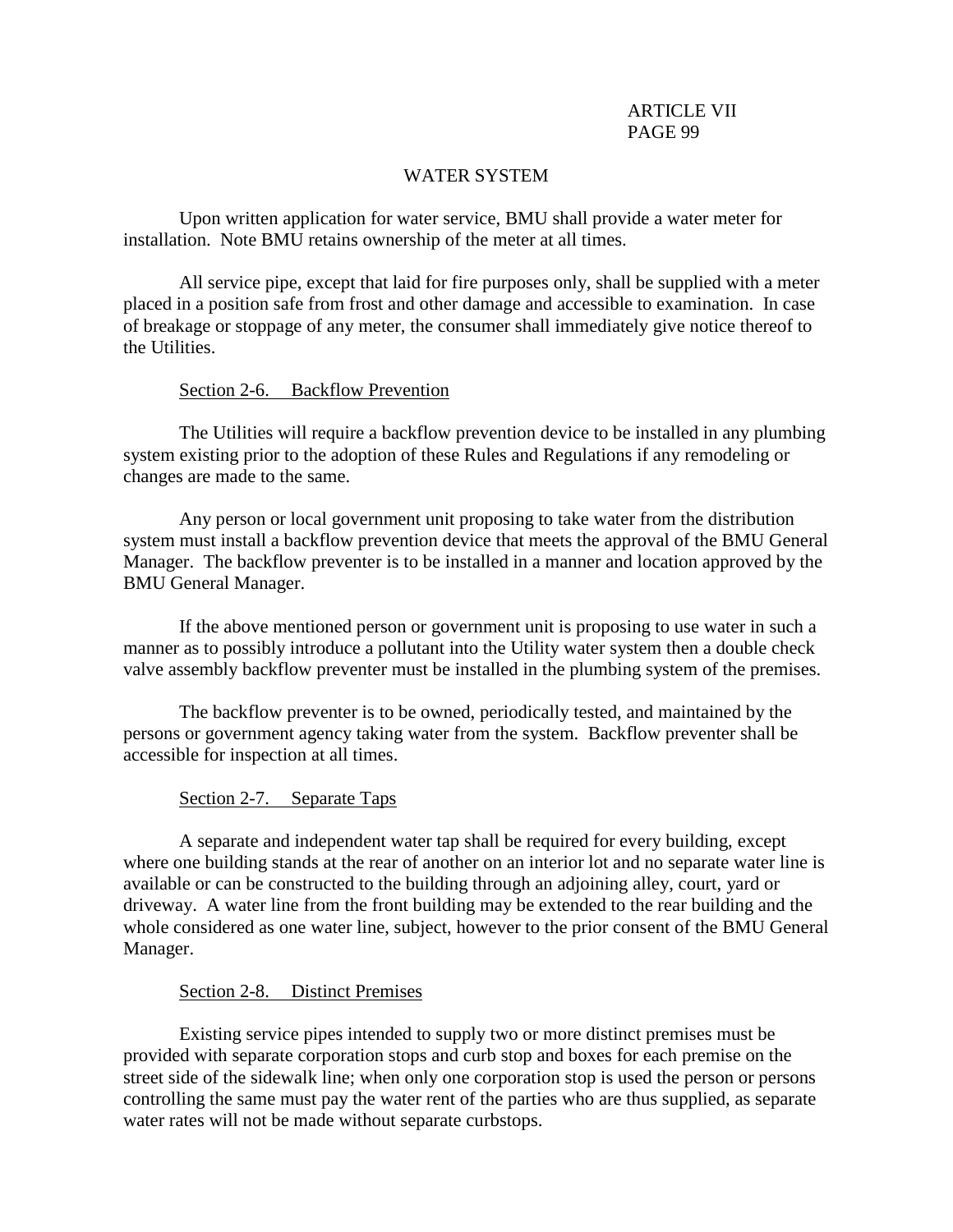### WATER SYSTEM

#### Section 2-9. Replacing Service Line or Repair of Service Line

In the event it is necessary to replace a service line, and a new water tap is required on the distribution line, the property owner requiring such new water tap shall be required to cut the service pipe of the old tap at the corporation stop and turn the corporation stop to the off position. The act of disconnecting such abandon service as herein required shall be performed at the time the new service is installed or within five days thereafter and in the presence of an authorized Utility employee.

In case of a leak in any private service line, the property owner must initiate the repair of said service line upon notice to repair same, said notice given by an authorized employee of the Utility, and if no action is taken to repair said service line after notification by the said Utility employee, the water service will either be repaired by the Utility with full charges made to the property owner, or discontinued. BMU shall coordinate with the property owner an appropriate response time subsequent to giving notice. In the event the leak is causing property damage, health and safety concerns, or other public interest concerns, BMU can require immediate property owner response or initiate immediate repair by the Utility.

#### Section 2-10. Expense of Repairs

Persons taking water from the distributing pipes must keep their service pipe and fixtures connected therewith in good repair and protected from frost at their own expense and must prevent all unnecessary waste or the water will be turned off. No abatement shall be allowed from the prices charged or agreed upon by reason of the breaking of the service pipe or corporation stop, and no claim shall be made against the City or any of its officers, by reason of the breaking; nor will the City, its Utility Board, or the BMU General Manager be responsible for the damage growing out of stoppage of said water or any insufficient supply of the same or as to quantity or quality of the water. All persons using the water from said waterworks for whatever purpose shall use the same at their own risk.

#### Section 2-11. Excavations

 All excavations required for the installation of a building service line shall be open trench work unless otherwise approved by the BMU General Manager. Pipe laying and backfill shall be performed in accordance with Municipal Utilities Specifications except that no backfill shall be placed until the work has been inspected.

### Section 2-12. Guarding Excavation

 All excavation for building service lines shall be adequately guarded with barricades and light so as to protect the public from hazard. All Guard barricades and lights shall be furnished by the contractor. Streets, sidewalks, parkways, and other public property disturbed in the course of the work shall be restored as per City Specifications.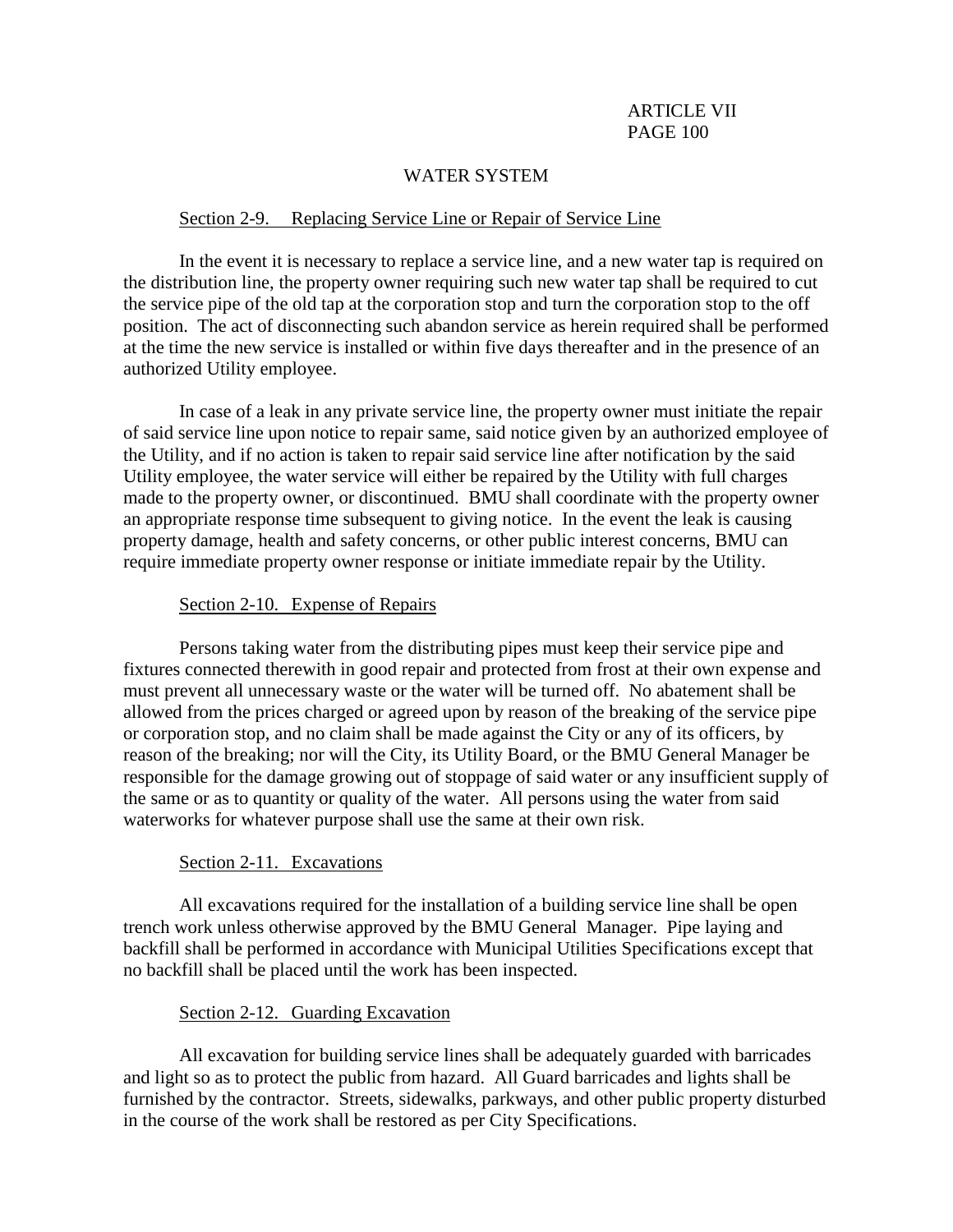### WATER SYSTEM

### Section 2-13. Notice to Inspector

Any plumber or person doing work under the provisions of this regulation shall, when work is prepared for inspection as provided in this regulation, notify the Utilities that such inspection is requested, giving the location of the premises, the time such work will be ready for inspection.

### Section 2-14. Admission to Property

Whenever it shall be necessary for the purpose of these rules and regulations, the BMU General Manager and other authorized employees of the Utility may enter upon any property for the purpose of reading or maintenance of meters, obtaining information or conducting surveys or investigation. Entry shall be made during daylight or operating hours unless abnormal or emergency circumstances require otherwise. If entry needs to occur after daylight or operating hours, the above mentioned BMU General Manager or his agent shall give adequate notice to property owner or tenant before entering property.

### Section 2-15. Inspection and Turning on Water

After the service line and curb stop have been installed, the Utility shall inspect the exposed line and turn on the corporation stop. Any adjustments that may be required shall be made by the Utility. The curbstop shall not be turned on except for testing purposes until the meter has been installed and work inspected by the BMU General Manager or his authorized representative and deemed satisfactory and in conformance with all rules. Only authorized Utility employees shall operate the curb stop, remove a water meter, or cut a seal on a water meter.

#### Section 2-16. Responsibility of Contractor

Adequate bond shall be furnished by all licensed plumbers so that workmanship and materials can be guaranteed for one (1) year.

If a leak should develop in a new service within one (1) year of its installation, the plumber installing the same shall be notified by the BMU General Manager to make the repair within five (5) days (provided emergency conditions do not dictate an immediate repair). If the repairs are not made by the specified date, the Utility shall make the necessary repairs and the original contractor shall be billed for labor, materials and fifteen percent (15%) overhead.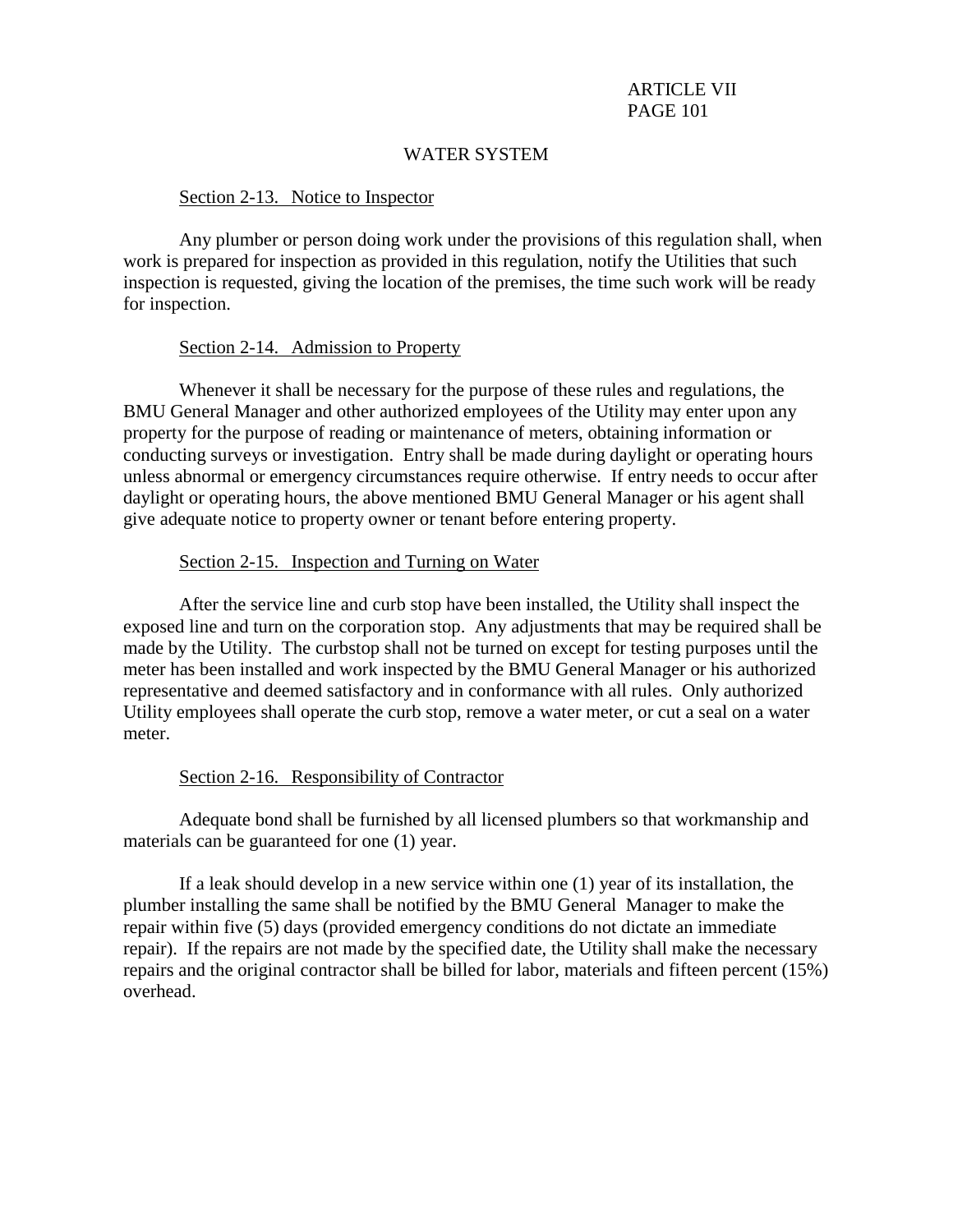### WATER SYSTEM

#### Section 2-17. Abandonment of Service

In case any water service pipe should have to be abandoned, the owner of the water service to be abandoned shall cut off the water service pipe at the corporation stop within five days after the water service has been discontinued, or the City of Brookings shall cause the same to be turned off, and the costs of turning off said service plus a penalty of ten percent (10%) of said costs shall be assessed to the property owner. There shall be no backfilling of the trench at the point which the water service has been turned off, until the corporation stop has been inspected by the BMU General Manager or his duly authorized agent.

#### Section 2-18. Repairing Main

The Utility reserves the right at any time to shut off the water on the main pipe for the purpose of repairing the same, making connections or extensions to the same, making connections or extensions to the same, or for the purpose of cleaning the same. It is expressly understood that no claim shall be made against the Utility by reason of the breaking of the service pipe, curbstop, or from any damage arising from the shutting off of the supply of water for the repairing, laying or relaying mains, or for hydrants, or other connections.

#### Section 2-19. Water for Fire Purposes

Whenever commercial/industrial customers wish to lay larger pipes with hydrants and hose couplings, to be used only in the case of fire, they will be permitted to connect with the street main at their own expense upon application for a permit to the Utility; and under the direction of the Governing Body will be allowed the use of water for fire purposes only, free of charge. But all such pipes must be provided with a suitable valve which must be sealed by the Utility and curbstop attached to the bottom of or inside the building. In case the seal is broken for the extinguishment of fire the party shall immediately give notice to the Utility. No stand pipe or water tank will be allowed on the premises.

#### Section 2-20. Taking Water from or Interfering with Public Hydrants

No person shall unscrew or take off any cap on any water hydrant, or in any way interfere with such hydrant, or take or carry away any water from any public hydrant, except the BMU General Manager or his agents and the Chief of Fire Department or his agent when in the line of duty.

#### Section 2-21. Restricting Use

The Utility reserves the right to at any time restrict the use of water from the Utility water system and to prevent the use of water from the Utility water system for purposes which, in the sole discretion of the BMU General Manager, may jeopardize the Utility's ability to meet its objectives of providing adequate amounts of potable water to the community and protecting the health, safety and general welfare of the community.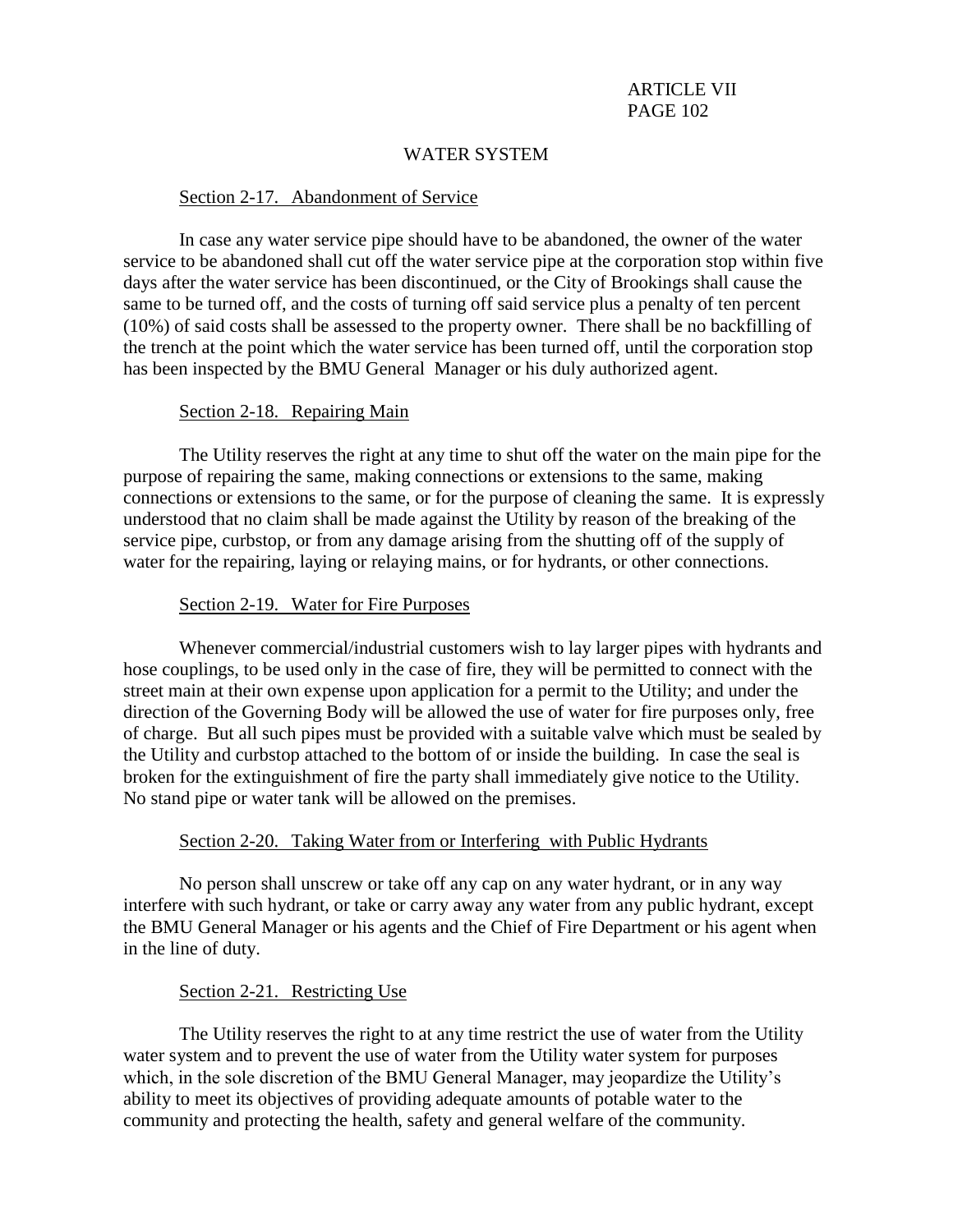#### WATER SYSTEM

In the event that the Utility takes action to restrict the use of water from the Utility water system, water users whose water usage is metered through use of a specially designated irrigation meter shall be required to apply to the BMU General Manager or his designate for a watering permit which shall specify the times and such other conditions as may be warranted in the discretion of the BMU General Manager or his designate under which water may be used. The BMU General Manager or his designate shall, on a case by case basis, require large commercial properties whose irrigation systems do not lend themselves to regulation according to U.S postal address and who do not have an irrigation meter, to use water for irrigation purposes according to such restrictions as may be necessary to carry out the intent of this regulation.

Upon written application by the water user, or by direction of the Utility Board, the BMU General Manager or his designate may grant exception permits for uses of water otherwise prohibited hereby, if he finds and determines that the restrictions in this section are not warranted by weather conditions or would cause an unnecessary and undue economic or other hardship to the applicant or to the public.

Within five working days after receipt of an application for an exception permit, the BMU General Manager or his designate shall inform the applicant in writing of his decision. If the permit is refused, the reasons for refusing the permit shall be stated and any aggrieved party shall have the right to appeal in writing within ten calendar days to the Utility Board which shall consider the application under the standards for issuance and sustain or overrule the manager's decision within five calendar days. The decision of the Board shall be final.

The General Manager or his designate shall have the authority to revoke a permit upon a finding of violation of any Brookings Municipal Utility rule or Brookings City ordinance.

The provisions of this article shall apply to all persons using water and regardless of whether any person using water shall have a contract for water service with the city.

It shall be unlawful for any person to violate any of the provisions of this article. Each day such violation is committed or permitted to continue shall constitute a separate offense and shall be punishable as such under Section 1-8 of the Code of Ordinances of the City of Brookings. The BMU General Manager or his designate shall have the authority to enforce the provisions of this article by the discontinuance of water service for violation of this article. Brookings Municipal Utilities shall have available and furnish all records necessary to determine all usages of water restricted by this article.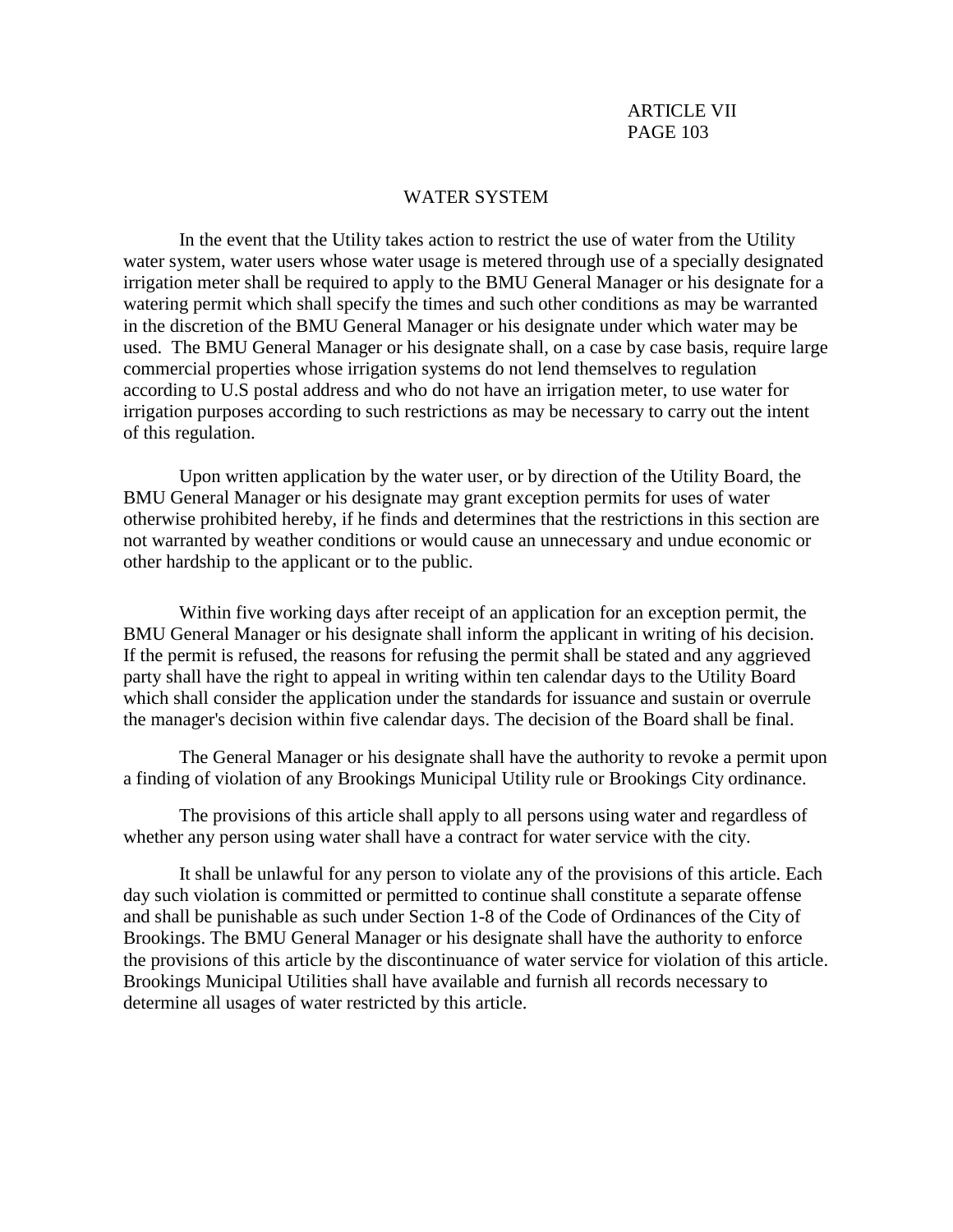### WATER SYSTEM

The use of water from the Utility water system shall be restricted from June 1 and continuing to September 30 in accordance with the following: The use of water to irrigate, sprinkle or water lawns shall be allowed only on Monday, Wednesday, Friday and Sunday for properties whose U.S. postal address is an even number (e.g. 314), and only Tuesday, Thursday, Saturday and Sunday for properties whose U.S. postal address is an odd number (e.g. 609). This restriction on the usage of water shall be in effect until further action is taken by the Brookings Municipal Utilities Board.

### Section 2-22. Water Main Extensions and Connections

Any owner or owners of real estate in the City of Brookings desiring to have BMU water mains extended to their respective property, shall be required to make written application to the BMU General Managers. This application to connect shall be on a form provided by BMU and detail the area to be served, the size and length of the proposed water main extension, the connection location to the existing system, and such other information as may be required by BMU.

If a water main larger than eight (8") inches in diameter is required by BMU for such water main extension, then BMU shall pay the difference in the pipe material cost of construction over and above the cost of an eight (8") inch water main.

Brookings Municipal Utilities shall furnish, at BMU's expense, the following materials to an authorized plumbing contractor. These materials will be installed according to BMU specifications and the cost will be paid as outlined below.

The Utility shall furnish the fire hydrant and the gasket and bolts to make a fire hydrant installation. The Applicant shall furnish and install the main line tee for the fire hydrant and the hydrant run, support blocks and dry well. The Applicant shall excavate and backfill for the hydrant, line, dry well, and support block and install the same.

The Utility shall furnish all water main shut-off valves without charge to the Applicant. These valves shall be installed by the Applicant.

The Utility shall furnish the blowoff fire hydrant at dead end mains as required. They shall be installed by the Applicant according to Utility specifications at the Applicant's expense. When the line is extended, this material shall be returned to the Utility.

Section 2-23. Water Main Application for Extension and Connection – Approval by Municipal Utility Board

All Water Main Applications to extend and connect into the City water system shall be submitted to the Municipal Utility Board at the regular meeting following the application filing with Utility. No connection of any water main shall be made until the application has been approved by the Utility Board and any applicable fees have been paid.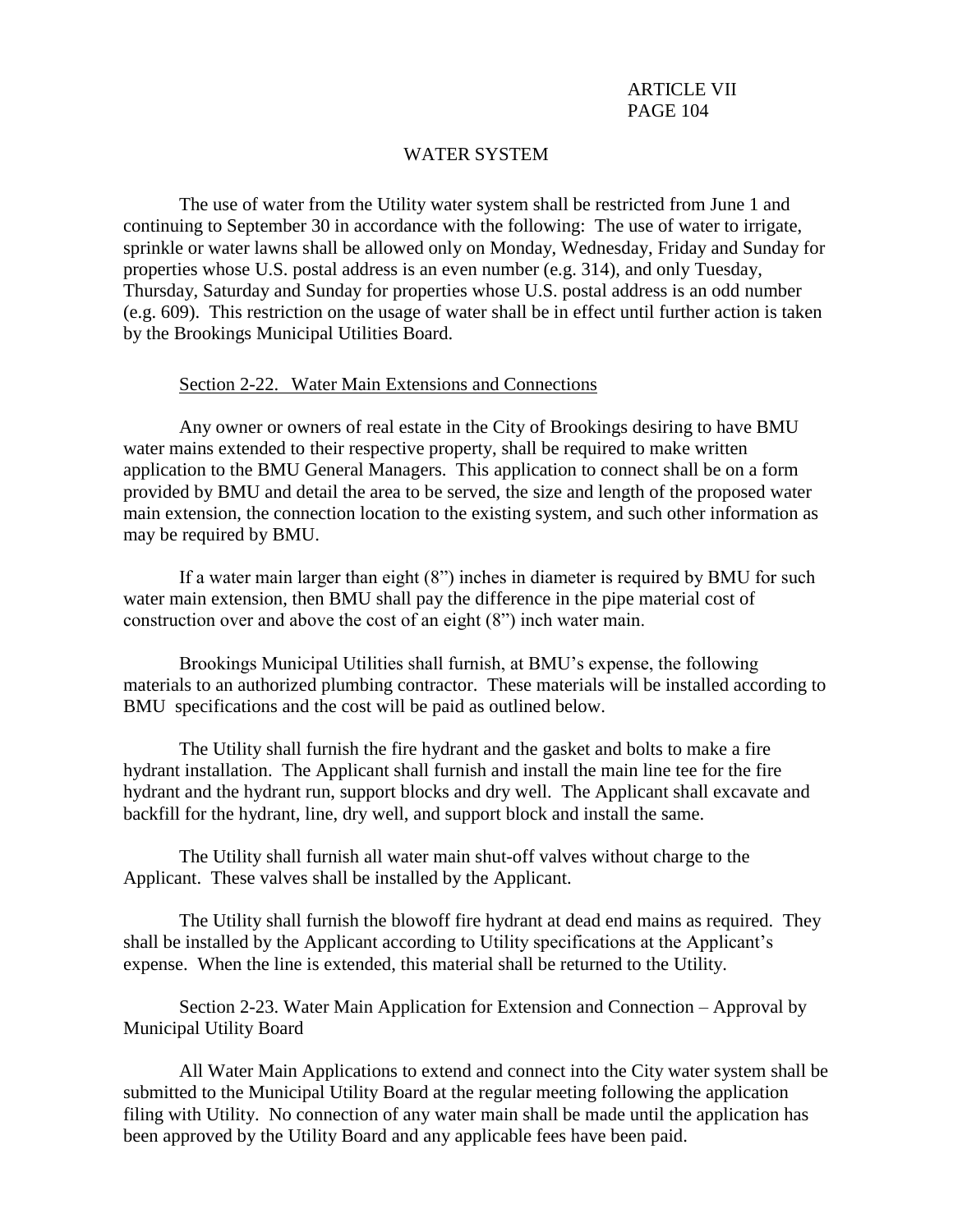### WATER SYSTEM

#### Section 2-24. Water Main Maintenance

When a water main is connected to the City water system, constructed in accordance with BMU specifications and appropriately transferred to BMU, it shall then become a part of the water system of the Utility and shall be maintained by the Utilities. The Utility will have sole control over any such water line.

### Section 2-25. Water Main Installation

Water main installation shall be in accordance with the current edition of the Brookings Municipal Utilities Water Distribution Design Standards and Standard Specifications For Water Main Construction.

#### Section 2-26. Water Main Extension Made by Brookings Municipal Utilities

Whenever it is desirable or necessary in the judgement of the Board of the Municipal Utilities to extend or interconnect existing segments of the Utility water system, and no application for such extension or interconnection has been made to the Utility, the Municipal Utilities Board may order and authorize such extension or interconnection of the existing water main system in any area of the City of Brookings. The Utilities shall be reimbursed for such extension and interconnection, including all labor and materials at the time the adjacent property owners apply for connection. Said property owners shall pay a fixed cost at such a rate to be determined by the Brookings Municipal Utilities Board based upon their ownership of frontage feet of property abutting the project.

This section applies to any type of physical connection whatsoever to the water system.

#### Section 2-27. Fluoridation of Water

Prior to distribution, the Utility shall add fluoride to the water supply in accordance with South Dakota State Rule Chapter 74:04:01.

#### Section 2-28. Damage

No person shall uncover or maliciously, willfully, or negligently break, damage, destroy, deface or tamper with any structure, appurtenance or equipment which is a part of the municipal water system. Any person doing damage to the municipal water system shall be required to pay for the entire cost of the damage.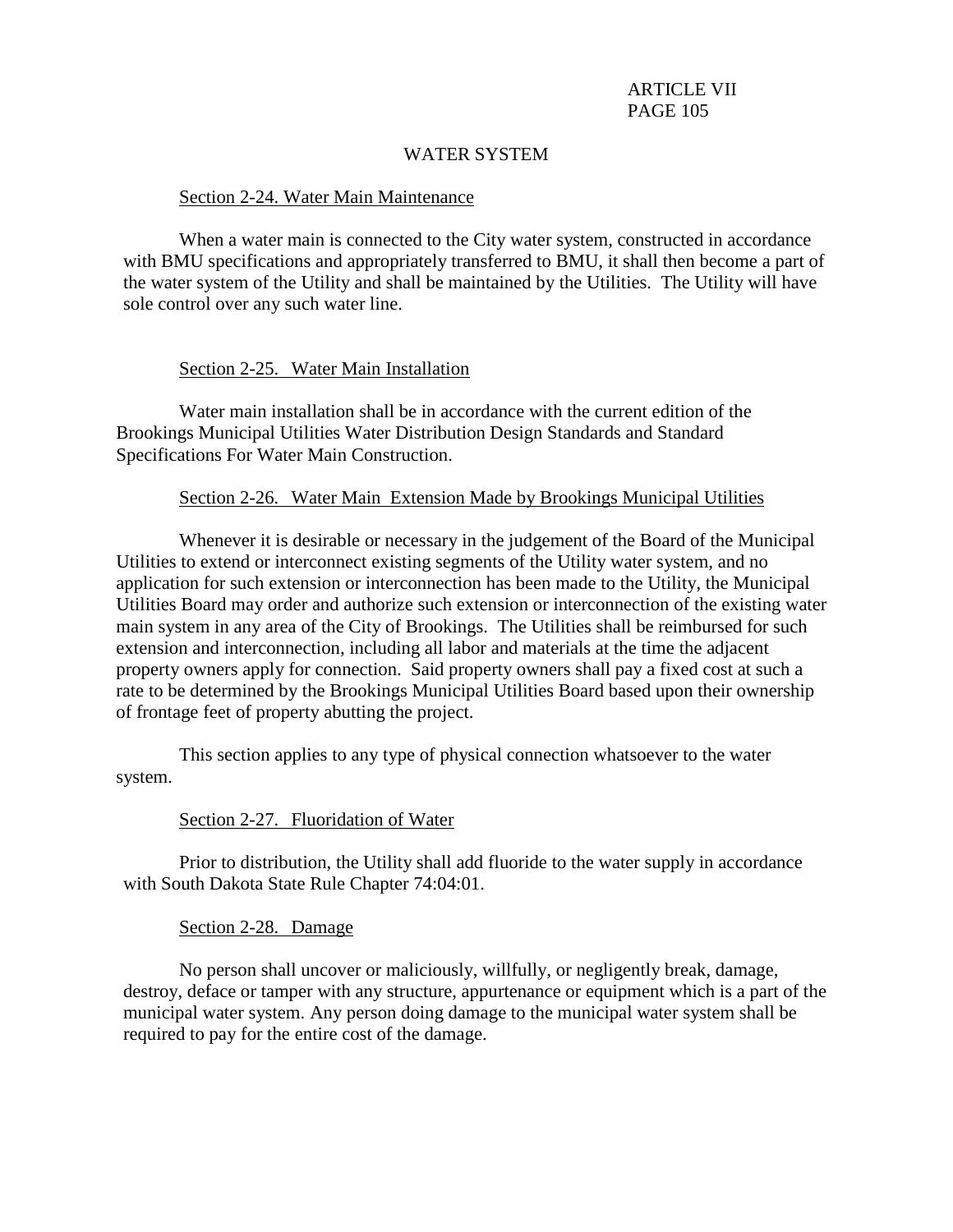### WATER SYSTEM

#### Section 3

#### Water Department Charges

#### Section 3-1. Mobile Home Meters

A meter yoke and backflow preventer shall be installed inside the trailer, such meter installation shall be easily accessible, shall be installed in such a manner that the meter will not lay in any mud or water, and shall be installed with a valve in front of the meter so that the Utility can remove or install the meter as may be necessary, and such installation to be subject to inspection by the Utility, who has the sole right to either accept or reject such meter installation. The Utility shall install the meter.

The total consumption of each individual meter shall be totaled, and that total will be compared to water consumption as registered on the master meter for the court as a whole, and in the event that the master meter exceeds the total of the individual meters, court owner is to pay the difference at the then existing water rates.

The master meter will remain in the court owner's name or his agent, and will be read monthly. The minimum billing for the master meter will remain in effect.

Court owner shall purchase one meter for every lot in his court. The meter will be assigned to one lot only by lot number and will be tagged, and when such meter is not in use will be stored at the Utility warehouse, so that upon reinstallation, the same meter will be hooked up to the same lot so as to allow a computer program for billing purposes.

#### Section 3-2. Water Department Vehicle Charges

 Charges for water department vehicles and equipment shall be made in accordance with a rate schedule determined annually by the utility by examining local charges for similar vehicles and equipment.

### Section 4

#### Administration

Section 4-1. Enforcement

The BMU General Manger shall be authorized to administer and enforce these rules and regulations except that no proceedings for the imposition of a penalty and cost recovery due to violations shall be instituted without prior approval of the Utility Board.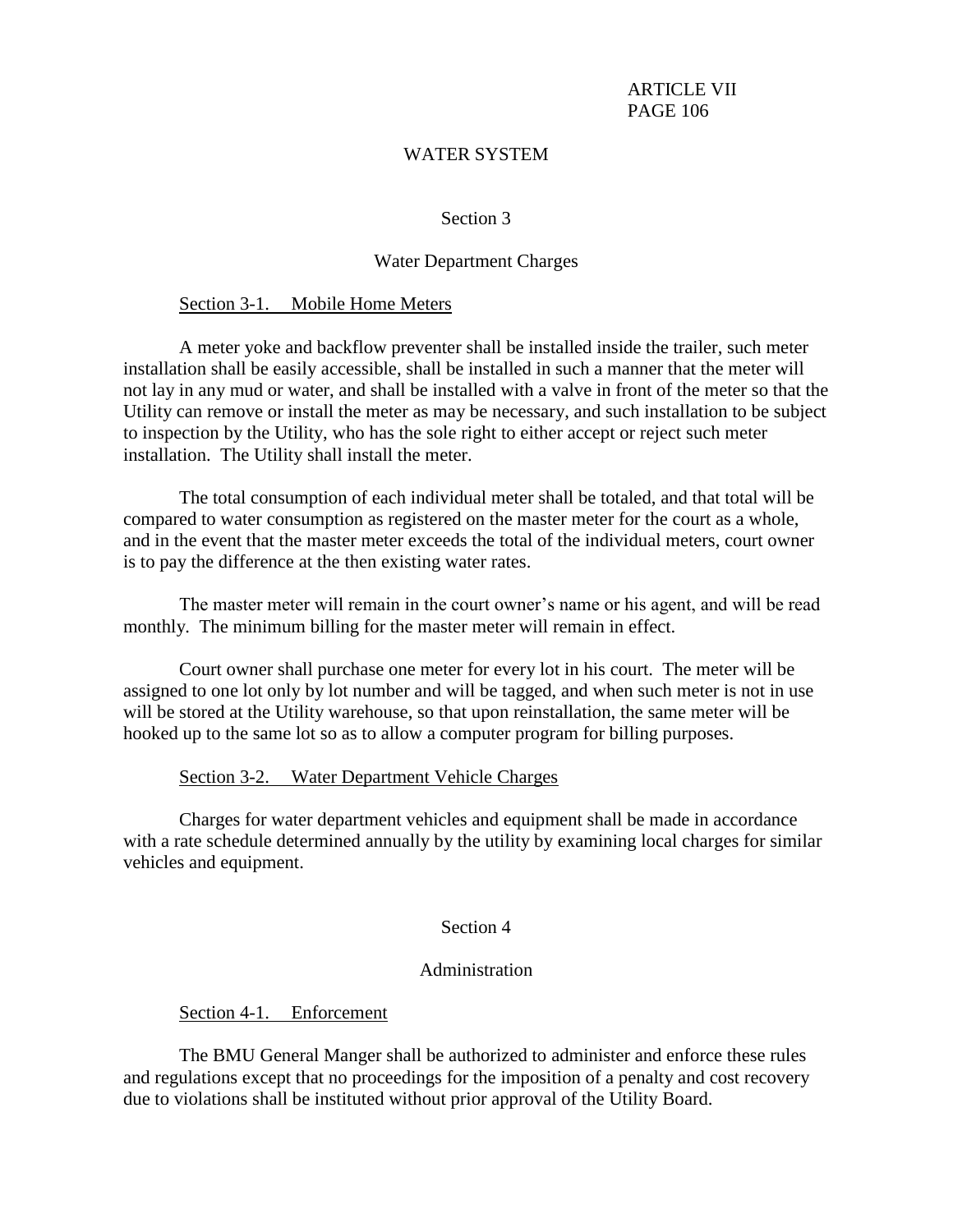## WATER SYSTEM

# Section 4-2. Information

The BMU General Manager shall prescribe the form and detail of all applications, permits and reports required by these rules and regulations; may determine the frequency of such items except where a frequency is specified; and may provide interpretations or determine the application of these rules and regulations where their meaning or application is requested.